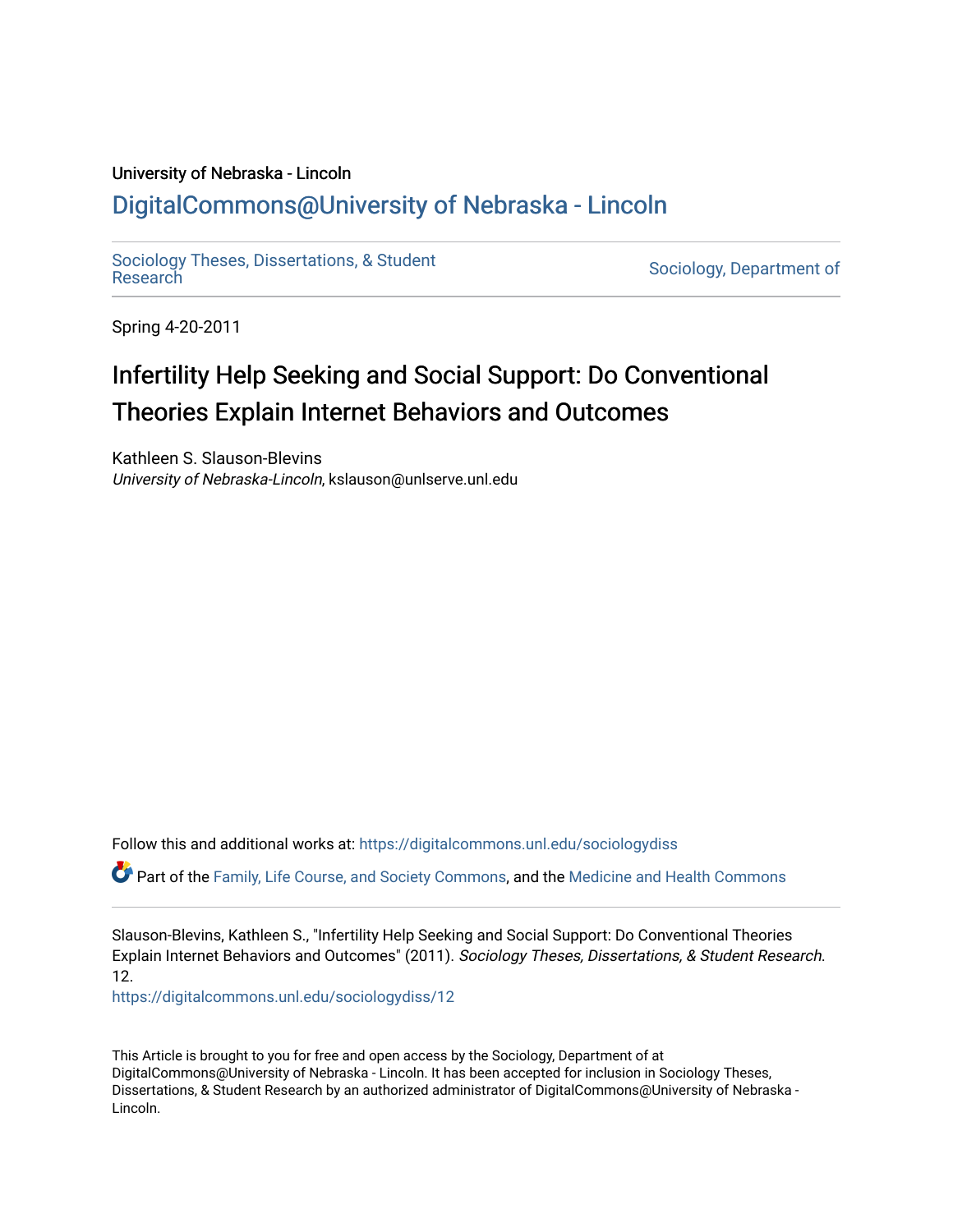# INFERTILITY HELP SEEKING AND SOCIAL SUPPORT: DO CONVENTIONAL THEORIES EXPLAIN INTERNET BEHAVIORS AND OUTCOMES?

By

Kathleen Slauson-Blevins

# A DISSERTATION

Presented to the Faculty of

The Graduate College at the University of Nebraska

In Partial Fulfillment of Requirements

For the degree of Doctor of Philosophy

Major: Sociology

Under the Supervision of Professor Julia McQuillan

Lincoln, Nebraska

May, 2011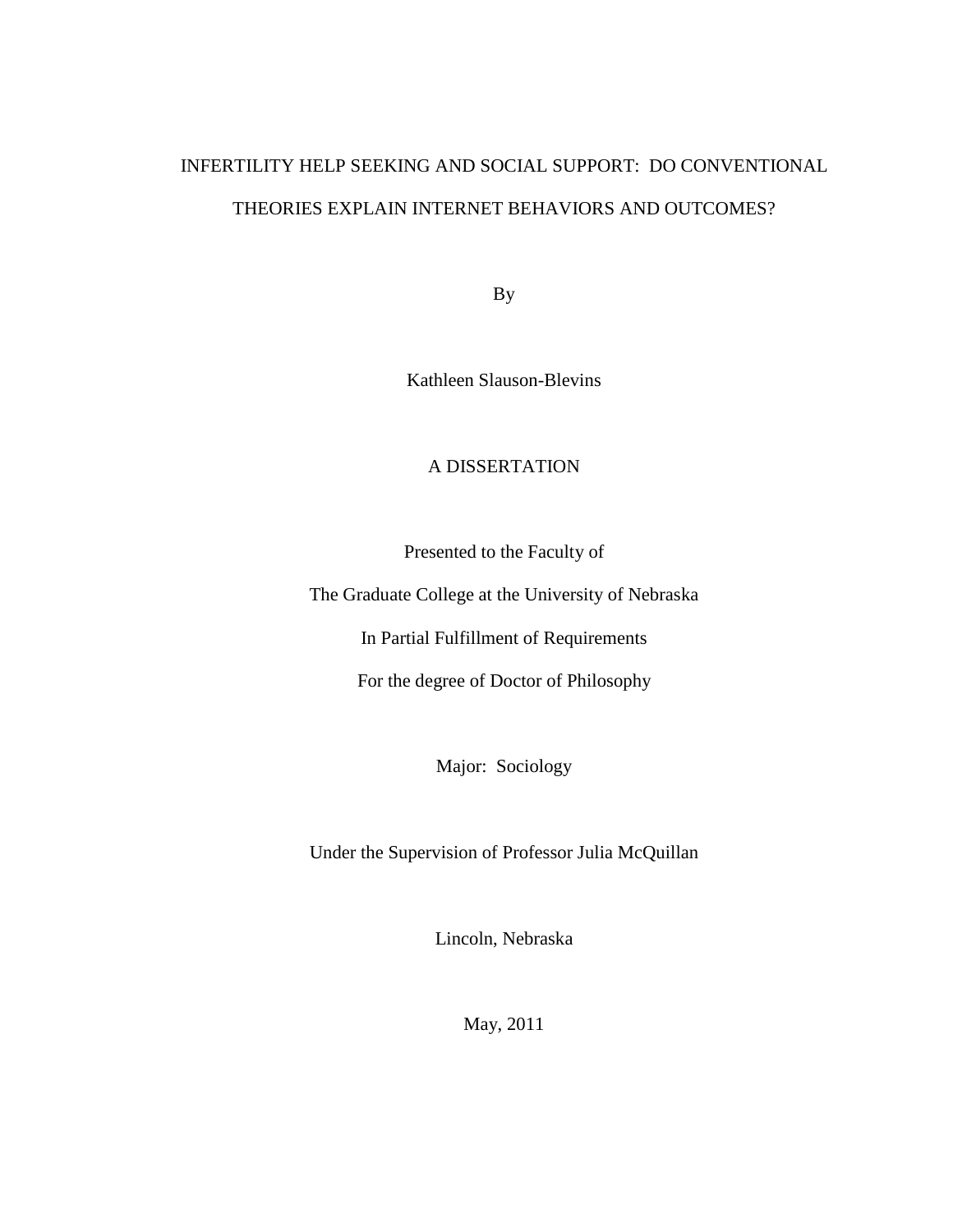# INFERTILITY HELP SEEKING AND SOCIAL SUPPORT: DO CONVENTIONAL THEORIES EXPLAIN INTERNET BEHAVIORS AND OUTCOMES?

Kathleen Slauson-Blevins, PhD

University of Nebraska, 2011

Advisor: Julia McQuillan

 This dissertation uses data from the National Survey of Fertility Barriers (NSFB), a nationally representative sample, to assess factors associated with face-to-face and internet help seeking and perceived social support. I first examine whether the General Help Seeking Model, a theory that has been used to explain in-person help seeking, generalizes to internet help seeking. I assess four types of help seeking: (1) no help seeking, (2) only internet help seeking, (3) only medical help seeking, and (4) both online and medical help seeking. Results suggest that online help seeking is differentiated from in person help seeking by attitudes towards medical science, infertility stigma, age, income, and educational attainment. Next, I explore whether the type of help seeking that individuals engage in and the types of activities that people do online are associated with perceived social support. Perceived social support does not differ by type of help seeking, nor are the types of online activities associated with perceptions of social support. Finally, I provide descriptive information on patterns of infertility help seeking on the internet – information that is important as the use of the internet for health related activities continues to grow. I show that use of the internet varies by several individual and social characteristics.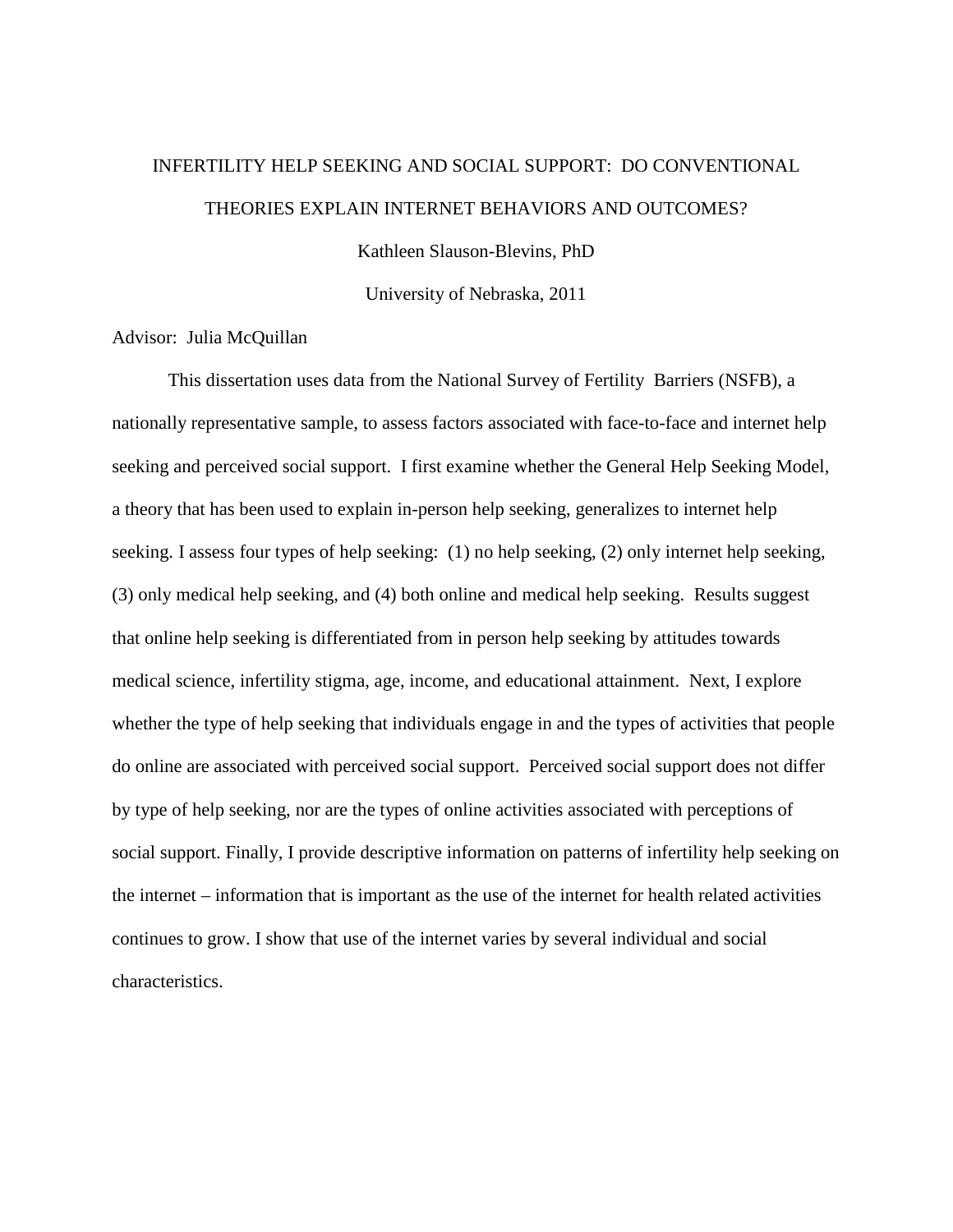Copyright 2011, Kathleen S. Slauson-Blevins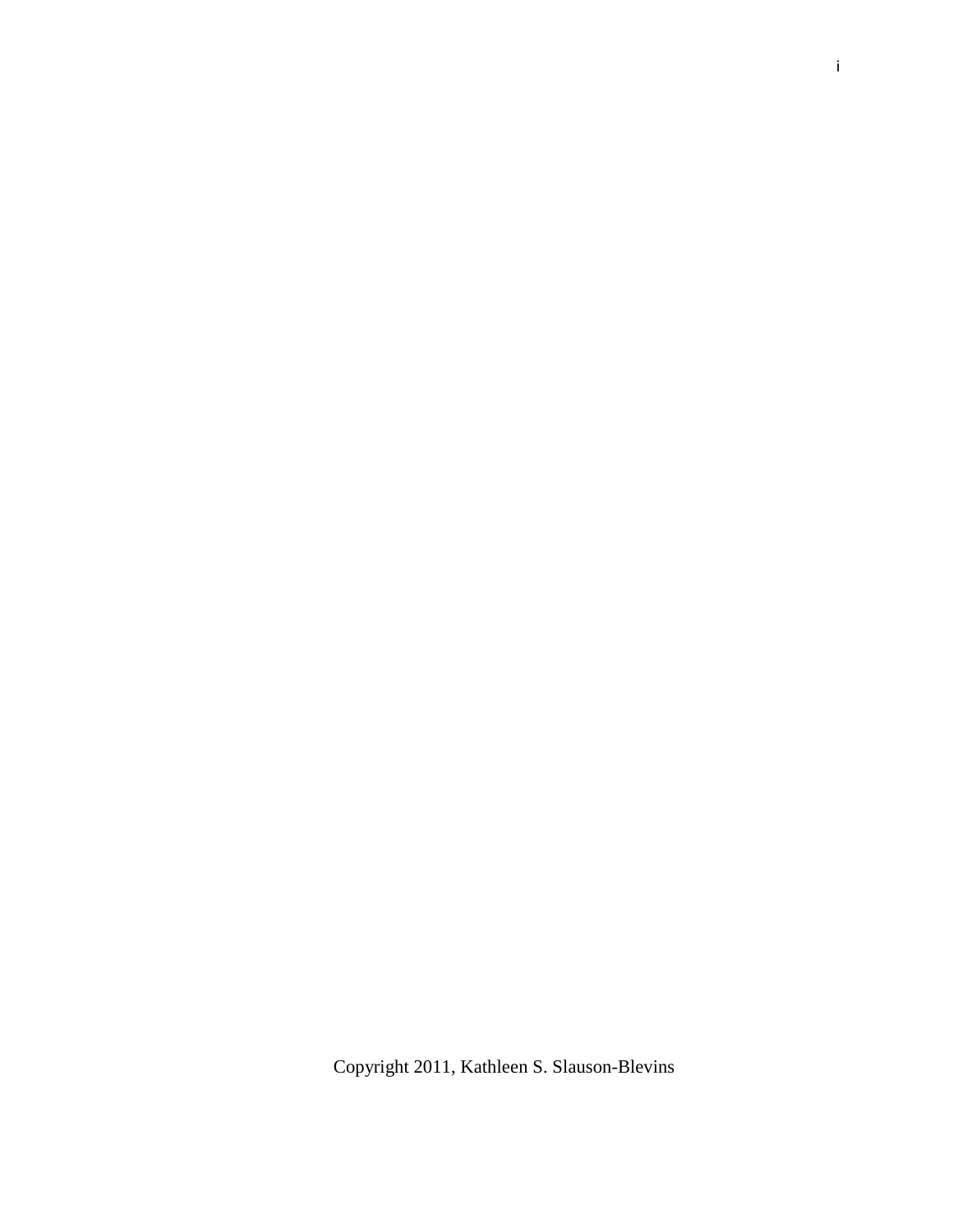#### **Acknowledgements**

It has been a long road to complete this dissertation and my doctoral education. As I sit and reflect on the experience, I know I am truly blessed to have so many amazing people in my life that have supported, encouraged, and helped me along the way. First, I would like to thank my dissertation chair, Dr. Julia McQuillan, though a mere "thanks" is horribly inadequate for the gratitude that I feel. You gave generously of your time and energy answering questions and reading and editing countless drafts of this work that improved it immensely. More importantly, as a mentor you encouraged me to meet the academic challenges that I encountered head on and inspired me to always learn more. As you have often pointed out, a PhD is the beginning of the journey and a license to teach yourself more…I plan to be a lifelong learner.

 I would also like to thank my committee members Drs. Kellie Hagewen, Helen Moore, and Katherine Kaiser. Each of you gave generously of your time and provided exceptional feedback on this project. The thoughtful comments that each of you shared challenged me to think about my work in new ways. A special thanks to Dr. Arthur Greil who was always available to answer technical questions and provide encouragement when needed. I have learned so much about the writing and publication process from you.

 I have a number of wonderful friends that helped make this project possible: Anna Bellatorre, Patricia Wonch Hill, Alian Kasabian, Nicholas Park and Laura Simon. Thank you all for always lending an ear, acting as a sounding board, or answering a statistics question.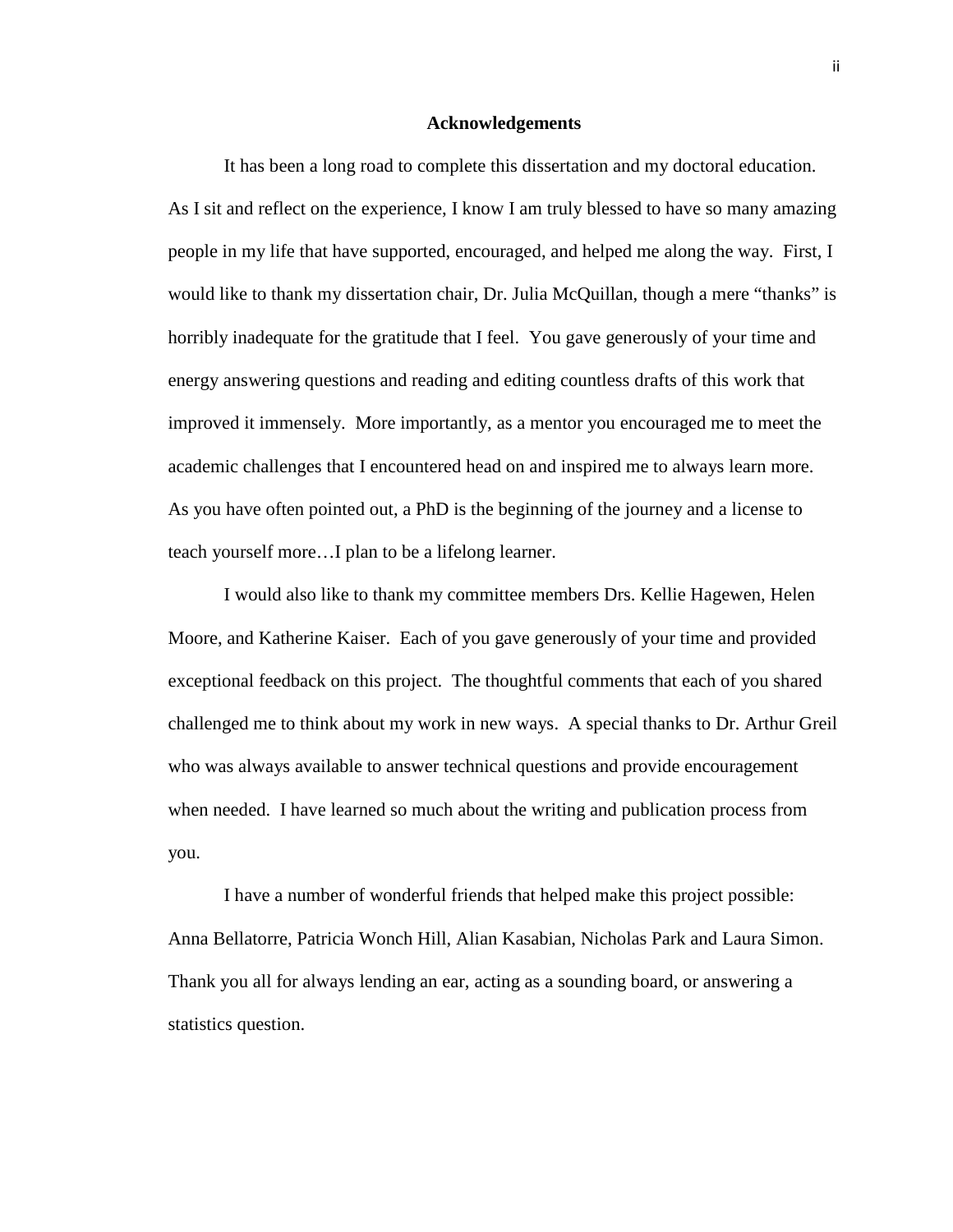I want to thank my parents, Jim and Debbie Slauson. I am unbelievably lucky to have you as my parents. You have both supported my educational endeavors without question and provided encouragement when I needed it most. I am forever grateful that you have helped me become the person I am today, and that you love me unconditionally.

I appreciate the love and support that my extended family has given me throughout this process. In particular, I want to thank my grandmother, Dorothy Berleen. You are the person I call when I am most in need of a pick me up or a fresh perspective on a problem. I will always love you "the whole wide world and everything in it".

 I want to thank my girls, Raegan and Emma. Each day I get up and smile because I am your mom, and I'm blessed! You both remind me to slow down and enjoy what is important and stress less about the things that I can't change. Always remember that you can do anything with hard work and perseverance.

And last, but certainly not least, to my amazing husband Michael Blevins: you met me when I was just beginning this crazy journey and I'm proud to say that we made it through this together. You have been patient with all the long hours and late nights that I have had to put in, and have kept our household running when I was lost in data. You are a wonderful partner and my best friend. I love you very much.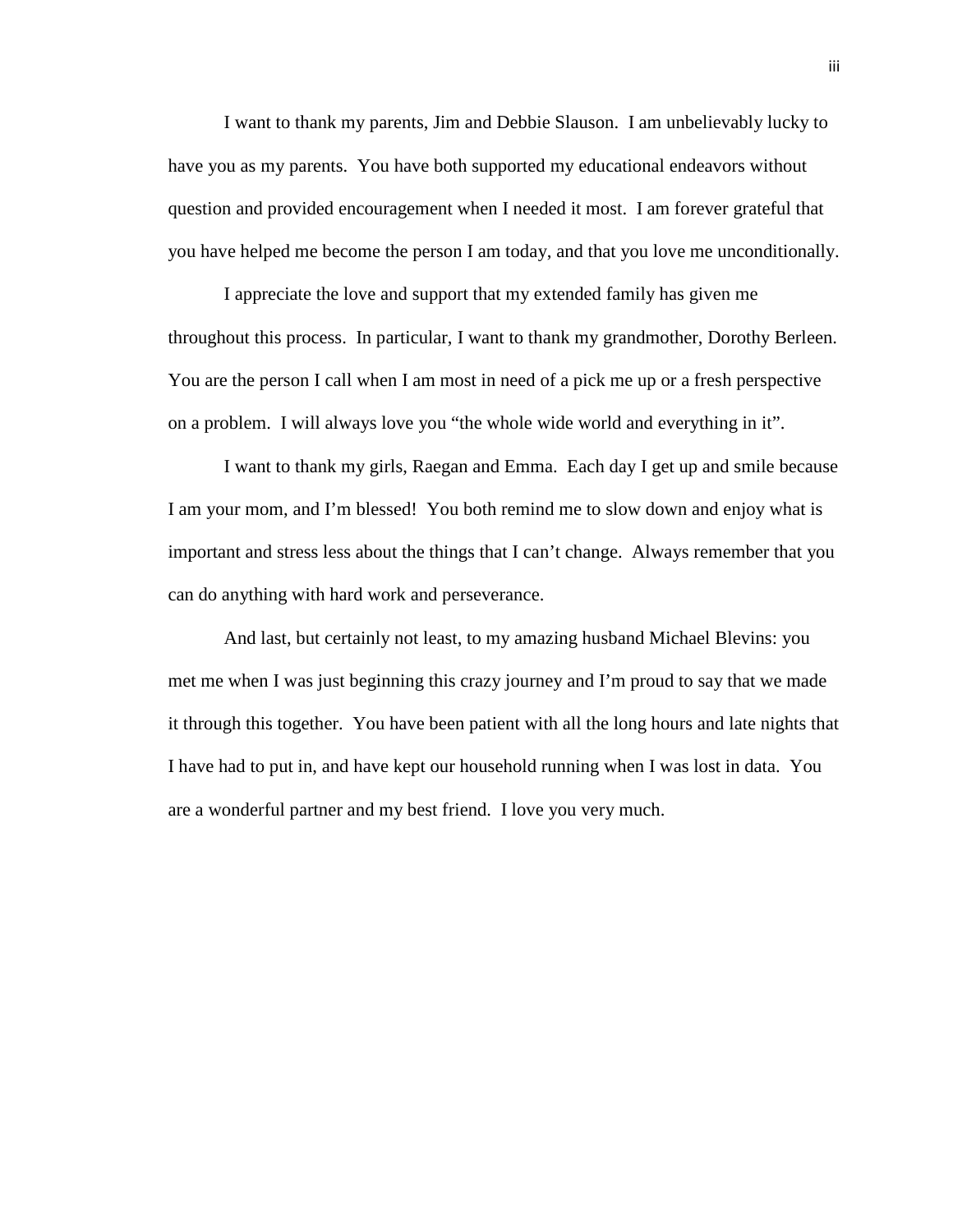# **Table of Contents**

| Copyright                                                                | $\mathbf{i}$ |
|--------------------------------------------------------------------------|--------------|
| Acknowledgements                                                         |              |
| <b>Table of Contents</b>                                                 |              |
| List of Graphs and Figures                                               |              |
| Chapter 1: Introduction                                                  | $\mathbf{1}$ |
| Chapter 2: Literature Review                                             | 6            |
| Chapter 3: Methods                                                       | 43           |
| Chapter 4: Differences Between Infertile Women by Type of Help Seeking – | 69           |
| The Bivariate Relationships                                              |              |
| Chapter 5: Multinomial Logistic Regression – The Four Help Seeking       | 74           |
| Categories                                                               |              |
| Chapter 6: Social Support and Type of Help Sought                        | 87           |
| Chapter 7: Discussion and Conclusions                                    | 92           |
| References                                                               | 109          |
| Appendix A: Theoretical Model                                            |              |
| Appendix B: Tables                                                       |              |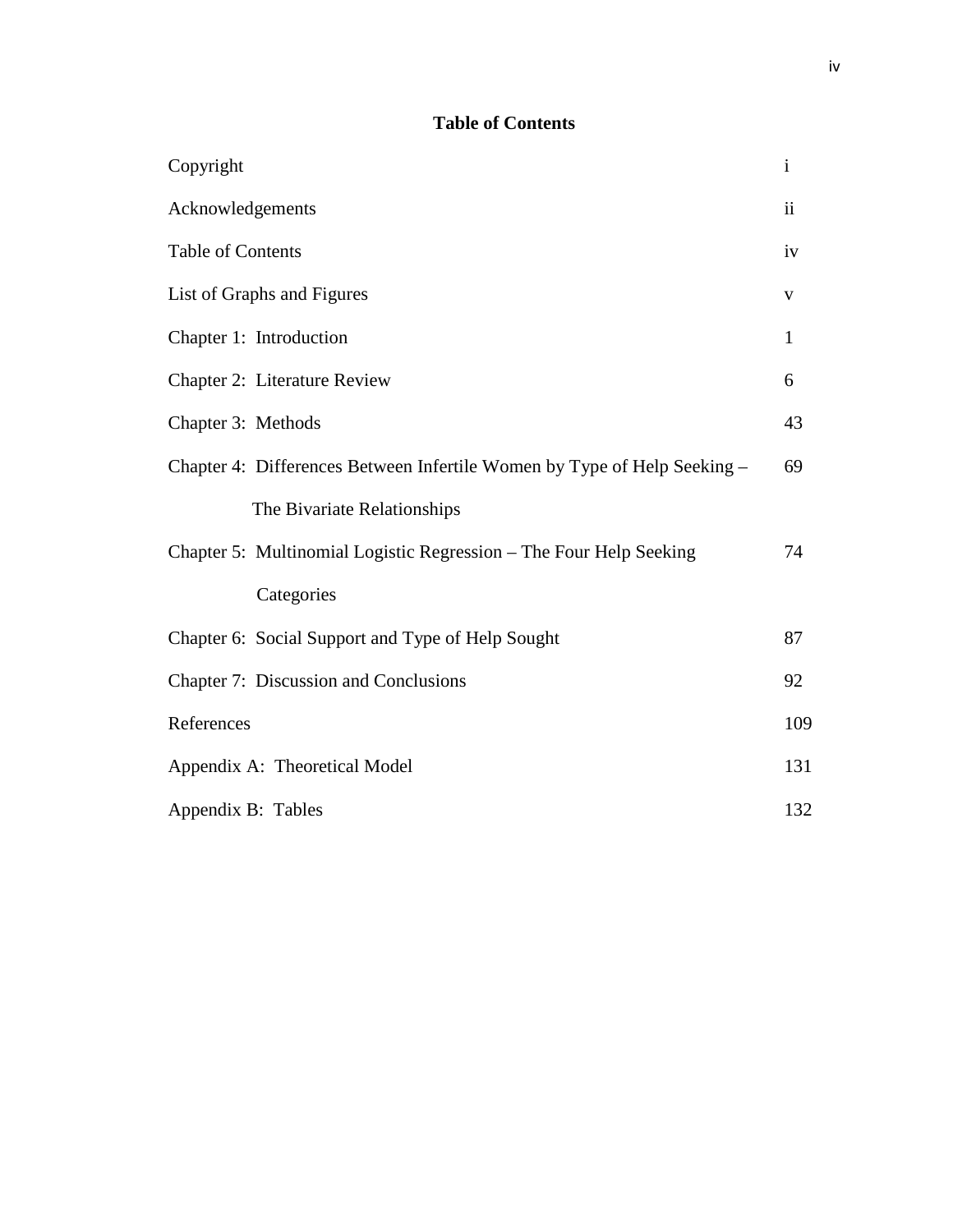# **Figures and Tables**

|          | Graph 1: Theoretical Model                                            | 131 |
|----------|-----------------------------------------------------------------------|-----|
| Table 1: | Descriptive Statistics of Type of Help Seeking and                    |     |
|          | <b>Independent Variables</b>                                          | 132 |
| Table 2: | Descriptive Statistics of Self-Education and Internet Activities      | 135 |
| Table 3: | Descriptive Statistics in Response to the Question About the          |     |
|          | Most Helpful Source of Information about Getting Pregnant             | 137 |
| Table 4: | Descriptive Statistics by Help Seeking Category for Women             |     |
|          | Who Meet the Medical Criteria for Infertility                         | 138 |
| Table 5: | Descriptive Statistics of Self-Education Activities                   | 140 |
| Table 6: | Descriptive Statistics of Activities Engaged in Online by             |     |
|          | Type of Help Seeking                                                  | 141 |
| Table 7: | Descriptive Statistics of How Online Information Affected             |     |
|          | Thinking                                                              | 142 |
| Table 8: | Descriptive Statistics of the Most Helpful Source of Information      |     |
|          | about Getting Pregnant                                                | 143 |
| Table 9: | Odds Ratios for Type of Help Seeking by Predisposing Indicators       | 144 |
|          | Table 10: Odds Ratios for Type of Help Seeking by Predisposing and    |     |
|          | Need Indicators                                                       | 145 |
|          | Table 11: Odds Ratios for Type of Help Seeking by Predisposing, Need  |     |
|          | and Enabling Indicators                                               | 147 |
|          | Table 12: Social Support by Predisposing, Need, Enabling, and Type of |     |
|          | Help Seeking Indicators                                               | 150 |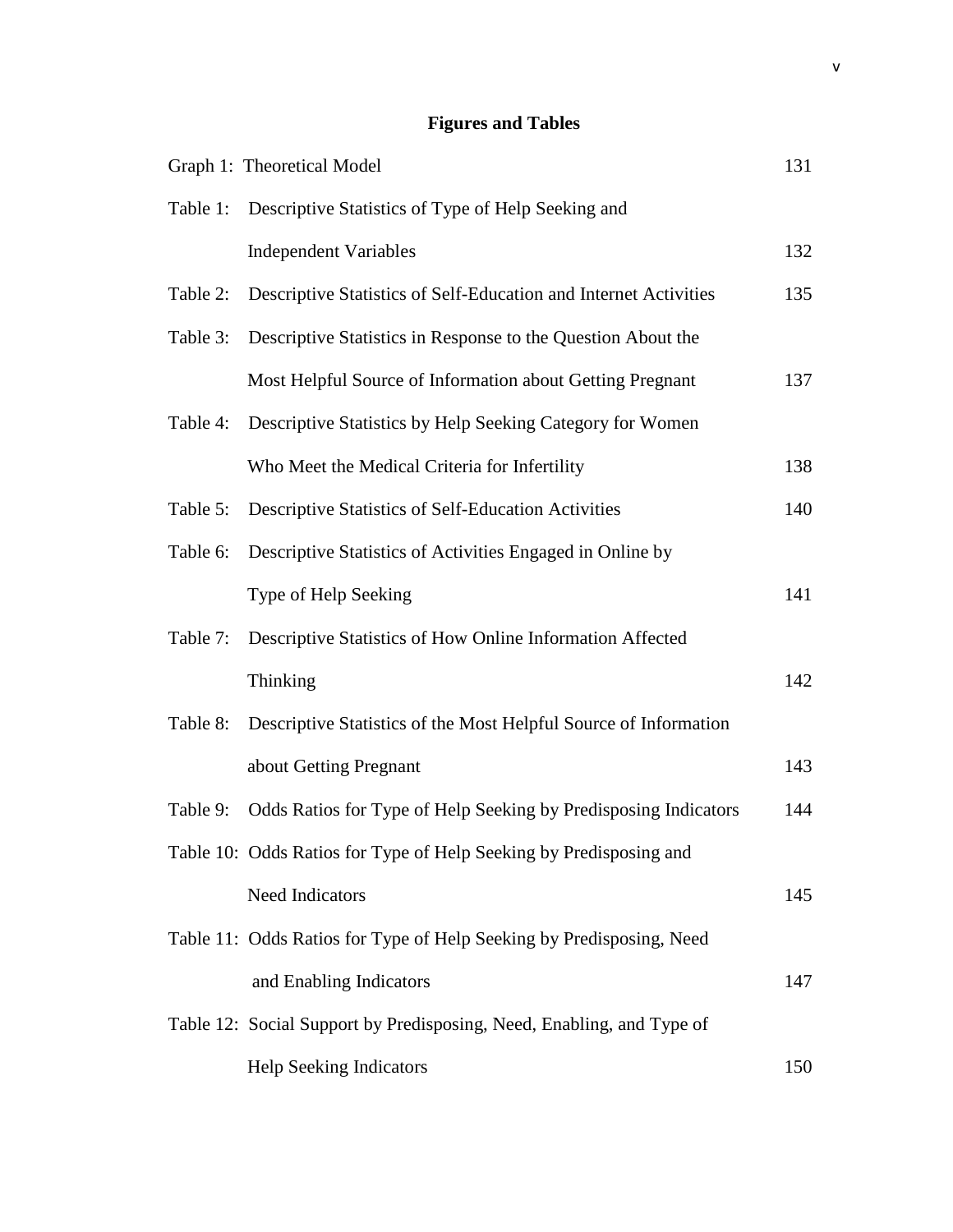Activities Indicators 152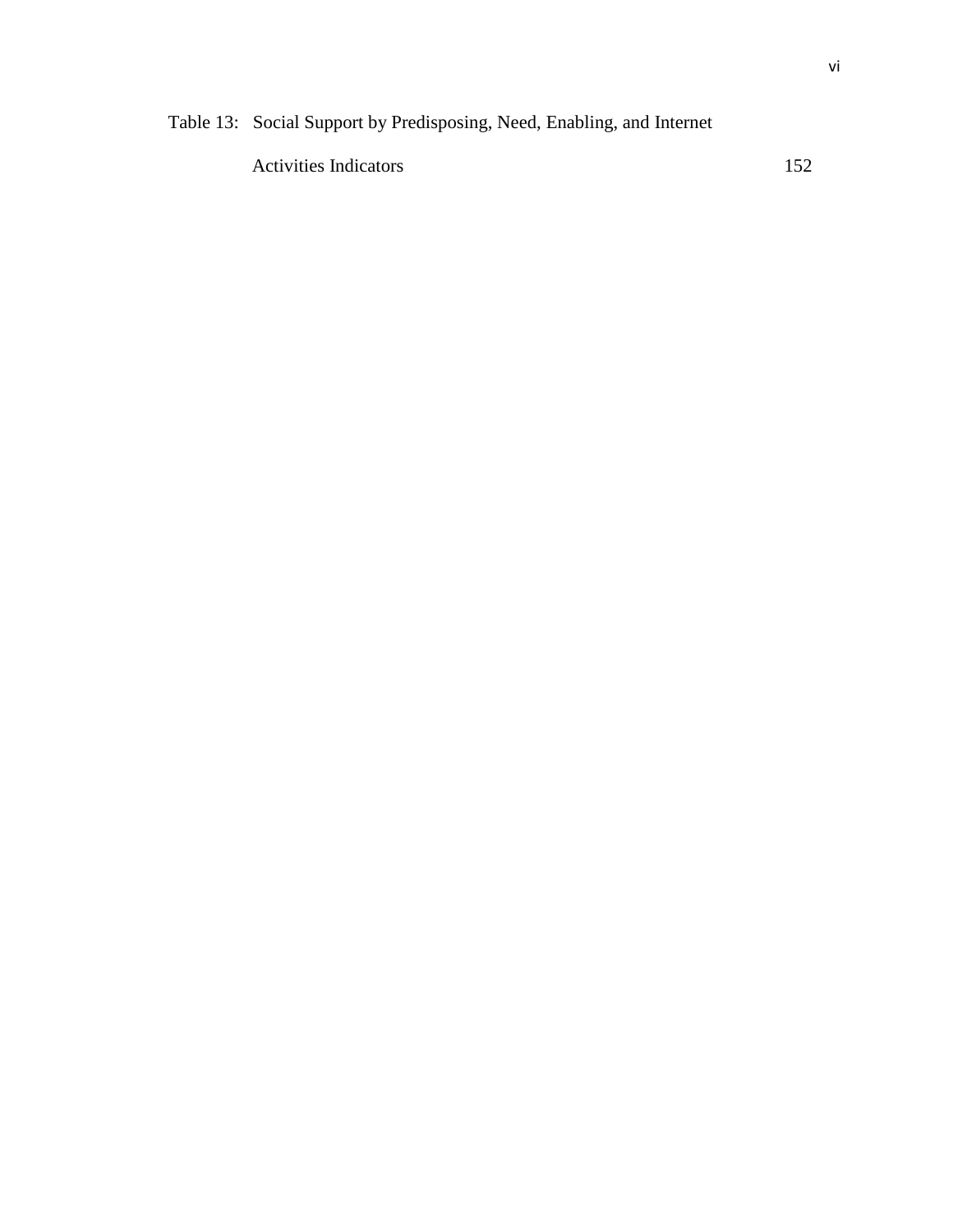#### **Chapter 1: Introduction**

Growth in the use of the Internet has exploded over the last decade (Fox 2008; Sillence, et al. 2007). As people have increased their computer use exponentially, sociologists have been faced with an interesting question: Is the Internet fundamentally changing the way that people are experiencing social life, or is it just another venue through which people can conduct a variety of social activities that they have done in the past? Recently, scholars have been focusing on how individuals use the Internet for health related activities. What is emerging is a picture of an engaged e-patient who is taking a more active role in their health (Fox 2008).

As of 2007 approximately 80 percent of Internet users, or some 93 million Americans, have searched for health information online (Fox 2008). This is up from just 55 percent of Internet users in 2000 (Fox and Rainie 2000). Moreover, research suggests that over half (54 percent) of Internet users have at least visited a website that offers social support (Fox and Fallows 2003). The majority of internet health information seekers are searching for information regarding a specific condition or disease (Fox and Fallows 2003; Sillence, et al. 2007).

Infertility is one of many conditions that people report having sought information and social support online for. Individuals experiencing infertility often report that it is extremely stressful (Oddens, den Tonkelaar, and Nieuwenhuyse 1999; Schneider and Forthofer 2005). Women frequently mention that their preoccupation with their fertility difficulties is all consuming, and this seems particularly to be the case for women who are currently undergoing treatments (Daniluk 2001; Parry and Shinew 2004; Redshaw, Hockley, and Davidson 2007).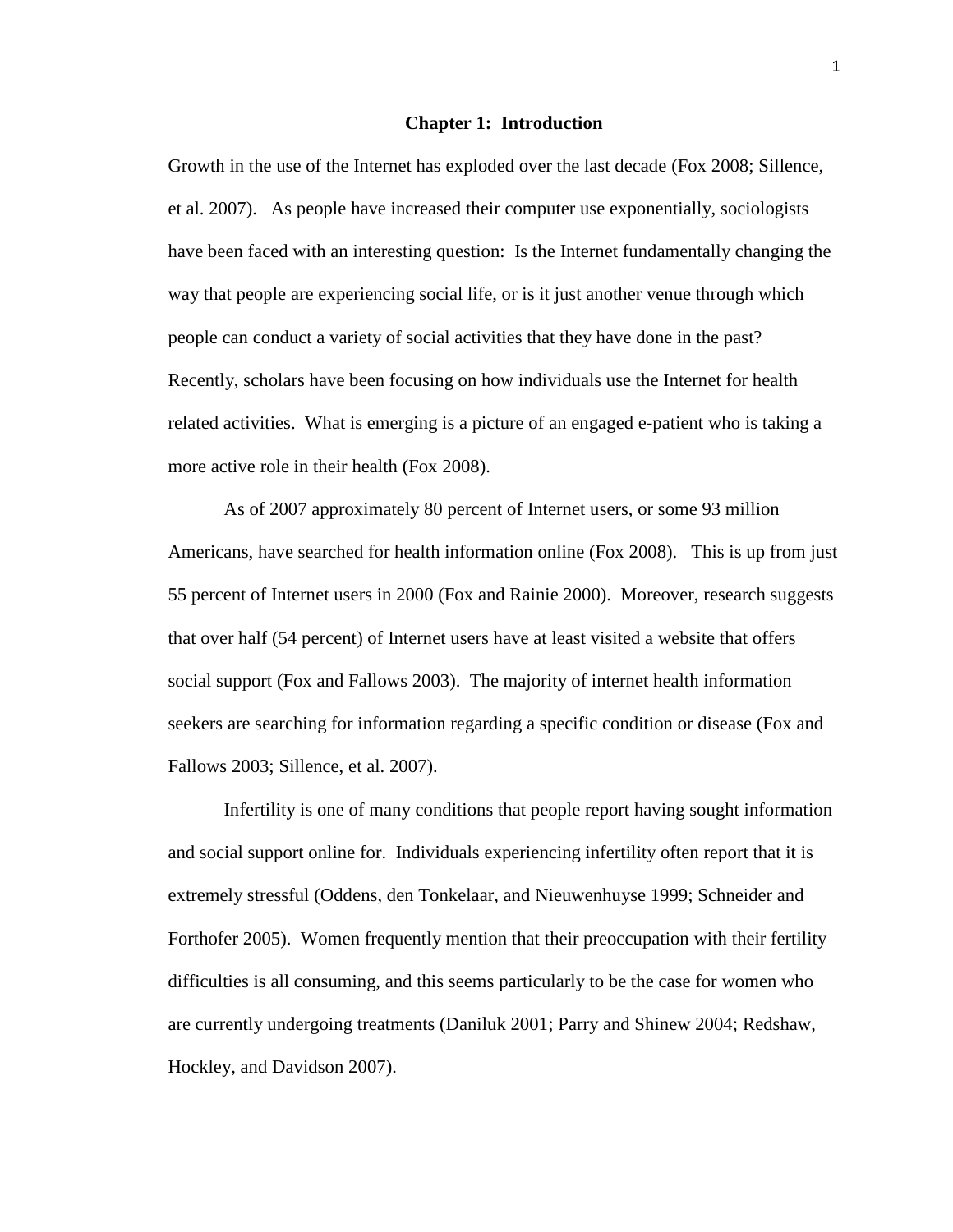One mechanism that individuals utilize to deal with the turmoil of experiencing reprod

uctive difficulties is drawing upon their social network for support (Gibson and Myers 2002; Oddens, den Tonkelaar, and Nieuwenhuyse 1999). Research in this area is somewhat contradictory, however, with some studies finding that the infertile seek social support, while others suggest that infertility is too difficult to discuss and is kept a secret (Exley and Letherby 2001; Johansson and Berg 2005; Letherby 1999; Remennick 2000). Women rely on social support as a coping mechanism for infertility to a greater extent than do men (Beutel, et al. 1998; Hjelmstedt, et al. 1999; Jordan and Revenson 1999). Even so, infertility is thought to be a stigmatized and isolating experience for both women and men (Inhorn 2002; Miall 1986; Wirtberg, et al. 2007). Even if people experiencing infertility draw upon their social networks for support, it is unlikely that they will have someone within their network that has experienced similar fertility difficulties or who has expert knowledge of infertility. It is possible, however, to connect with other infertile individuals with similar diagnoses or treatment experiences through the Internet, and many are exercising this option (Wingert, et al. 2005).

People also try to minimize the uncertainty of infertility through seeking more information. Studies report that the informational needs of those in treatment may be particularly high because of increased anxiety associated with medical interventions (Chiba, et al. 1997; Oddens, den Tonkelaar, and Nieuwenhuyse 1999). Individuals in treatment discuss feeling like their physicians were insensitive, dismissive, and did not have enough time to spend with them (Daniluk 2001), all of which can increase informational needs. Moreover, Redshaw, et al. (2007) found that infertility patients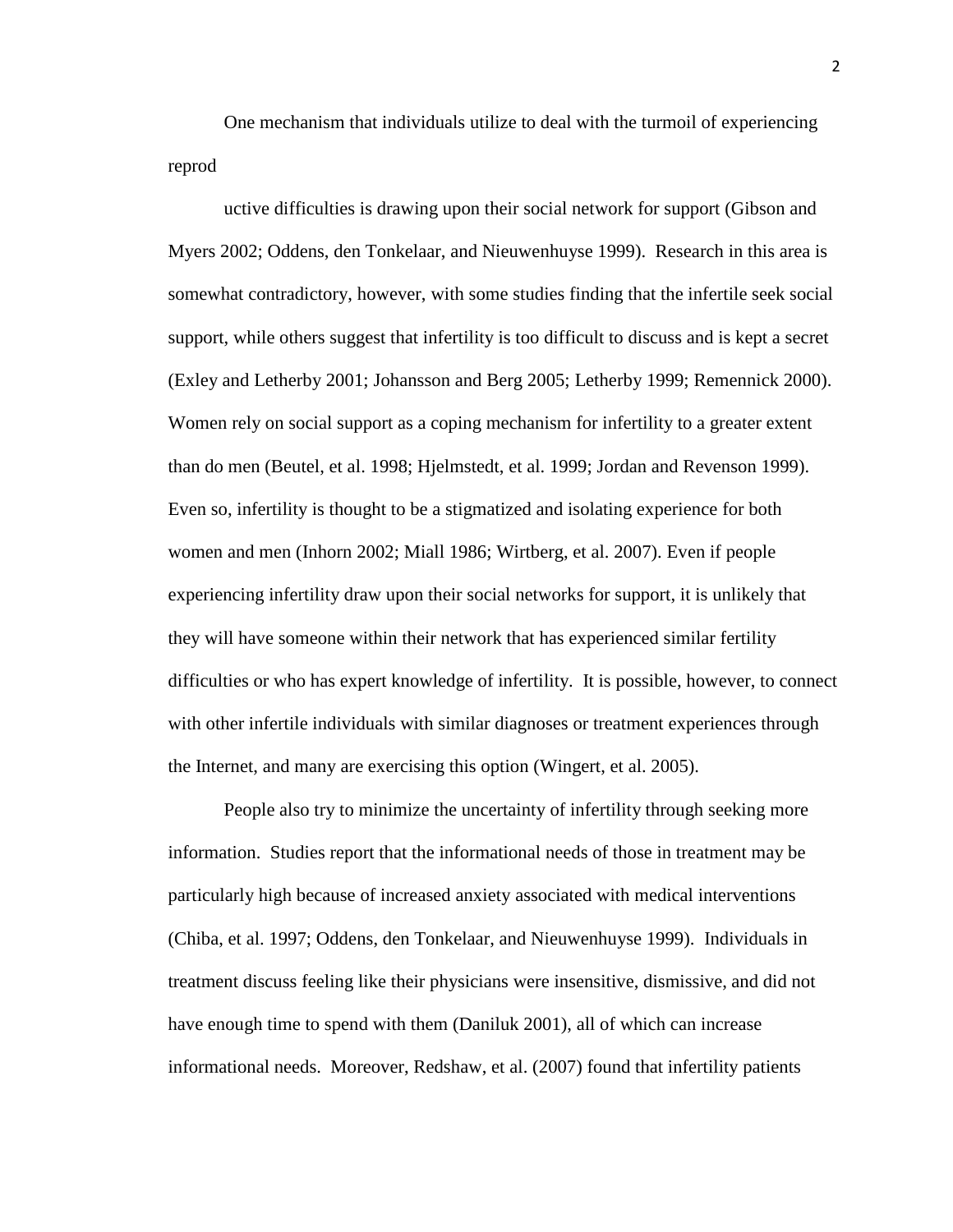reported a need to learn medical jargon because this is how doctors communicated with them. Furthermore, the authors found that respondents felt that once treatment began they had little control over their care. The Internet offers the potential for those experiencing infertility to regain a sense of control over their health by seeking information online.

There are a growing number of studies that are looking specifically at how individuals who recognize a fertility problem are utilizing the Internet. Statistics on just how widespread the use of the Internet is among the infertile appears to depend on the study sample. For example, Kahlor and Mackert (2008) found that 99 percent of respondents had used the Internet for infertility information and/or support, however, the study was conducted online so this high rate of Internet use is unsurprising. In contrast, Haagen, et al. (2003) surveyed couples attending a fertility clinic and found that 66 percent of couples with Internet access were using the Internet for infertility related activities. The majority (72 percent) of people going online sought information, while 41 percent reported seeking social support (Haagen, et al. 2003).

To date, the majority of the research that investigates infertility draws on samples of those who are already seeking treatment. This is a problem because research suggests that almost half of women do not seek treatment despite meeting the medical definition of infertility (White, et al. 2006). The focus on those already in treatment means that we know little about barriers that keep people from treatment. White, et al. (2006) are an exception; they find that self-identifying as infertile is a primary predictor of whether or not people sought help for fertility problems. The Internet may help people recognize that 12 months of unprotected intercourse with no conception is a symptom of infertility.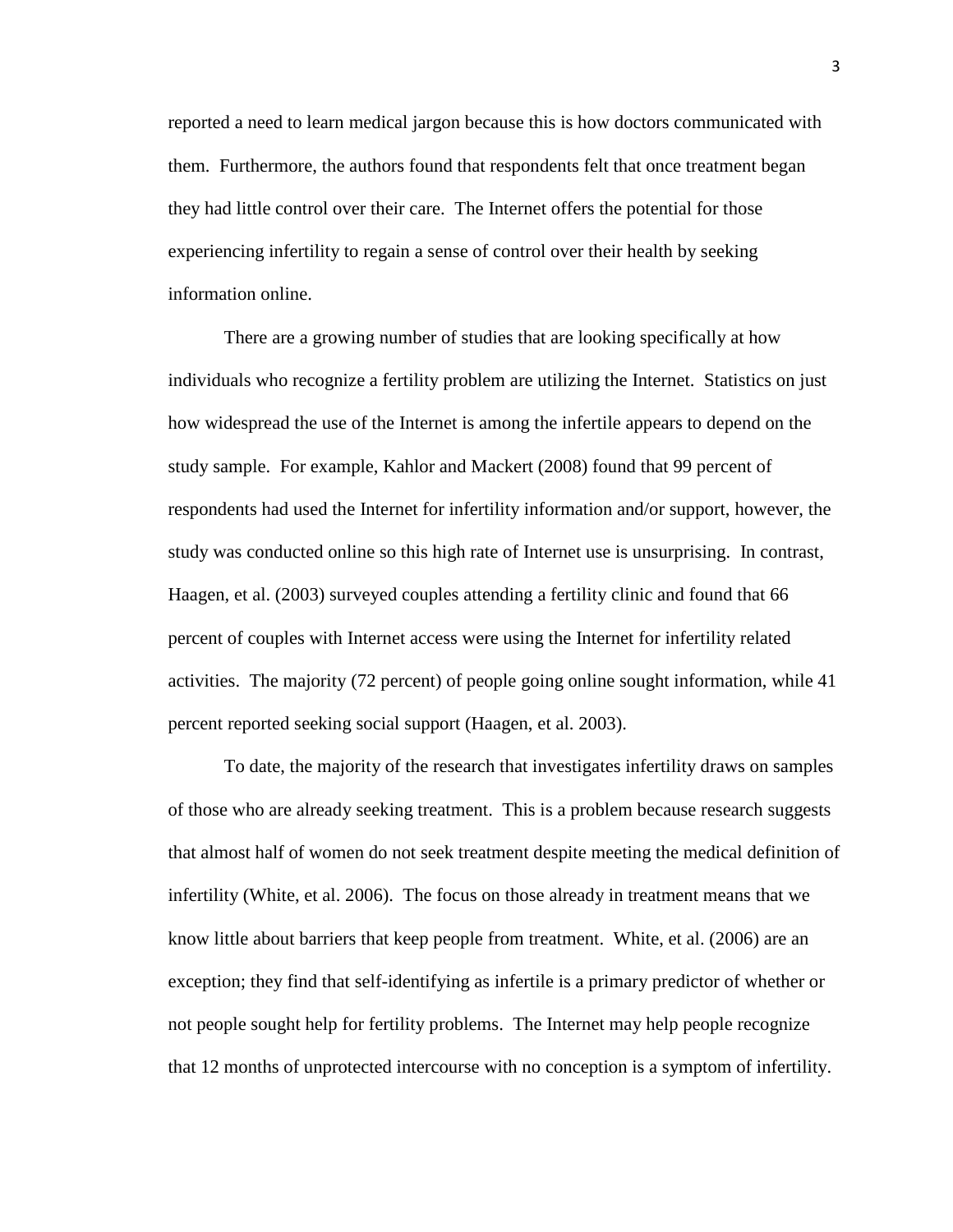The studies examining the Internet health and support seeking behaviors of people experiencing infertility suffer a number of methodological limitations.

Research on the use of the Internet by the infertile suffers from similar limitations. Samples are exclusively drawn from either (a) people who are already seeking treatment, (b) people who are already online, or (c) both seeking treatment and are already online. Studies that rely on collecting data from Internet infertility websites have selection problems because they are asking people to report on a behavior that they are already engaged in. Additionally, data collected this way makes it impossible to compare those use the Internet for infertility related purposes to those who do not.

 The present study seeks to overcome the limitations with the existing body of research by using data from the National Survey of Fertility Barriers. This data set is a random, nationally representative sample of women ages 25-45. Women who met the medical definition of infertility, and households in high minority census tracts were oversampled. Using a subsample of infertile women from this dataset I compare four groups: (a) women who have not done any help seeking for infertility, (b) women who have only gone online to seek information and support, (c) women who have only sought in person help from a medical doctor, and (d) women who have both gone online and seen a doctor.

 My first goal is to develop a profile of Internet information seekers among the infertile. In addition, among those who go online, I explore what types of activities they are engaging in and how this information impacted their thinking about infertility.

Next, I will draw upon the General Help Seeking Model (White, et al. 2006) to investigate the factors that are associated with facilitating or impeding in-person and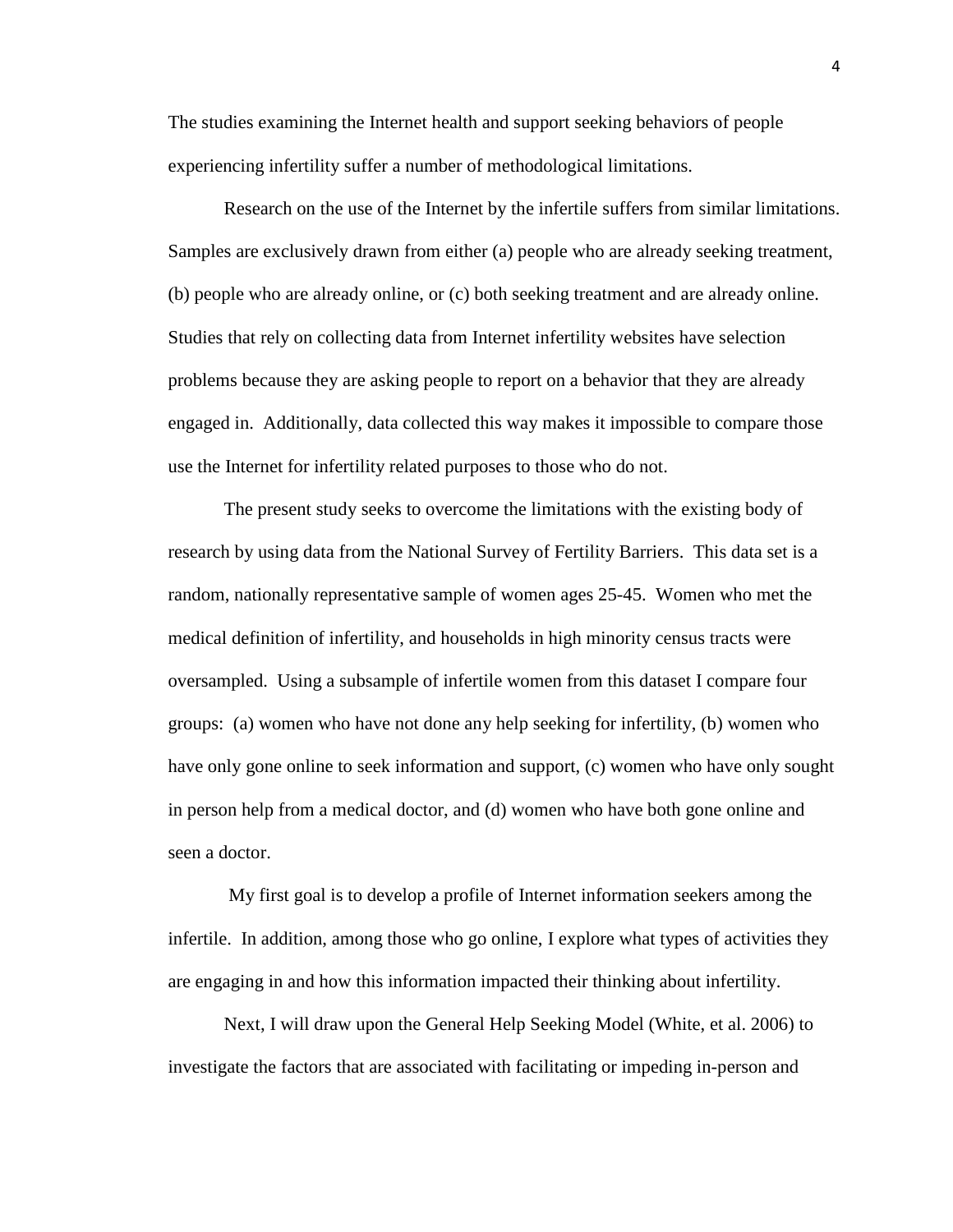internet help seeking. These help seeking models were developed with the intent to predict seeking help in a face-to-face encounter. It is unclear whether the key elements of need, enabling, and predisposing factors in help seeking models (Anderson, 1968; White, et al. 2006) will similarly predict Internet use among women meeting the criteria for infertility. Factors that predict in-person help could be different from factors that predict on-line help for those with infertility because the internet provides privacy for those embarrassed by an often stigmatized condition.

 Finally, I will investigate the association between help seeking activities (none, internet only, medical only, both) and social support. It has been suggested that Internet support groups can offer necessary support in times of a health crisis (Wright and Bell 2003), however, it is unclear whether this support is substituting for other supportive relationships that would occur in a face-to-face context, or if those who already have high general support are also the ones that are more likely to seek additional support online.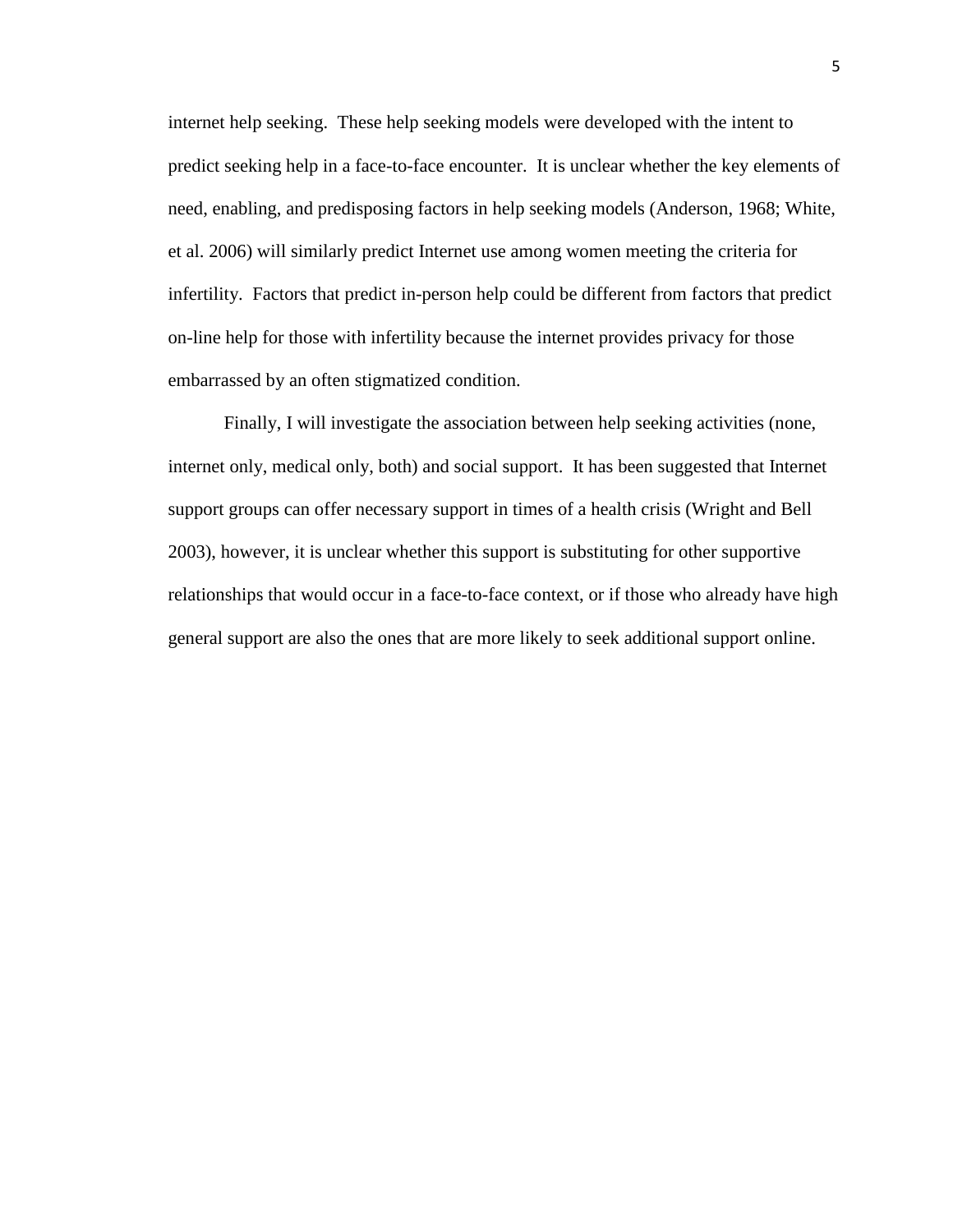## **Chapter Two: Literature Review**

## Advantages of Seeking Infertility Related Information and Social Support Online

We live in a world rife with time constraints. Because of the intense time pressure people are under, they seek to spend their time as efficiently as possible. Pandey, Hart, and Tiwary (2003) have suggested that it can 'cost' a lot to obtain health information from traditional sources, both in terms of time and money. The Internet is an efficient way to find health information and social support for chronic or stigmatizing conditions, though there is some concern over the quality of information available (Epstein and Rosenberg 2005; Huang, et al. 2005; Jain and Barbieri 2005).

The sheer number of health related activities that an individual can undertake online is astounding: people can seek information about a specific condition, investigate a prescription drug and research possible interactions, review different treatment options available, give and receive social support, and keep family members apprised of ongoing health conditions (Fox & Fallows 2003). The convenience of conducting health related activities on line is at the core of its popularity. For those who can read and have internet access at home, health information is available online at any time, day or night (Fox 2008). Individuals can search for information on their own, or seek out more interactive methods of obtaining information and support such as chat rooms, list serves, and discussion boards.

Scholars have suggested that the increased access to health information on the Internet holds the potential to be particularly beneficial for those with stigmatizing conditions (Berger, Wagner, and Baker 2005; Kahlor and Mackert 2008; Powell, Darvell, and Gray 2003). People often make an effort to hide a stigmatized condition from others,

6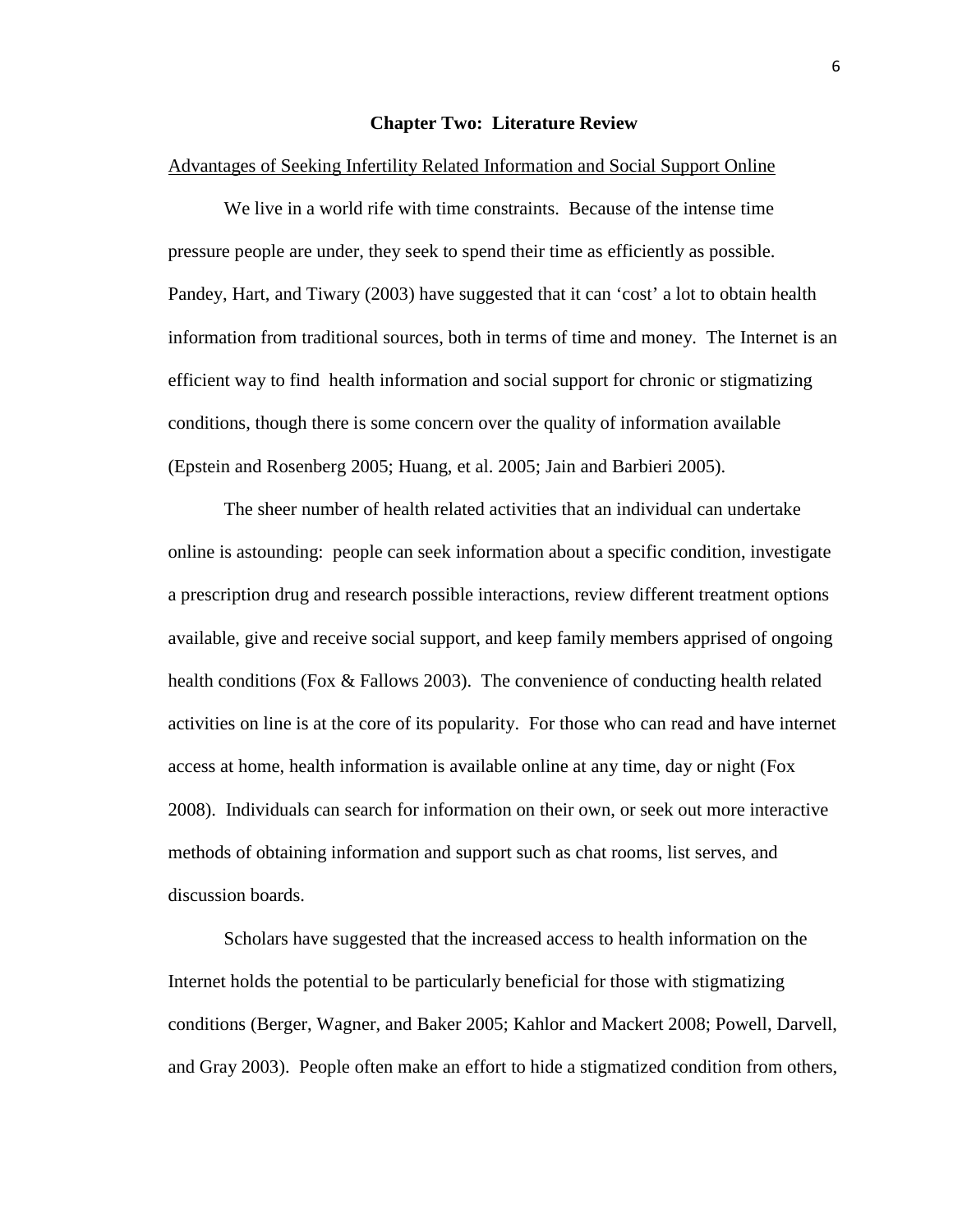and these attempts at concealment may result in delays in seeking care (Berger, Wagner, and Baker 2005). The Internet limits the amount of personal information revealed and personal interaction necessary to get information about a specific health topic.

Social support has been conceptualized as a 'social fund' from which individuals can draw when they are experiencing a crisis (Thoits 1995). For those who are suffering from a stigmatized or chronic condition, the Internet allows people to interact with and garner social support for themselves. Not only can the Internet bring together people who are geographically separated (Im and Chee 2008; Pandey, Hart, and Tiwary 2003), which may be particularly useful for those residing in rural areas (Shaw, et al. 2000), it also allows for easier location of others suffering the same condition and/or going through the same types of treatment that they themselves are experiencing (Kalichman, et al. 2003; Kirschning and von Kardorff 2008; Powell, Darvell, and Gray 2003). Porter and Bhattacharya (2008) have referred to this as having access to "experienced based" information that people may not otherwise have available. Using the example of infertility, Kahlor and Mackert (2008) have argued that having specialized support available online benefits those experiencing infertility. Additionally, online sources of support allow support groups to be more specific. For example, women suffering from primary (no children) and secondary infertility (those who have had at least on child) can get information that fits their specific situation.

The Internet is characterized by both synchronous and asynchronous communication (Im and Chee 2008). Synchronous communication refers to real time chatting that takes place online. In contrast, with asynchronous communication people do not necessarily have to be online at the same time to exchange information and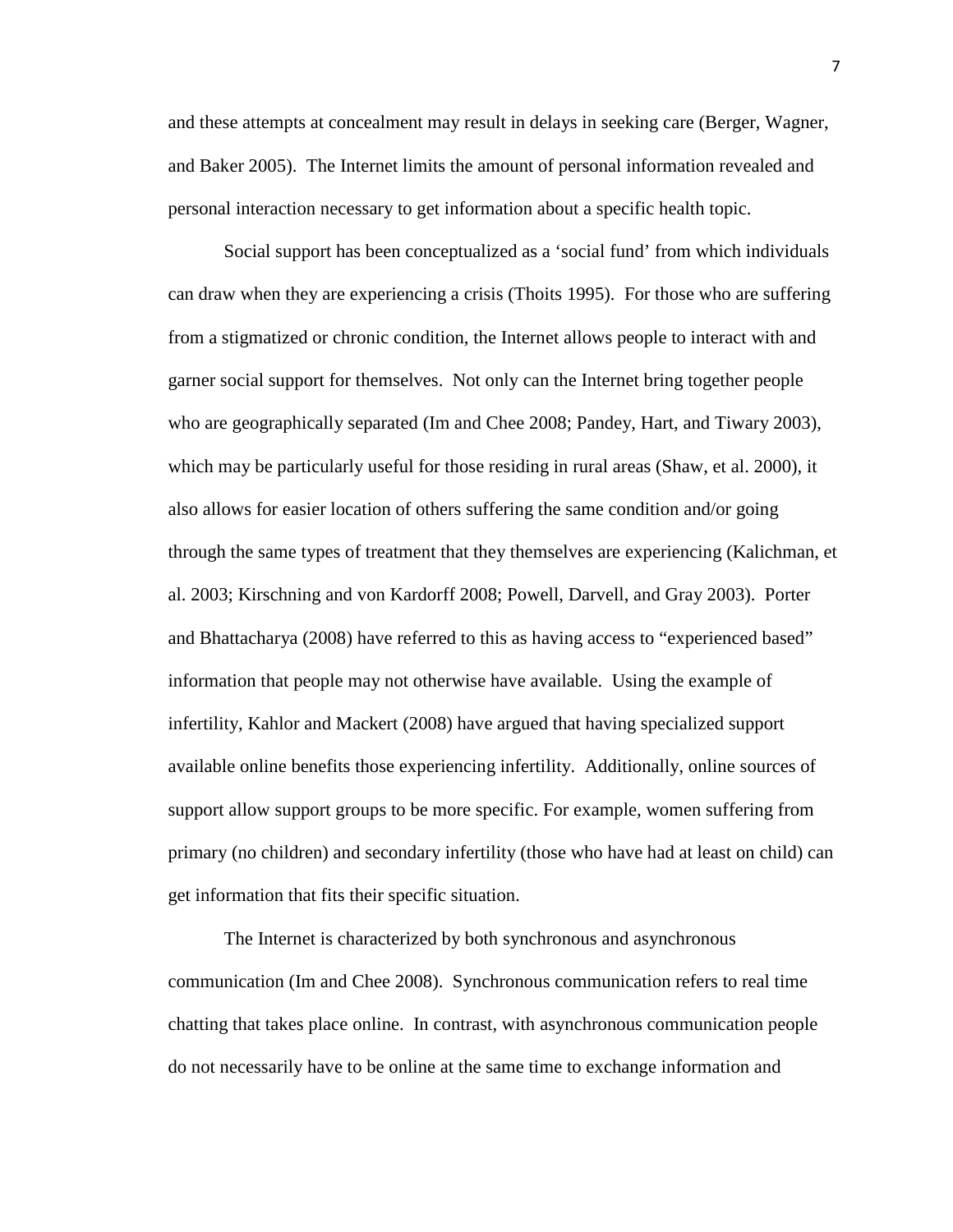support. Asynchronous communication allows for those who have different schedules to interact and support one another. In their study of breast cancer patients, Shaw, et al. (2000) found that women felt that asynchronous communication provided an advantage because it facilitated more thoughtful interactions because people could think about what they are writing prior to posting it for all to see.

The Internet is better than face-to-face meetings for people with debilitating conditions that prevent them from leaving their homes. Studies of cancer patients have highlighted how therapies often drain energy reserves, thus making it difficult to attend face-to-face support meetings (Shaw, et al. 2000). In addition, in the case of breast cancer, women have reported being hindered by worry over their appearance (Shaw, et al. 2000).

Greater accessibility also adds to the potential advantage of internet sources of social support. This resource is available in the middle of the night, a time in which other sources of social support may not be readily accessible (Shaw, et al. 2000). In their analysis of the Comprehensive Health Enhancement Support System (CHESS), an interactive computer system that provides support for breast cancer patients, Gustafson, et al. (1993) found that 40 percent of participation occurs between the hours of 9 p.m. and 7 a.m. Similarly, in their analysis of CHESS, Shaw, et al. (2000) discovered women appreciated being able to receive support in the middle of the night.

Finally, the Internet has the potential for more diverse groups of people to interact with one another because social cues of difference are minimized compared to face-toface interactions (Kahlor and Mackert 2008). Computer-mediated communication (CMC) lacks the "elements in the physical and social environment that define the nature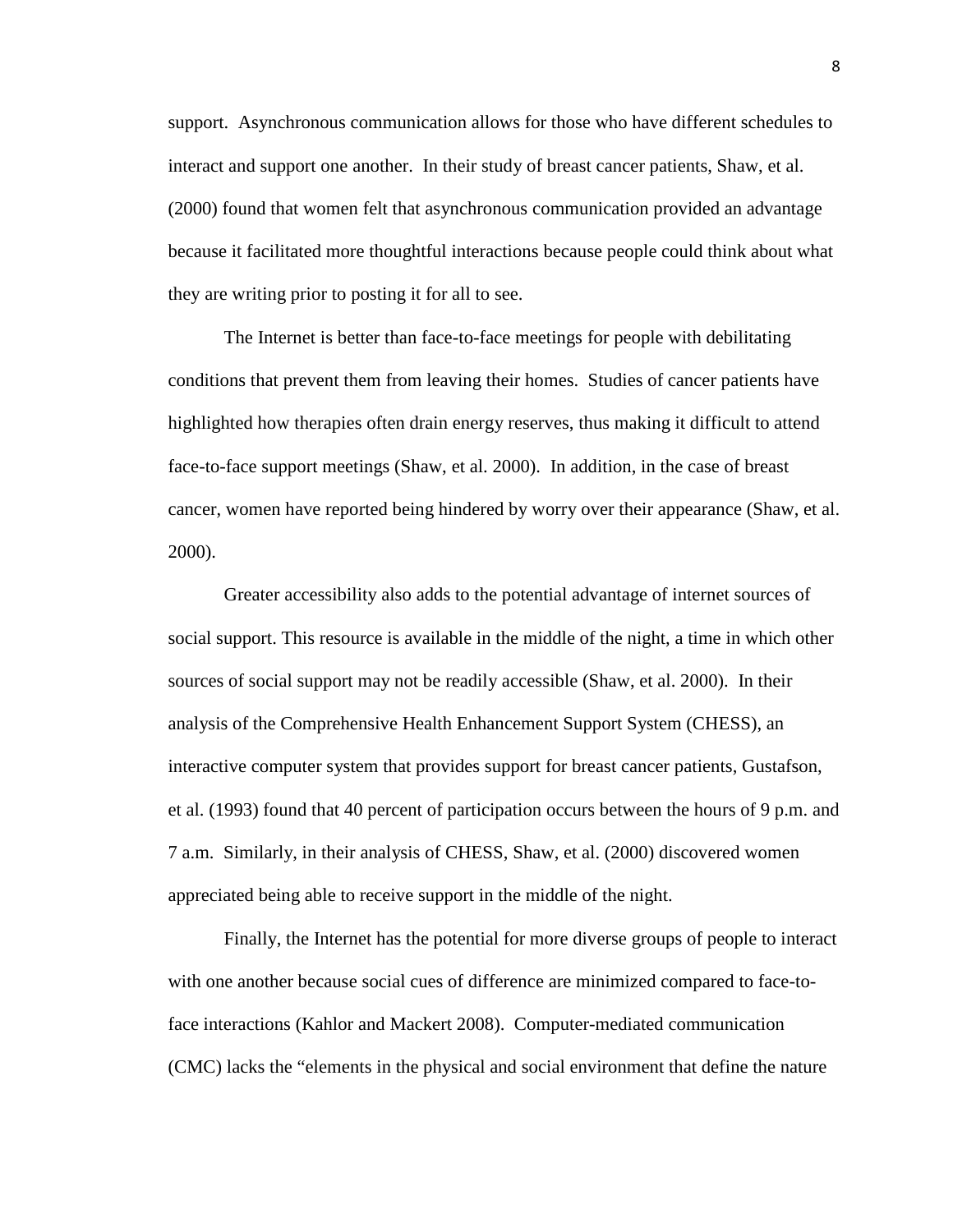of the social situation as well as cues such as education, dress, or profession that may influence individual status perceptions within a social setting" (Shaw, et al. 2000: p. 40). The removal of social cues of difference means that people interact with one another on the basis of what is said and not preconceived notions based on how people appear. In this way, the Internet holds the possibility of equalizing participation (Gooden and Winefield 2007; Powell, Darvell, and Gray 2003). A digital divide still exists, however, because internet health information and support is not equally accessible for socially disadvantaged and advantaged groups (Kalichman, et al. 2003).

### Infertility as a Stigmatized Condition

 The concept of stigma has been defined in a variety of ways depending on the discipline and topic under investigation (Link and Phelan 2001). Crocker, et al. (1998, p. 505) argue that, "stigmatized individuals possess (or are believed to possess) some attribute, or characteristic, that conveys a social identity that is developed in a particular social context." Building on Goffman's (1963) original work on stigma, Link and Phelan (2001) have expanded the discussion of stigma to include five components – labeling, stereotyping, separation, status loss, and discrimination. Briefly, Link and Phelan (2001) note that labeling occurs when there is a recognition of difference on a socially salient characteristic. Labels are then linked to (typically negative) stereotypes. Feelings of separation are a result of the labeled individual feeling as though they are not part of the dominate group. When an individual is unable to participate in social and/or economic life, this indicates that status loss and discrimination have occurred (Green, et al. 2005).

 The above conceptualizations of stigma are useful for examining the experience of infertility in the United States. Crocker et al. (1998) also describe the importance of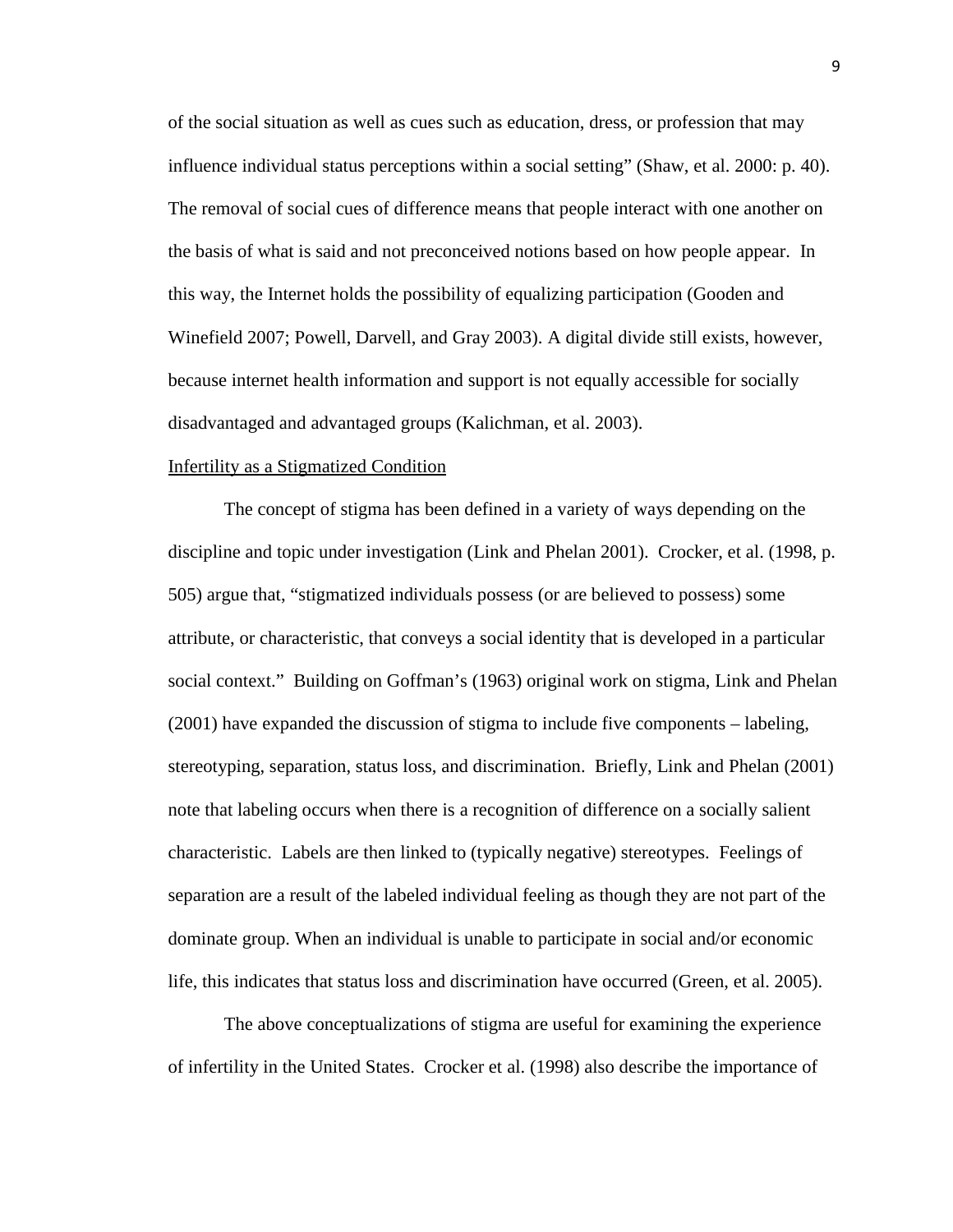social context for understanding stigma. The United States is a generally pronatalist social context (Ulrich and Weatherall 2000). The prevalence of pronatalist ideology contributes to women reporting feeling pressure to have children (Dyer, et al. 2004; Franco Jr. et al. 2002; Remennick 2000) and describing infertility as an unanticipated life course disruption (Ulrich and Weatherall 2000). In a series of in-depth interviews, Parry (2005) found that infertile women felt that pronatalism was manifested through insensitive comments that people made and unsolicited advice on how to get pregnant. The expectation revealed in these interviews is that pregnancy and motherhood are desirable, easy, and natural to achieve for women (Parry 2005; Remennick 2000).

Attention to the historical context in which infertility is occurring is important as well. Letherby (2002b) argues that as new technologies were developed cultural perceptions of infertility shifted. It is now thought that physicians can "cure" infertility. As a result, decisions not to pursue treatment (Remennick 2000), or ambivalent attitudes towards motherhood may be stigmatized (Letherby 2002b).

 It is common for individuals experiencing infertility who are seeking treatment to report feeling incomplete because they cannot have a child (Letherby 2002a; Redshaw, Hockley, and Davidson 2007). Trying to have a child often becomes an all consuming quest, at least for a particular time in their lives (Johansson and Berg 2005; Parry and Shinew 2004). Those who are having difficulty conceiving often report a high degree of secrecy from others (Letherby 1999; Miall 1986). This secrecy stems not only from the fact that it is difficult to talk about one's infertility with others (Exely and Letherby 2001), but also for fear of being negatively stereotyped or stigmatized (Greil 1991).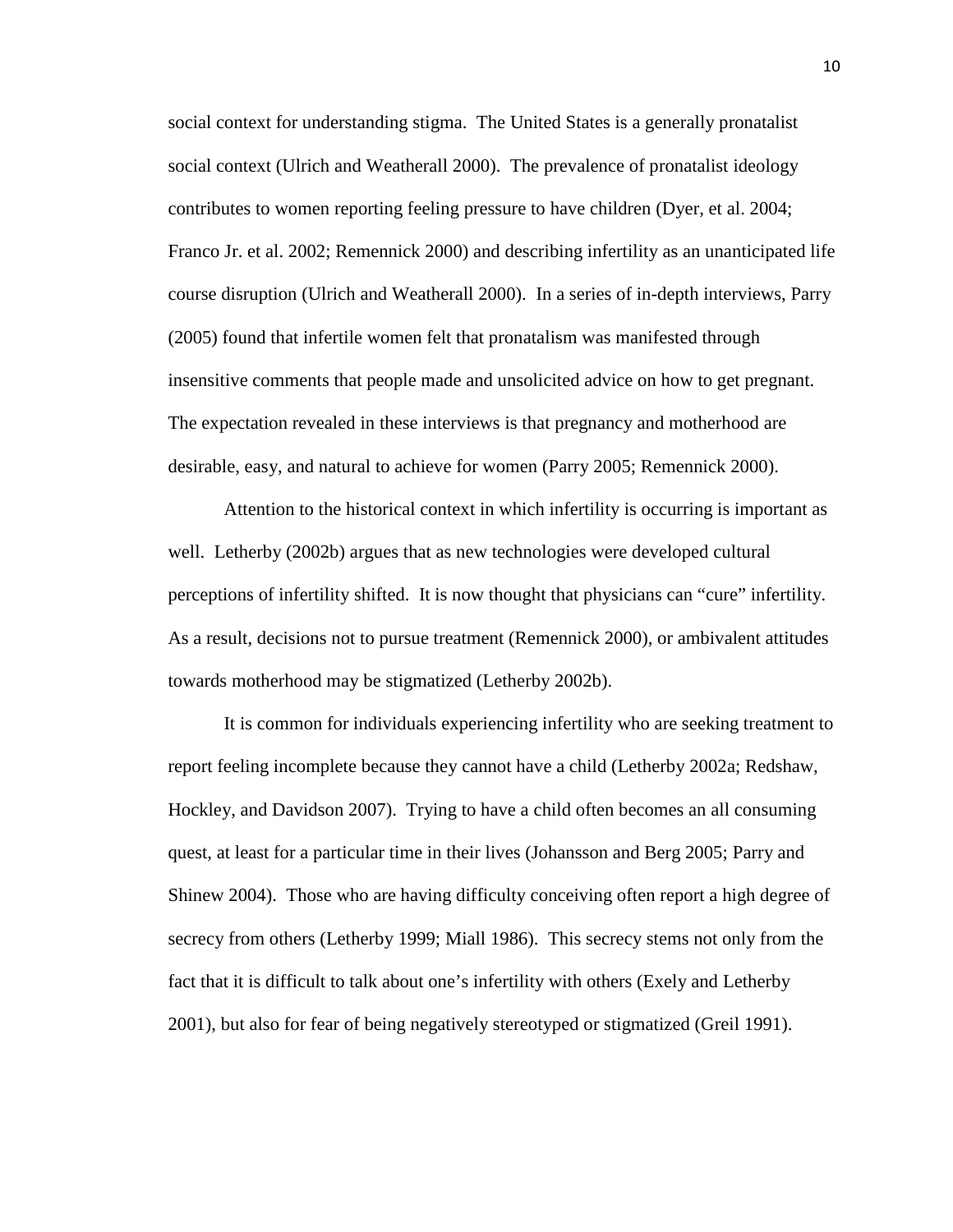Childless women report experiencing various negative characterizations, for example, others treat them as if they were desperate to have a baby (Letherby 2002a) or pitied them for not having children (Letherby 1999). They also reported that others assume that because they are childless, they are unable to interact with, or have no knowledge of, children (Letherby 2002b). Fears of being stereotyped contribute to infertile women using information management strategies (Exley and Letherby 2001; Miall, 1986; Remennick, 2000), or in some cases cover stories (DeOllos and Kapinus 2002). This secrecy can have negative consequences. Letherby's (1999) participants felt that keeping infertility a secret contributed to further negative opinions, such as the presumption that the infertile woman/couple was simply too selfish to have children (see Bulcroft and Teachman 2003; Gillespie 2003 for similar results).

Consistent with Link and Phelan's (2001) model of stigma, there is evidence that infertility has implications for status as a woman and as a worker. Miall (1986) found that women perceived their infertility as a failure to "work normally" and felt that this meant that they had a discreditable attribute. Remennick (2000) found that the women working in the caring professions (i.e. teaching, nursing) worried that their infertility would hurt their professional status. People feel the need to put their infertility in a "legitimate" context in order to avoid discrimination and negative perceptions (Remennick 2000).

Women experiencing infertility have reported feeling like "outsiders" because of their difficulties reproducing (Exley and Letherby 2001). Moreover, some individuals report engaging in "strategic avoidance" and try to stay away from situations in which their fertility would be discussed (Remennick 2000). As a result of trying to avoid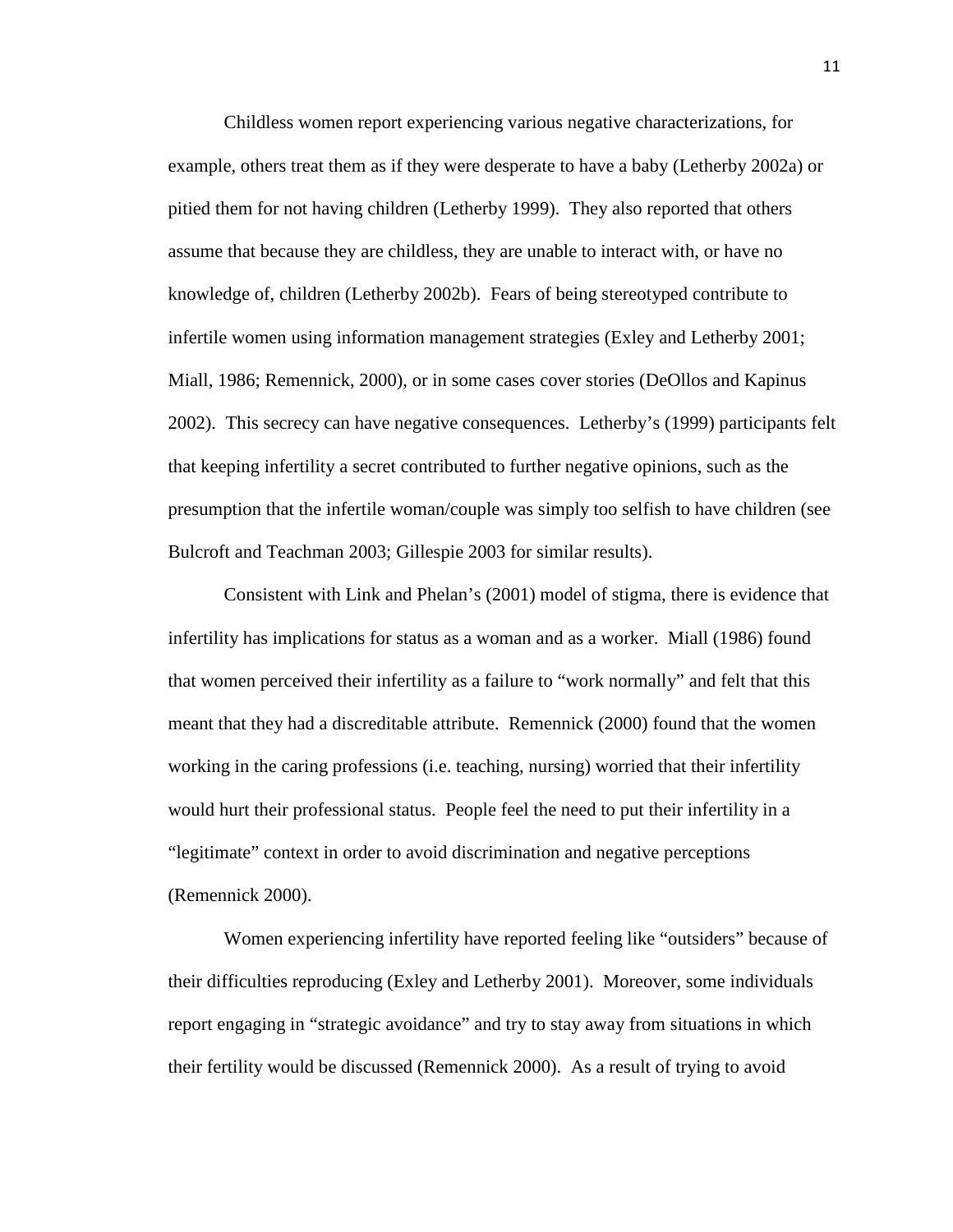situations in which one's fertility will be question and/or they would come into contact with children, women experiencing infertility report feeling socially isolated (Parry and Shinew 2004; Remennick 2000).

 Taken together, the research on infertility in general and stigma in particular strongly suggests that people who are experiencing infertility feel as though it is a stigmatized condition, and that it hurts their social relationships. Because the internet has been useful for individuals experiencing stigmatizing conditions (Berger, Wagner, and Baker 2005), I expect that the internet will also be an important source of social support for women who experience infertility as a stigmatizing condition.

# Portrait of Online Activities Related to Infertility

The Internet holds huge potential for the dissemination of health information and social support for patients. Scholars have turned their attention to how women and couples experiencing fertility difficulties utilize this resource. A number of studies have sought to establish prevalence rates for people using the Internet for infertility related purposes; however, these rates are greatly influenced by the samples used. It is not surprising that participant recruitment from Internet websites yields extremely high rates of using the Internet for infertility information (Kahlor and Mackert 2008). Kahlor and Mackert (2008) posted their survey on the RESOLVE: The National Fertility Organization website and found that 99 percent of respondents had used the Internet to seek fertility information. Samples drawn from infertility clinics yield more modest results ranging from 42 to 54 percent of patient populations using the Internet for infertility related purposes (Haagen, et al. 2003; Huang, Al-Fozan, and Tulandi 2003; Weissman, et al. 2000). Samples that examine only those individuals who have access to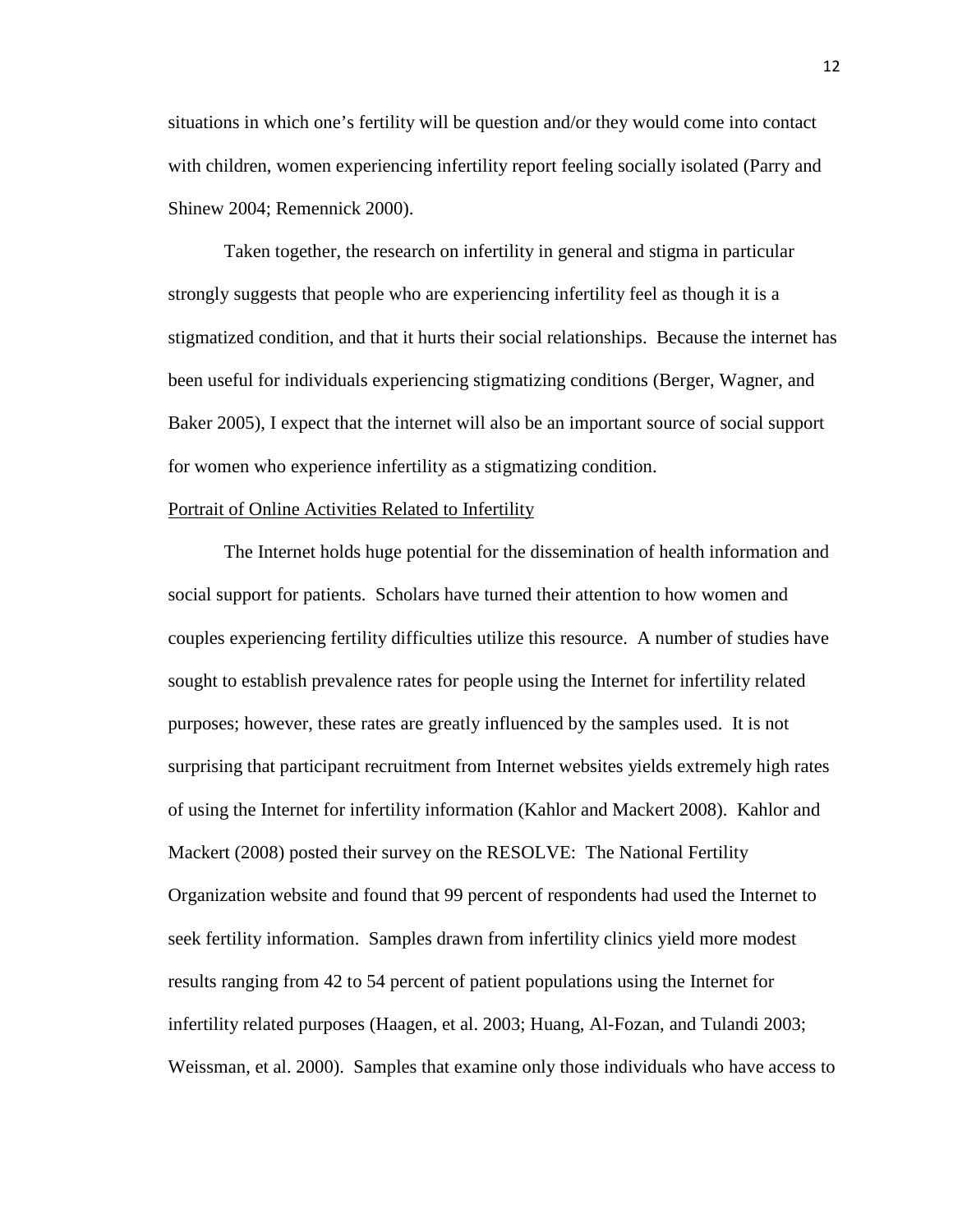the Internet find a higher prevalence of online activities; between 56 and 66 percent of patients who have Internet access use the Internet for infertility related activities (Haagen, et al. 2003; Weissman, et al. 2000).

 There are mixed reports of how involved people with infertility become with online activities. In qualitative interviews with infertility patients, Porter and Bhattacharya (2008) found that couples reported spending "hours" online seeking infertility information. In contrast, Haagen, et al. (2003) find that Internet use for infertility was quite sporadic, with 67 percent of couples seeking treatment going online less than once a month for infertility. Some of the discrepant results reported may have to do with the use of patient populations and stage in the treatment process. There is evidence that seeking online information is most common in the period after being referred for treatment at an infertility clinic (Haagen, et al. 2003; Rawal and Haddad 2006).

 Compared to men, women are more likely to seek infertility information online. Weissman, et al. (2000) found that in 76 percent of couples, women were the primary seekers of online infertility information. In 14% of couples both partners sought information, and in just 10 percent of couples, men were the main gatherers of information (for similar results see also Haagen, et al. 2003). Because women are often the primary focus of infertility treatment, it is understandable that they are the principal seekers of information. There is, however, some evidence that the infertility related activities that men and women engage in online are different. Huang, et al. (2003) found that women were more likely to seek information on particular medical conditions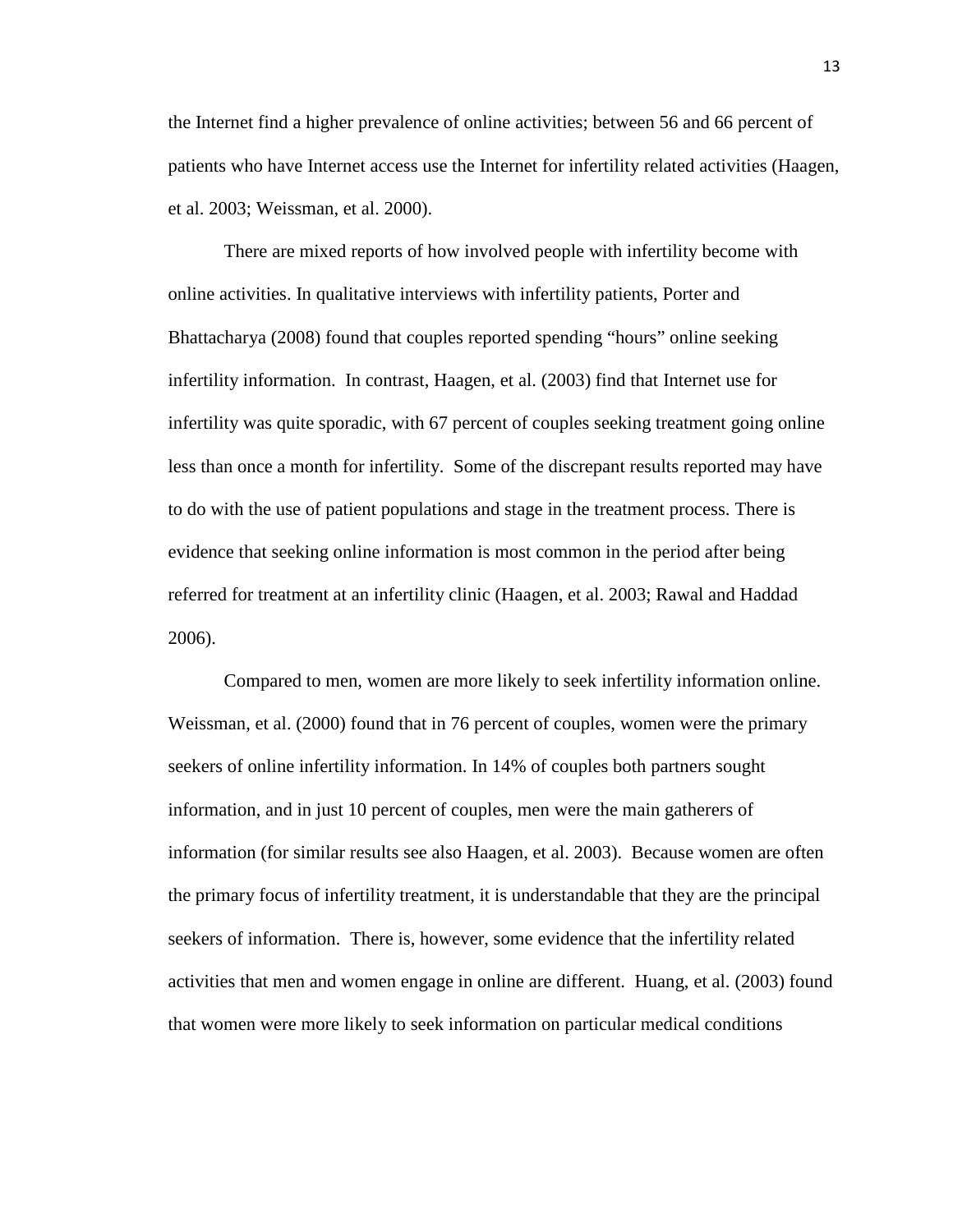whereas men were more likely than women to utilize the Internet as a mechanism to gain a second opinion.

 Much of the information that individuals and couples seek is available in a variety of formats, but Kahlor and Mackert (2008) found that the infertile in their study ranked websites as the most helpful source of information available. Most people begin searching for information (91 percent) by using a search engine to identify sites to visit (Huang, et al. 2003).

The internet can be used for multiple types of information. By far the most common activity reported was seeking information about a specific diagnosis or treatment (Huang, et al. 2003; Weissman, et al. 2000). Other activities that are frequently reported include searching for information on the causes of infertility (Haagen, et al. 2003), information to evaluate clinics (Weissman, et al. 2000), or alternative treatments that could be pursued (Porter and Bhattacharya 2008).

 Recent studies have documented how common internet use is and what people with infertility use the internet for. Less is known about the behavioral implications of finding information on the internet. The consequences of internet searches need to be better understood. Kahlor and Mackert (2008) found that as a result of their information seeking activities respondents felt better informed and reported that the knowledge gained assisted them in talking to their physicians and partners (for comparable results see Epstein, et al. 2002). Weissman, et al. (2000) found the Internet to be similarly influential on medical and partner communication. In their study the information found online facilitated treatment seeking in 17 percent of couples and influenced the treatment decision making in another 20 percent of respondents. The Internet had an even greater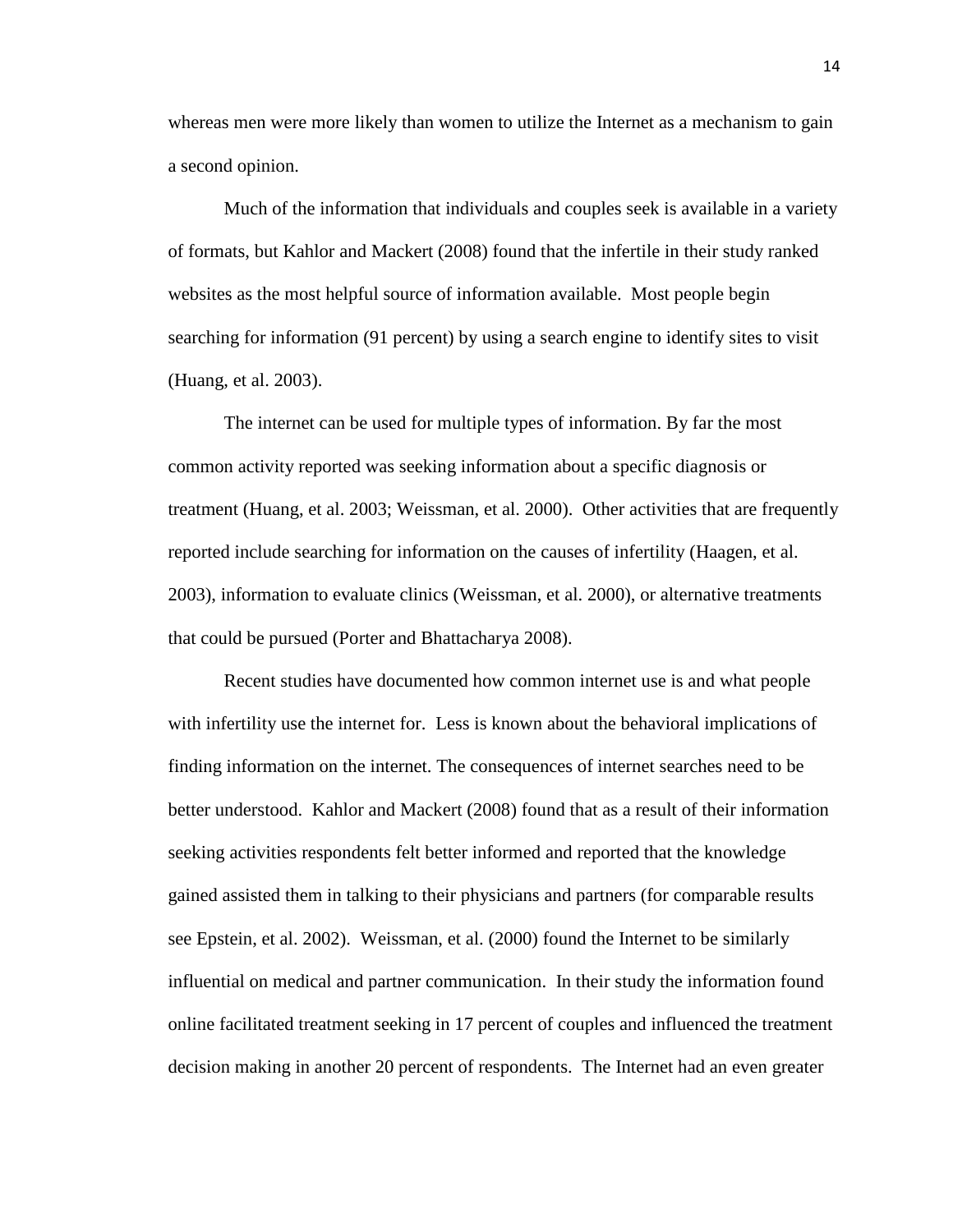influence on the participants in Haagen, et al. (2003) study with 64 percent citing improved knowledge and 39 percent of participants reporting that information helped in their decision-making processes.

Physicians have expressed concern over individuals seeking health information online (Silberg, Lundberg, and Musacchio 1997). At the same time the literature suggests that individuals and couples currently undergoing treatment for fertility difficulties feel that they are not given enough information about their fertility problem and treatments. Perceptions of information deficits facilitate the use of the Internet for infertility information seeking (Huang, et al. 2003). After their first visit at a fertility clinic, couples report disappointment with the amount of information they received; in general they feel that the information provided by specialists was no better than that which they could find themselves (Porter and Bhattacharya 2008). Haagen, et al. (2003) found that the motivating factor for seeking information online was dissatisfaction with the information received from their fertility specialist. Particularly troubling is that only 17 percent of the couples in their study actually discussed what they found online with their physicians (Haagen, et al. 2003). In some cases, it is the language used by specialists that spurs couples to seek more knowledge. The Internet provides a venue in which people can get information at a non-technical, comprehensible level after visiting their physicians (Rawal and Haddad 2006). A minority of couples report that they are encouraged to seek information online by their fertility specialists (Haagen, et al. 2003) and having doctors support use of the Internet for information is associated with perceiving this information source as being more useful (Kahlor and Mackert 2008).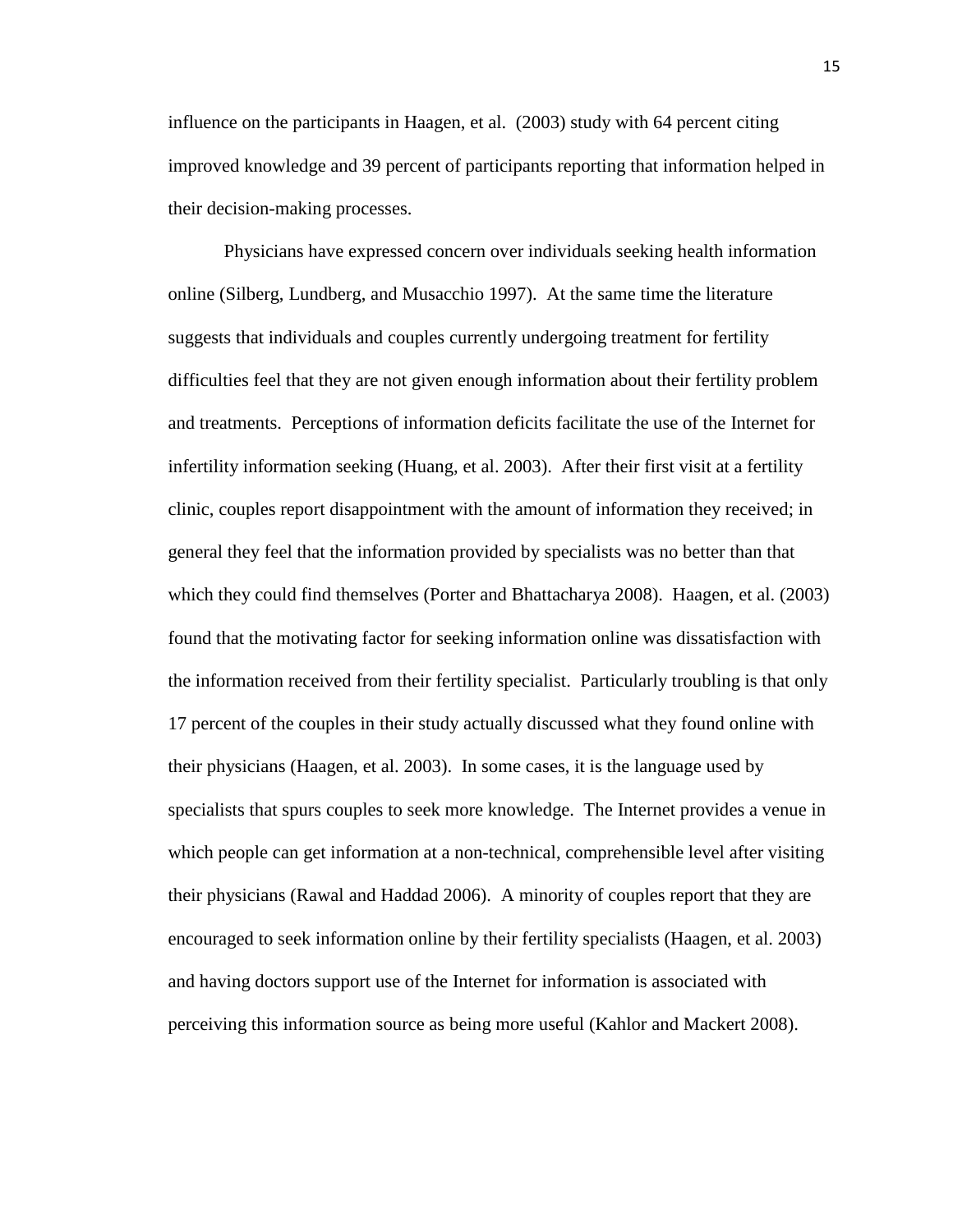Research to date provides insights regarding the types of infertile individuals who are more likely to use the internet and what they use the internet for. What we know is limited, however, by the types of samples that currently dominate research in this area. All existing studies of infertility and the internet have relied on either women/couples who are already seeking treatment or are Internet samples. Therefore little is known about those who are not seeking medical treatment for infertility, nor about those who are not part of infertility web based support groups. My goal is to help fill these gaps in knowledge about the use of the internet for a stigmatized health condition, infertility. The research to date cannot be generalized to the population of infertile women as a whole, and moreover, this body of literature can only speak to specific groups of infertile women – those who are seeking treatment and those who are using the Internet. Additional information is needed on those women who only go online, as well as those women who neither go online, nor seek treatment despite fitting the medical definition of infertility.

#### **Models of Help Seeking Behavior**

The decision to seek treatment for a medical condition is a complex process that has interested social scientists for decades. Anderson's (1968) Behavioral Model of Health Services Utilization was one of the first theories to attempt to explain how people made the decision to seek medical care. According to Anderson (1968), there were three components that went into decisions to seek help: the need for help, predisposing and enabling factors. Predisposing factors (health beliefs, gender) refer to attributes that reside within the individual that encourage help seeking while enabling factors (availability of care, income) are those things that facilitate or prevent people from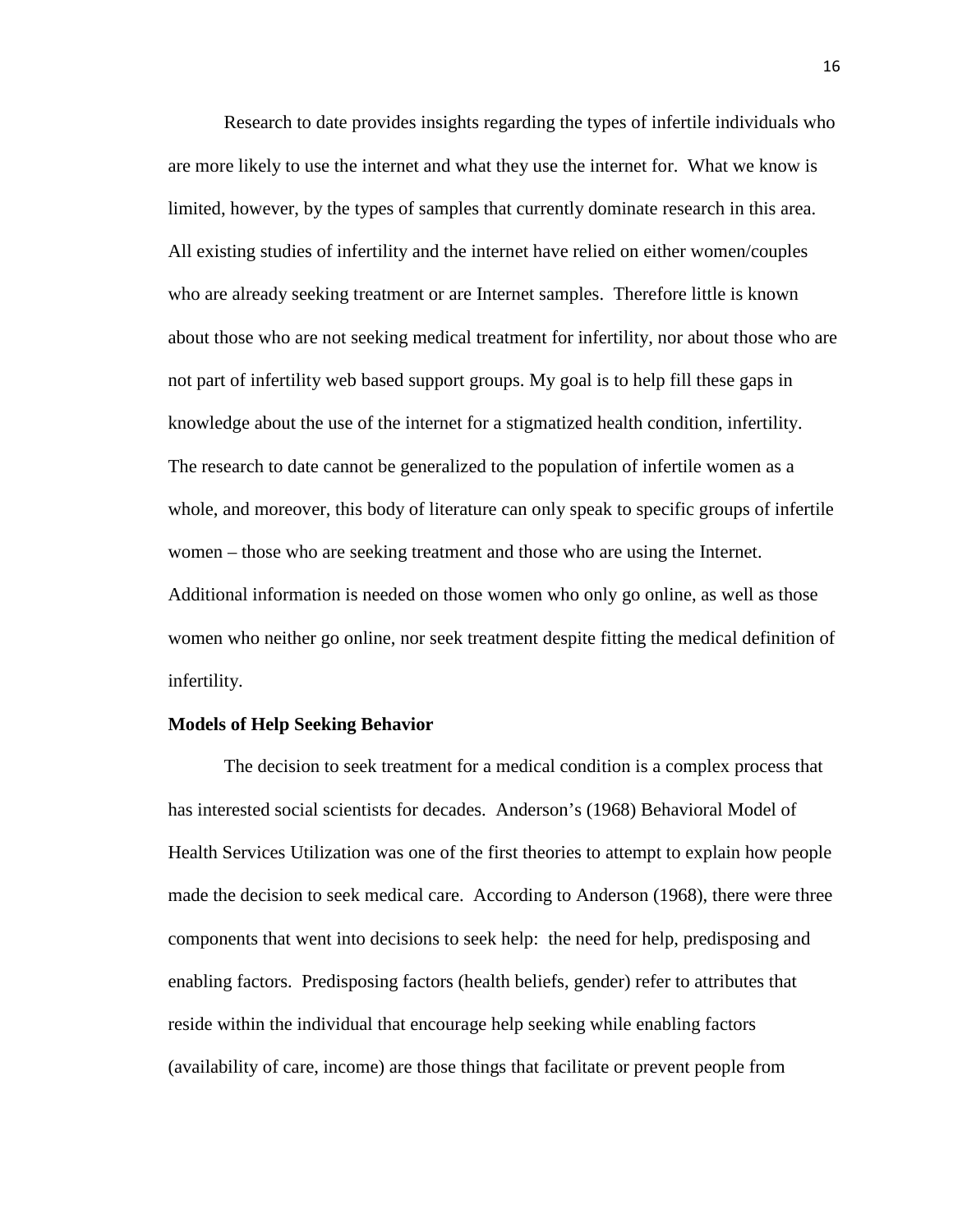accessing the care that they wish for. More recently Pescosolido (1992) has proposed a framework that extends earlier help seeking models by emphasizing the role psychosocial variables such as network support and coping play in decisions to seek help. Andersen (1995) revisited his own model and acknowledges the limitations raised by Pescosolido (1992) and argues that social network variables would fit nicely into his Behavioral Model of Health Services Utilization as enabling conditions. Based on these earlier models, White, et al. (2006) developed the General Help Seeking Model that specifically examines infertility help seeking.

 General theories on help seeking and White, et al. Generalized Help Seeking Model have been developed to predict the likelihood of a person to seek help in a face-toface context. It is unclear whether or not help seeking frameworks will be useful for classifying those who are going online to find health information and support. A graph of my theoretical model is in Appendix A.

 Research to date suggests that treatment seeking for infertility may be lower than what is expected given the high distress associated with involuntary childlessness (Greil 1991; McQuillan, et al. 2003). In a study of women in the United States, White, et al. (2006) found that just 40 percent of infertile women sought help. To date few studies have examined why women seek help and what barriers keep them from the treatment they desire (see Bunting and Boivin 2007; McQuillan and Greil 2004; White, et al. 2006 for exceptions). More importantly, to my knowledge, no studies have used the four categories of infertile women that I will be using to predict both medical and Internet help seeking.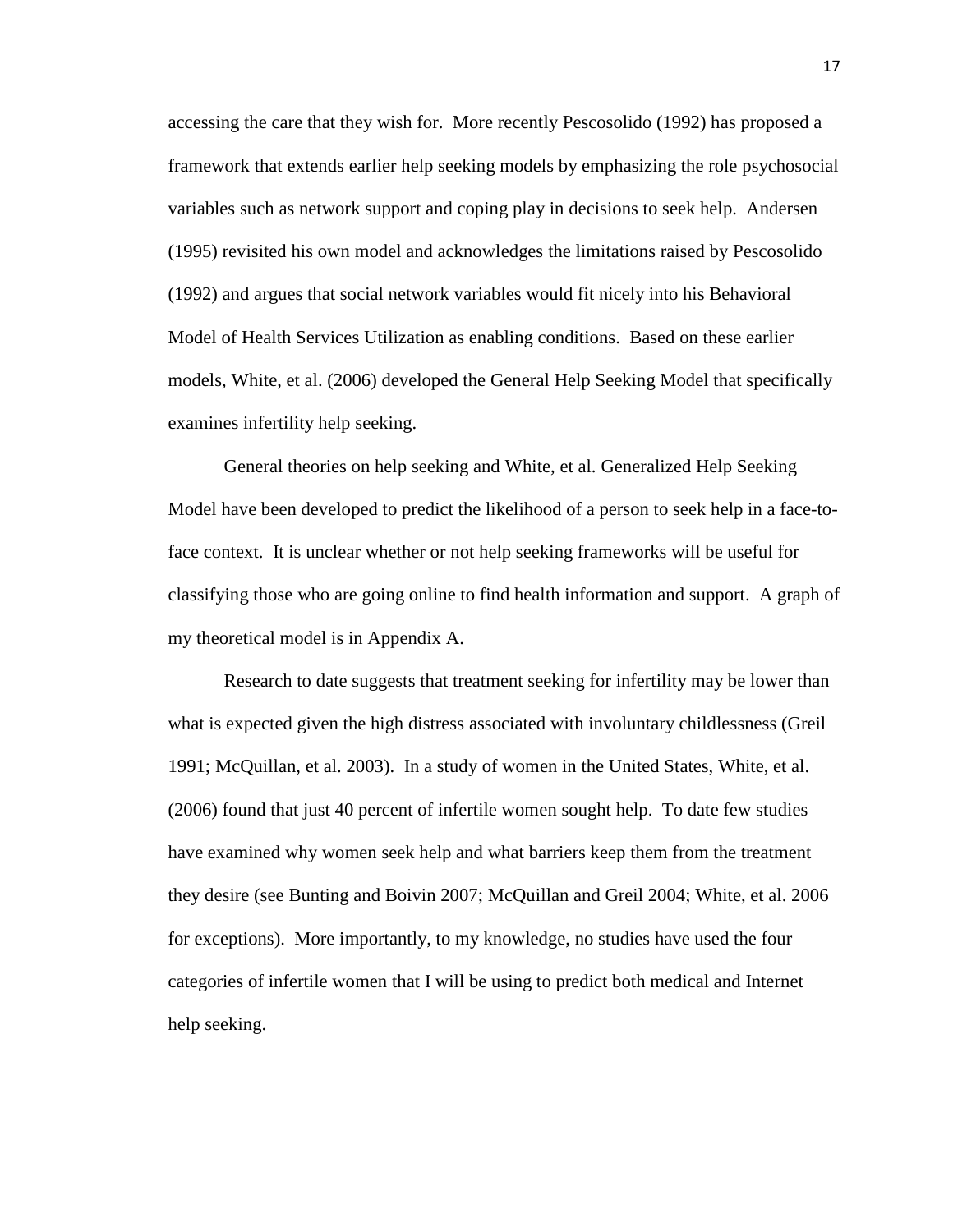### **Need: Recognition of a Problem and Severity of Symptoms**

Central to theories of help seeking is the idea that people must first recognize that they have some type of medical problem (Shaw 2001). Realizing there is a problem with one's fertility may be more difficult than symptom recognition for other chronic conditions because the first 'symptom' is actually continuing to have a normal menstrual cycle (White, McQuillan, and Greil 2006). People experiencing fertility problems can attribute failure to conceive to a number of factors including mistiming intercourse, stress, and aging (White, McQuillan, and Greil 2006).

Research on help seeking for infertility supports this notion that realizing one has a problem is a crucial component to the help seeking process. White, et al. (2006) found infertile women that sought help were more likely to perceive themselves as having a fertility problem. Another issue that is relevant to problem recognition is whether or not one intends to have a baby. Couples may have unprotected sex for over a year without getting pregnant, but if they are not trying to get pregnant they might not perceive a fertility problem despite meeting medical definitions. Greil and McQuillan (2004) found that women who reported trying to conceive were more likely to seek treatment than those who were not actively pursuing a pregnancy.

Literature examining other health conditions suggests that symptom severity or how much impact a disease is having on an individual's quality of life also play a role in the decision to seek treatment. For example, in interviews with people suffering from urinary incontinence, Shaw, et al. (2001) found that participants sought help when symptoms started to interfere with their quality of life. Sheppard, et al. (2008) found similar results for individuals diagnosed with rheumatoid arthritis. Facione and Dodd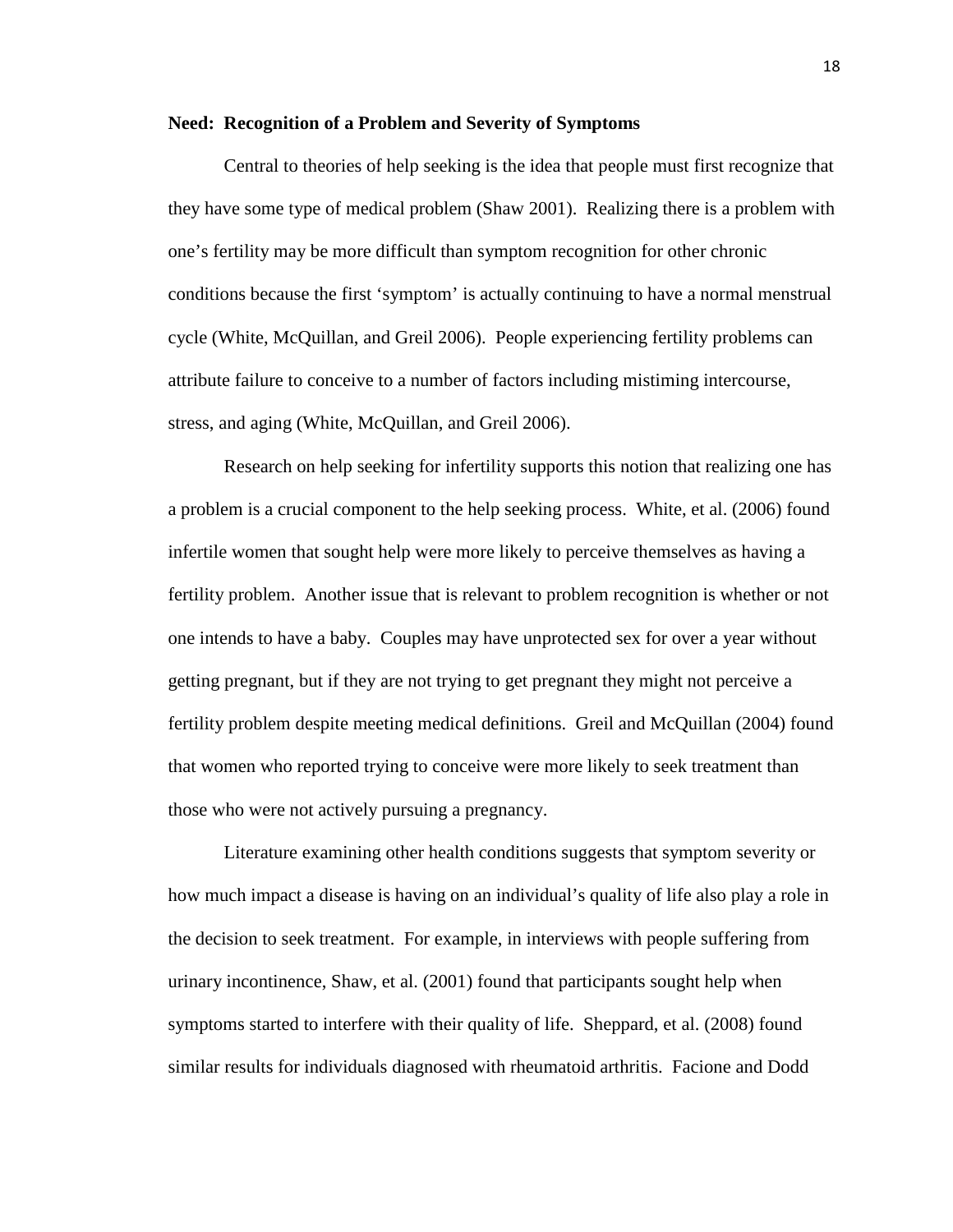(1995) conducted qualitative interviews with women suffering from breast cancer and found that the women who sought help immediately were those who had definite symptoms (i.e. a lump) or perceived their symptoms posed a malignant threat. In contrast, women who had more benign symptoms tended to monitor their condition until a definitive symptom such as a lump were found.

What is important about these studies of other chronic conditions is that they highlight the necessity of examining the significance or interpretations that people attach to their symptoms. In the context of infertility, it is likely that there are factors that will be associated with women viewing their fertility as more problematic and therefore make them likely to seek help. I expect that those who are currently trying or intend to have more children or have a spouse who wants another baby will perceive the inability to conceive as a problem will be more likely to see help. Similarly, I anticipate that women with a high importance of motherhood will be more likely to seek help. Finally, women who experience social pressure to have children will be more likely to seek help than those who do not experience pressure from their partner and parents to have children.

#### **Enabling Factors**

Enabling factors are those features that help facilitate or impede seeking help. There are three categories of enabling circumstances that are relevant for help seeking among the infertile: life course cues (age, marital status, and parity), network communication, and socioeconomic conditions (education, income, health insurance, and the digital divide). The relevant literature related to each of these enabling factors will be discussed.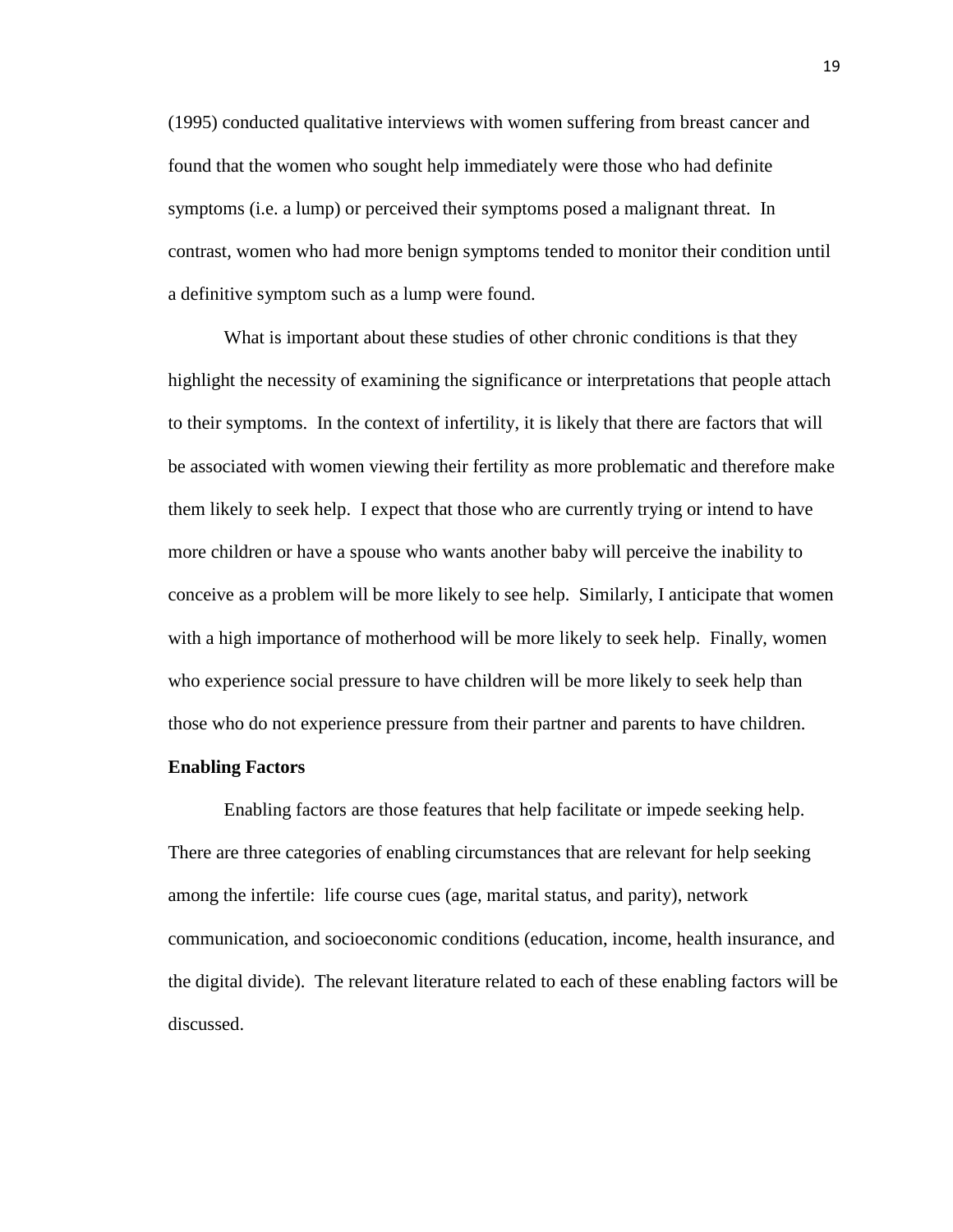# *Life Course Cues*

 The context in which health decisions are made can be important (Pescosolido 1992), and this is highlighted when you consider the impact that life course cues can have on seeking treatment for infertility. If a young, unmarried woman were to have unprotected intercourse and not conceive she may view not getting pregnant as a positive thing as opposed to a fertility problem (White, McQuillan, and Greil 2006).

Age will be included with the expectation that older women will be more likely to seek medical help for infertility than those who are younger. Similarly, marriage often acts as a normative cue to start a family (George 1993; Marini 1984; White, et al. 2006). Therefore, I anticipate that married women will be more likely to seek help than will those who are unmarried. The final life course cue to be included is parity. Previous research suggests that those who are experiencing primary infertility are more likely to seek help than are those who already have at least one child (Schmidt, Munster, and Helm 1995). White, et al. (2006) found that each additional child that a woman had decreased perceptions of a fertility problem by approximately one-half.

# *Network Communication*

People within an individual's social network can play an important role in urging a person experiencing symptoms to seek help (Vogel, et al. 2007; Zola 1973). For example, Bish, et al. (2005) found that women with breast cancer symptoms were less likely to delay seeking help if they discussed their symptoms within the first week with someone close to them. Friends and family give advice about coping with symptoms and/or encourage medical help seeking (Sheppard, et al. 2008). Sheppard, et al. (2008) found that spouses were a main confidant for those who had rheumatoid arthritis. For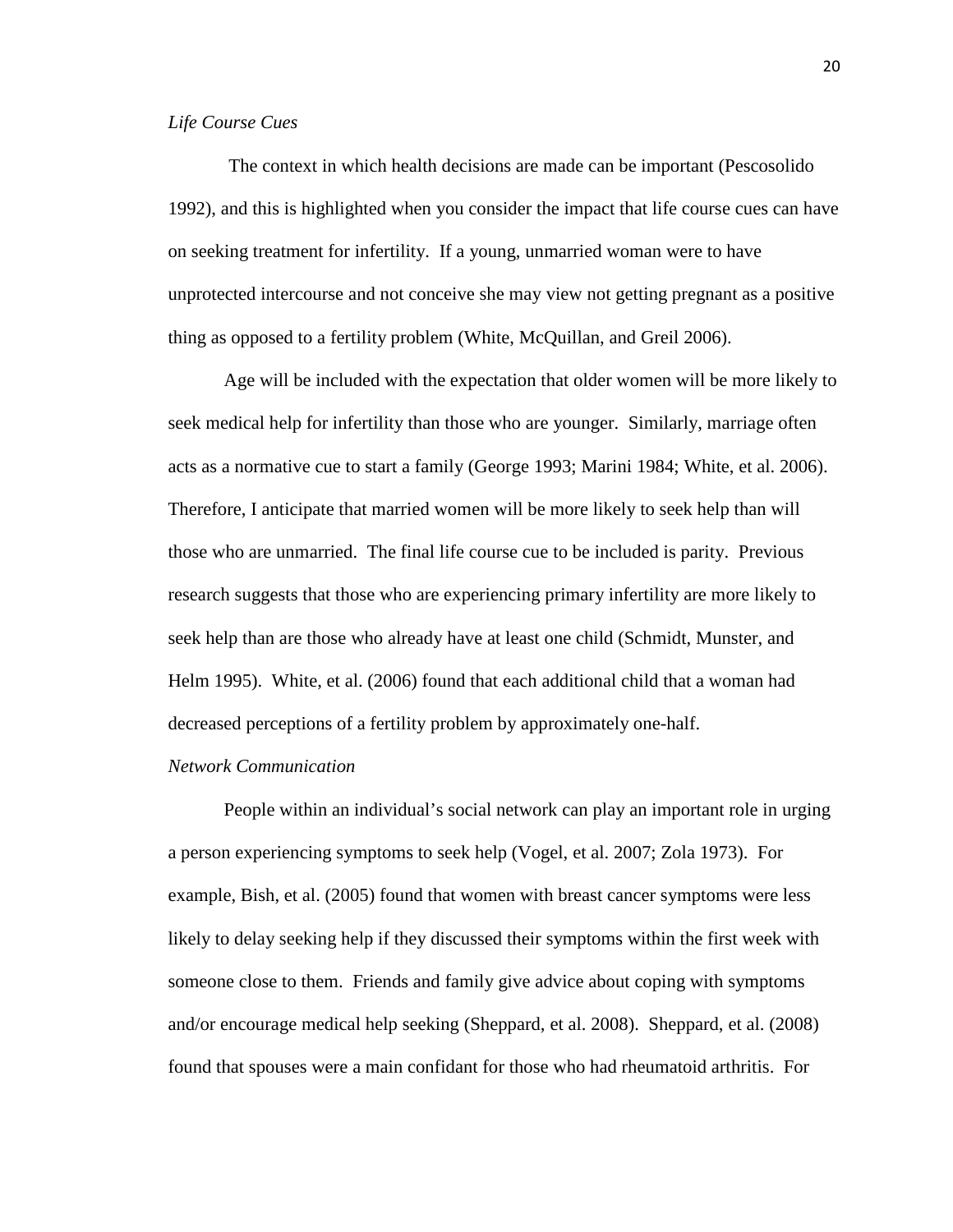some respondents in this study, particularly males, it was only after the spouses constant urging that someone sought help for their symptoms. In their study of women trying to get pregnant, Bunting and Boivin (2007) found that those who did not seek help were less likely to perceive that their close family and friends wanted them to seek help than did their counterparts who had seen a medical doctor regarding their fertility. I expect those people who have talked about their infertility with others, who have had a family member undergo infertility treatment, and those who have a spouse and family members who encouraged them to see a doctor will be more likely to have sought medical treatment. *Socioeconomic Factors: Education, Income, Health Insurance, and the Digital Divide* 

 Link and Phelan (1995) claimed that socioeconomic inequalities were a fundamental cause of disease. Socioeconomic factors such as education, income, and health insurance are critical to understanding health disparities because these factors can help people avoid exposure to conditions or, once one has a condition, can be used to help manage or minimize the effects of a disease (Link and Phelan 1995). They are important factors to investigate when one considers why someone seeks help for chronic conditions like infertility (Facione, et al 1997; White, et al. 2006).

These same socioeconomic factors (education, income, and health insurance) have been linked to using the Internet for health information (Ayers and Kronenfeld 2007; Cotton and Gupta 2004; Kalichman, et al. 2003). Access to the Internet is not equal; this disparity in Internet access is referred to as the digital divide (Powell, Darvell, and Gray 2003). While previous research has found that those that have health insurance are also more likely to seek online health information, this may not be as straightforward for the context of infertility. Many insurance companies do not cover infertility services,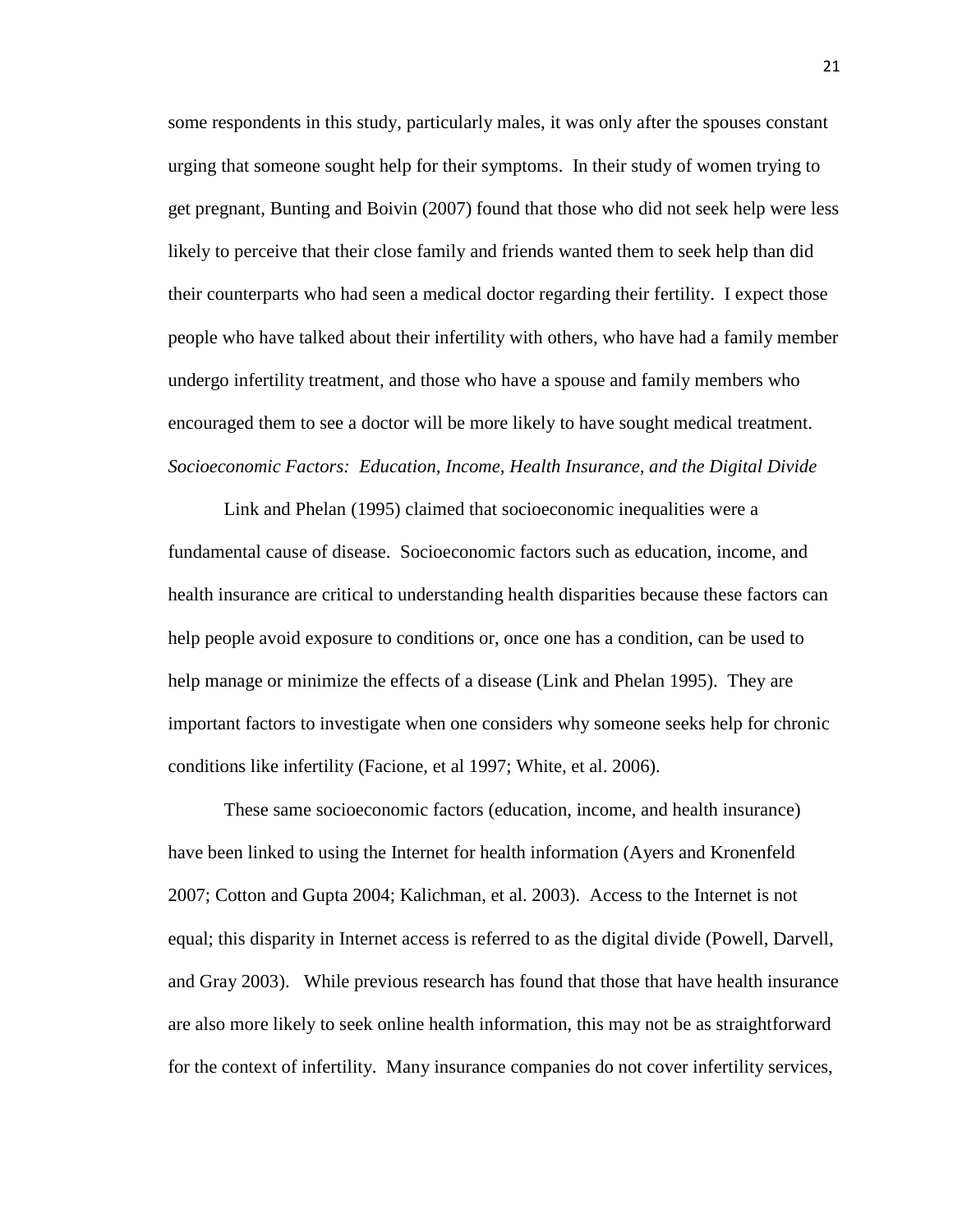or if coverage is offered, there are often a number of restrictions applied to the use of services (Angard 2000). Therefore, if health insurance is unavailable or infertility treatments are not covered but the Internet is accessible, this may be an option for medical information seeking.

#### *Race/Ethnicity*

 To my knowledge no previous study has examined racial/ethnic differences in the likelihood of using the Internet for infertility information. There is evidence of a digital divide in both access to the internet (Brodie, et al. 2000; Fox 2011; Wilson, Wallin and Rieser, 2003) and using the internet to seek health information (Fox 2010). Racial disparities in health have been well documented (Fiscella, Franks, and Gold 2000; Weinick, Zuvekas, and Cohen 2000; Williams and Collins 1995). Differences in the chances of experiencing infertility have been found even after controlling for sociodemographic variables such as income, education, and marital status (Stephen and Chandra, 2006; Wellons, et al. 2008).

Previous research finds evidence of racial/ethnic disparities in seeking help for infertility (Stephen and Chandra 2000). Jain (2006) suggests that African Americans and Hispanics are disadvantaged relative to whites because of the high cost of treatment in the United States. Even in states with mandated infertility coverage Blacks and Hispanics are under represented among those who use infertility treatments, while Asian Americans are over represented (Jain and Hornstein 2005). In addition, Jain (2005) found that African American women waited longer to seek treatment than their white counterparts. Chandra and Stephen (2010) find that racial/ethnic differences in help seeking disappear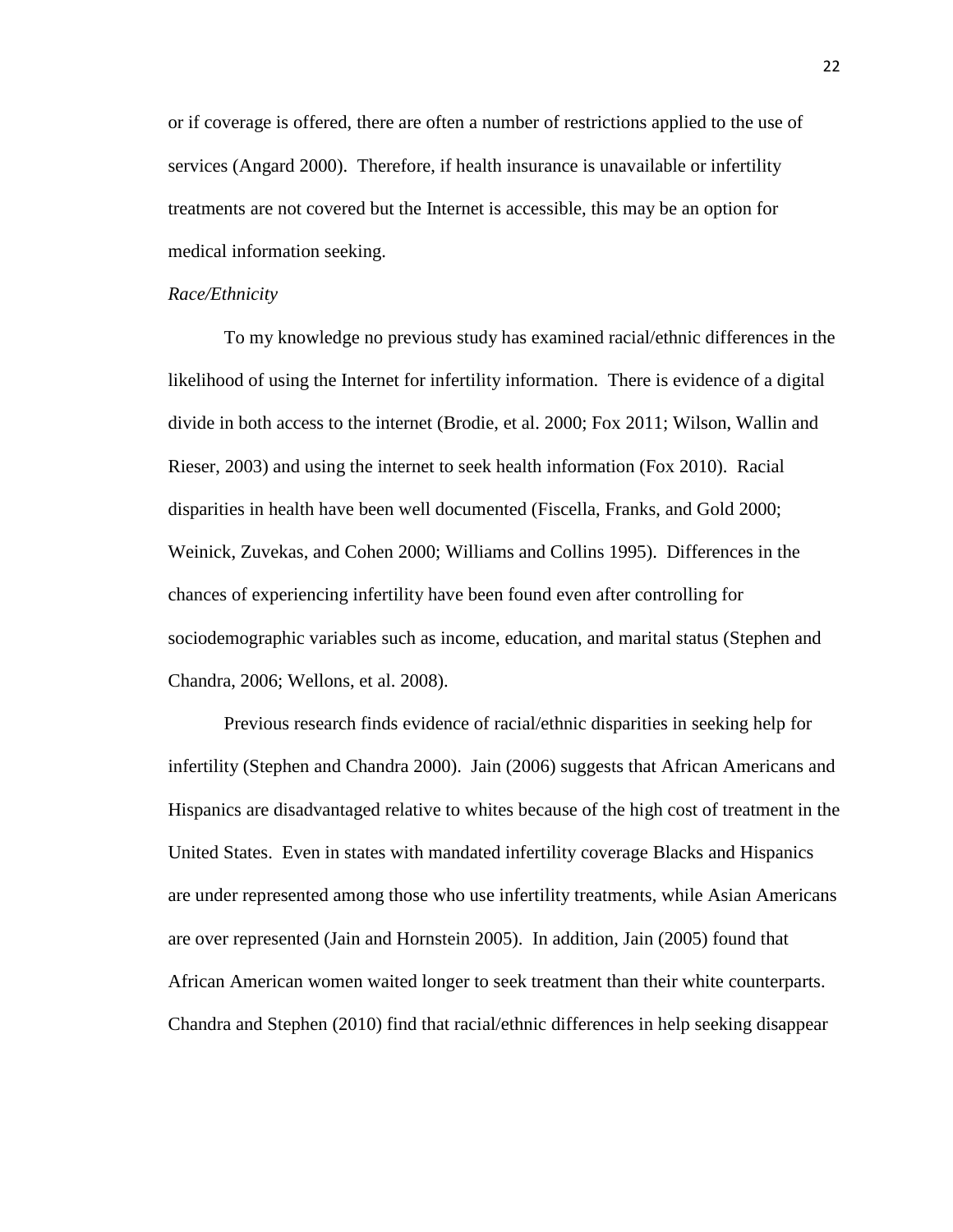once income and health insurance status are controlled for. This suggests that resources might be an important factor in racial/ethnic disparities for seeking help.

# **Predisposing Factors**

Predisposing factor are individual aspects that either facilitate or hinder treatment seeking. Four such factors are important to take into account when investigating help seeking for fertility problems. These include: medical locus of control, religiosity, prior experiences of and attitudes towards treatment, and the perceived stigma of infertility. Each of these predisposing factors will be reviewed.

# *Medical Locus of Control*

Medical locus of control refers to the tendency of individuals to either perceive their health as either being controlled by their own influence (internal locus of control) or by external forces (external locus of control) such as physicians (Kiviruusu, Huurre, and Aro 2007; Mirowsky and Ross 1990). Those who feel more in control of their own health should be less likely to seek professional medical help. For example, Halter (2004) found that those people who felt that depression was under individual control were less receptive to the idea of seeking medical help. Greil and McQuillan (2004) found that women who had high internal medical locus of control were less likely to seek help for infertility. White, et al. (2006) also found that conceptualizing medical problems as outside of one's control was associated with being less likely to seek treatment, but only for those women who perceived that they had a fertility problem. These studies suggest that an internal locus of control will deter seeking medical help; however, the ability to gain health information online should appeal to those who feel that they control their health rather than seeing their health as under their doctor's control. It is expected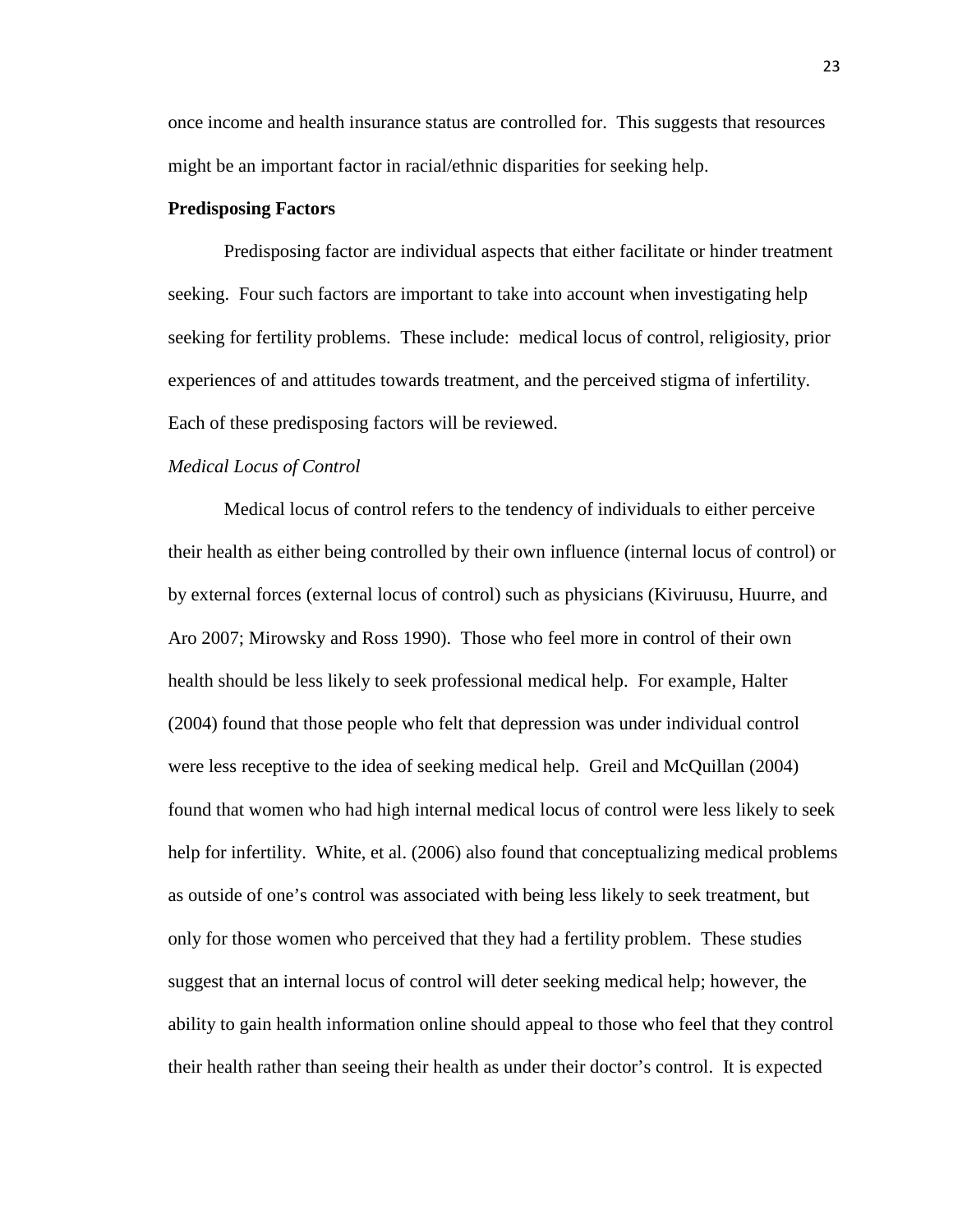that high internal medical locus of control will be associated with only using the Internet for infertility instead of also seeking in-person medical help.

## *Religiosity*

Religiosity is associated with better well being (Thune-Boyle, et al. 2006; Yi, et al. 2006). In part, the benefits of religion are a function of the access to social networks that it provides (Levkoff, Levy, and Weitzman 1999). Church members can offer support and advice in times of a health crisis (Mayers, et al. 2007). Help seeking among religious individuals may be less likely because they feel as though their faith is the most efficacious way of coping with an illness (Abe-Kim, Gong, and Takeuchi 2004). Loewenthal, et al. (2001) have suggested that religious coping (i.e. prayer) may be less stigmatizing than seeking professional help. In their qualitative study of seeking help from a mental health professional, Mayers, et al. (2007) found that the religious respondents felt that seeking secular help could be viewed as a rejection of the belief in God's healing ability. Based on these studies I expect that those who are more religious will be less likely to seek medical help and more likely to use the Internet for infertility than those who are less religious.

#### *Prior Experiences and Attitudes towards Treatment*

The help seeking literature suggests that an important step in seeking treatments is an awareness that treatments for a given condition exist (Shaw, et al. 2001; Sheppard, et al. 2008). In their study of people with urinary incontinence, Shaw, et al. (2008) found that when people were unaware treatments were available they were less likely to consult a physician about their symptoms. The Internet can help people identify both symptoms of and potential treatments for chronic conditions.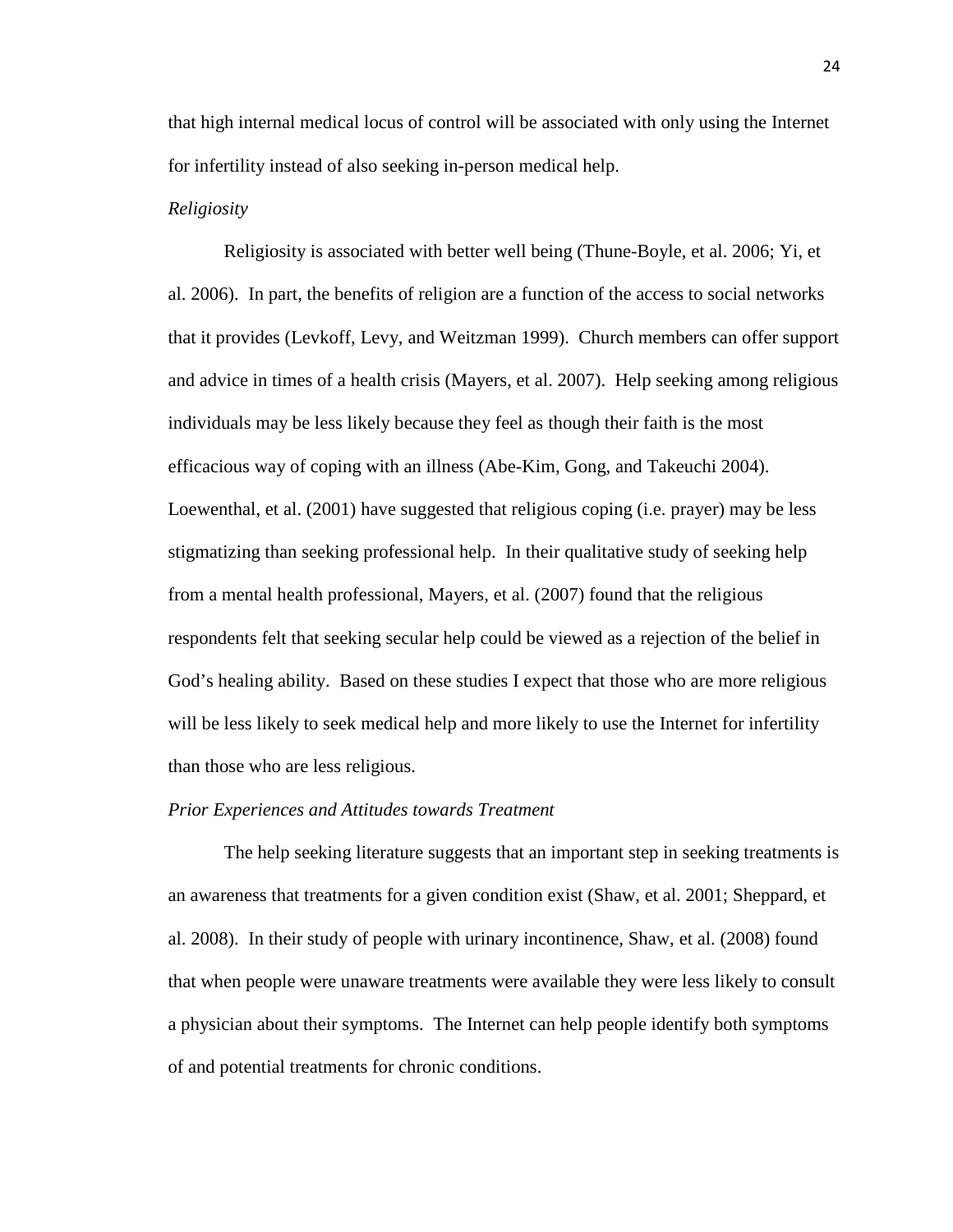Prior interactions with physicians also may play a role in help seeking. Many people will avoid going to a doctor until the symptoms become unbearable and/or impact quality of life, but those that have prior experiences with medical professions are more likely to seek help than those who do not (Shaw, et al. 2008; Sheppard, et al. 2008). Moreover, Shaw, et al. (2001) indicate that how a doctor approaches someone revealing symptoms can either encourage or discourage patients from discussing sensitive or stigmatized conditions. Shaw, et al. (2008) expanded on this finding and discovered that previous aversive experiences with physicians were associated with later reluctance to seek medical help.

Research indicates that one barrier to seeking help is fear of medical examinations and treatments (Shaw, et al. 2001). Van Balen and Verduremn (1999) found that the women who opted out of infertility treatments scored higher on a general medical anxiety scale than their counterparts who underwent treatments. In contrast, Frank (1990) found that when making decisions about pursing a treatment, women paid little attention to the potential side effects of treatments. Instead, weighing heavily into women's decisionmaking was whether or not the treatment was likely to be effective.

 These studies of medical help seeking suggest that women who have positive attitudes towards medical science will be more likely to seek treatment than their counterparts with more negative attitudes. In addition, these findings highlight the role that physicians can play in influencing whether or not someone discusses their symptoms and undergo treatment. Women who have regular physicians and who feel as if their physicians care about them will be less likely to seek out information and support from other sources such as the Internet.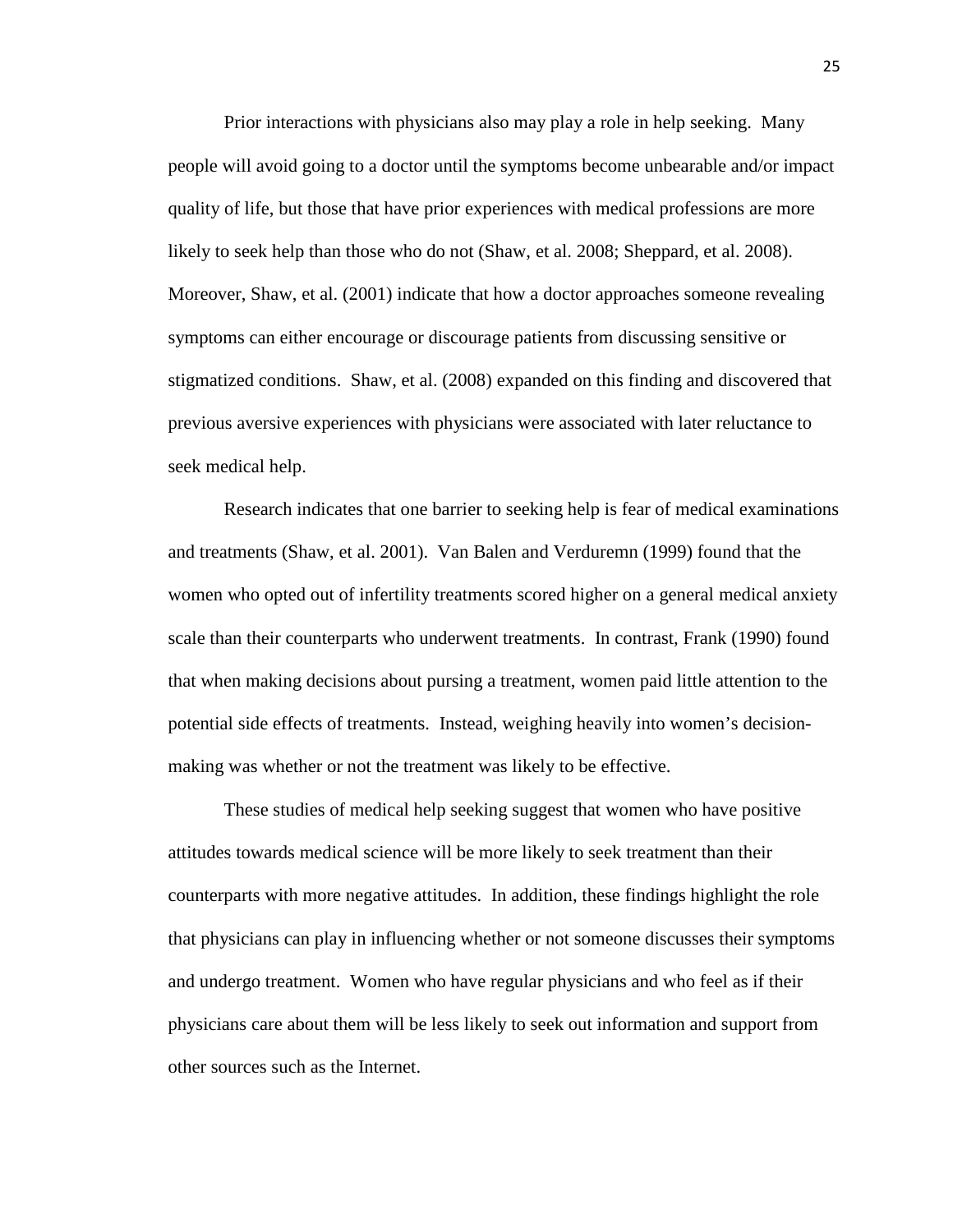# *Stigma of Infertility*

The literature on help seeking for stigmatized conditions generally posits that fears of stigma will deter people from acknowledging there is a problem, seeking help, and adhering to recommended treatments (Barney, et al. 2006; Golberstein, Eisenberg, and Gollust 2008; Komiti, Judd, and Jackson 2006). Research has found that people are less likely to discuss stigmatized conditions with their health care providers (Shaw, et al. 2008). Shaw, et al. (2008) make the important observation that embarrassment needs to be viewed as a 'cost' of treatment; people will not seek help unless the discomfort of the symptoms outweigh the perceived costs of seeking help.

It is important to remember that stigmatized conditions may not be discussed as readily with friends and family. Shaw, et al. (2001) found that urinary incontinence was rarely discussed with other people. Failure to discuss health conditions with network members can have important implications because people often draw information and create causal attributions about symptoms from discussing them with others (Shaw, et al. 2008; Sheppard, et al. 2008). In situations where people are uncomfortable discussing a symptom or condition, the Internet may be a particularly useful informational tool.

 There is evidence that people will delay seeking treatment if they fear being given a stigmatizing label. Bunting and Boivin (2007) found that there is a sub-sample of infertile women who do not seek treatment despite meeting the medical definition for infertility. The authors coined the term 'delayers' to refer to this group. Delayers appear to avoid treatment because they are significantly less likely to want to know if they have a fertility problem, and moreover, fear getting the label of 'infertile.' Based on these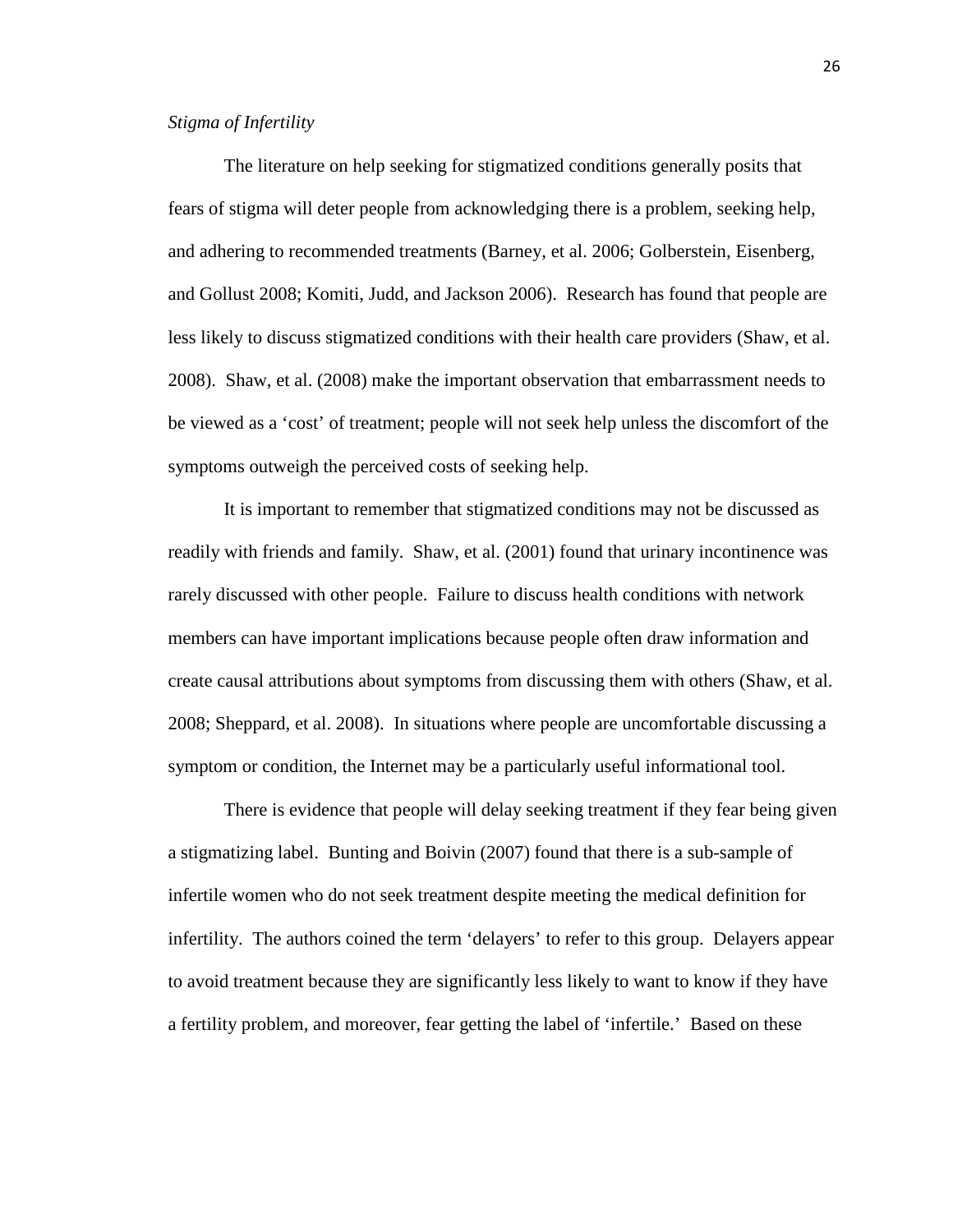findings it is expected that high perceived infertility stigma will be associated with going online for infertility information only, as opposed to seeing a doctor in person.

# **Social Support and Infertility**

The association between social support and health and chronic conditions has been widely studied for decades (Berkman 1984; House, Umberson, and Landis 1988; Thoits 1995). Research has examined social support both as a coping resource (Meijer, et al. 2002; Thoits 1995) and as a protective buffer when stressful situations arise (Gorman and Sivaganesan 2007; Henrich and Shahar 2008; Mulvaney-Day, Alegria, and Sribrey 2007; Turagabeci, et al. 2007). Thoits (1995) has defined social support as "a social "fund" from which people may draw from when handling stressors" (p. 64). Support from network members can come in the form of instrumental, emotional, and informational support, and financial aid (Berkman 1984; Thoits 1995). Social support has been associated with numerous positive health outcomes including, but not limited to, reductions in morbidity (Berkman 1984) and mortality risks (Birditt and Antonucci 2008), pregnancy outcomes (Hoffman and Hatch 1996; Oakley, Rajan, and Grant 1990), hypertension (Strogatz, et al. 1997; Uchino 1996), and self-rated health (Walen and Lachman 2000).

 Supportive relationships provide a number of things that mitigate illness effects, including intimacy, a sense of belonging, and reassurance of one's self worth, instrumental assistance, and guidance and advice (Berkman 1984). Previous literature suggests that people may be less inclined to seek social support if they have a stigmatized condition (Link, et al. 1989; Perlick, et al. 2001). Most qualitative studies, as discussed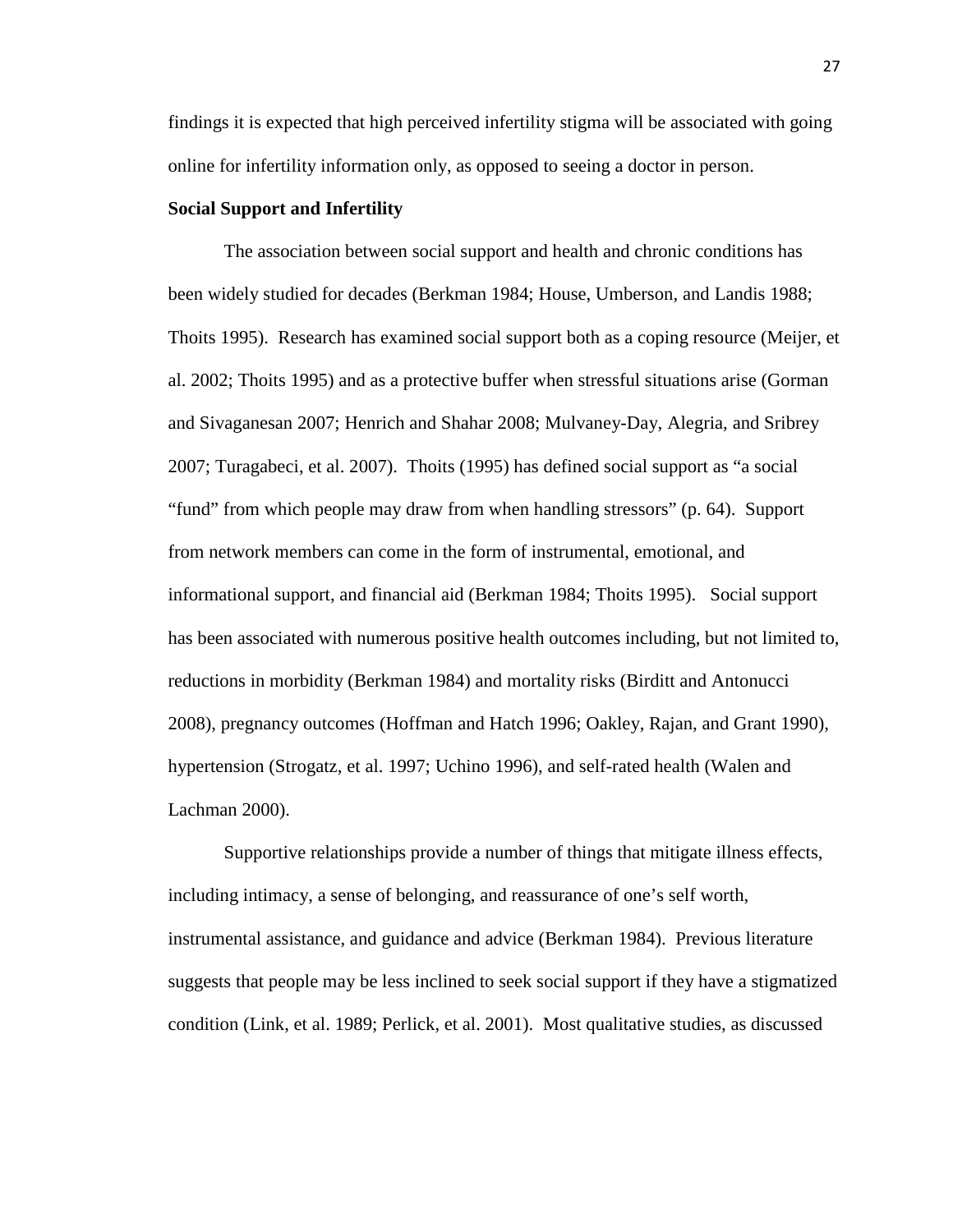above, find that women and couples who recognize that they are infertile experience infertility is a stigmatized condition.

Slade, et al. (2007) have proposed a model linking perceptions of infertility stigma to high emotional distress due to lower social support. Briefly, their model suggested that perceptions of stigma would result in the infertile being less likely to disclose their fertility problems. Those who do not disclose their infertility may be subject to joking remarks and insensitive comments that potentially result in reduced feelings of support (Slade, et al. 2007). Deficits in perceived support can result in higher emotional distress. Using a sample of new fertility patients, Slade, et al. (2007) found that stigma was not related to likelihood of disclosure of a fertility problem for women. In contrast, men in the study behaved as their model predicted; infertility stigma was associated with lower disclosure of fertility problems to others. For both men and women, stigma was associated with lower rates of social support. Importantly, in this study social support was associated with lower anxiety, depression, and infertility related distress (Slade, et al. 2007).

### *Infertility and Support within Marital Relationships*

In her review of the literature on social support, Thoits (1995) argues that the most basic and powerful measure of social support is whether or not an individual has a close relationship with someone in whom they can confide. This intimate confidant is typically a partner or spouse, though close friends and other family are thought to have similar, though less powerful protective functions on physical and mental health in times of stress (Thoits 1995).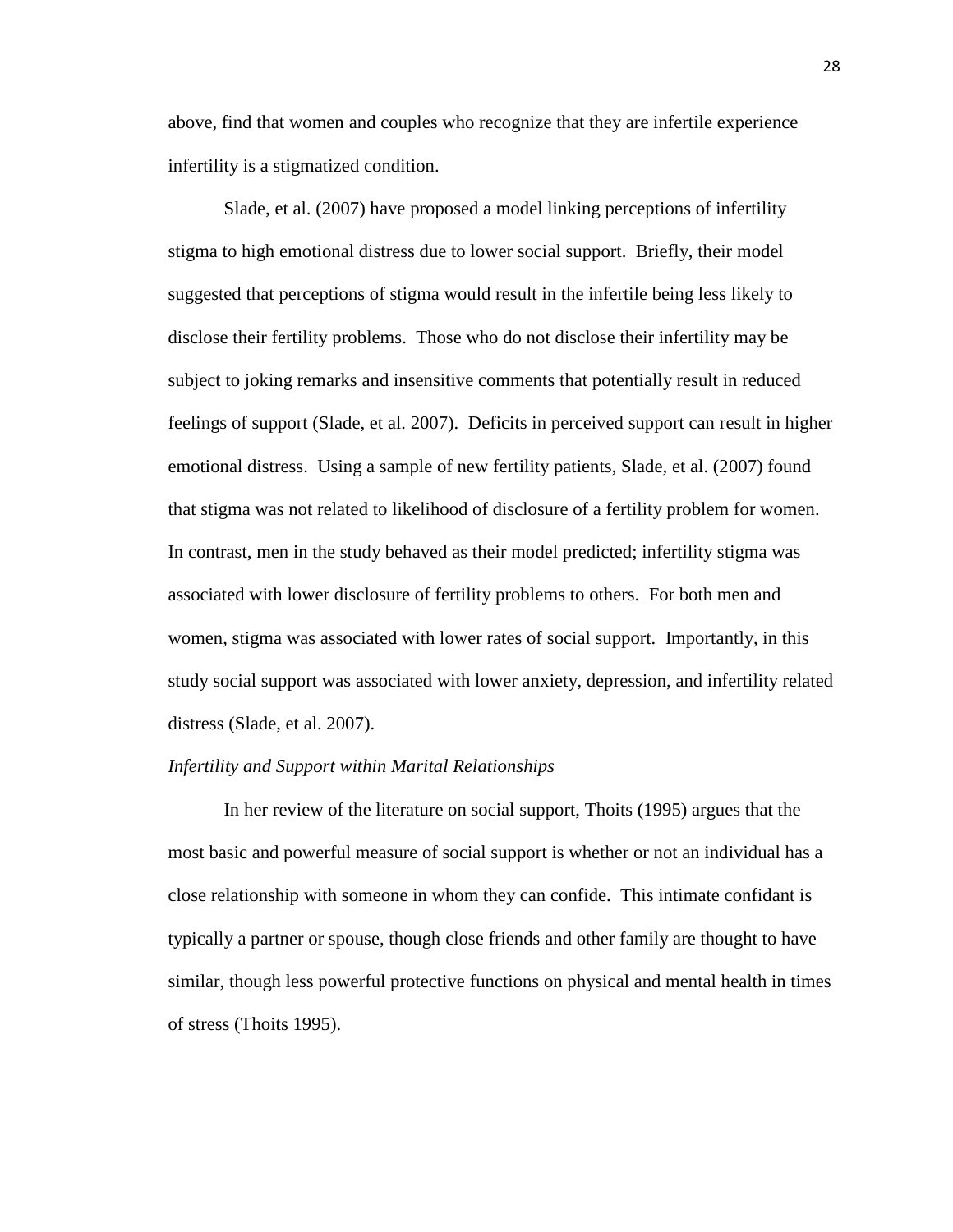In the case of infertility, an intimate partner may be a critical source of support, particularly for those individuals who do not wish to divulge their reproductive difficulties to others in their network (Slade, et al. 2007). The research to date has found inconsistent results with regards to the impact of infertility on the marital relationship. Some research studies find that the stresses of infertility and treatment have a negative impact on marriage (Folkvord, Odegaard, and Sundby 2005); whereas other studies find that participants feel that their shared problem of infertility has brought them closer together (Daniluk 2001; Leiblum, Kemmann, and Lane 1987; Webb and Daniluk 1999). Even more common are studies which report inconsistent results within the same sample, with some respondents feeling as though infertility has strengthened their relationship while others feel as if it has caused conflict, or has not changed their relationship at all (Greil 1991; Hjelmstedt, et al. 1999; Imeson and McMurray 1996; Oddens, den Tonkelaar, and Nieuwenhuyse 1999).

 Couples that indicate that infertility changed their relationships for the better report that their emotional intimacy and communication have increased and they feel closer to their partner (Hjelmstedt, et al. 1999; Imeson and McMurray 1996). The vast majority of couples do not appear to have a problem discussing fertility difficulties with their partners (Holter, et al. 2006), though Oddens, et al. (1999) did find that relative to fertile couples, infertile couples in treatment did find it harder to communicate with their partners about their difficulty realizing their wish for a child. A spouse or partner is an important source of support when making the decision to seek treatment, and a significant minority of women (32 percent) discuss treatments only with their husbands and physicians (Onnen-Isemann 2000). Johnson and Johnson (2009) found that couple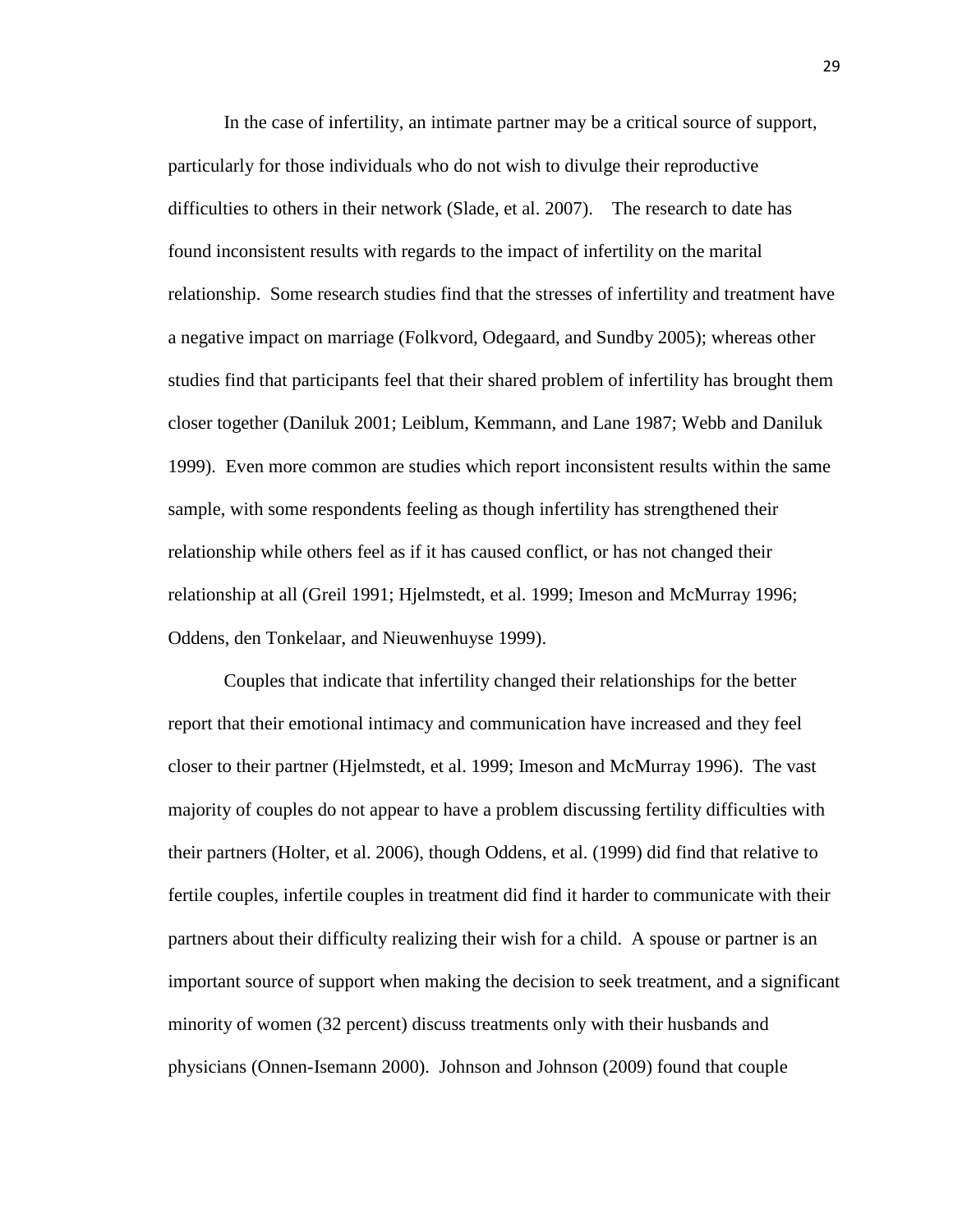agreement about the importance of parenthood increased the odds of seeking treatment compared to only talking to a doctor about infertility.

 Couples report a number of strategies used to support one another including taking turns providing support, using positive thinking in regards to their fertility problem, creating plans of action, and indulging themselves between treatments (Imeson and McMurray 1996). Because the site of infertility treatments is typically the woman, men have to find ways to be involved and supportive. Throsby and Gill (2004) found that men showed their wives support by giving them hormone injections and keeping track of when the next dose needed to occur, making tea, and providing moral support. Interestingly, the men in this study conformed to traditional gendered scripts to conceptualize support; they felt they needed to be an emotional rock for their partners (Throsby and Gill 2004).

 The impact of infertility on the couple relationship may influenced by the coping strategies used by spouses. Using a sample of couples receiving IVF treatment, Peterson, et al. (2006) found that wives levels of infertility stress and depression were higher when their husbands used a distancing coping strategy. In contrast, support seeking as a coping mechanism appears help marital satisfaction remain the same or increase among those seeking treatment (Peterson, et al. 2006). McEwan, Costello, and Taylor (1987) found that distress was lower for those couples who shared the problem of infertility within their relationship compared to those who sought support from other network members.

The stresses associated with infertility can potentially cause conflict for couples. Holter, et al. (2006) found that, compared to women, men were more likely to feel that their inability to have a child had caused problems in their marriage. Similarly, Imeson

30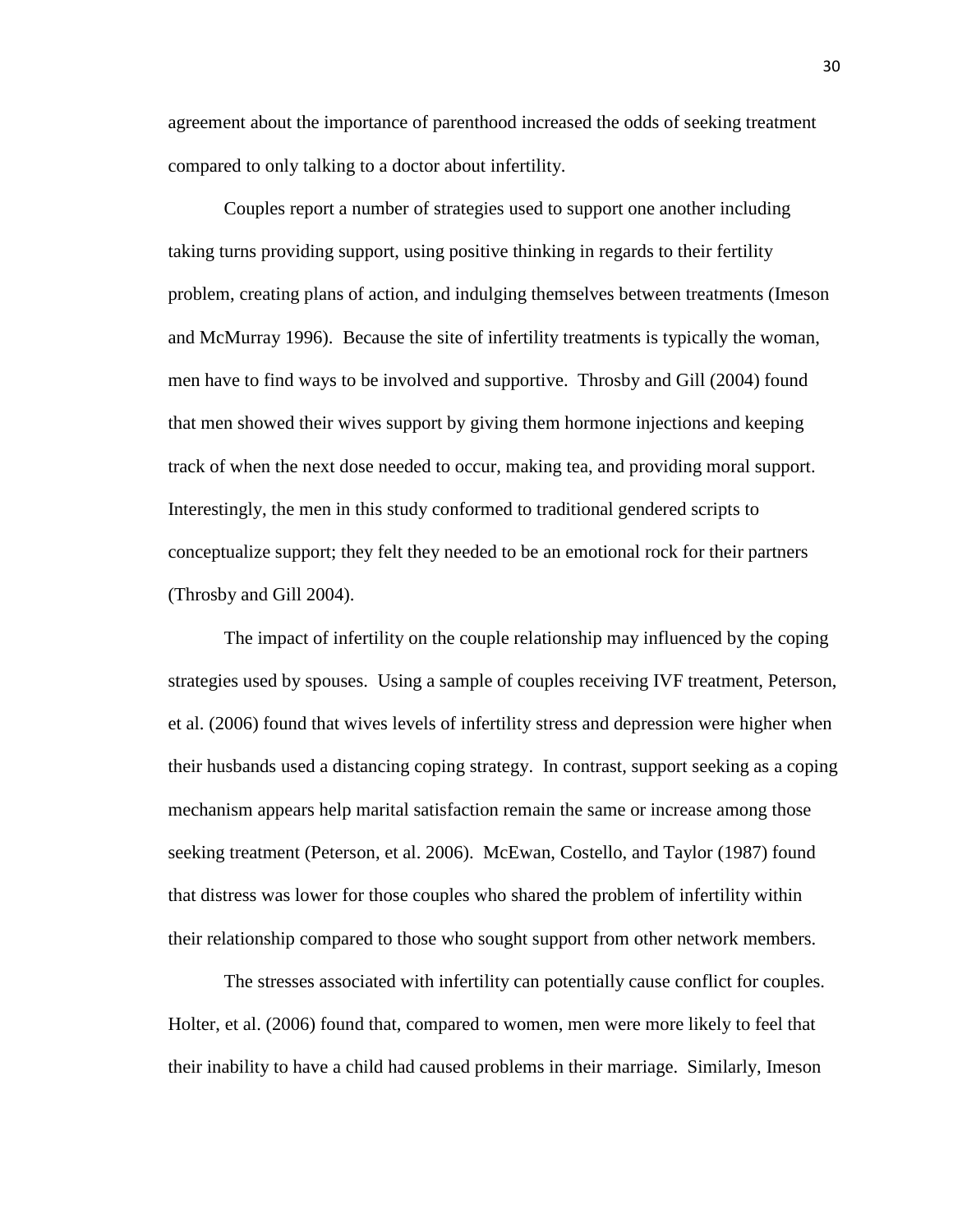and McMurray (1996) found that the number of arguments increased for some infertile couples. In situations in which the cause of the infertility is known, some couples report feelings of blame towards the infertile partner (Berger 1980; Imeson and McMurray 1996). These negative feelings partners have for one another may translate into lack of support. Twenty percent of couples undergoing their first IVF treatment reported that either they did not feel like their spouse provided emotional support or understood their feelings, or conversely, felt that they did not provide the support that their partner needed while going through treatment (Holter, et al. 2006).

Taken together, the research suggests that there is a great deal of variety in terms of how couples can respond to a fertility crisis. In some cases couples appear to come together and support one another, whereas in others, infertility is a stressor that damages the relationship. To some degree, the impact that fertility problems have may be associated with how stable the relationship was prior to encountering the challenge of having a child. Infertility may only have positive, supportive side effects when the marital relationship was positive to begin with (Connolly, et al. 1992). I include a measure of whether or not the partner encouraged seeking treatment as a factor that enables help seeking, though not all women included in the sample have partners. *Infertility and Support from Family and Friends* 

The evidence to date is mixed on what role family and friends have in supporting people experiencing fertility difficulties. As discussed above, a common theme in the infertility literature is one of secrecy. Infertility is often viewed as a private problem that is hidden from friends and family (Johansson and Berg 2005; Miall 1986; Remennick 2000). Not only do the infertile have to deal with their own emotional reactions to their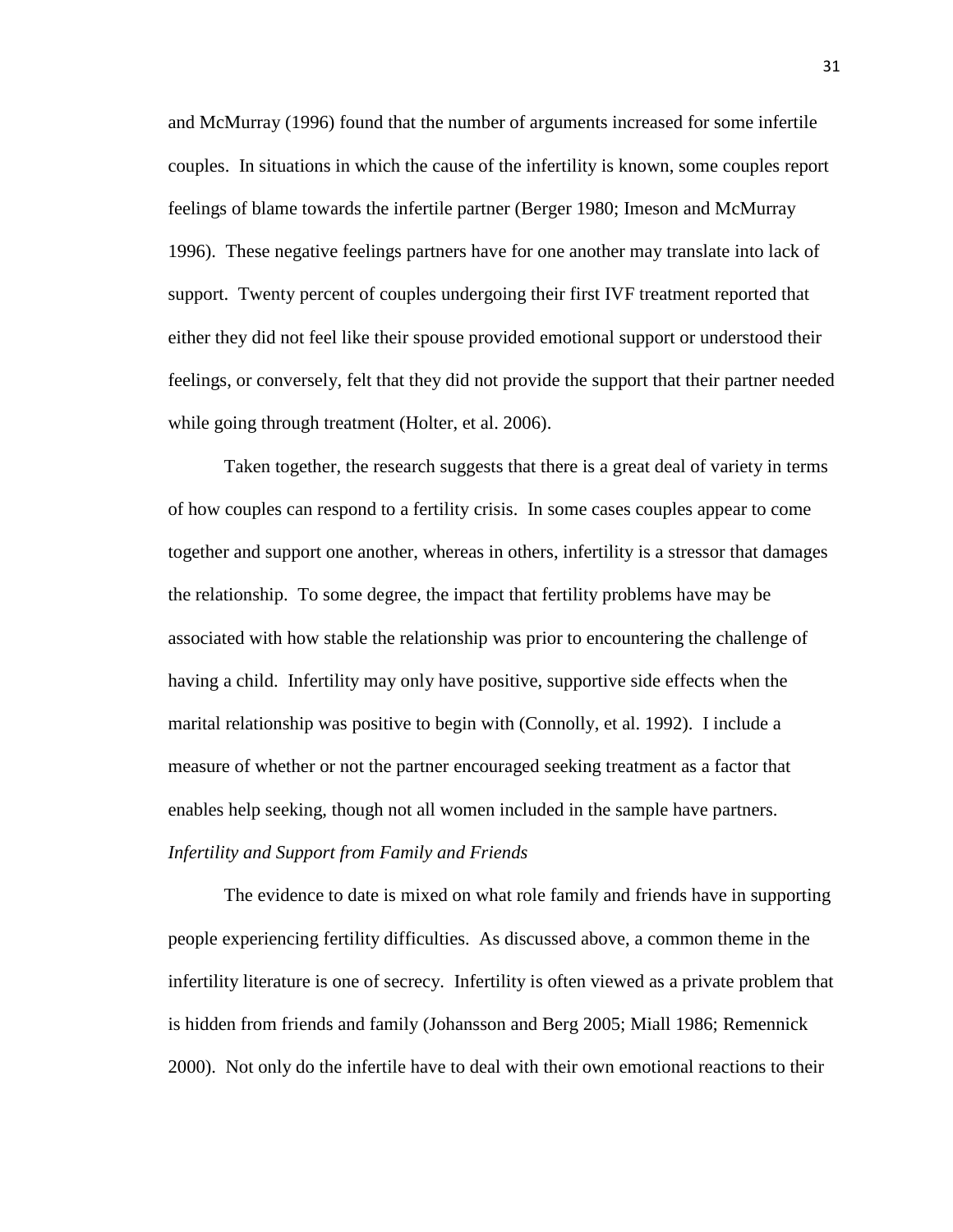fertility problems, additional distress may be experienced if they have to deal with other people's disappointment in their failed attempts to have a child (Imeson and McMurray 1999).

 Some individuals do decide to share their infertility with others. When asked to identify sources of support, Gibson and Myers (2002) found that 92 percent of women mentioned female peers. Hjelmstedt, et al. (1999) found that friends were the most common source of social support for both genders. Onnen-Isemann (2000) found that friends were often asked for advice when people were considering seeking treatment for their fertility problem.

The support women gain from their social network can have important implications for psychological well-being. The more support that infertile women can mobilize, the less distress they experience (Stanton, et al. 1992). Similarly, Gibson and Myers (2002) found that partner and family support contributed to predicting infertility stress. Woods, Olshansky, and Draye (1991) found that perceptions of support from social networks increased infertile women's self-esteem and mastery.

 Social network members do not always respond to disclosure of a fertility problem in a positive way. Mindes, et al. (2003) found infertility specific unsupportive interactions were positively associated with depressive symptoms and overall distress. Infertile women report that their network members simply do not understand what they are going through (Imeson and McMurray 1999). These feelings are enhanced when the women are the recipients of insensitive comments such as "you are not doing it right," "just relax," "you are trying too hard," and "you are not trying hard enough" (Imeson and McMurray 1999; Ulrich and Weatherall 2000). In their interviews with infertile men,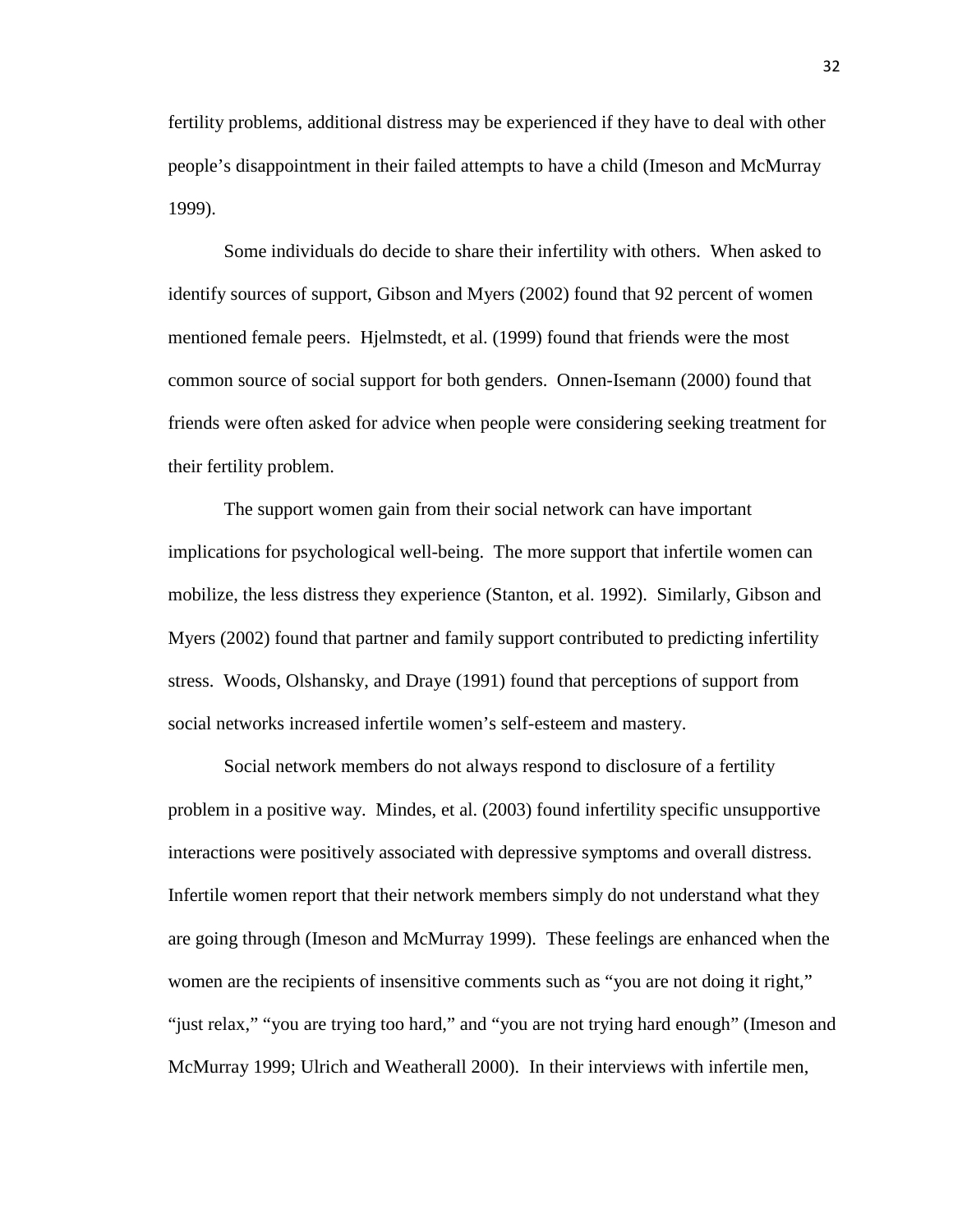Throsby and Gill (2004) found that respondents perceived female disclosures as receiving more sympathy. In contrast, when men disclosed fertility problems they experienced jokes about their potency and/or virility regardless of whether the infertility problem resided with them. Because of the social ridicule these men experienced, they either implicitly or explicitly blamed their partners for the infertility (Throsby and Gill 2004).

 Finally, social network members may intentionally or unintentionally exclude the infertile, particularly women. Oddens, et al. (1999) found that over half (53.4 percent) of infertile women in their sample had experienced network members reluctance to discuss children in their presence. Similarly, women report that friends and family are hesitant to discuss pregnancy around them (Imeson and McMurray 1999). The unwillingness of others to discuss pregnancy and children around results in infertile women feeling isolated and excluded.

### *Infertility and Support from Health Care Professionals*

 Health care professionals interact with infertile couples that seek treatment and hold the potential to be a source of support for men and women experiencing problems with their fertility. The literature to date suggests, however, that providers are not offering support to couples coming in for treatment. Women are often dissatisfied with the relationship they have with their fertility specialist (Malin, et al. 2001). Studies find that women feel rushed during their appointments (Draye, Woods, and Mitchell 1988) and that the care that they receive is impersonal and lacking sympathy and compassion (Imeson and McMurray 1996; Redshaw, et al. 2007; Yebei 2000). Another often mentioned criticism is that the infertile do not receive as much informational support as they would like during their appointment times (Imeson and McMurray 1996; Porter and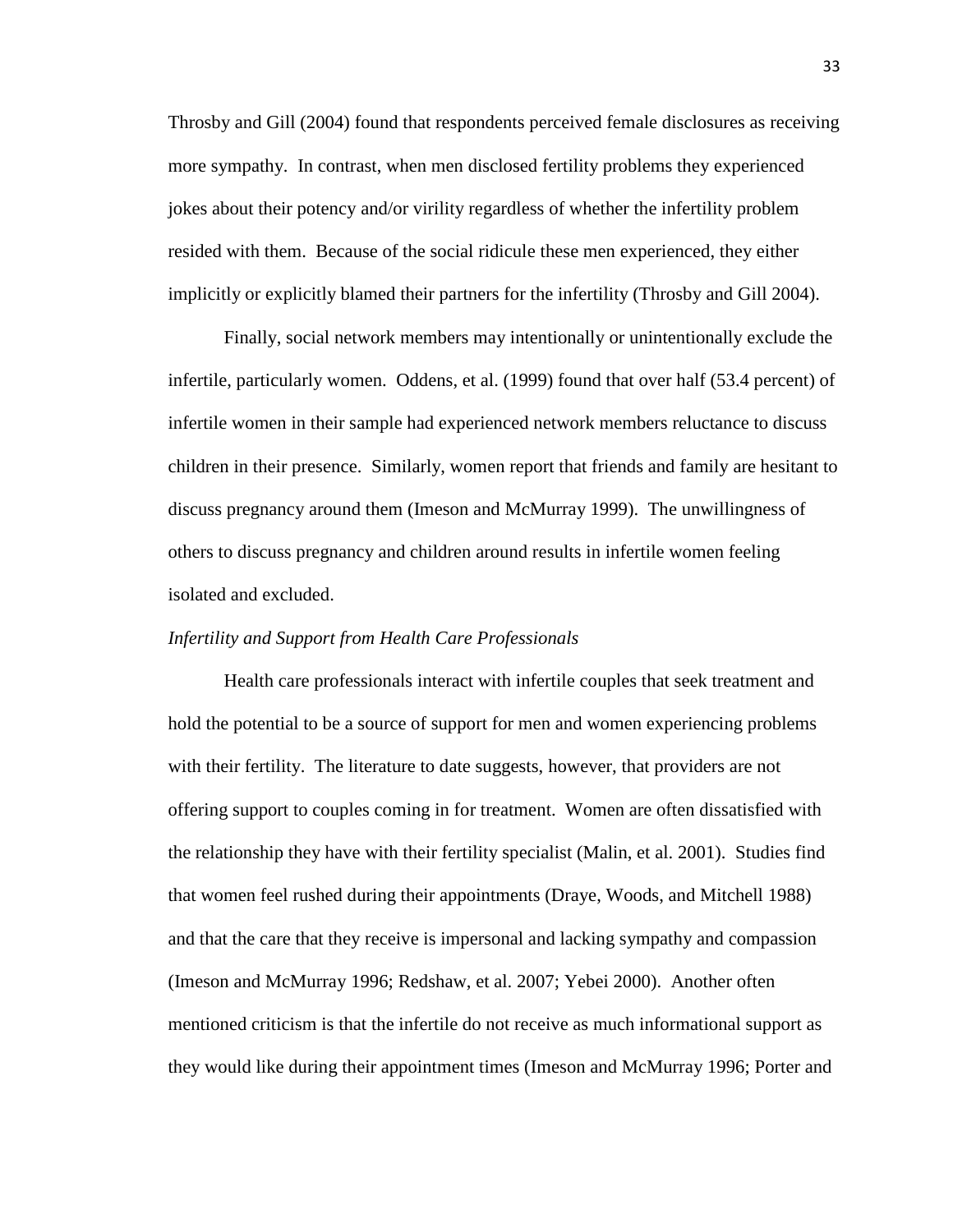Bhattacharya 2008). Interestingly, dissatisfaction with care is common even when fertility treatments are successful. Using a sample of women who successfully gave birth, Reshaw, et al. (2007) found that half of women were critical of their providers. Those women who do report positive experiences with their infertility care are the ones who had supportive and individualized treatment encounters (Malin, et al. 2001)

 Brucker and McKenry (2004) examined gender differences in perceptions of support from health care providers and their associations with psychological outcomes. While no significant differences in perceptions of support were found for men and women, perceived support predicted stress and anxiety for the men in the sample. No such associations were found for women.

### **Online Support Groups**

The research reviewed above indicates that seeking social support is an important coping mechanism among people seeking help for infertility. Difficulties in accessing social support due to the isolating nature of infertility can potentially be overcome by online support groups. Scholars from diverse fields have examined support group use for a variety of conditions including, but not limited to, infertility (Epstein, et al. 2002; Kahlor and Mackert 2008; Malik and Coulson 2010; Malik and Coulson 2008), breast cancer (Shaw, et al. 2000), prostate cancer (Broom 2005), HIV/AIDS (Kalichman, et al. 2003), endometriosis (Whitney 1998), and fibromyalgia (van Uden-Kraan, et al. 2008a). It is striking that this body of literature on online support groups reveal similar advantages and disadvantages to support groups regardless of the type of chronic condition being studied. Because of this consensus, I will be discussing the online support group literature as a whole, unless otherwise specified.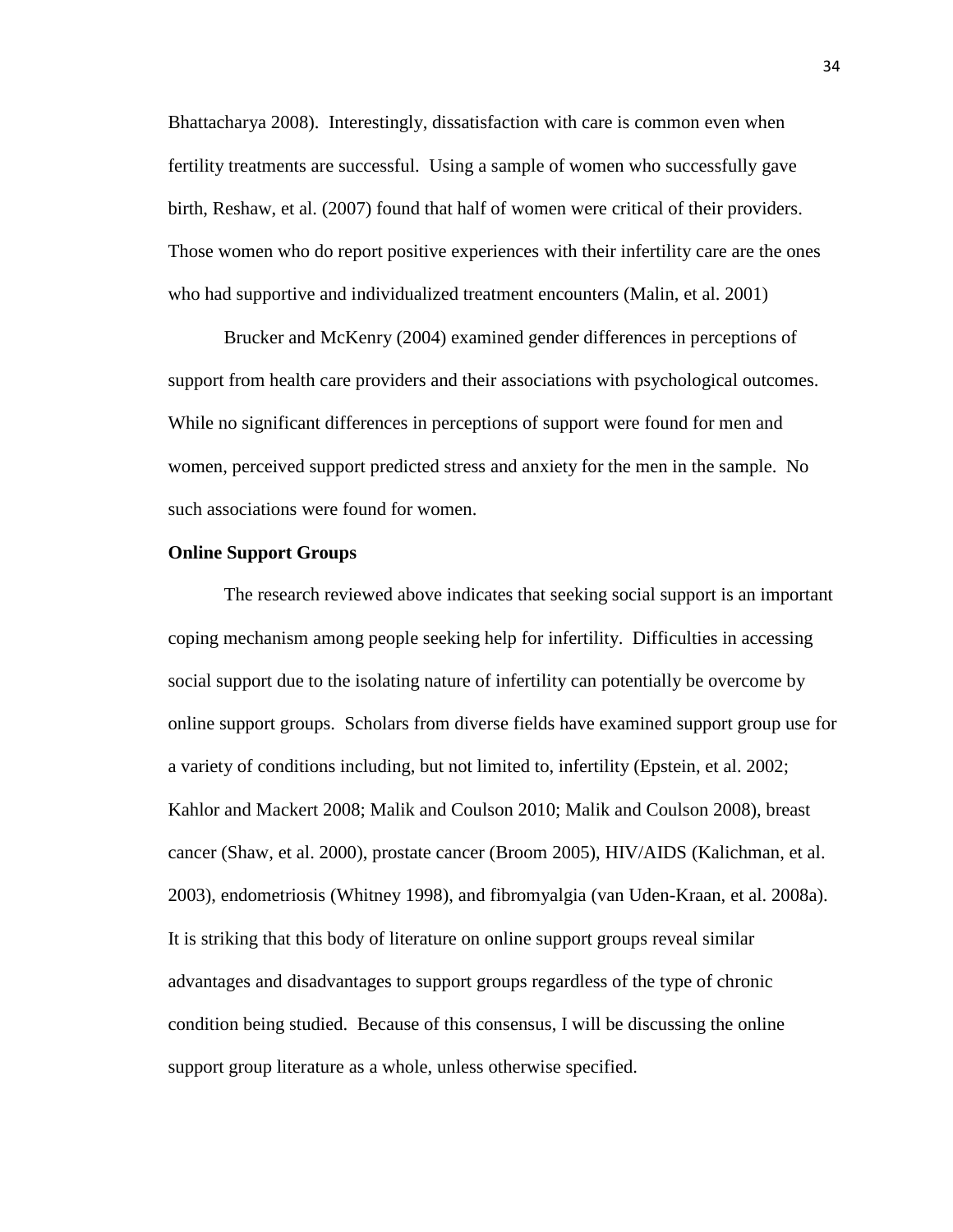As described, there are a number of conveniences available online that may make the information and support available on the Internet more advantageous than face-toface help. The convenience aspect of online support groups is a consistent theme in these studies. Briefly, online support allows for connections with similar others any time of the day or night, from the privacy of their own home, to receive access the specific type of support (informational, emotional, or both) that they need (Hinton, Kurinczuk, and Ziebland 2010; Malik and Coulson 2008). Support can be received quickly, and information garnered from similar others that is comprehensible and situation specific (van Uden-Kraan, et al. 2008b). The ability to reach out to a large, diverse set of people is particularly beneficial for those who are isolated due to stigmatized conditions.

Perhaps one of the most important and consistent findings to date is that the Internet social support groups facilitate a sense of empowerment for their users (van Uden-Kraan, et al. 2008b; Malik and Coulson 2008; Shaw, et al. 2000). The only study to date to examine empowerment specifically is by van Uden-Kraan, et al. (2008b). They found a number of outcomes from online support group participation that they think contribute to empowerment. Empowered patients are those individuals that are "considered to be successful in managing their condition, collaborating with their healthcare providers, maintaining their health functioning, and accessing appropriate and high quality care" (van Uden-Kraan, et al. 2008b: p. 406). As a result of the exchange of information, users of Internet support groups feel like they are better informed about their condition and that this information results in more confidence when interacting with physicians. Moreover, being able to gain information from experienced others about treatments and medications helps Internet support group users, including infertile women,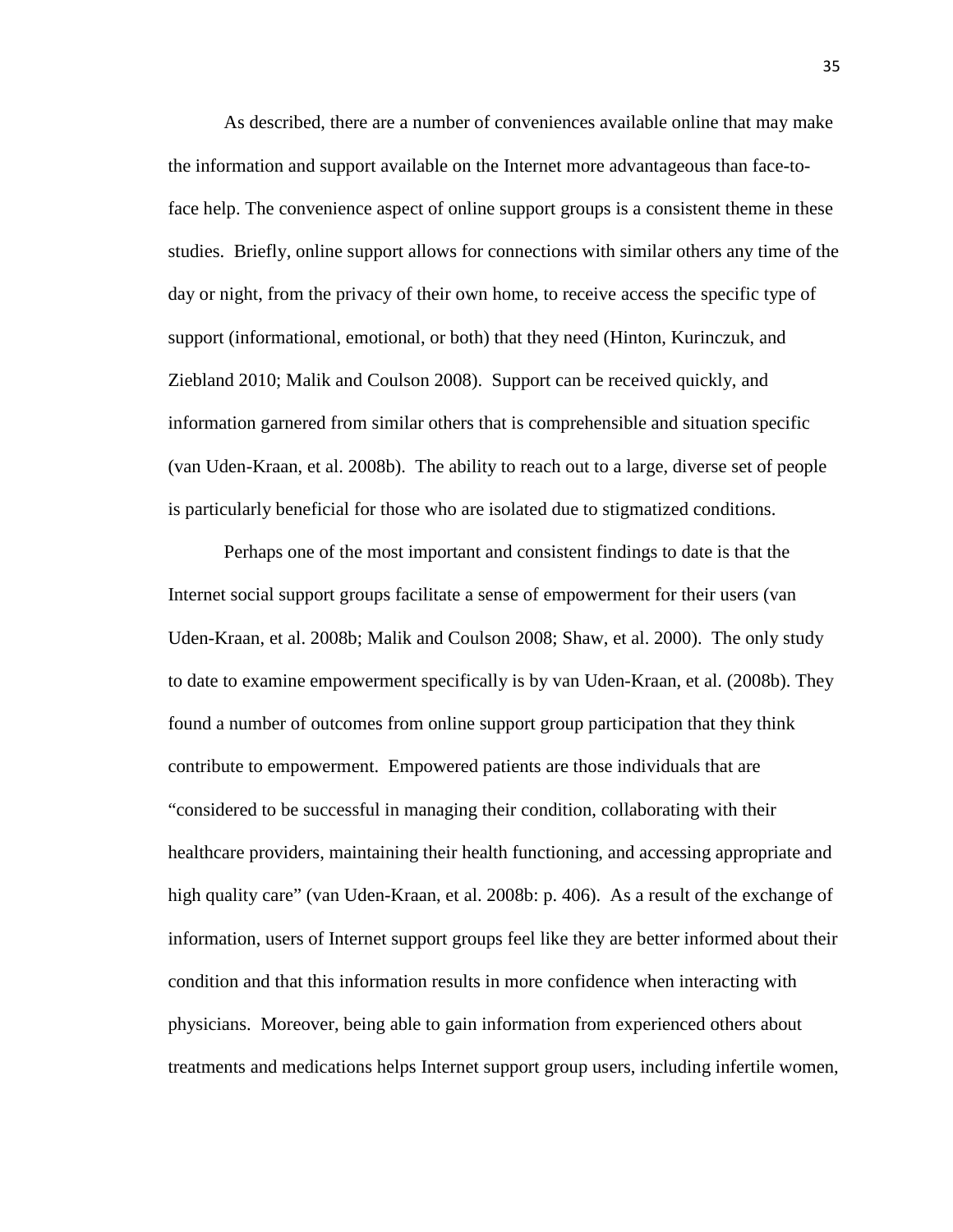make more informed decisions about treatments and medications (Malik and Coulson 2008; van Uden-Kraan, et al. 2008b). The exchanges online appear to help facilitate greater acceptance of chronic conditions, and additionally, are likely to facilitate being able to disclose information of a disease to others in one's network (van Uden-Kraan, et al. 2008b). Support groups allow people to not only receive support, but also to give support and advice to others who are distressed. Giving similar others advice about their health problem has been found to be rewarding in and of itself (Whitney 1998).

Reports of social comparisons occurring as a result of using online social support groups are common (Dibb and Yardley 2006; Malik and Coulson 2008; Shaw, et al. 2000; van Uden-Kraan, et al. 2008b). Support groups contain similar others and/or others with similar conditions which make comparisons likely. The comparisons that people make can be downward or upward. Downward comparisons, or comparisons with others who are worse off than you are, in online self-help groups have been found to be associated with better functional quality of life (Dibb and Yardley 2006). Bane, Haymaker, and Zinehuk (2005) have argued that online support groups allow people to bias the information that they take in to avoid comparisons that would be distressing.

In a unique study of infertile women using an infertility website, Epstein, et al. (2002) compared those who only used the Internet to talk about infertility (only outlet) and those who used the Internet in addition to alternative sources to discuss infertility (alternative outlet). Those who only used the Internet to talk about infertility had lower educational attainments and incomes, and were less likely to have insurance coverage. In addition, these individuals spent more hours per day online engaged in infertility related activities compared to those women who also had alternative outlets to discuss the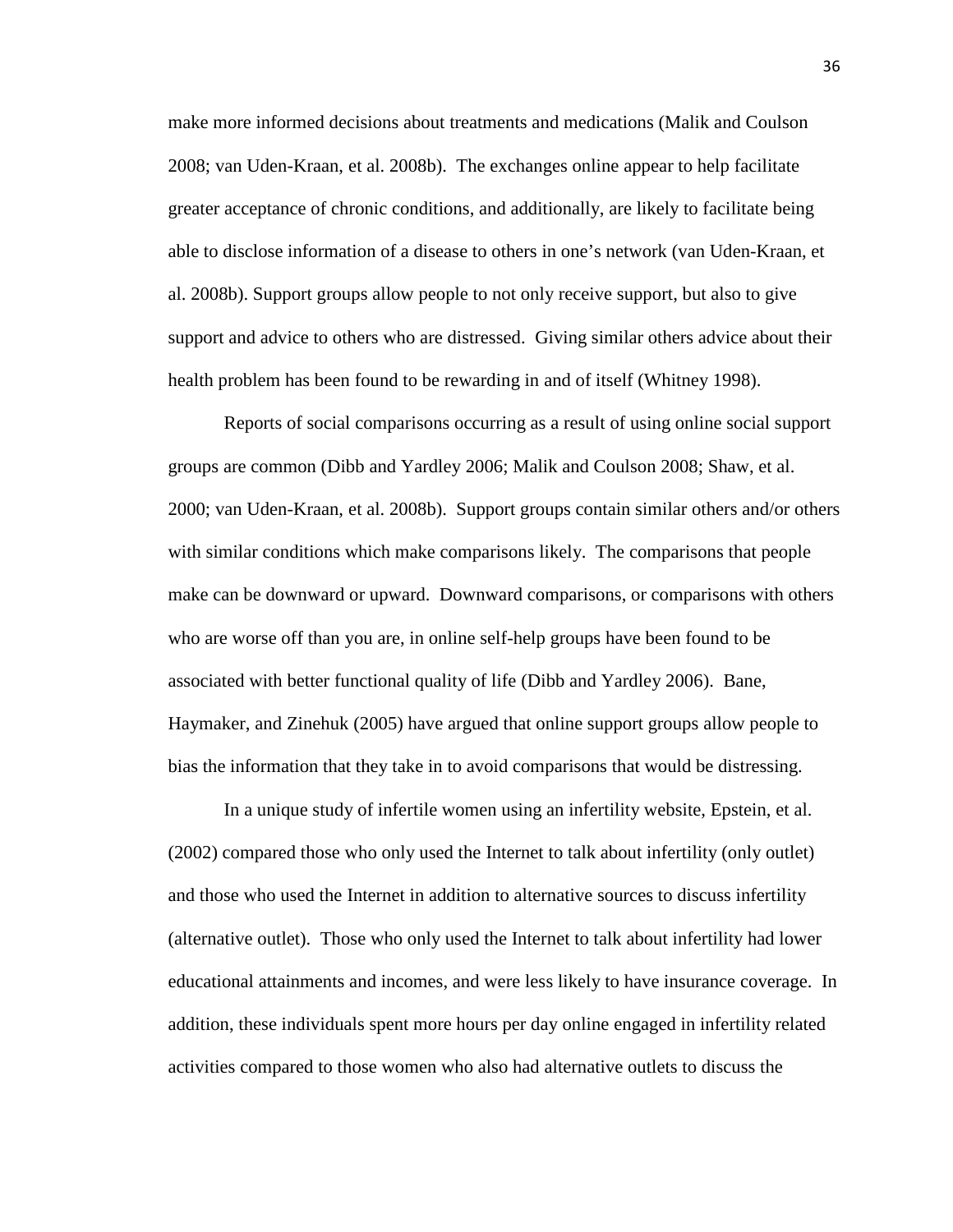stresses of infertility. Those who only used the Internet also appeared to be disadvantaged in terms of psychological outcomes. Internet only participants were found to be more depressed, perceive less social support, and used less effective coping strategies for dealing with infertility. The authors found that those who only went online felt like they received validation from other site members to withdraw from real-world interactions that could be potentially distressing (Epstein, et al. 2002). Although the internet has the potential to connect people with infertility to each other, this study suggests that the internet also can contribute to reduced face-to-face interactions, and the in person interactions are important to reduce feelings of isolation.

Participants of online support groups have voiced concerns over the quality of information provided online and the possibility of receiving bad advice (Hinton, Kurinczuk, and Ziebland 2010; van Uden-Kraan, et al. 2008b). The potential exists for the amount of information and exchanges to overwhelm users of online support. In discussing conditions with others, Internet support group users may be confronted with the very worst aspects of a condition (van Uden-Kraan, et al. 2008b). Specifically in the case of the infertile, news of others reaching their goal of having a child could be distressing (Hinton, Kurinczuk, and Ziebland 2010). Malik and Coulson (2008) noted that, "over time for certain individuals, particularly those couples who had been through repeated treatment attempts, messages reporting positive treatment outcomes appeared to compound the psychological distress they were experiencing and in some instances resulted in individuals withdrawing active participation in the community" (p. 110). Finally, users of infertility boards have mentioned becoming 'obsessed' with reading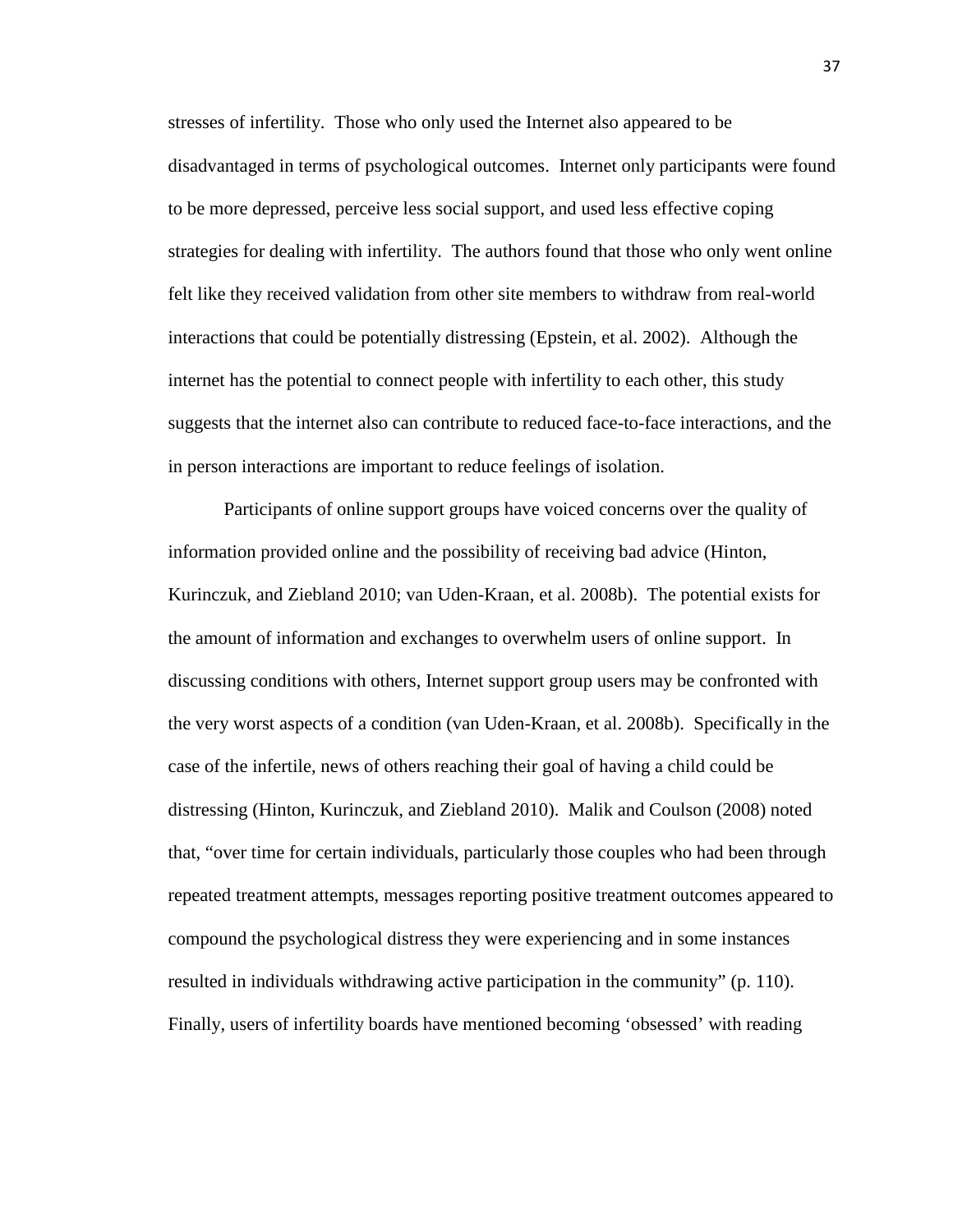online discussions at the expense of real world activities (Hinton, Kurinczuk, and Ziebland 2010; Malik & Coulson, 2008).

### **The Present Study**

In this dissertation I will contribute to sociological understanding of the potential of the Internet to assist individuals with a stigmatized health condition, infertility, by obtaining information and social support. Much of the existing research on the infertile is based on samples drawn from those who are already seeking fertility treatment. This is a problem because prior research suggests that about half of the women who meet the medical definition of infertility yet do not seek treatment (Bunting and Boivin 2007; Greil and McQuillan 2004). Data that include only those who have sought help means that we know little about those who opt out of seeking in-person medical help, and in particular, the barriers that keep them from medical assistance for their infertility.

Similar data limitations are evident in the studies that specifically examine the use of the Internet by the infertile. Research to date is based on samples exclusively drawn from those who are already online or those who are currently accessing in-person medical help for their fertility problem. This is an important limitation, particularly in the case of the samples drawn from Internet sites on infertility, because those predisposed to the internet self-select into the sample. Online surveys of internet users are likely to present distorted portraits of the importance of the internet to those with infertility. Moreover, this means that the existing body of literature has few comparisons between those who do and do not engage in infertility related activities on the Internet. The few studies that do make these comparisons consist entirely of people who are already in treatment. Those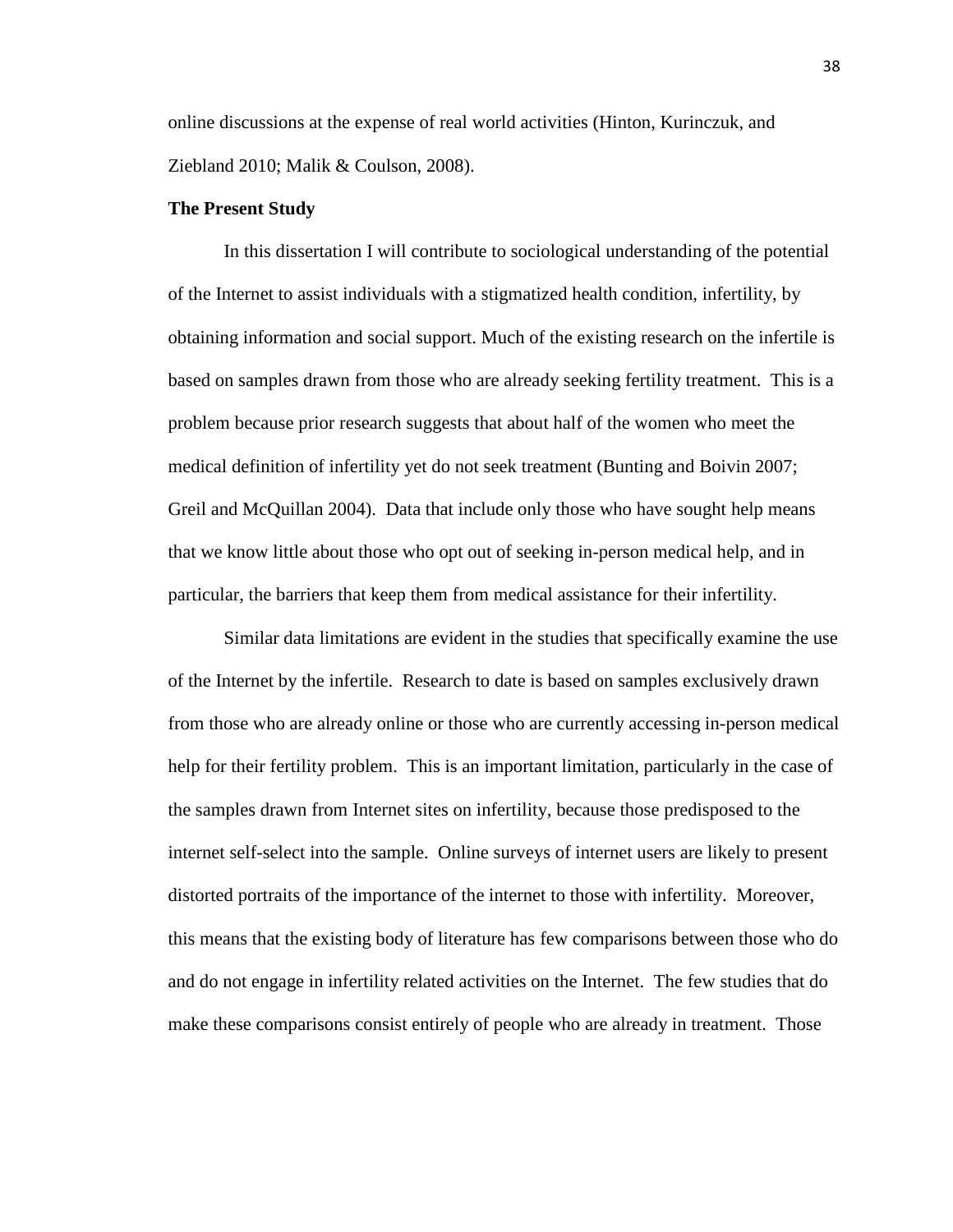neither seeking treatment nor using the internet are not represented in research on infertility help seeking.

The data set for the present investigations overcomes these limitations. I will be using a sub-sample of women from the National Survey of Fertility Barriers (NSFB), a random, nationally representative sample of women aged 25-45 with an oversample of women meeting the medical criteria for subfecundity to help better understand women who do and do not use the Internet for information and support. I will make comparisons between four groups of women: (1) those who do not engage in any help seeking activities (2) those who only go online for infertility related purposes (3) those who only seek in person help from a medical professional and (4) those who both go online and see a medical doctor.

My first goal is to assess if people who use the Internet for infertility help and information are different from those who do not. In order to gain a better understanding of this, I will first characterize the four groups based on responses to items measuring need, enabling and predisposing factors. Among those using the internet for infertility help, I will describe the frequencies of activities that people engage in online (i.e. found information about a doctor or fertility clinic, found information about a specific treatment, used an Internet support group) and how the information found online impacted thinking about infertility.

Next, I will examine factors that facilitate and impede in-person and Internet help seeking among infertile women. Theories of help seeking examine variables that are associated with seeking help in a face-to-face encounter (Anderson 1968; White, et al. 2006). It remains unclear whether the same factors that have been associated with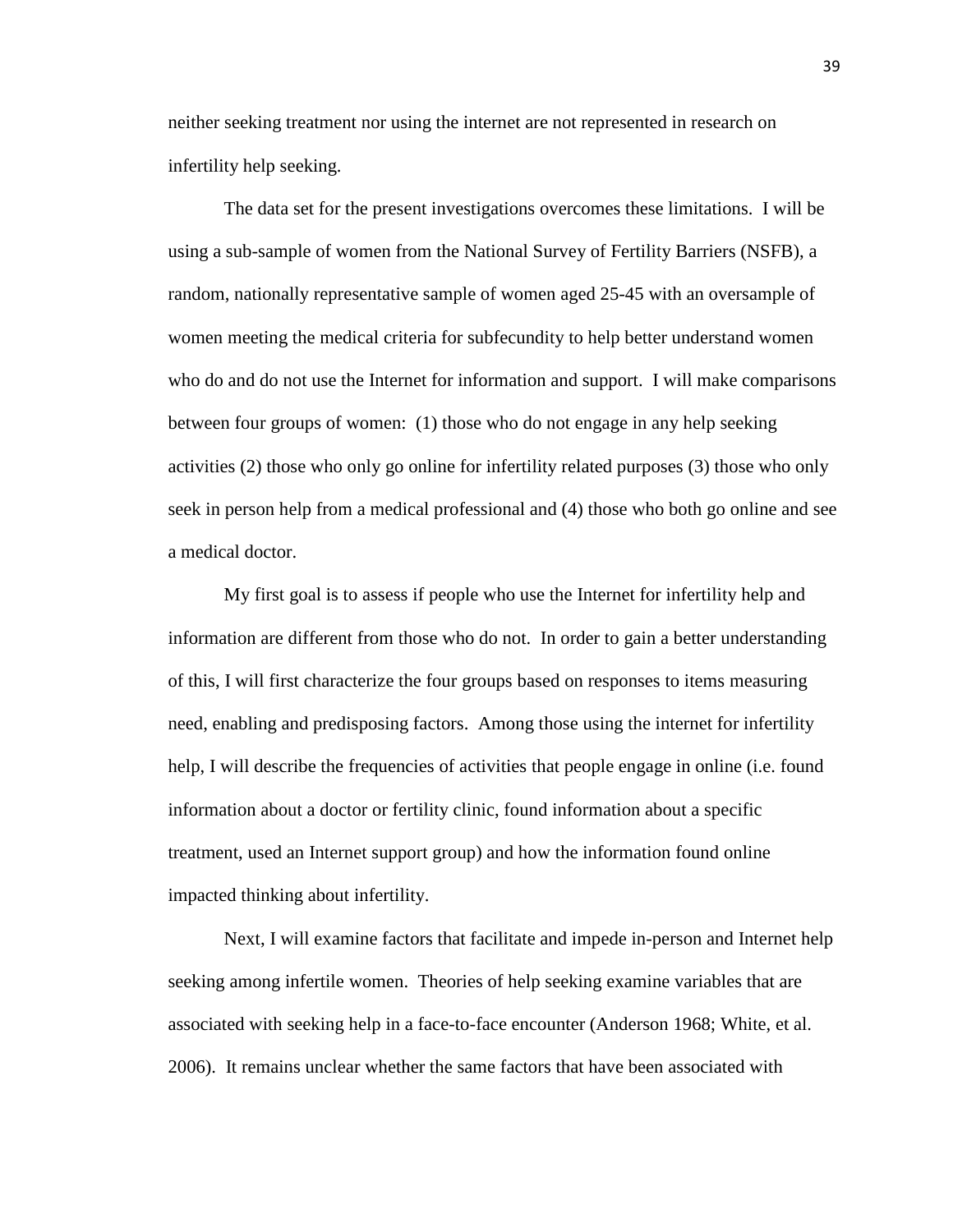seeking professional medical help will also be associated with looking for information and support online. This is a question this study will address. Following the basic structure of White, et al. (2006) General Help Seeking Model I will use variables measuring need, enabling, and predisposing conditions to predict the odds of being in one of the four categories of help/information seeking.

The research reviewed above suggests that using the Internet for infertility related purposes has the potential to be distinctive for three reasons. First is the issue of stigma. The Internet offers those with stigmatized conditions a means of accessing information and support that they otherwise might not access due to the desire to keep a health condition hidden. It is expected that those who only use the Internet for help seeking will have higher infertility stigma than those who seek medical help, those who seek medical and use the Internet, and those who do neither of these things.

Second, to my knowledge no one has examined if medical locus of control is associated with use of the Internet for health information. This study offers an opportunity to examine this question. People with a high internal locus of control feel as though they, not a doctor, are in charge of their own health (Wallston, Wallson, and DeVellis 1978). The Internet offers an exceptional opportunity for those people who have high internal medical locus of control to take an active role in maintaining or improving their health. I expect that those who have a low internal medical locus of control to be in one of the two treatment seeking groups. Further, of the two groups who did not seek treatment, I expect that individuals with a high internal medical locus of control will be more likely to have used the Internet only than done nothing.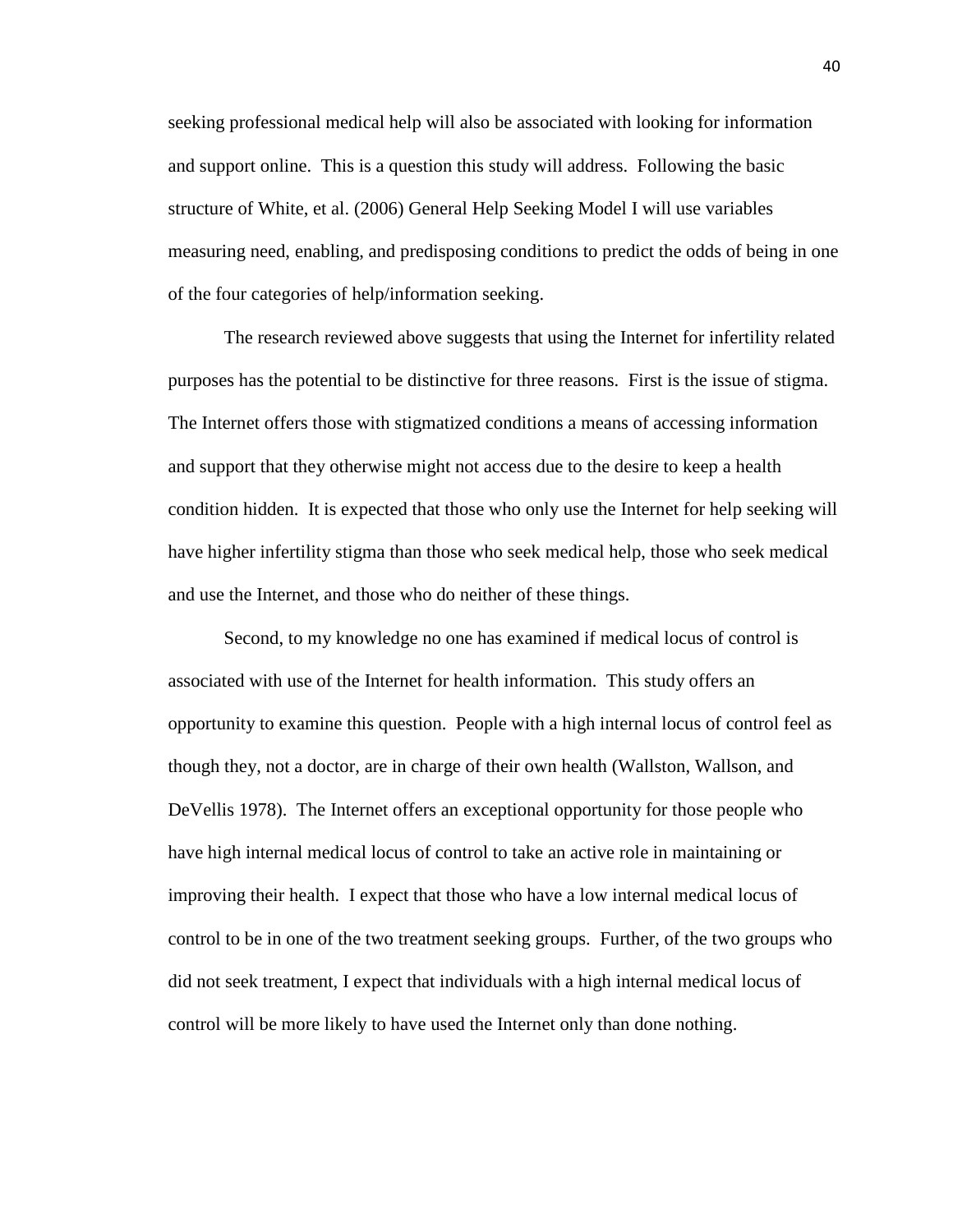The third reason the Internet may be distinctive for help seeking is related to the resources that an individual has available to them. As discussed above, there is still evidence of a digital divide; those who are more socioeconomically disadvantaged are less likely to have Internet access than those who have better economic circumstances (Powell, Darvell, and Gray 2003). At the same time, the United States has no national health insurance coverage and the majority of insurance plans fail to cover infertility treatments (Angard 2000). The high cost of treatments acts as a barrier to the infertile that experience economic hardship. I expect that people with higher incomes will be more likely to seek formal help from a doctor.

Additionally, the literature reviewed above suggests that often women are dissatisfied with the treatment they receive (Imeson and McMurray 1996; Redshaw, et al. 2007; Yebei 2000). Those that are satisfied with medical encounters are the women who perceived their care to be individualized and supportive (Malin, et al. 2001). Literature examining motivations of infertility patients for using the Internet suggest that dissatisfaction with the information received during the treatment encounter may facilitate seeking additional knowledge online (Huang, et al. 2003). Therefore, those that feel less cared for by their doctor should be more likely to go online.

Finally I will test the association between help seeking activities (none, internet only, medical only, and both) and social support. There is evidence that the internet can be a mechanism through which people gain social support in times of a health crisis (Shaw, et al. 2000). Literature examining online support seeking for a variety of medical conditions suggests that this activity should have positive benefits for individuals (Hinton, Kurinczuk, and Ziebland 2010; Malik and Coulson 2008; Shaw, et al. 2000; van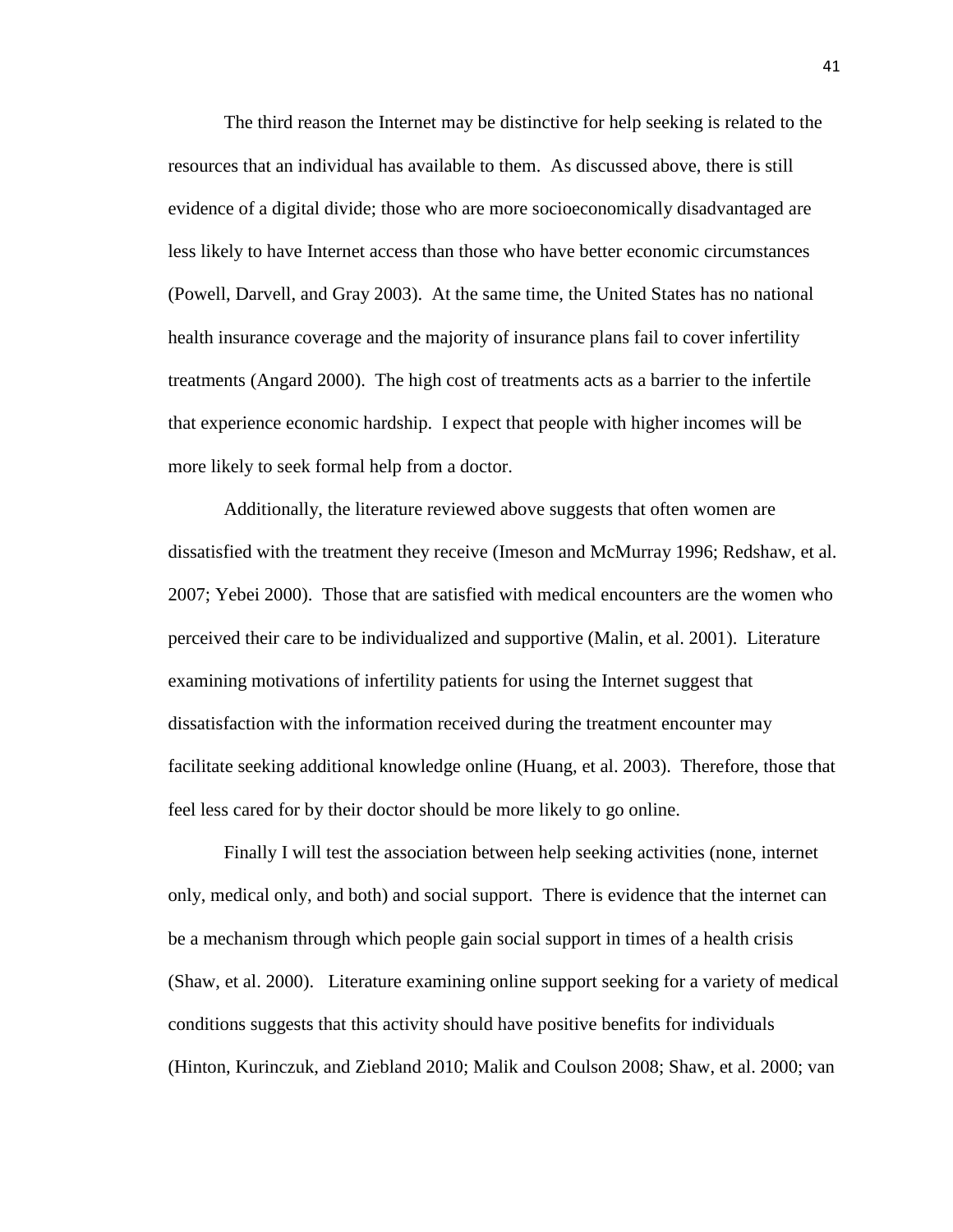Uden-Kraan, et al. 2008b). When looking at literature that specifically focuses on infertility, however, existing research also points out that only going online compared to going online and discussing infertility in another outlet as well is associated with lower perceived social support (Epstein, et al. 2002). It is unclear how type of help seeking (none, internet only, medical only, both) will be associated with social support. I expect that those who engage in multiple types of help seeking (both seeking in person help and going online) will report more social support than any of my other groups of infertile women. Further, I expect that those who only seek in person help and those who only go online will perceive more social support than those who do none of these things.

Studies suggest that online social support may be particularly helpful for those who are suffering from stigmatized conditions (Berger, Wagner, and Baker 2005). I expect that those who have high infertility stigma will perceive less social support from their networks. If the Internet facilitates perceptions of support among those who have stigmatized conditions, I expect that the negative relationship between stigma and social support will either be reduced or disappear once online support seeking is entered into the model. In this chapter I have provided a brief overview of my current study. Next, in chapter three I will describe my sample and the analysis strategy in more depth.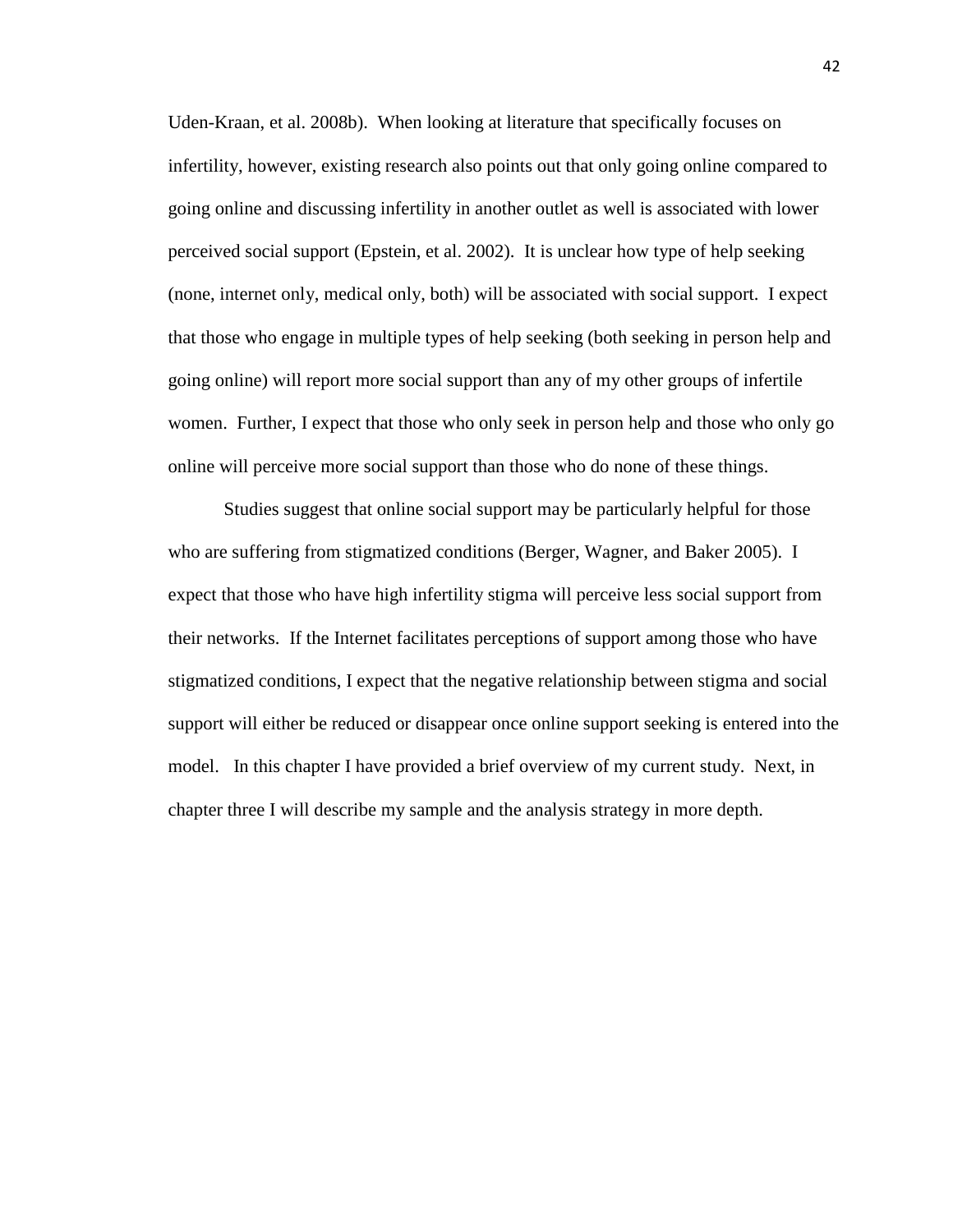### **Chapter 3: Methods**

# Data Source

 Data for this study were drawn from the National Survey of Fertility Barriers, a national probability sample of women ages 25 to 45. Interviews were conducted with 4,712 women and some of their partners. The response rate for this data set was 53%, and while low, this response rate is consistent with declines in telephone survey participation (Curtin, Presser, and Singer 2005). This data set oversampled women from census tracks in which over 40 percent of residents were African American or Hispanic and offered a Spanish language interview. The weighted sample is representative of reproductive aged women living in the 48 contiguous states in households with a telephone.

 The sampling frame of potential participants was generated using random digit dialing. Interviews were conducted with the help of computer-assisted telephone interviews (CATI). This is a software program that allows for the development of skip patterns; as participants respond to questions the program determines the direction of the skip patterns, or which questions will be asked next (McQuillan and Greil 2004). The telephone interviews were conducted by the Bureau of Sociological Research at the University of Nebraska-Lincoln and at the Survey Research Center at Penn State University.

 The sample design attempted to match telephone numbers with addresses to send out a pre-notification letter and a one or two dollar incentive for participation. Upon contacting a household, interviewers conducted a short screening interview to determine whether there were any women in the household eligible for participation. If there were

43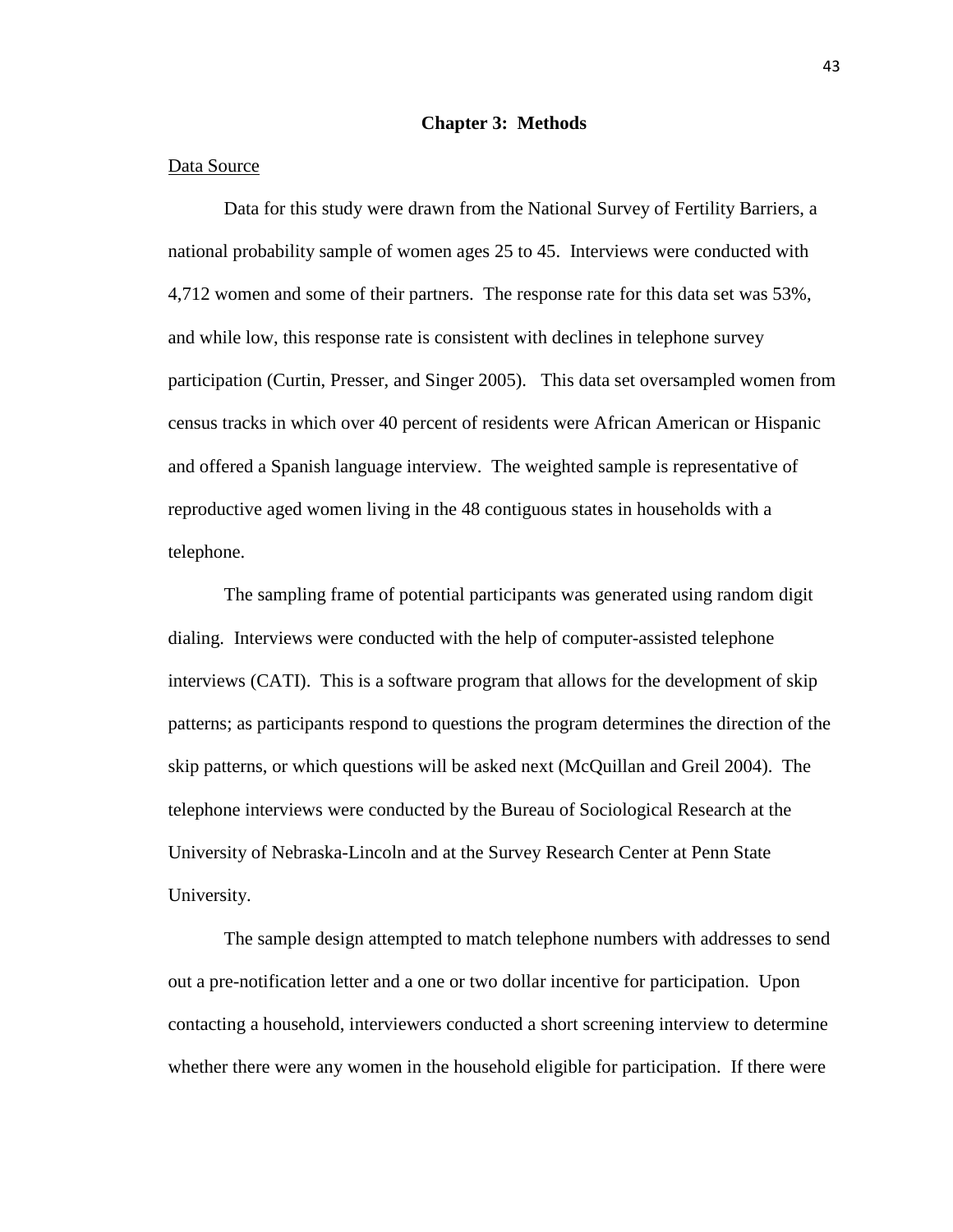not, the interview was concluded. If there were, the woman became the study respondent. Women were selected randomly in households that had more than one eligible female for inclusion in the study. Full interviews were conducted with women who reported a fertility barrier and approximately 10 percent of women who had children, had no desire for future children, and had no fertility barrier. Interviews were ended with remaining eligible respondents after approximately 10 minutes of baseline questions. A "planned missing" design was utilized as a mechanism to minimize respondent burden while still incorporating all measures that were theoretically relevant. Analytic Sample

 The current study is based on a subsample of only those women who meet the medical definition of infertility and were asked questions about their Internet information seeking behaviors. This subsample includes women who are actively trying to conceive (infertile with intent), infertile but are not attempting to have a baby (infertile without intent) and who were okay either way about pregnancy but were not doing anything explicit about getting pregnant.

There were 2,363 women who met the medical definition for infertility in the NSFB. Unfortunately, the subsample used in the analyses presented here is somewhat smaller due to complex skip patterns designed to minimize respondent burden and distress. All of the women were asked whether or not they had ever gone to a doctor or clinic to discuss ways to have a baby. Two women skipped out of this question because they refused to answer. Subfecund women who reported that they had not gone to a doctor or clinic to discuss ways of getting pregnant were skipped to a subsequent question, "When you did not get pregnant right away despite having sex without birth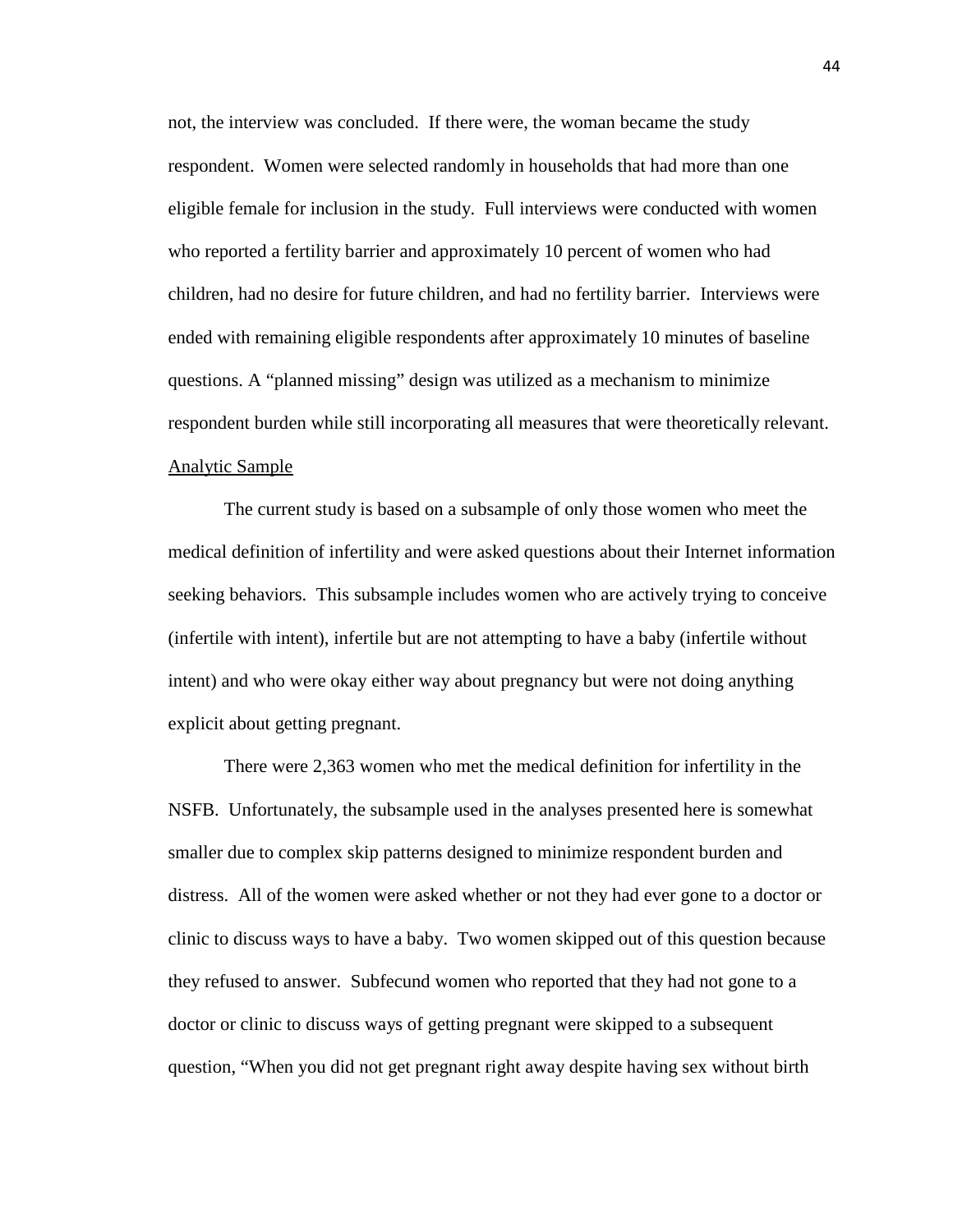control, did you ever wonder about a medical problem?" Women who answered 'no' to this question were skipped out of being asked any questions about seeking infertility information online (n=987). This reduced the sample size to 1,374 cases.

Fourteen cases were removed due to missing data on the imputed scales. As discussed above, a planned missing design was used to minimize respondent burden. Imputation was used to estimate responses that were not available due to the planned missing design. Further exploration of these participants revealed that they were part of a small group of cases that were added to the data set late. Eight lesbian women were removed from the sample; unfortunately there were too few women to analyze this group independently. The final sample size includes 1,352 women.

 At present this data set is only cross sectional. The data allow for examination of experiences with infertility, internet use, help seeking, and social support measured at one point in time, but includes both retrospective and current reports. Because of this, I cannot establish the causal ordering of internet use and seeking medical help actions, or to assess perceived social support before and after using the internet.

### The Current Investigation

 As discussed above, decisions to seek medical help for health problems involve a complex decision making process. Help seeking theories have been used to examine factors associated with seeking help from a medical professional in a face-to-face context. In this first study, I seek to test the General Help Seeking theory (White, et al. 2006) to see if factors that are typically associated with seeking in person help will also predict whether a person goes online to seek information about infertility.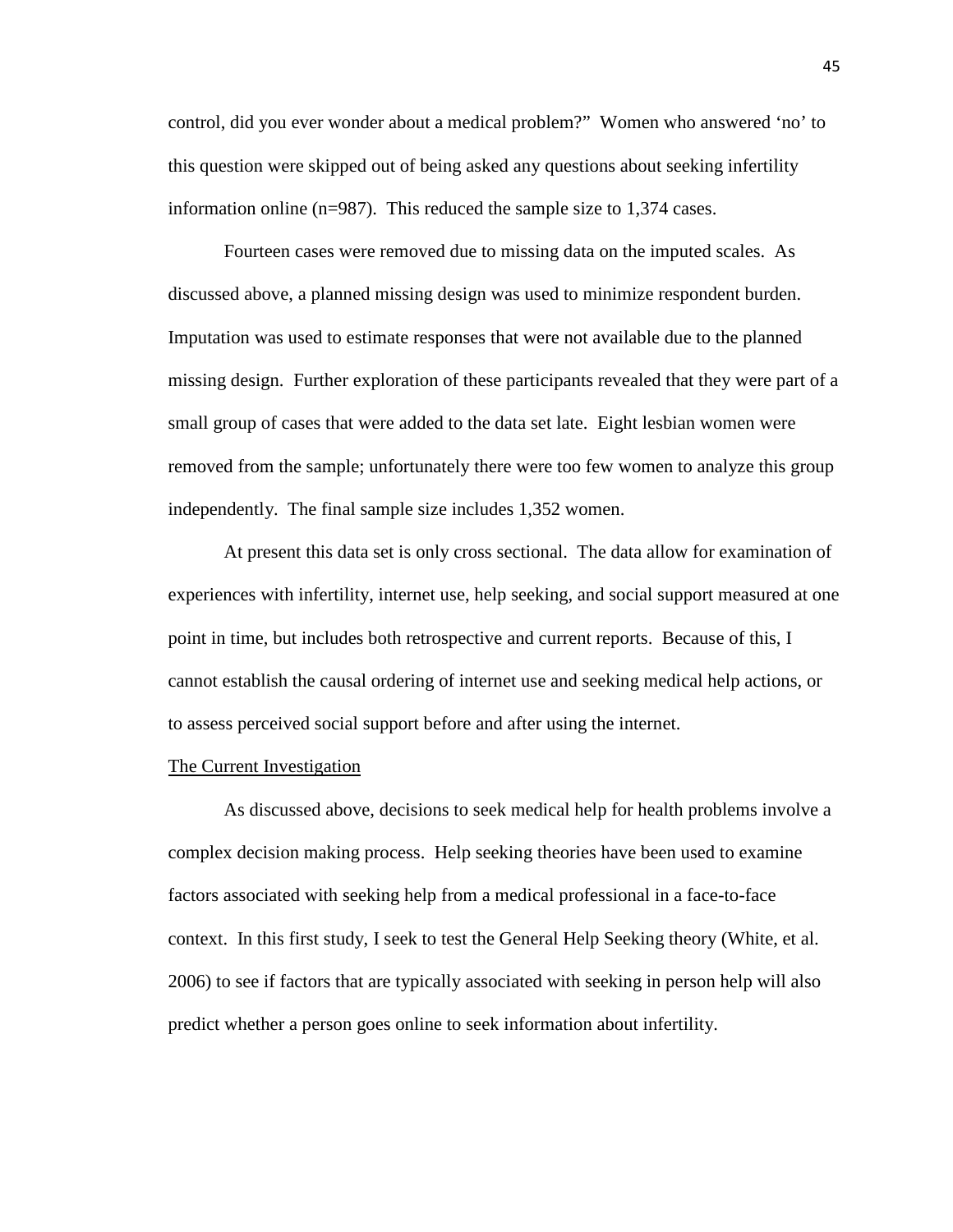In order to explore the differences between the four groups of women, I preform chi-square tests for categorical variables and ANOVAs for continuous variables. As describe above, I compare infertile women who (1) do not do any type of help seeking (2) only go online for infertility related activities (3) only see a doctor in person, and (4) both go online and seek medical help for infertility. In addition to the overall F test produced by the ANOVA, to assess specific mean differences between groups I use the Tukey's Honestly Significant Differences (HSD) test to adjust for multiple comparisons.

 Next, I will use a multinomial logistic regression to predict the odds of category membership (i.e. no help seeking, internet only, medical only, and both) based on their need, enabling conditions and predisposing factors. Logistic regression is an appropriate method of analysis when you have a dependent variable that is categorical (DeMaris 1995). A multinomial logistic regression is necessary because the dependent variable, type of help seeking, has four categories that are not ordered. This method of analysis will allow me to compare the coefficients across the groups to see whether they vary by types of help seeking activities.

 I enter the variables for the multinomial logistic regression in stages, starting first with variables measuring predisposing characteristics. Next variables that measure need will be added, followed by enabling conditions. Based on the literature reviewed, there are a few key associations that I will be paying particular attention to. First, prior research suggests that people with stigmatized health conditions may be more likely to seek information about their condition online rather than in person (Berger, Wagner, and Baker 2005). Based on this, I expect that as infertility stigma increases, women will be more likely to go online for infertility information than only seek medical help.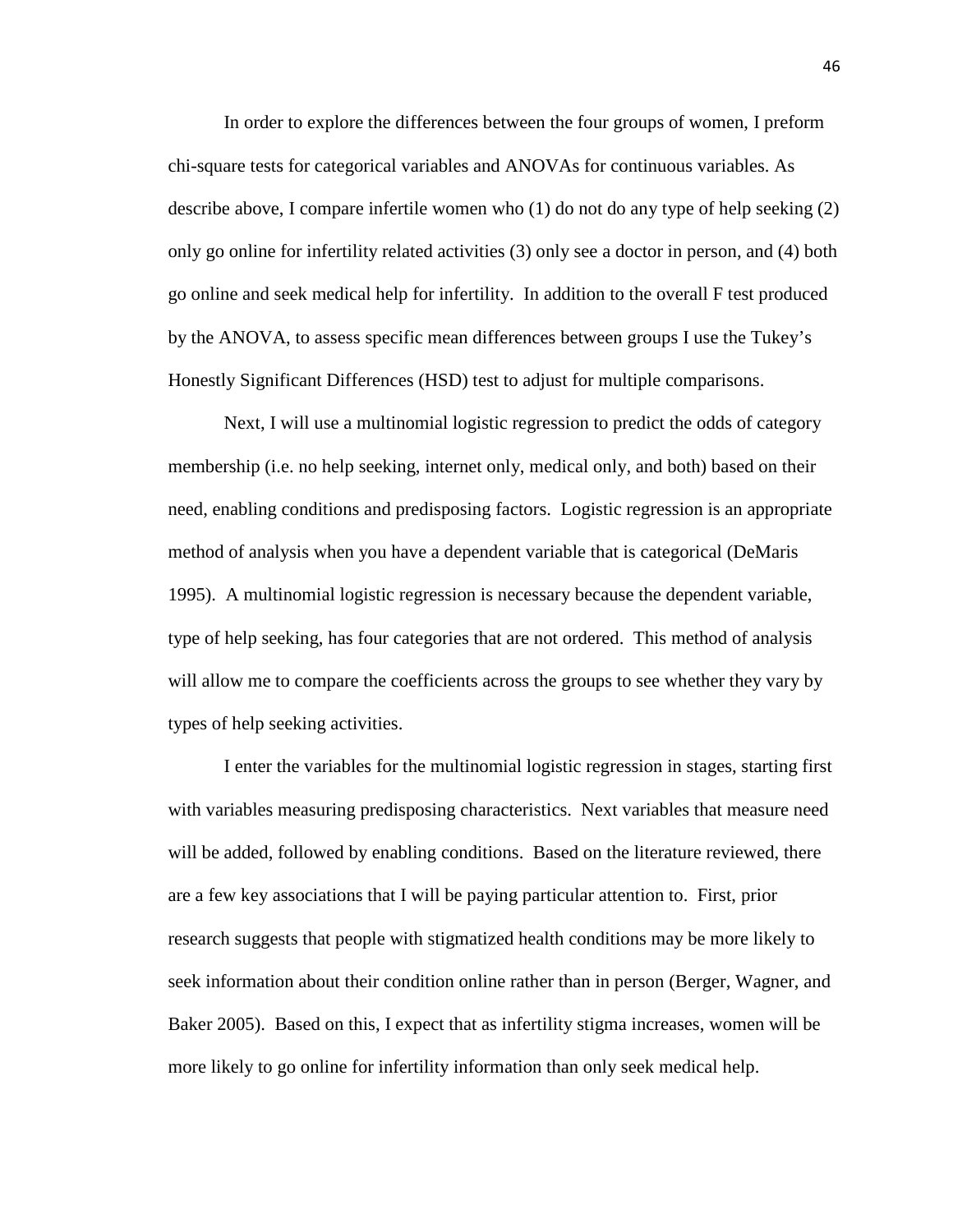Second, existing studies indicate that people who feel that they are in control of their own health, or in other words have a high internal medical locus of control, will be less likely to seek help (Greil and McQuillan 2004; Halter 2004). Moreover, the ability to gain personal access to health information should appeal to those who feel as though they are in control of their health. I believe that higher internal medical locus of control will be associated with being more likely to go online for infertility information rather than going to a health care provider.

 The second part of the project focuses on social support. Social support can help people cope with infertility (Gibson and Myers 2002; Stanton, et al. 1992; Woods, Olshansky, and Draye 1991). Research on internet support groups suggests that interacting with others online can offer positive benefits including support during a health crisis (Hinton, Kurinczuk, and Ziebland 2010; Malik and Coulson 2008; van Uden-Kraan, et al. 2008). What is unclear is whether the support received online substitutes for other supportive relationships that would occur in a face-to-face context, or whether those who have high social support in general are also those who would be most likely to seek additional support online.

I use ordinary least squares regression to investigate the relationship between social support and the four types of help seeking. I expect that those that do the most help seeking (both go online and see a doctor) will have the most social support, followed by those who only go online or only seek in-person help. Those who do nothing are expected to have the lowest social support. Alternatively, those who already have high levels of social support may not need to pursue other avenues. Therefore, past research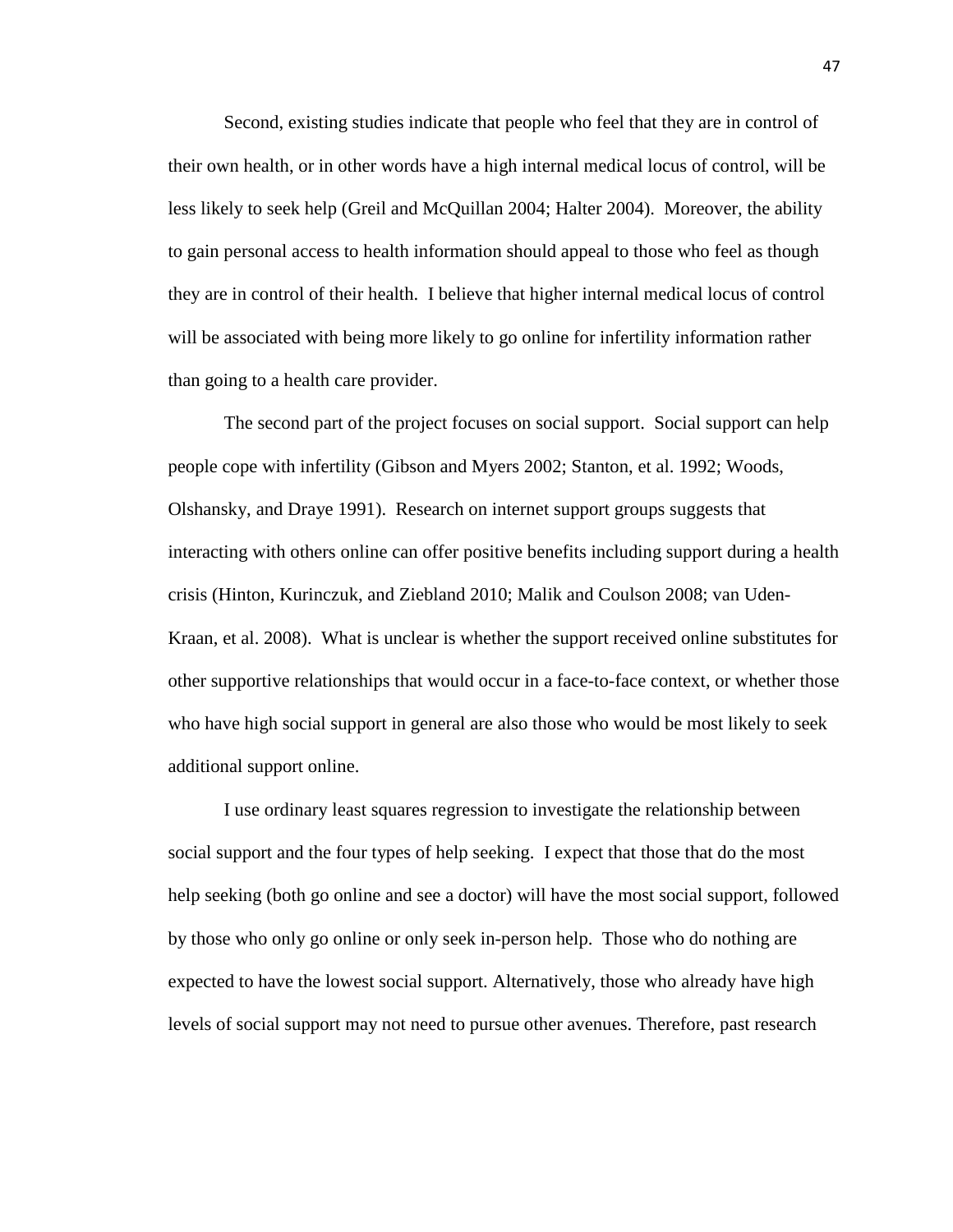and the help seeking theoretical model do not provide explicit guidance for predicting social support.

Variables for the regression will be entered in stages, starting first with those items that measure predisposing factors<sup>1</sup>. Next variables that measure need will be added, followed by enabling conditions. I will then include dummy variables for the type of help sought. By entering these dummies last, I will be able to determine whether the type of help seeking mediates the relationships between predisposing, need, and enabling conditions and social support. In addition, I will be able to assess which of these four groups has the highest levels of social support.

I expect two relationships in particular to be mediated by type of help seeking – having a friend or family member who has experienced infertility and having talked to someone who has experienced a similar situation<sup>2</sup>. Finally, because I expect that stigma will be negatively associated with social support for those who do not use the internet, but that stigma will have no association with social support for those who use the internet, I include interaction terms or type of help seeking and the stigma scale. If there is a stronger negative association between perceived stigma and perceived social support for those who get help on line, then this suggests that those who have high infertility stigma are compensating for the social support that they are not getting from their faceto-face networks with support online.

-

 $1$ I continue to include predisposing, need, and enabling indicators in my models of social support. I am not testing a theory of social support, but instead, am interested in continuing to learn more about what differentiates the different types of help seeking.

<sup>&</sup>lt;sup>2</sup> This variable *talked to someone who experienced a similar situation* does not specify where the communications occurred. The interactions with someone who experienced a similar situation could have occurred in person or online.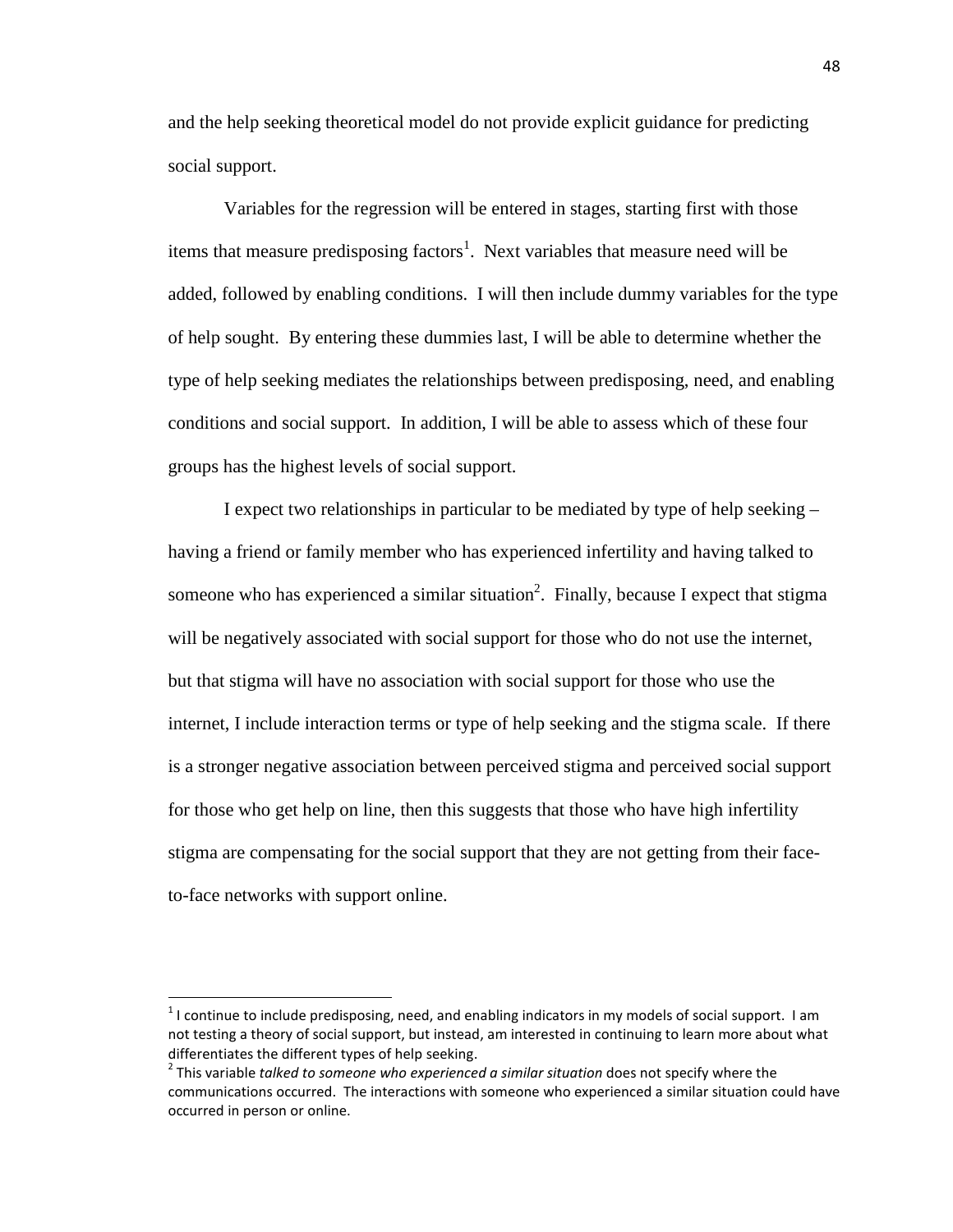It is unclear whether the activities that people engage in online will be associated with their perceived social support. Due to the skip patterns the data set, few women were actually asked about the activities that they engaged in online  $(n=291)$ . Only women who had gone online for infertility information and reported that the internet information seeking occurred in the previous three years were asked about what types of activities they did with regards to their infertility information seeking. The strength of this sample is that recall should be more accurate than if women who had had their episode further in the past were included, and access to the internet should be relatively similar for this group. Additionally, although fairly small, that this is a group selected through a random digit dialing approach, it is a random sample. I will run an additional ordinary least squares regression that includes a series of dummies for online activities to see if the things people actually do online are related to social support. I expect that the activities that are related to interactions with people (i.e. used email or a website to communicate with a doctor or other health care professional about infertility; participated in an online support group) will be associated with higher perceived social support.

### *Measures*

Throughout the description of my measures I will describe the percentages and means for each of the variables in the study. Table 1 in Appendix B provides the descriptive statistics for the dependent variables and variables associated with predisposing, need, and enabling conditions. Table 2 provides an overview of the variables related to online activities.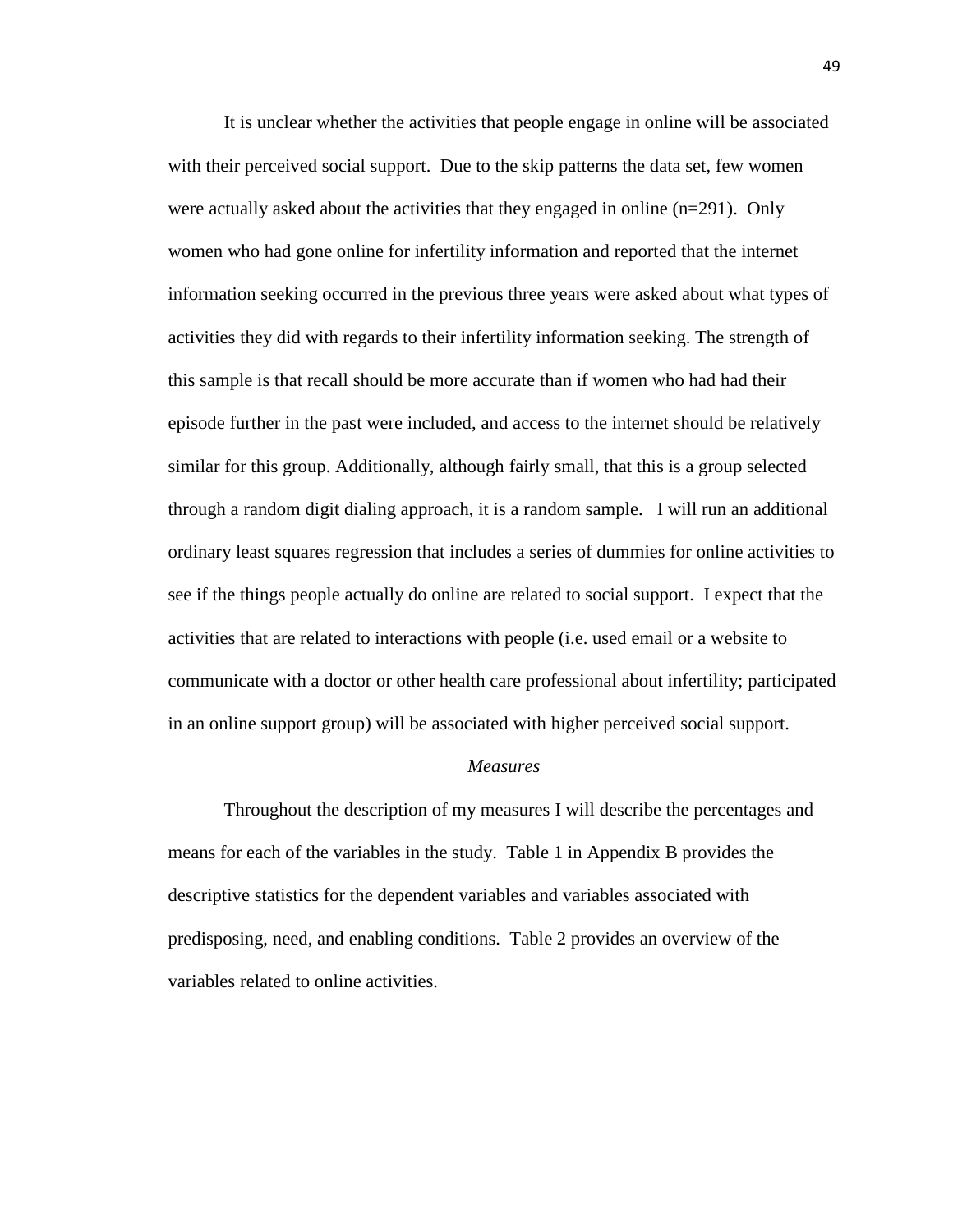# **Dependent Variable – Predicting Help Seeking**

# *Type of Help Seeking for Infertility*

 The dependent variable *type of help seeking for infertility* is a constructed help seeking classification for infertile women. Women were classified as having sought medical help if they reported consulting a doctor about getting pregnant. Not all women who consulted a doctor about their fertility problem went on to undergo tests and treatments.

 As described above, in order to assess Internet use, participants were asked if they had ever looked for information about getting pregnant on the Internet  $(1 = yes, 0 = no)$ . Answers to the previous two questions were used to construct a variable categorizing all women by the *type of help seeking for infertility that they engaged in.* Infertile women were placed into one of the following four categories using the variables mentioned: (1) those that did not seek help, (2) only used the internet for infertility activities, (3) only saw a medical doctor, (4) both went online and saw a doctor. Approximately 34% of women did not do any type of help seeking, just over 9% went online only, 32% only saw a medical doctor, and 25% saw a doctor and went online.

### **Dependent Variable – Social Support**

### *Social Support*

-

Social support was measured by a 4 item scale created to measure medically relevant support<sup>3</sup>. This scale was part of a larger 20 item scale developed by the Canadian Community Health Survey (Sherbourne and Stewart 1991). Respondents were

<sup>&</sup>lt;sup>3</sup>Social support could conceptually be related to type of help seeking, however, I do not include it in my multinomial logistic models for analytical clarity. Instead, I include several other indicators of social support (i.e. talked to others about fertility problems; talked to others who had experienced a similar situation; know someone who has had treatment; partner, family and friends encouraged treatment).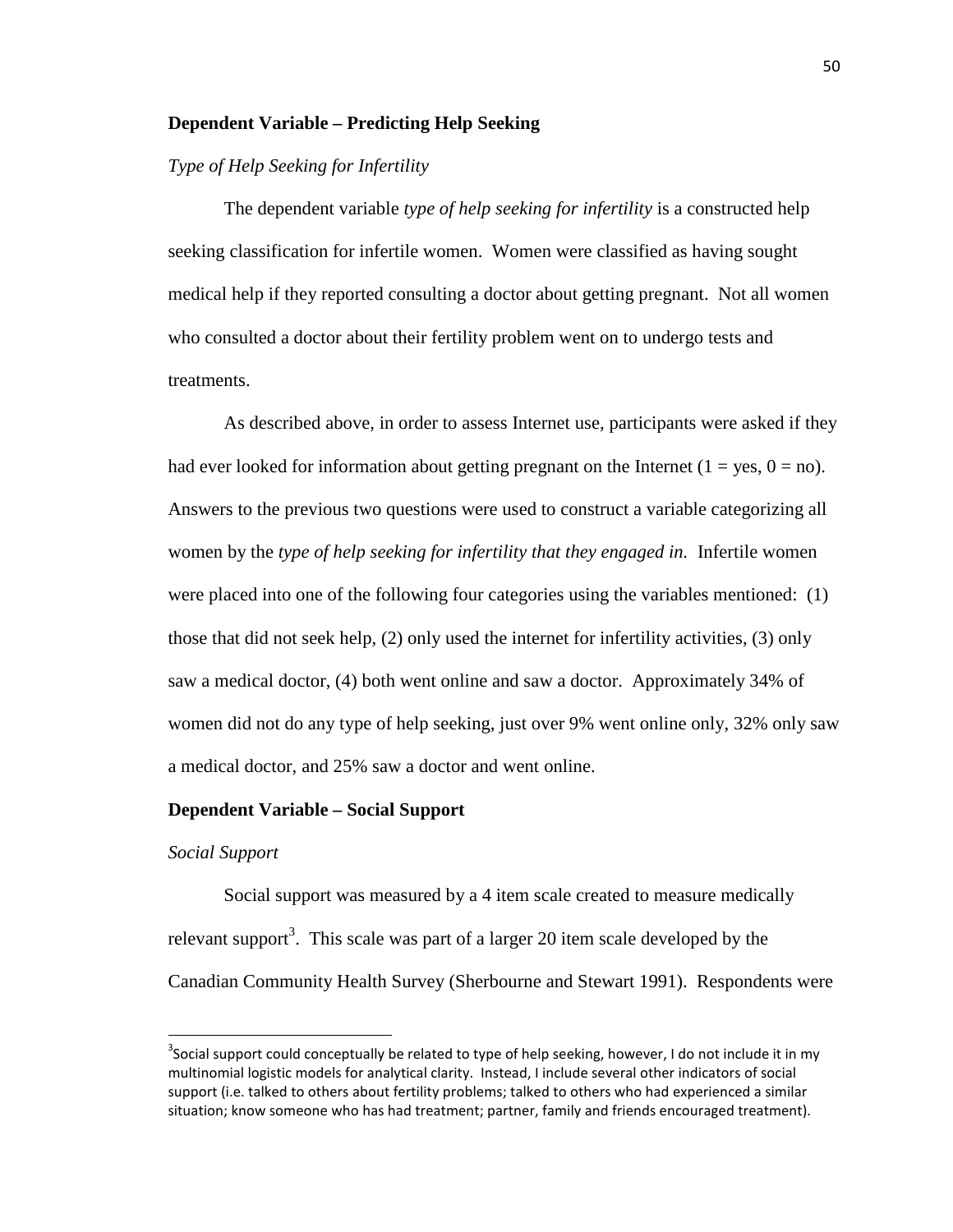asked how often the following kinds of support were available if they needed it:

"someone to give you advice about a crisis", "someone to give you information to help you understand a situation", "someone whose advice you really want", and "someone to share your most private fears with". The scale was created by estimating the mean score for available responses to these 4 items. All of the items use the following response categories:  $(1)$  = often,  $(2)$  = occasionally,  $(3)$  = seldom, and  $(4)$  = never. Items were coded so that higher numbers represent more social support. The mean score was  $3.54<sup>4</sup>$ .

### **Independent Variables**

.<br>-

## *Activities Engaged in Online*

Respondents who had used the Internet to look for information about infertility were asked a number of follow up questions about the activities they had engaged in online. Five activities were included: "Looked for medical articles on getting pregnant", "Looked for information about treatments", "Used email or a website to communicate with a doctor or other health care professional about fertility treatments", "Used online information to select or evaluate the qualifications of a reproductive doctor or clinic", and "Participated in an online support group for women or couples who are experiencing delays in getting pregnant." Response categories included (1) often, (2) seldom, (3) occasionally, and (4) never.

The majority of women who were asked about their activities online had used the internet to look for information about a treatment at some point often (19%), occasionally (24%), seldom (16%) or never (41%). For the multivariate analyses, I created a series of indicator variables to compare those who reported going online for information about a treatment occasionally, seldom, or never compared to those who did so often.

 $<sup>4</sup>$  This and all other continuous variables were mean centered for the multivariate analyses.</sup>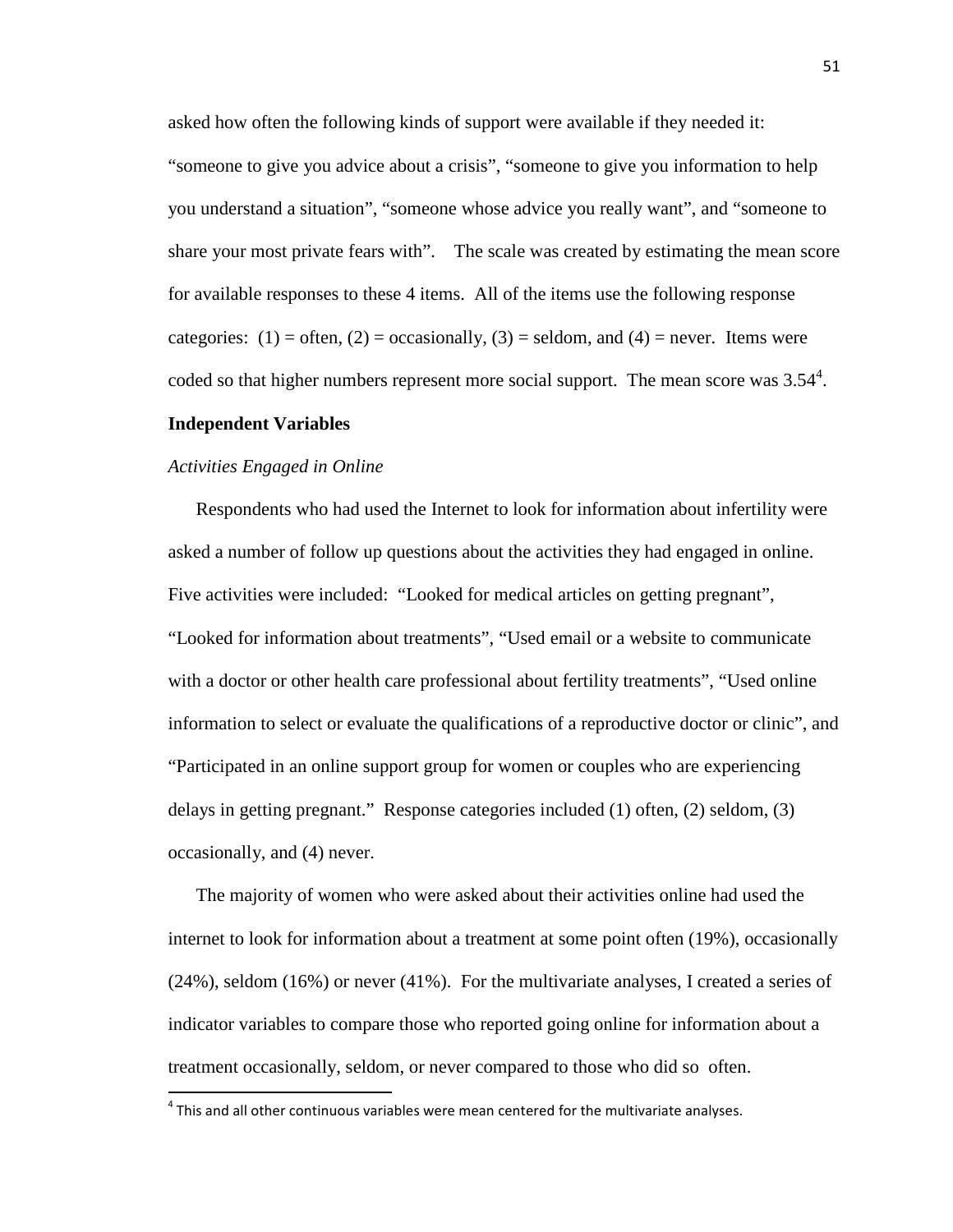A large proportion of women who have gone online report that they have looked for medical articles often (25%) or at least occasionally (41%). A substantial minority looked "seldom" (25%) and only 9% never looked for medical articles on infertility. I created dummy indicator variables for the responses to *online articles* and compared women who indicated that they did this occasionally, seldom, or never to those who reported going online for medical articles often. One woman answered "don't know" to this question, and this response was included with those who said "never".

The remaining three online activities, "Used email or a website to communicate with a doctor or other health care professional about fertility treatments", "Used online information to select or evaluate the qualifications of a reproductive doctor or clinic", and "Participated in an online support group for women or couples who are experiencing delays in getting pregnant" were much less common. For each of these variables I collapsed those who reported having often, occasionally, or seldom done that activity compared to those who responded "never" due to having at least one cell that had fewer than five respondents. One participant responded "don't know" to the question regarding having ever used an internet support group. This response was included with those who said "never".

Twenty percent of women indicate that they had emailed or contacted a website to communicate with a doctor or other health professional about infertility. Thirty-four percent of women report going online to evaluate a doctor or a clinic. Finally, 21 percent of women mention utilizing an online support group for people with reproductive difficulties.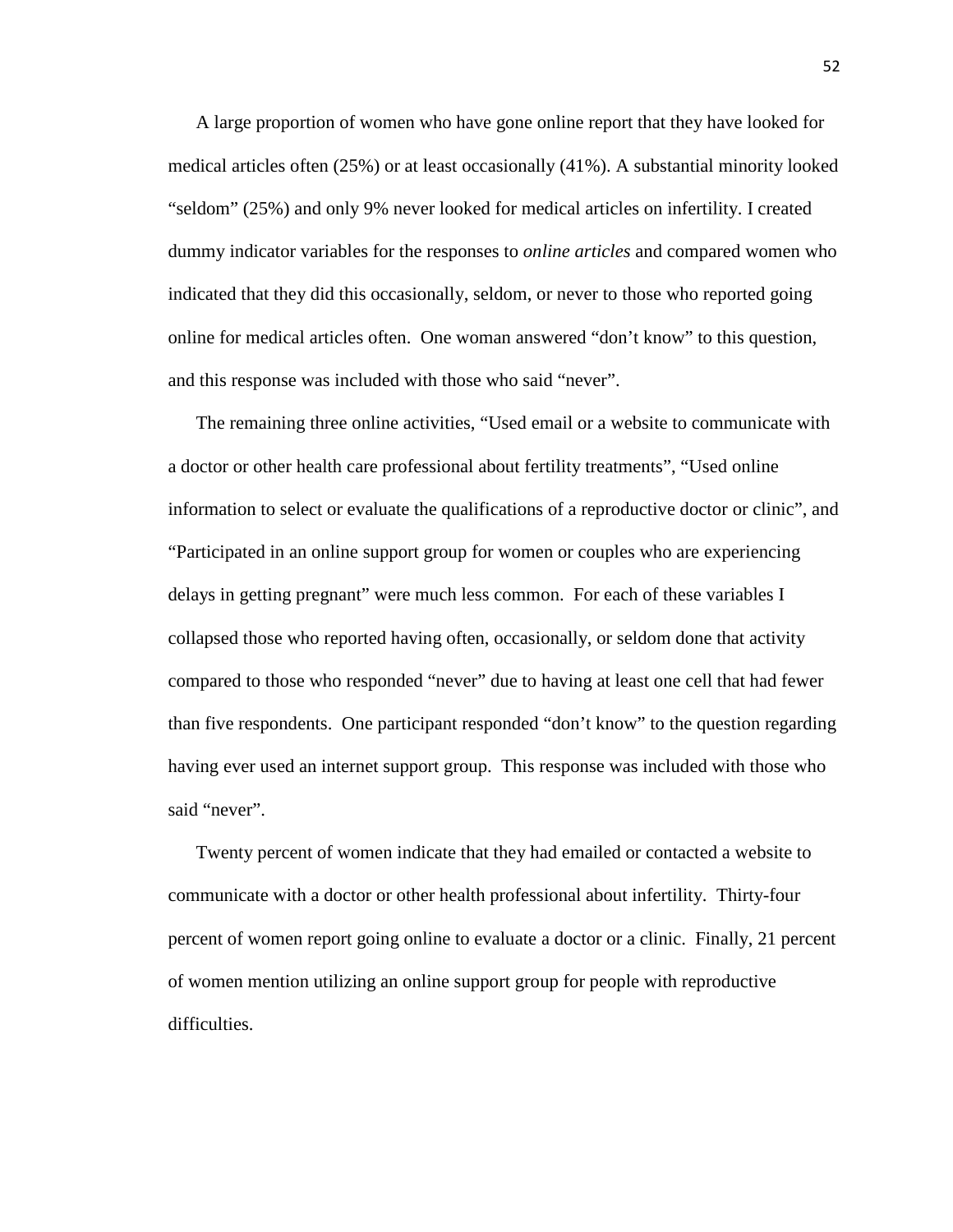### *How Internet Information Affected Thinking*

Participants were asked to respond to a series of statements regarding how the Internet had affected their thinking about their fertility problem. The statements included: "The information I got online encouraged me to see a doctor about help or advice getting pregnant," "The information I got online led me to ask a doctor new questions about getting pregnant," "The information I got online provided me with a better understanding of health issues that affect ability to get pregnant," "The information I got online made it easier to work with my doctor regarding treatments to get pregnant," and "The information I got online discouraged me from seeking treatment." Respondents could (1) strongly agree, (2) agree, (3) disagree, or (4) strongly disagree.

 Sixteen percent of women strongly agreed that the information they received online encouraged them to see a doctor, 48% agreed, 32% disagreed, and 4% strongly disagreed. Online information encourages asking a doctor new questions: 20% strongly agreed, 48% agreed, 28% disagreed, and just 4% strongly disagreed. The internet users overwhelmingly indicate that the internet helped them better understand the health issues that impact pregnancy: 25% strongly agreed, 65% agreed, 9% disagreed, and just 1% strongly disagreed. In response to the following statement, "The information I got online made it easier to work with my doctor regarding treatments", 12% strongly agreed, 51% agreed, 33% disagreed, and 4% strongly disagreed. Finally, the information received online does not appear to discourage treatment seeking: 1% strongly agreed, 7% agreed, 71% disagreed, and 21% strongly disagreed.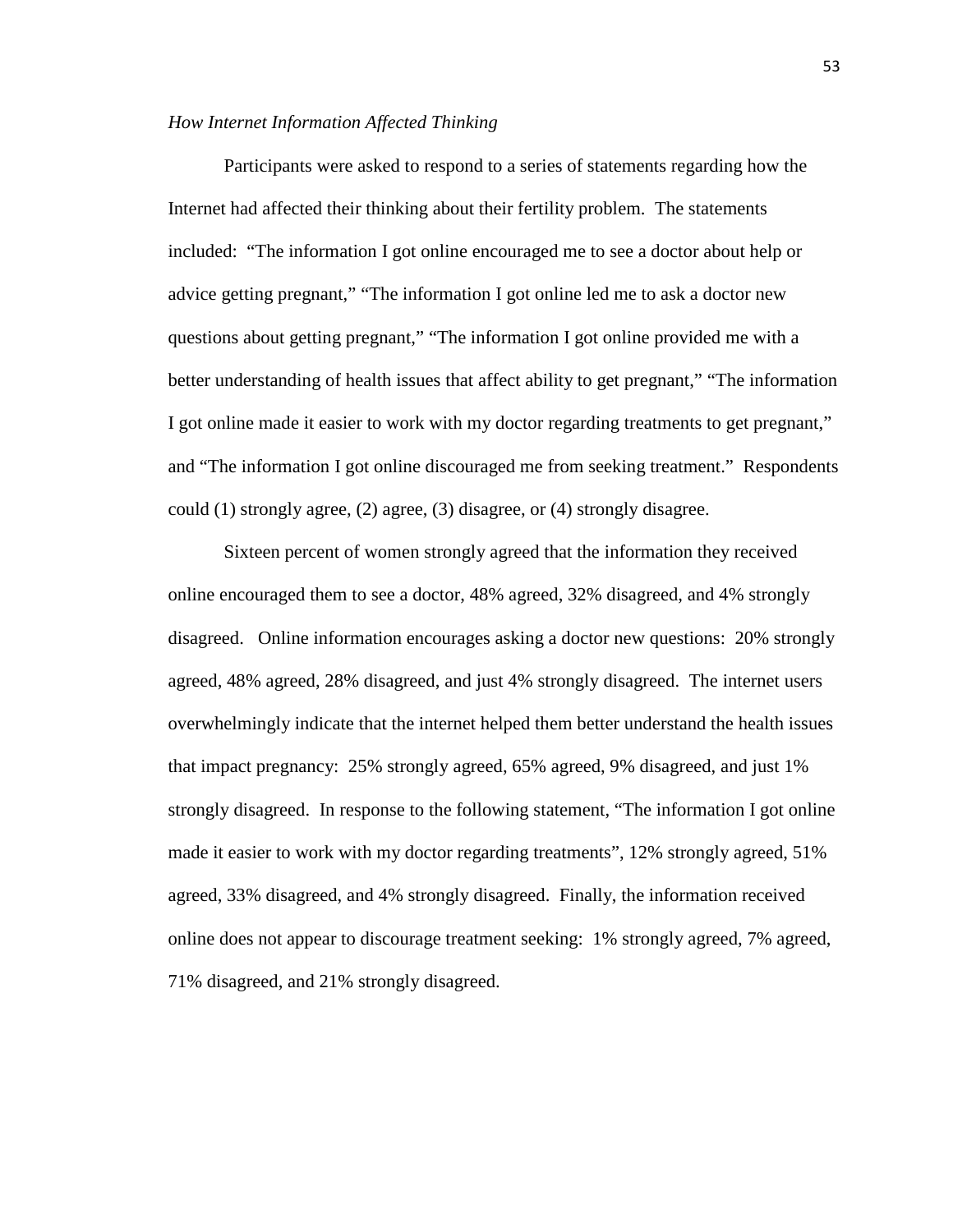### *Non-Internet Self Education*

Women in the sample were also asked about their self-education activities that they engaged in. Almost half of the women (46%) reported that they had "Read articles on getting pregnant in technical or scientific journals". Forty-one percent of participants reported that they had "Read a book about getting pregnant." Far fewer women indicated that they had contacted a support group (11%). These questions were asked of all women included in my sample. The interview did not specify whether these activities were things that were done online or offline. These were all (1) yes or (0) no responses. *Most Helpful Source of Information* 

 Respondents who went online were asked the following question, "You have used several sources for information. Overall, what was the most helpful source of information?" There were nine possible response categories: (1) articles in popular magazines, (2) articles in tech (paper) journals, (3) books, (4) face-to-face support groups, (5) Internet, (6) Internet support groups, (7) professionals on the Internet, (8) information from family and friends, (9) professional (in person), and (10) other or don't know. Over half of the women (52.5 percent) indicated that the internet was the most helpful source of information. Please see Table 3 for a full list of the percentages of most helpful source of information.

### *Variables Measuring Need*

## *Perception of a Fertility Problem*

Respondents were asked the following two questions: "Do you think of yourself as someone who has, has had, or might have trouble getting pregnant?" and "Do you think of yourself as someone who has, or has had, a fertility problem?" Responding 'yes'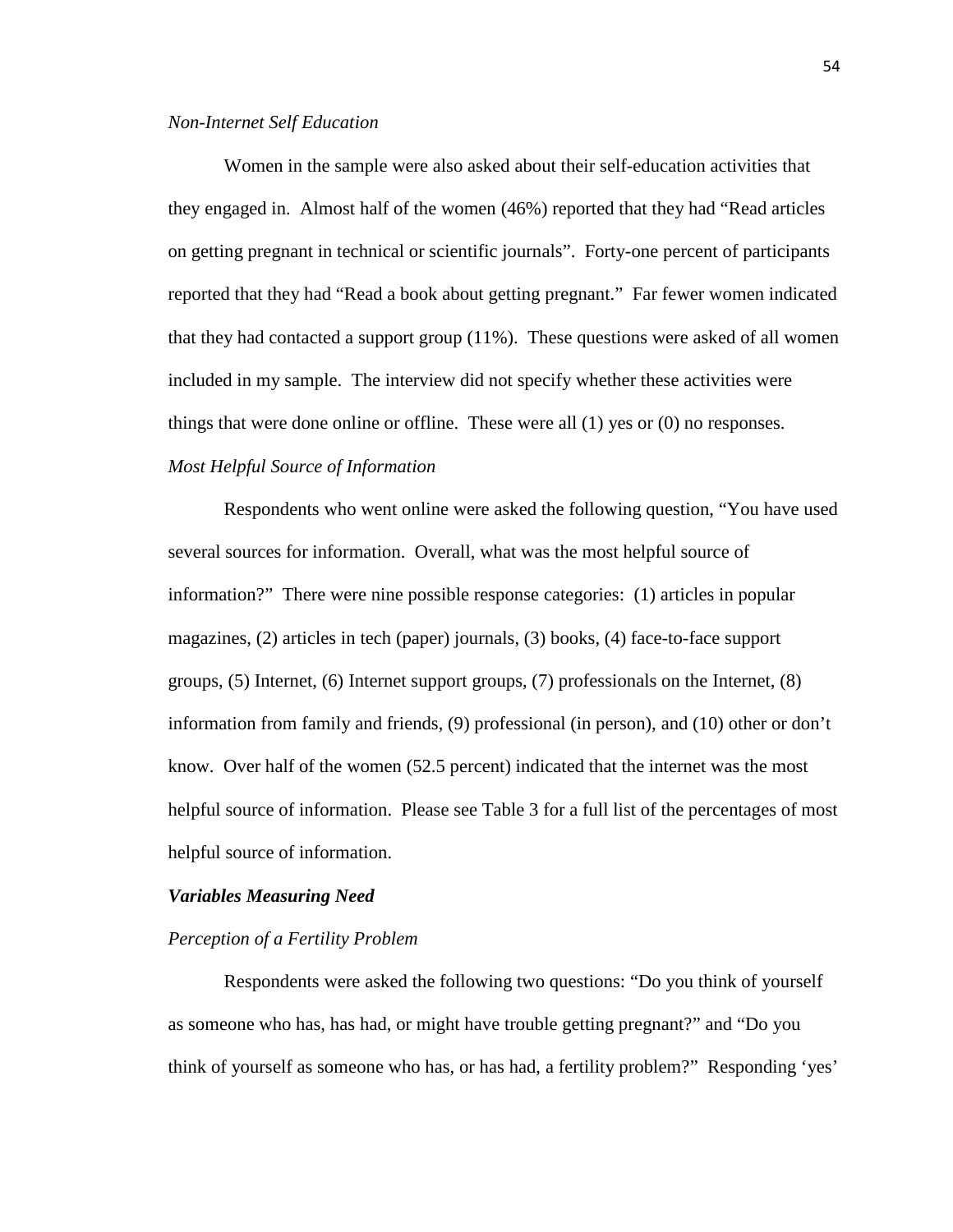to either of these questions resulted in the classification of perceiving oneself as having a fertility problem ( $1 = yes$ ,  $0 = no$ ). Sixty-nine percent of women perceived that they had a fertility problem.

## *Fertility Intentions*

Intent to have a baby was assessed by the following item, "Do you intend to have a baby?" Participants could respond "yes" or "no." Based on this response a follow up question was asked, "Of course sometimes things do not work out exactly as we intend them to or something makes us change our minds. In your case, how sure are you that you will have (or not have) a child?" Response categories are (2) very sure intend, (1) probably intend, (0) don't know, not sure, and let god decide, (-1) probably no intent (-2) very sure, no intent. The mean response to fertility intentions was  $-.60$  (SD = 1.29).

## *Desire for a Baby*

-

 Respondents were asked to report on their desire for a baby (or another child) by answer the following question, "Would you yourself, like to have a(nother) baby? Would you say definitely yes, probably yes, probably no, or definitely no?" A series of indicator variables for each of these response categories (definitely yes, probably yes, probably no, definitely no) were created with women who report that they would definitely like to have a(nother) baby as the reference category<sup>5</sup>.

<sup>&</sup>lt;sup>5</sup> There are three strategies that I could have pursued to deal with these Likert scale variables. I could have dummied them into smaller categories, but clear cut points were missing for some variables (i.e. often, occasionally, seldom, and never). Another alternative that I could have used would be to treat the variables as ordinal continuous; however, some variables did not have a neutral category. I could not safely assume that the jump from "strongly agree" to "agree" was the same as going from "agree" to "disagree". Therefore, I determined that the best strategy would be to create indicators for the categories which also allowed me to learn more about the differences between the response categories, and I do find many significant associations.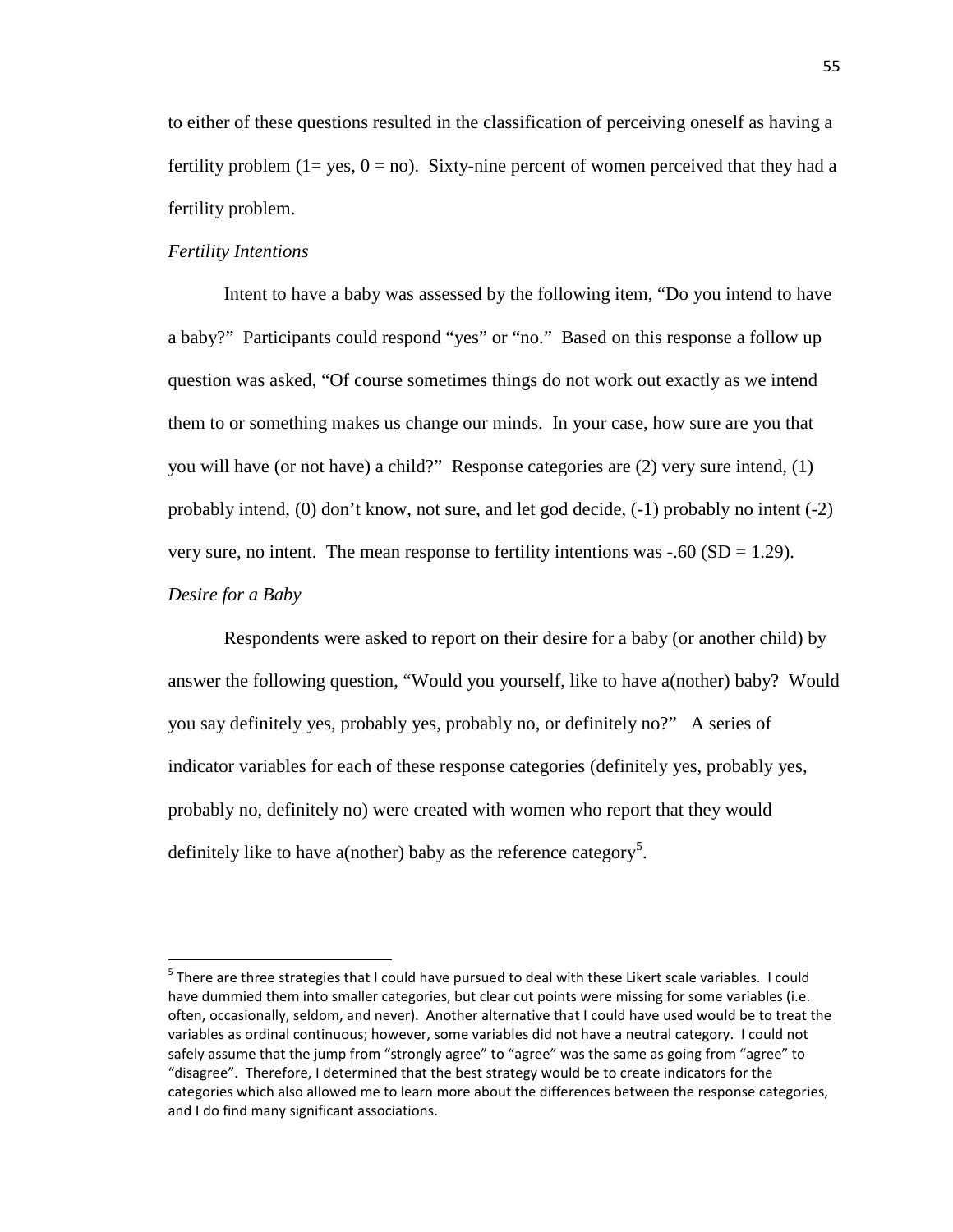Twenty-five women in the sample responded "don't know" to this question. It did not seem appropriate to put people who said that they "don't know" in with those respondents who gave a firm definitely do not want a(nother) child response. I explored this variable with a crosstab and the overall response patterns suggest that those who responded with "don't know" are most similar to those who said that they probably did not wish to have a(nother) child. The "don't know" responses were collapsed with women who reported that they probably did not wish to have a(nother) baby. One-third of women (33%) indicated that they would definitely like to have a(nother) baby, 19% said probably yes, 16% said probably no, and 32% definitely did not want to have a(nother) child.

### *Partner Wants a Baby*

Respondents were asked to share what they perceived their partners feelings were towards having a(nother) baby by answering the following question, "How about your husband/partner? Would he like to have a(nother) baby? Would you say definitely yes, probably yes, probably no, or definitely no?" Dummy variables for probably yes (17%), probably no (11%), definitely no (24%), and not asked compared to women who reported that their partners would definitely like a(nother) baby (25%). The "not asked" category (23%) includes women who the computer skipped out of this question because the respondent had no partner. Fifteen women reported that they did not know whether their partner would like to have a(nother) baby. The small number of cases made it impossible to analyze this group independently. I included these 15 cases in the "not asked" category in order to avoid making assumptions about what a "don't know" response means.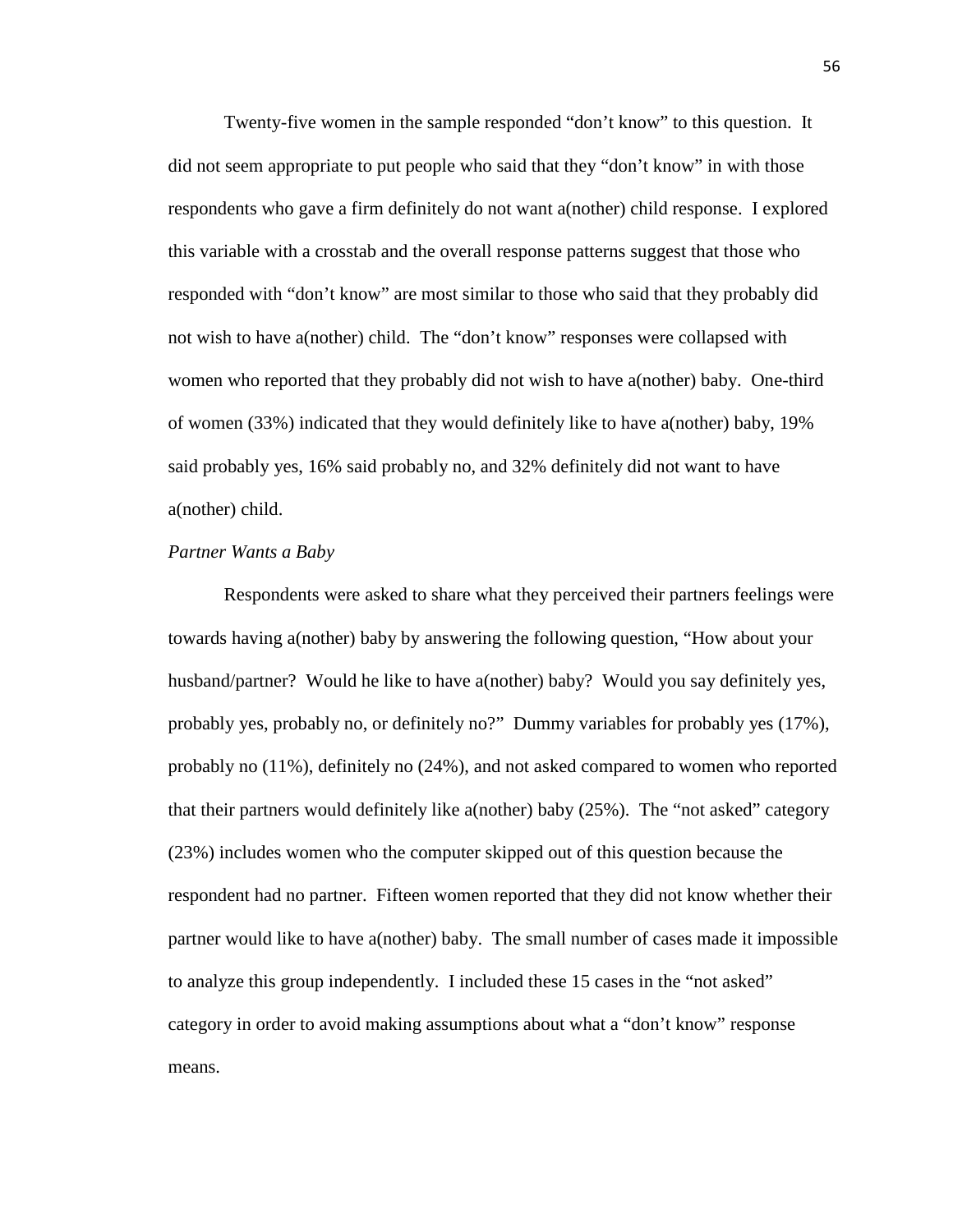### *Subfecund With and Without Intent, Other Fertility Barriers*

 Construction of the subfecund variable is complex. First, all women were asked the following questions, "Currently, are you pregnant, trying to get pregnant, trying not to get pregnant, or are you okay either way?" "Was there ever a time when you were trying to get pregnant but did not conceive within 12 months?" and "Was there ever a time when you regularly had sex without using birth control for a year or more without getting pregnant?" In addition, women who had been pregnant were asked a series of questions about each pregnancy including, "When you got pregnant this time were you trying to get pregnant, trying not to get pregnant, or you were okay either way?" and "How long did you have sex without using birth control before you got pregnant?" Finally, women who experienced two or more pregnancies were asked whether they were breastfeeding at all during the time that they were trying to conceive.

 The subfecund with intent variable includes women who are experiencing both primary (no prior pregnancies) and secondary (prior pregnancy) infertility. Women who reported having tried to get pregnant but did not conceive within 12 months and/or reported that there was a time that they had regularly had sex without using birth control for a year or more without getting pregnant, or those who had tried a long time (12 months or more) to get pregnant were classified as subfecund. Next, variables related to whether or not a woman had been trying to get pregnant at the time the subfecundity occurred were examined to further classify respondents as either being "subfecund with intent" or "subfecund without intent". If the woman reported that she was trying to get pregnant, she was classified as "subfecund with intent" (64%). Those that reported that they were not trying to get pregnant or that they were okay either way were classified as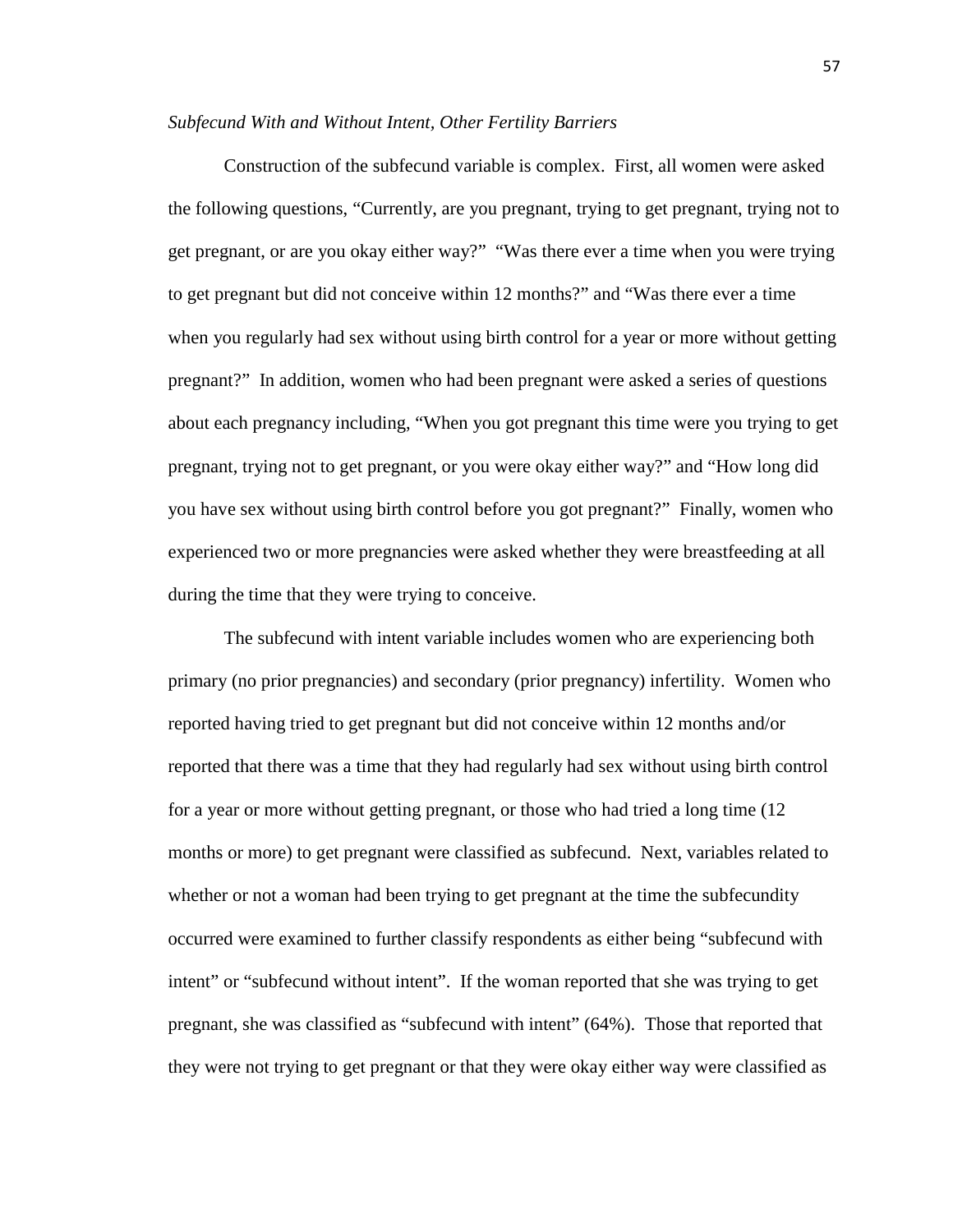"subfecund without intent" (20%). Breastfeeding can delay conception. Women who were subfecund without intent and who had no other indication of subfecundity were excluded if they were breastfeeding at the time of their long interval without conception. The remaining 17 % of the subfecund women met the criteria for the category of "other fertility barrier". Women in this category have reported a history of medical problems, complications, or surgeries that would make it difficult or impossible to get pregnant and they did not meet the criteria for infertility with or without intent.

### *Importance of Motherhood*

The importance of motherhood was assessed using a 4 item scale that taps the value of being a parent. Participants were asked to respond to the following five questions: "Having children is important to my feeling complete as a woman," "I always thought I would be a parent," "I think my life will be or is more fulfilling with children," and "It is important to me to have children." Respondents could (1) strongly agree, (2) agree, (3) disagree, or (4) strongly disagree with the first four statements. Answers were recoded so that higher values indicated higher importance of motherhood. On average the mean was above the midpoint of the scale  $(M = 3.35, SD = .51)$ .

### *Important to Partner to Have Children, Important to Parents to Have Children*

 Participants in the study were asked a series of statements about children and families and were asked to indicate whether they strongly agreed, agreed, disagreed, or strongly disagreed with them. Included were two statements regarding the importance of children to an individual's partner and their parents (or in other words, the grandparents to any children that the respondent might have). The statements were, "It is important to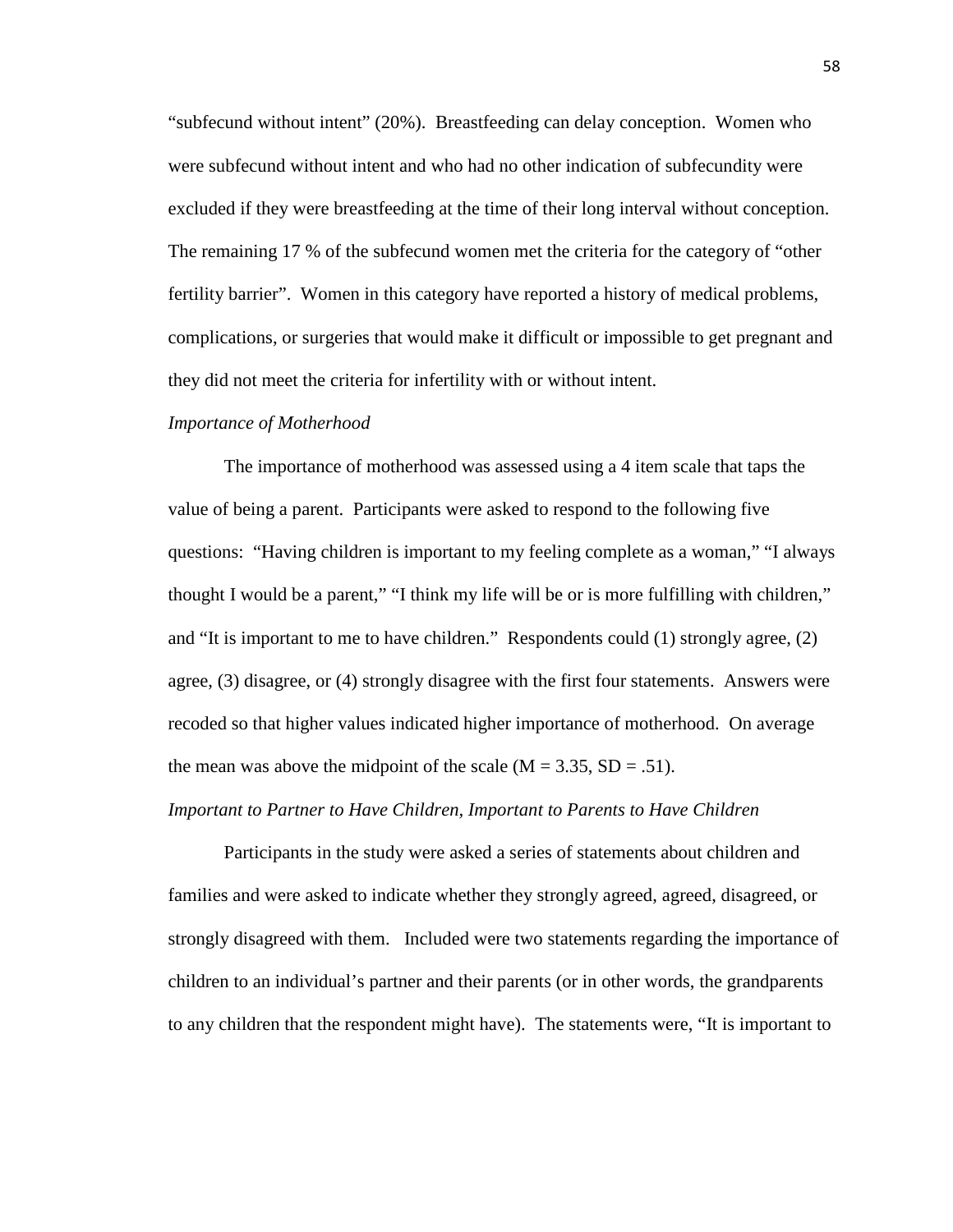my partner that we have children" and "It is important to my parents that I have children."

 I created a series of indicator variables for *important to partner to have children* that included those who agreed, disagreed and strongly disagreed, and those who were not asked. The reference category is those who strongly agreed that it was important to their partner that they have children. I collapsed the categories disagree and strongly disagree into one group due to the small number of women who strongly disagreed that it was important to their partner to have children  $(n=24)$ . I was unable to leave the "strongly disagree" women separate because this would have resulted in extremely small cell sizes. For example, just two women who strongly disagreed that it was important to their partner to have children went online only. Women who fall into the "not asked" category (23%) are those women who do not have a partner as well as the 10 women who indicated that they did not know whether their partner felt that it was important that the couple have children. Overall, respondents seemed to think it was important to their partner to have children: 35% strongly agreed, 31% agreed, and just 11% disagreed with this statement.

 The same strategy was used to dummy answers to the statement assessing parents' feelings about the respondent having children. I compare women who reported that they agree, disagree or strongly disagree, have deceased parents or don't know their parents opinion to those who strongly agreed with the statement, "It is important to my parents that I have children". I collapsed categories in order to address the problem of extremely small cell sizes. The majority of women strongly agreed (28%) or agreed (42%) that it was important to their parents that they have children. Twenty-two percent of women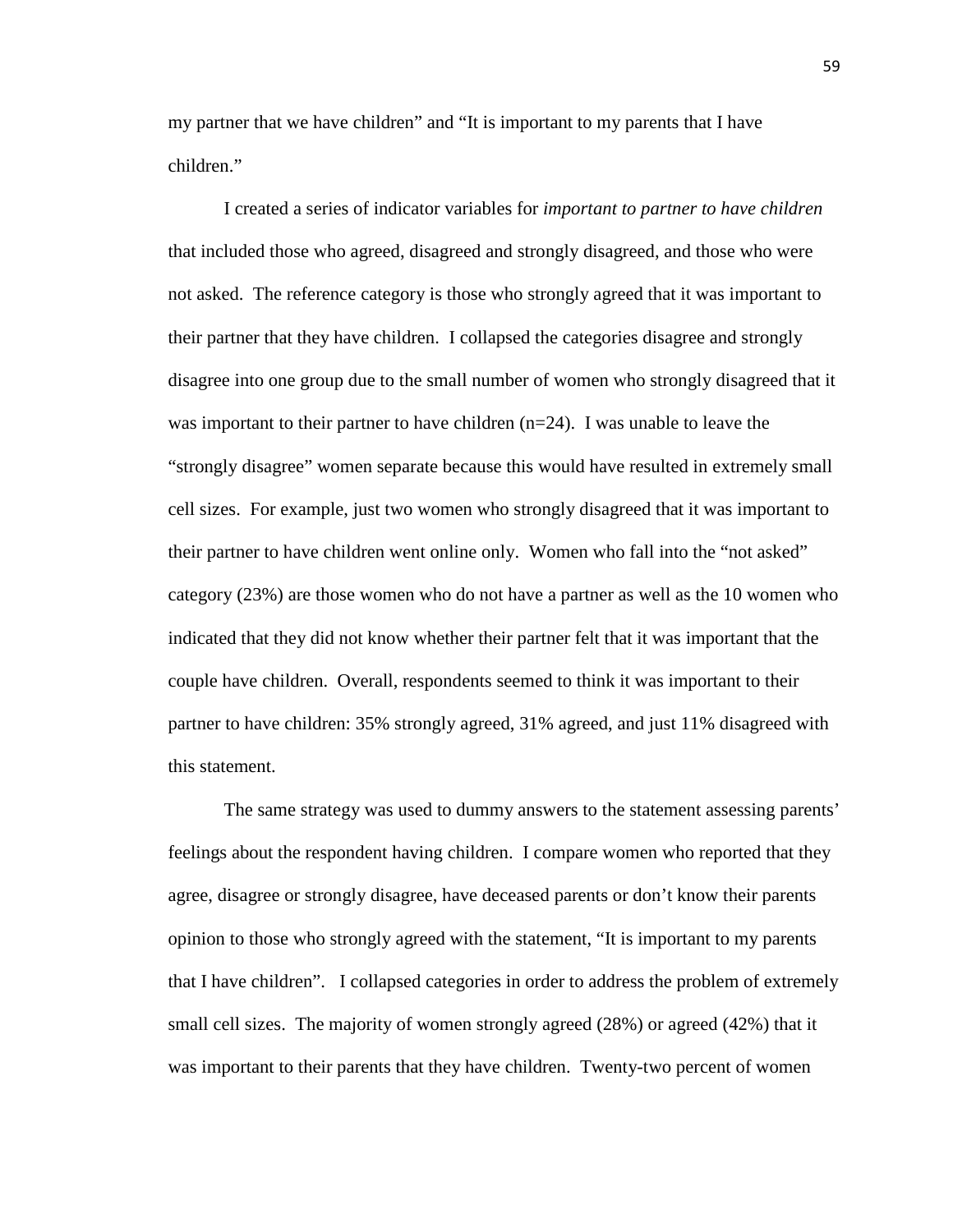disagreed with this statement and the remaining 9% of women either had deceased parents or indicated that they did not know how their parents felt about this issue.

# *Enabling Factors*

*Age* 

Participants were asked to report their age as of their last birthday. Recall that the sample only includes women between the ages of 25-45. The variable is continuous, and the average age of women included in the analyses was  $36$  years (SD = 5.91).

### *In a Relationship*

Marital status was measured by the following question: "What is your current marital status? Are you currently married, divorced, widowed, separated, or never married?" Seven response categories were available (1) married, (2) divorced, (3) widowed, (4) separated, (5) never married, (6) lesbian partnership, and (7) cohabiting. A follow up question asked whether participants were living with a partner. Those that reported being married or cohabiting  $(70%)$  were dummied as being in a relationship  $(1 =$ in relationship,  $0 =$  no relationship).

# *Parity*

The interviewers collected detailed information about each woman's pregnancy histories. I use a constructed continuous variable of the number of live births to measure parity. The women had an average of 1.63 live births  $(SD = 1.31)$ .

### *Talked to Others about Infertility*

Talked to others about infertility was measured with the following question, "Did you talk about your concern with family or friends? Would you say never, seldom, occasionally, or often?" The 'concern' this question refers to is a difficulty getting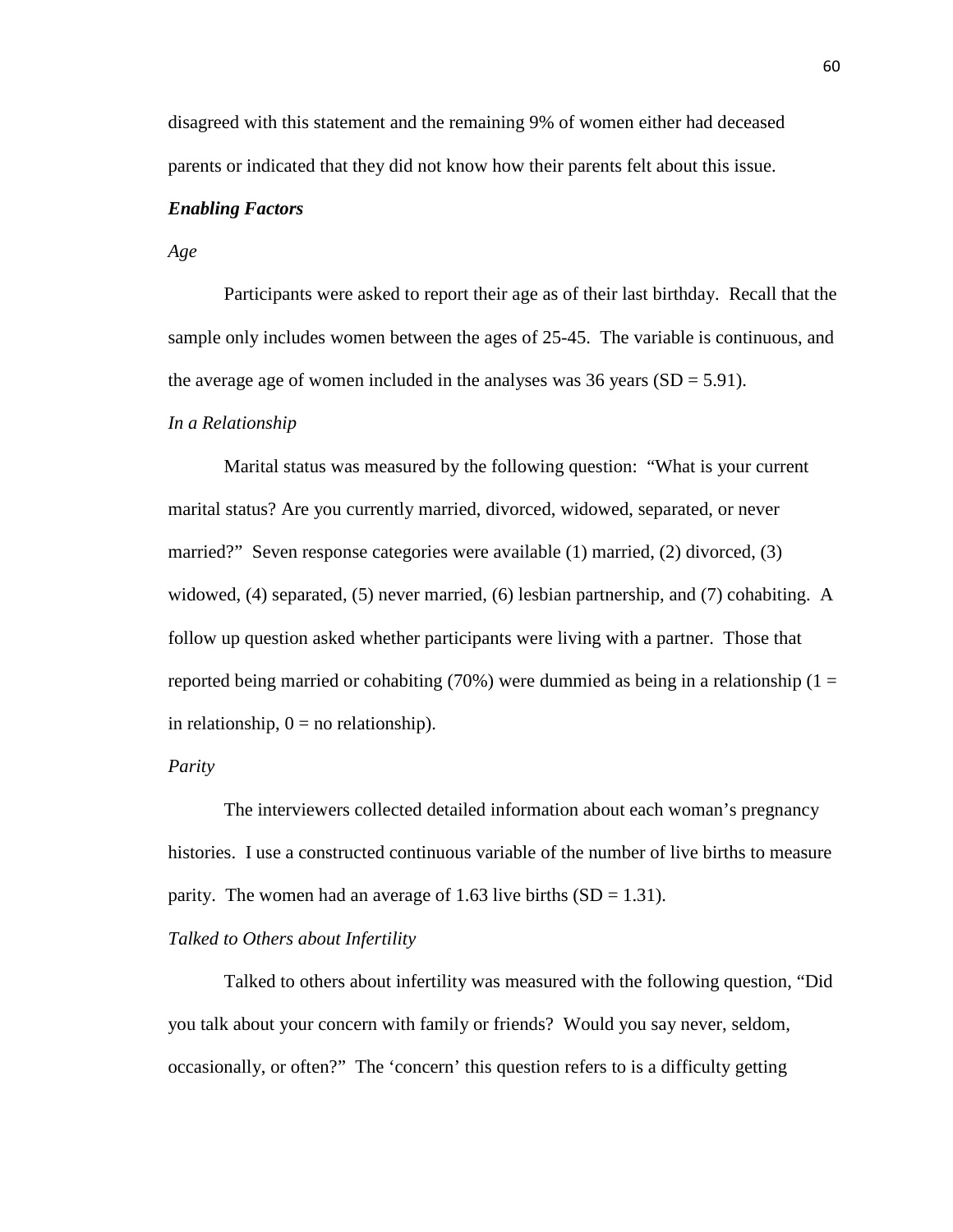pregnant. A series of dummy variables were constructed. I compare women who said never (29%), seldom (17%), and occasionally (31%) to the reference category of women who report that they often (23%) talked to their friends and family about their difficulties getting pregnant. There were 26 women who responded that this question "did not apply" to them. These women were included in the "never" category because if this does not apply to them it seems unlikely that they discussed this issue with others. Two women responded that they did not know if they had talked to others about their fertility problems and two women refused to answer. These respondents were also included with the women who never discussed their infertility with friends and family.

## *Similar Others*

The variable *Similar others* was assessed by the following question, "Did you discuss getting pregnant with others who had experienced a similar situation? Would you say never, seldom, occasionally, or often?" I created indictor variables for each of these responses and compared all categories to the reference category of "often". In my subsample, 18 women responded that this question did not apply to them. These women were collapsed into with the "never" responses. Following the same logic used above, I do not expect participants who report "does not apply" to be discussing getting pregnant with someone else who has had fertility problems. Two women refused and 3 women reported that they did not know if they had discussed getting pregnant with someone who had gone through a similar situation. These cases were also added to those that said that they "never" discussed getting pregnant with other women who had gone through a similar situation. Women report that they talked to someone who had experienced a similar problem often (15%), occasionally (30%), seldom (21%), and never (34%).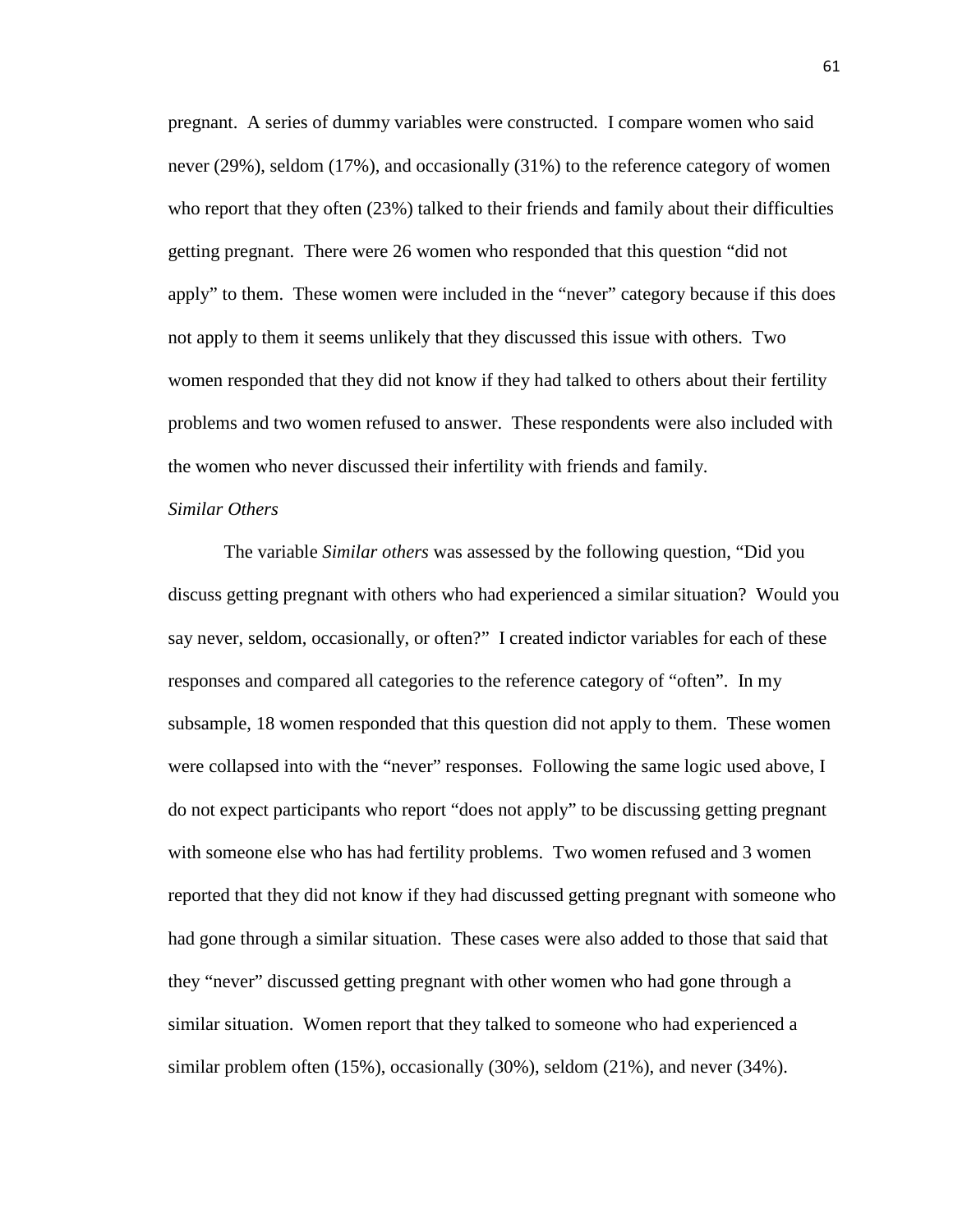### *Know Someone Who Had Treatment*

The variable *know someone who had treatment* was assessed through the following yes/no question. "Do you have family or friends who have pursued medical help in order to help them get pregnant?" A dummy variable was created  $(1 = yes, 0 =$ no). Just over half of the women (52%) had a family member or friend who had pursued infertility treatments.

# *Partner/Family and Friends Encourage Treatment*

During the interviews, participants were asked whether their social networks supported treatment seeking. The exact questions were, "Did your spouse/partner strongly encourage, encourage, discourage, strongly discourage seeking medical help or was it mixed" and "Did your family or friends strongly encourage, encourage, discourage, strongly discourage seeking medical help or was it mixed?"

 For the first variable, *partner encouraged treatment,* I created the indicator variables discouraged (6%), it was mixed (23%), don't know (11%), and not asked (23%) which will be compared to the reference category of encouraged (37%). Women who indicated that their partners strongly encouraged or encouraged seeking medical help were collapsed into a single category. Many women  $(N = 198)$  selected "strongly agree" but only four had only sought help online. Similarly, because of small cell sizes I collapsed those who disagreed and strongly disagreed into a single category. The "not asked" category includes women who were not asked this question because they did not have a partner and 10 additional women who refused to answer this question.

 I constructed dummies out of *family/friends encouraged treatment* and compared women who were encouraged (23%), discouraged (5%), or said that it was mixed (24%),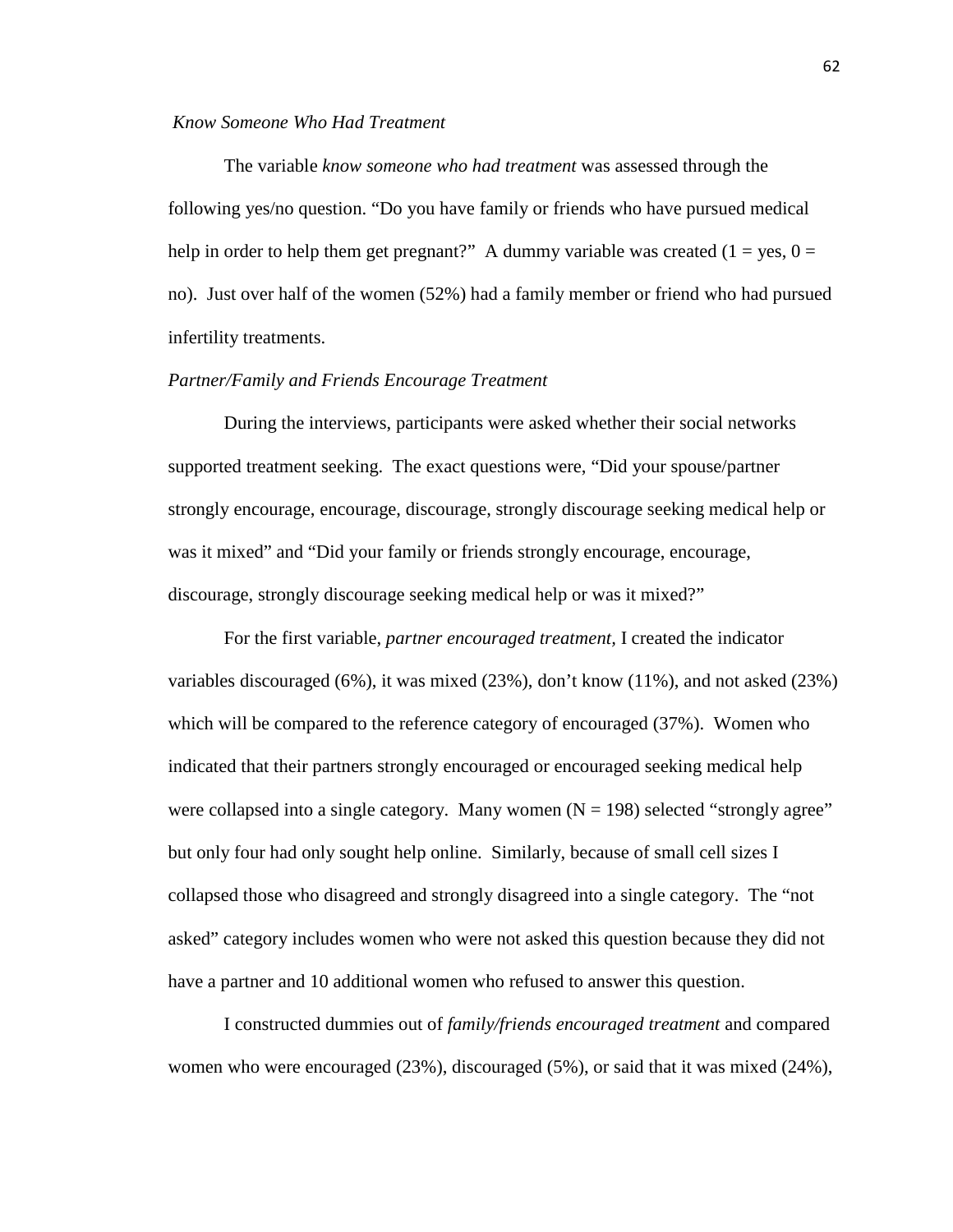and those who were not asked (36%) to women who were strongly encouraged (12%) to seek medical help. I collapsed the response categories "discouraged" and "strongly discouraged" into a single category to manage the small number of cases. The "not asked" category contains women who were not asked this question because they responded "never" to the previous question in the interview, "Did you talk about your concern with family or friends." Also included in this category were women who reported that the question did not apply and those who said that they did not know whether their family and friends encouraged medical help seeking.

## *Education*

Education was measured by the following question, "How many years of schooling have you completed?" The variable is ordinal and potential responses ranged from (0) no schooling to (22) sixth year of graduate school. The mean level of education for the sample was 13.60 years  $(SD = 2.89)$ .

## *Income*

Participants were asked to report their annual household income. This is an ordinal variable ranging from (1) under \$5,000 to (12) \$100,000 or more. I use dollar equivalents of the midpoint of each category to make the coefficients easier to interpret for the descriptives table and the original values  $(1-12)$  to make the multivariate coefficients easier to interpret. The average household income of women in the analytic sample is approximately  $$54,000 (SD = 32.22)$ .

### *Health Insurance*

Participants were asked about their current health insurance. Health insurance status was measured by the following question, "Are you covered by private health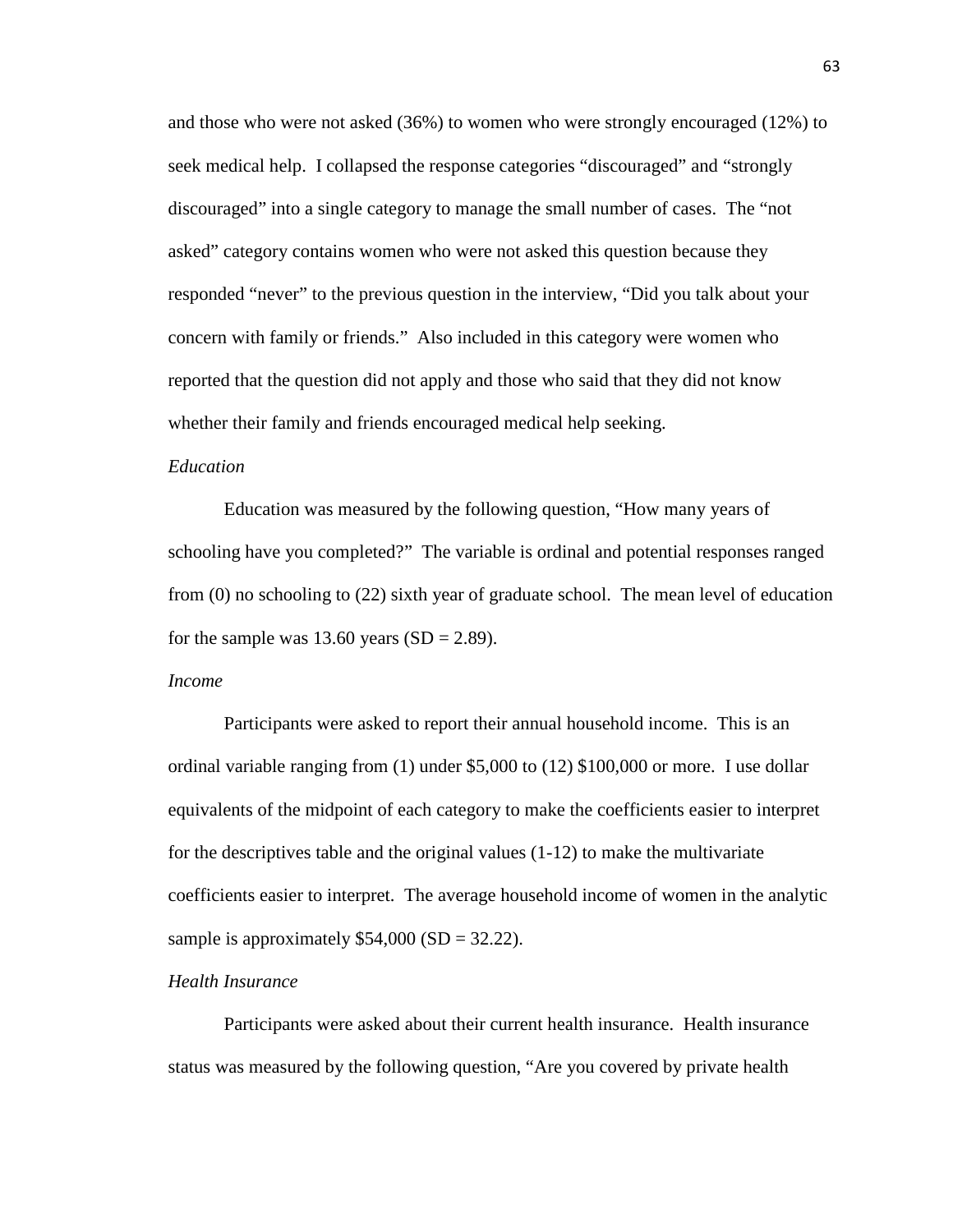insurance, by public health insurance such as Medicaid, or some other kind of health care plan or by no health insurance?" Responses were dummy coded into the variable *private insurance* ( $1=$  private insurance,  $0=$  all else). Public health insurance is appropriately coded as no insurance because Medicaid does not cover infertility treatments (Bittler and Schmidt 2006). The majority of women (66%) were covered by private health insurance. *Have a Regular Doctor and Doctor Cares* 

Respondents were asked the following question, "Do you have a regular doctor, that is a specific doctor that you consult for most of your health care needs?" I created a dummy indicator variable *have regular doctor*  $(1 = yes, 0 = no)$ . The vast majority of women report that they have a regular doctor (85%).

Women who indicated that they had a regular doctor were asked a follow up question: "Overall, does your doctor seem to care about how you're really doing? Would you say cares a lot, cares a little, does not care very much" Using dummy variables I compare women who feel that their doctor cares a lot about them (67%) to those who feel that their doctors care a little (20%), do not care very much (5%), and those who were not asked this question (6%). The "not asked" category contains women that the computer skipped out of the question because they indicated that they did not have a regular doctor. Eighteen women in my subsample of infertile women responded that they did not know if their physician really cared how they were doing. I collapsed these "don't know" responses with those women who indicated that they felt their doctor did not care very much because both categories had some extremely small cells. I thought collapsing these categories together was appropriate because if people do not know whether their doctor cares about how they are doing, I do not believe they are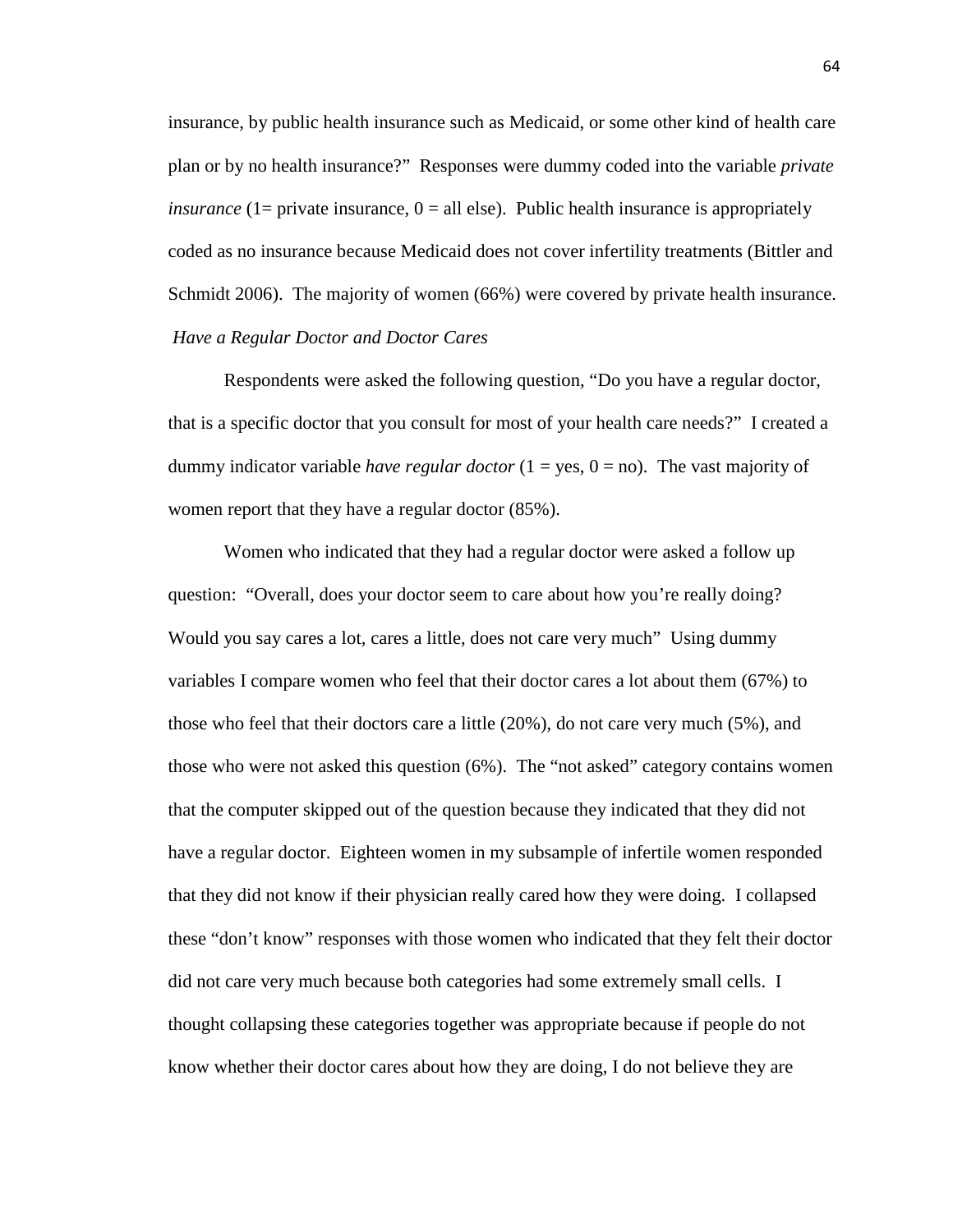likely to fall into the other categories that indicate higher levels of feeling cared for. Because this question asks generally about feeling cared for by a doctor it will be a loose approximation of feeling cared for by infertility specialists.

# *Race/Ethnicity*

Respondents were asked the following two questions drawn from the Census: "What race or races do you consider yourself to be?" and "Do you consider yourself to be either Hispanic or Latino or neither one?" In the descriptive analyses and bivariate analyses I use a single variable that has separate categories for the five race/ethnicity categories in the study. In the multiple regression analyses I use indicator variables and "white, non-Hispanic" is the omitted reference category. Sixty two percent of women are white, 15% African American, 16% Hispanic, 7% Asian, and less than one percent are some "other" race. The small percentage of women in the Asian and "other" racial/ethnic categories makes race/ethnicity specific analyses challenging. Because for this study race/ethnicity is a control variable, I collapse categories and compare white women to non-white women. This approach allows me to focus on the primary questions of this dissertation. In the future I will examine specific groups because I anticipate that there are race/ethnicity specific differences that will be important for understanding behavioral responses to infertility.

#### *Predisposing Variables*

#### *Internal Medical Locus of Control*

 Respondents were asked a series of six questions to assess internal medical locus of control, "If I get sick, it is my own behavior which determines how soon I get well again, " "I am in control of my health," "When I get sick I am to blame," "If I take care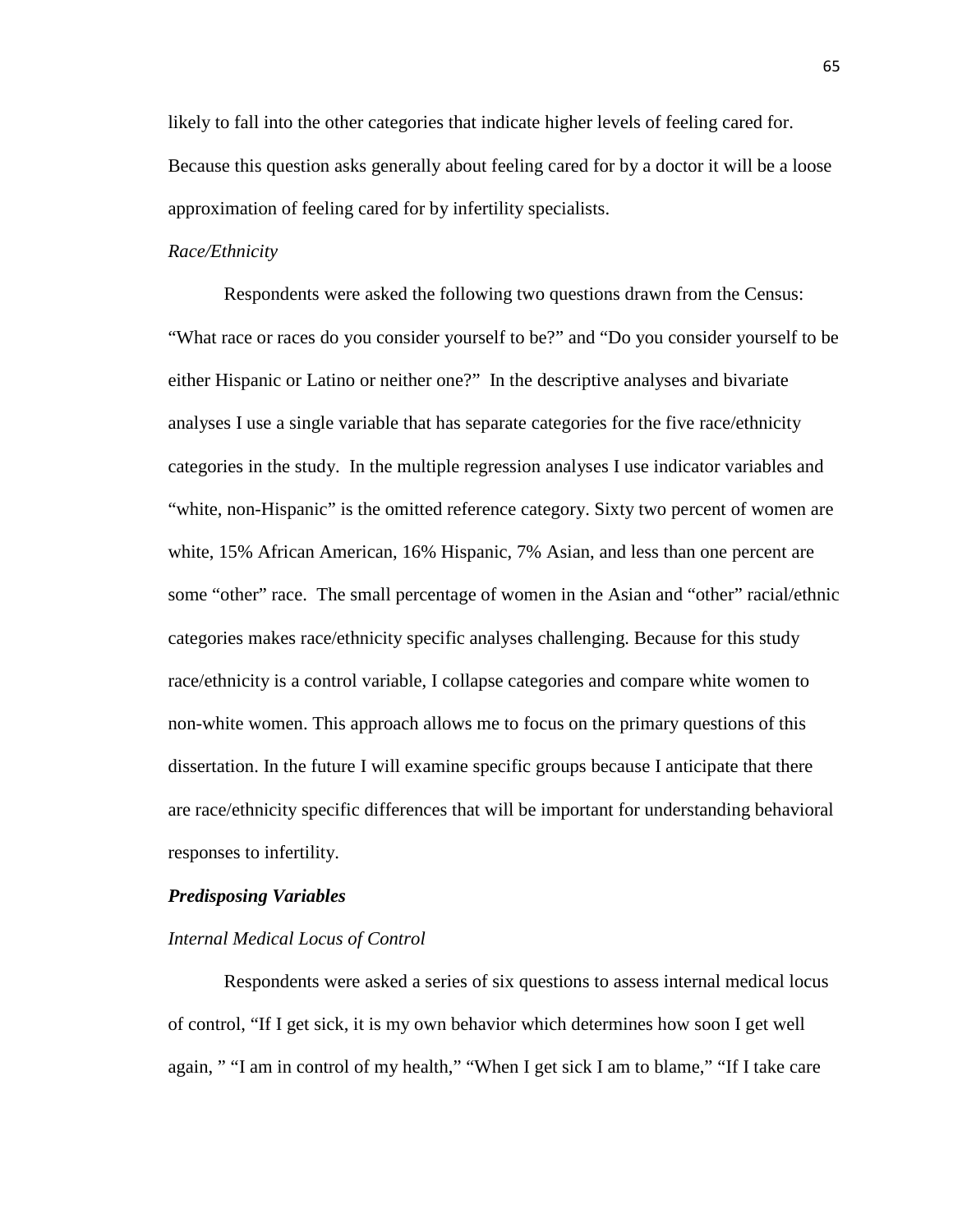of myself I can avoid illness," "If I take the right actions I can stay healthy", and "The main thing which affects my health is what I myself do." People could respond to each statement with (1) strongly agree, (2) agree, (3) disagree, or (4) strongly disagree. Items were reverse coded so that higher values are associated with higher levels of internal medical locus of control. The mean of the internal medical locus of control scale was  $2.97$  (SD = .50).

# *Religiosity*

 Religiosity was measured by a four item scale with the following questions: "How often do you attend religious services? Would you say never, less than once a year, about once or twice a year, about once a month, nearly every week, every week, or several times a week?" "About how often do you pray? Several times a day, once a day, several times a week, once a week, or less than once a week?" "How close do you feel to god most of the time? Extremely close, somewhat close, not very close, or not at all close?" and "In general, how much would you say your religious beliefs influence your daily life? Would you say very much, quite a bit, some, a little, none?" I use the mean of the four standardized items as a measure of religiosity. This is coded so that higher values indicate greater religiosity. The mean standardize value for the analytic sample is .05  $(SD = .66)$ .

# *Attitudes towards Medical Science*

Attitudes towards medical science were measured by a three item scale that tapped women's attitudes towards infertility treatments. The following questions were included: "Medical science can be a big help to women who are having trouble getting pregnant," "Women who have trouble getting pregnant would benefit from consulting a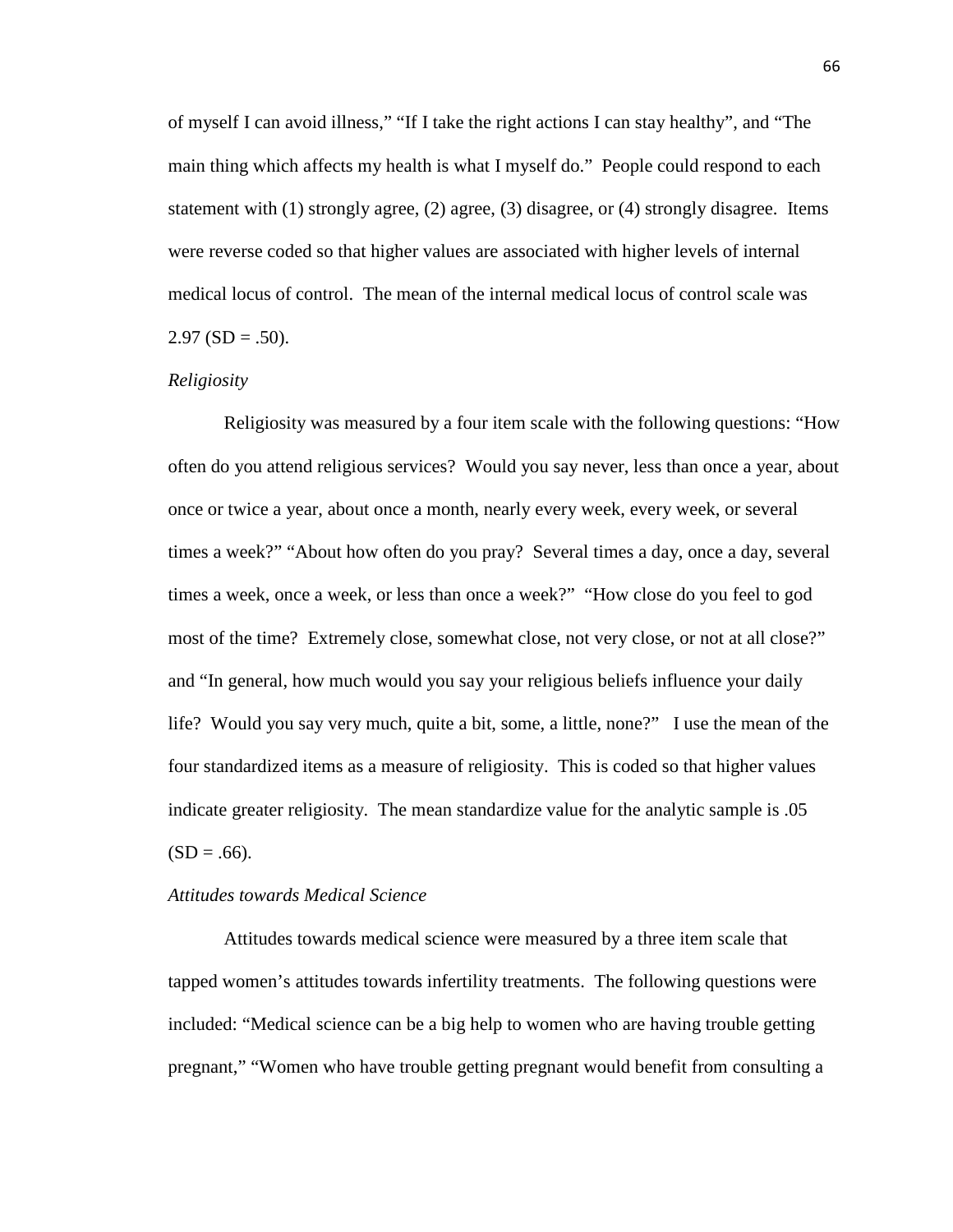doctor," and "With the medical advances available today, women can wait to have a baby until their late 30s and still have a good chance of having a baby." Response categories ranged from (1) strongly agree to (4) strongly disagree. Items were reverse coded so that higher values indicate a more positive attitude toward medical science. On average, women in this sample have a positive attitude towards medical science; the mean of responses of participants in the analytic sample is  $3.36$  (SD = .41).

# *Stigma of Infertility*

 Participants were asked about the public's opinion of women experiencing fertility problems. The response categories ranged from (1) strongly agree to (4) strongly disagree. The following questions were included in this stigma scale: "People who have difficulty getting pregnant find it embarrassing," "People who can't get pregnant without medical help often feel inadequate," and "People who experience infertility often feel that their family and friends look down on them." Items are reverse coded so that higher values equal higher stigma of infertility. The average score on this scale for the analytic sample is  $2.73$  (SD = .52).

# Multicollinearity Diagnostics and Normality

 I regressed the respondent's identification number on the independent variable to test for multicollinearity as suggested by Tabachnick and Fidell (2001). These analyses suggest that the variables related to partner attitudes are highly correlated (i.e. *partner wants a(nother) baby, important to partner to have children, partner encouraged treatment*). Despite the fact that these variables are highly correlated, I still find significant associations. The analyses do not suggest that the inclusion of the variable *in a relationship* is a cause for concern even though I have included dummy indicators of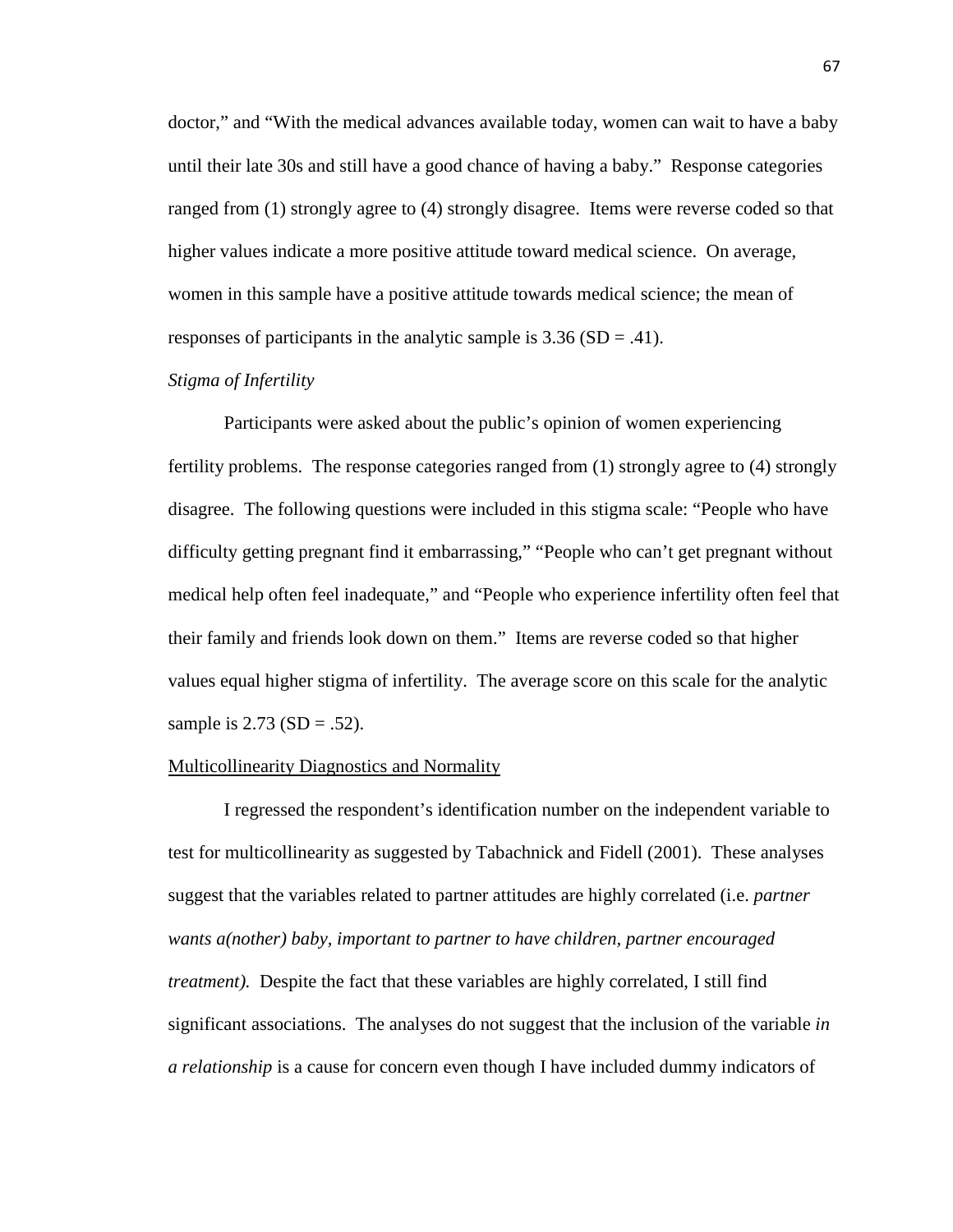"not asked" which are equivalent to not having a partner. To further ensure that this was not a cause for concern, I ran my analyses excluding *in a partner* and find no differences in the patterns of significant associations.

 I identified several independent variables that had problems with normality (*fertility intentions, importance of motherhood, parity, income,* and *age)*. My dependent variable in Chapter Six, *social support* had a negative skew. Tabachnick and Fidell (2001) note that issues of skewness and kurtosis decrease as sample sizes increase. My sample of 1,352 is large. I performed transformations on all of these variables to correct for skew. I ran all analyses with the transformed versions of the variables and found that the transformed variables made no difference in the overall patterns of results and significant associations. Because I found no significant differences, I used the original variables in the analysis.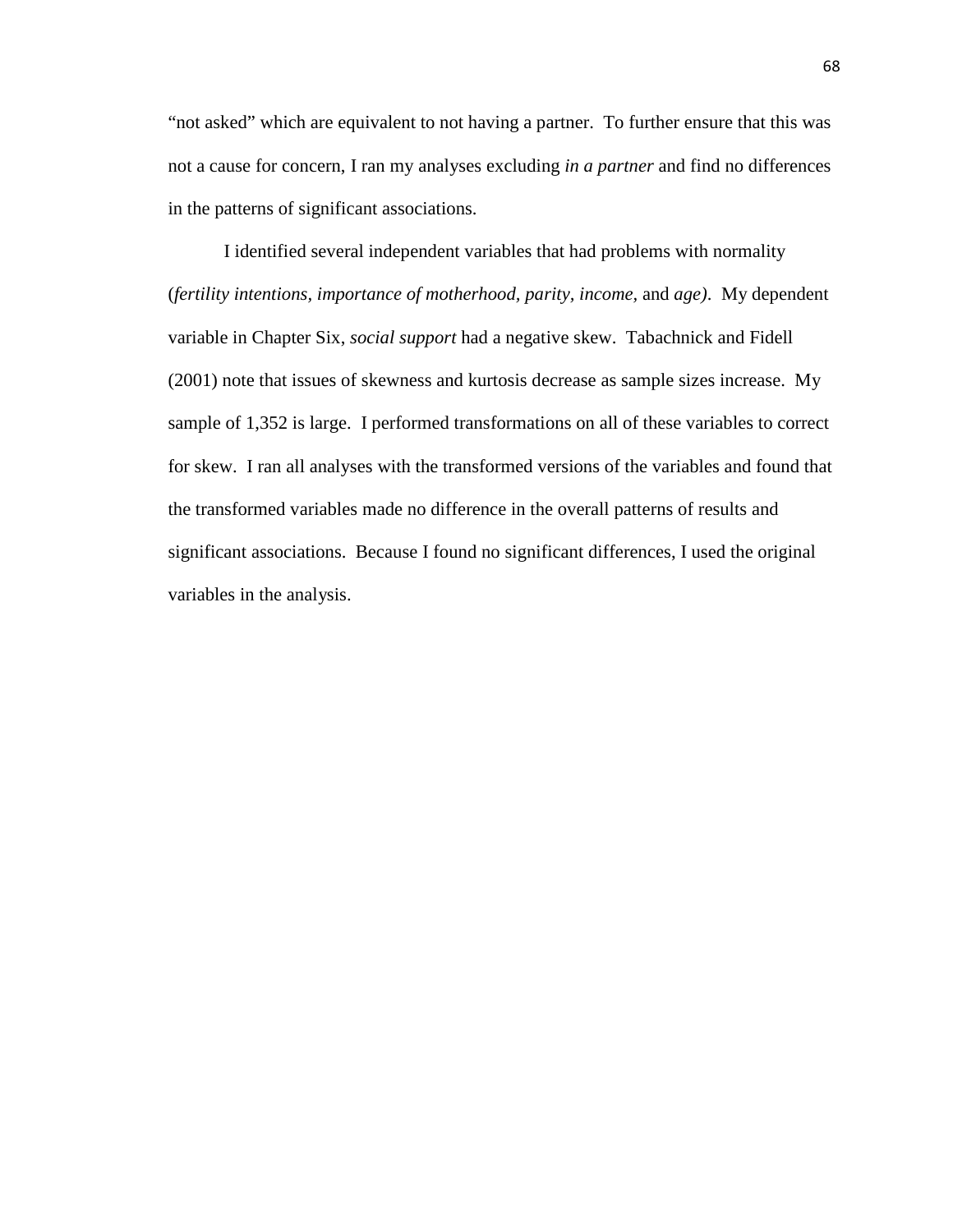# **Chapter Four: Differences Between Infertile Women by Type of Help Seeking – The Bivariate Relationships**

Appendix B contains all tables for the dissertation. As mentioned previously, Table 1 provides the descriptive statistics for the variables associated with traditional help seeking models. Table 2 contains descriptive information for variables measuring selfeducation and internet activities, as well as how the internet impacted women's thinking about their fertility problems. Table 3 gives the reader the distribution of participant's reports of the most helpful source of information about infertility that they used. Table 4 – Descriptive Statistics by Help Seeking Category for Infertile Women

 Table 4 presents the descriptive statistics by the type of help seeking that infertile women engaged in. I preformed chi-square tests and ANOVAs to determine whether there are any significant differences between infertile women who do (1) nothing, (2) only go online, (3) only seek medical help, and (4) both go online and seek medical help. For ANOVA's, Tukey's Honestly Significant Differences (HSD) test for specific mean differences while adjusting for the multiple comparisons.

 I find no significant differences by type of help seeking at the bivariate level for the following variables: importance of motherhood, children important to parents, social support, internal medical locus of control, and stigma. All other relationships discussed below are statistically significant.

Table 4 suggests that there are clear differences between women who both go online and seek in person help and those who do no help seeking. Perception of a fertility problem increases as involvement in type of help seeking increases. Though infertility episodes were in the past and desire for a child is measured at the time of data collection,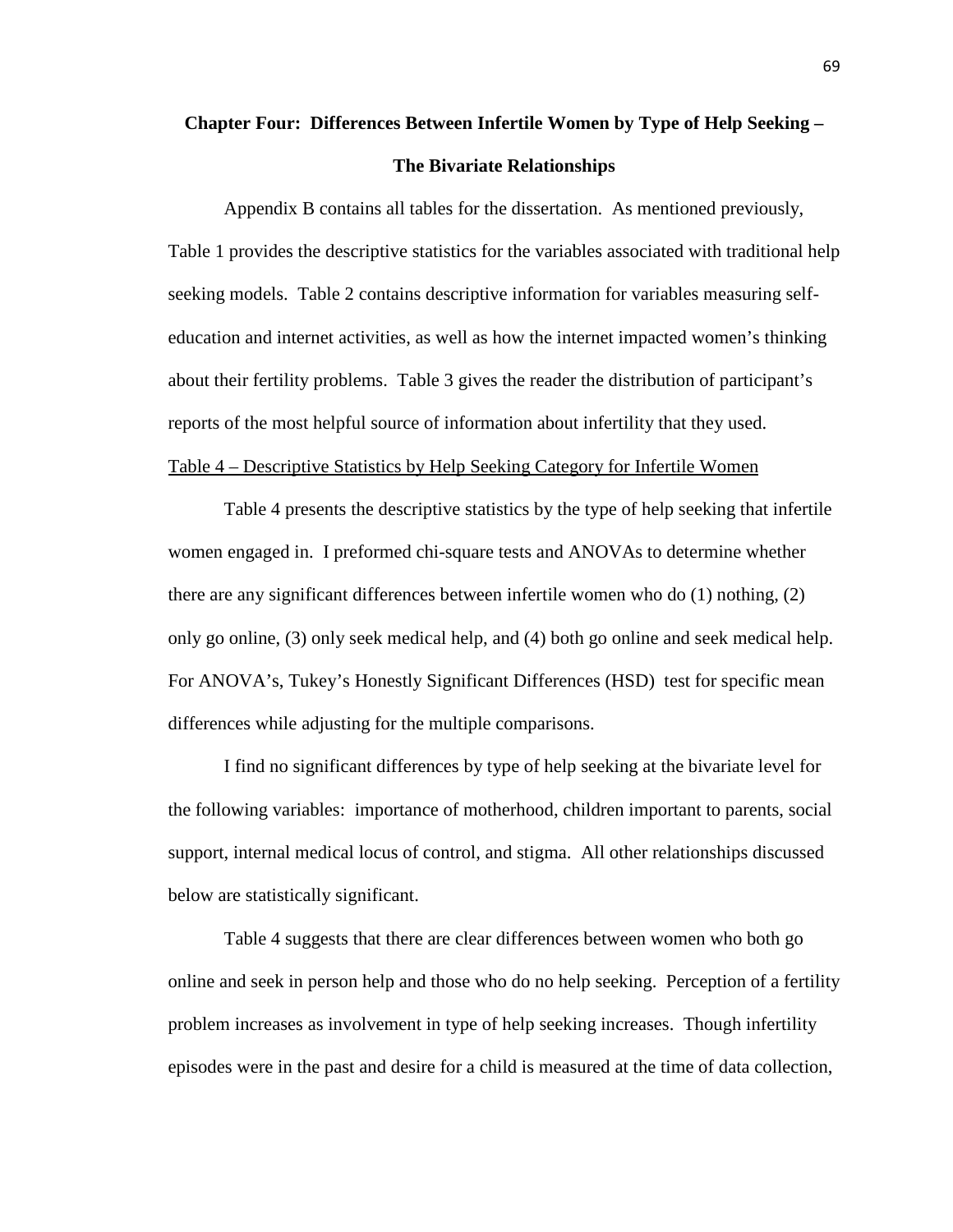I find an association between type of help seeking and wanting to have a baby. Women who engaged in both types of help seeking were the most likely to report wanting a baby and the proportion was lowest for women who did no help seeking. There is a similar pattern for fertility intentions. Women who are more involved with help seeking (medical only, both) are more likely to be infertile with intent than no intent. A partner's desire for a child is greatest for women who do both types of help seeking and lowest for those who do none. The pattern is similar for women who talk to others about their fertility concerns and have friends or family who pursue treatment. Women in the "both" group had the highest family incomes, educational attainments, had the most positive attitudes towards medical science and were most likely to have private insurance and a regular doctor. Women who did not do any help seeking were the lowest on all of these variables. Non-Hispanic white women were most involved in the help seeking process.

 The encouragement to seek help from a partner was associated with medical help seeking. A little over half of the women in the medical only and both medical and internet group were encouraged to seek help. Interestingly, women who were in the internet only group received the least encouragement from partners to see a doctor. The medical only group had the largest proportion of women who were encouraged by family and friends to seek medical help. Those in the no help seeking group received the least encouragement. Feeling cared for by a doctor was associated with type of help seeking. I find that those who only sought medical help have the highest proportion of women and those who do no help seeking have the lowest percentage of women who feel as though their doctor cares. I was surprised that the women in the medical only group had the highest mean religiosity scores and women who both went online and saw a doctor had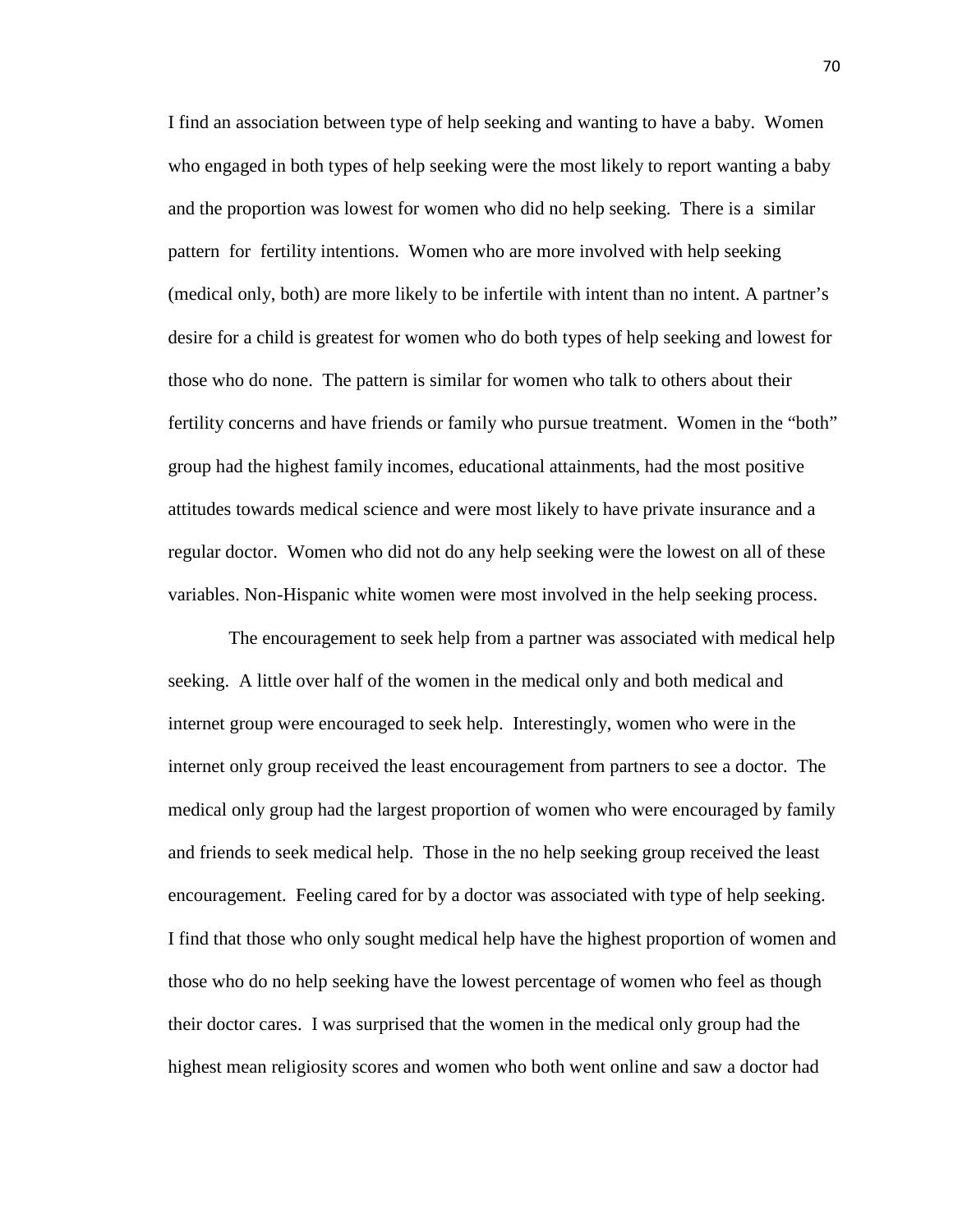the lowest religiosity scores. Consistent with the age restrictions on fertility and cohort familiarity with the internet, average age was highest in the medical only group and lowest in the internet only group.

Engaging in any type of help seeking was related to being in a relationship. Previous research suggests that those who experience primary infertility are more likely to engage in medical help seeking than those who already have one or more children (Schmidt, Munster, and Helm 1995). I find that women in the no help seeking group have the highest average number of live births and women who both sought help from a medical doctor and went online had the lowest average parity.

Internet only women had the largest proportion of women who said that having children was important to their partners and women who did not do any help seeking had the lowest. Women who both went online and saw a doctor were the most likely to talk to others who had experienced a similar situation. Women in the medical only group were the least likely to have talked to similar others. It is possible that women who only see a doctor and do not talk to others are those that experience infertility as a private situation only appropriate for discussions with a physician.

Taken together, Table 4 suggests that there are clear differences between women who do nothing with regards to their fertility difficulties and women who are highly engaged in the help seeking process (both going online and seeking help in person). What is less certain is how women who only go online and women who only see a doctor vary. No clear pattern emerges in the bivariate associations to distinguish these two groups except age.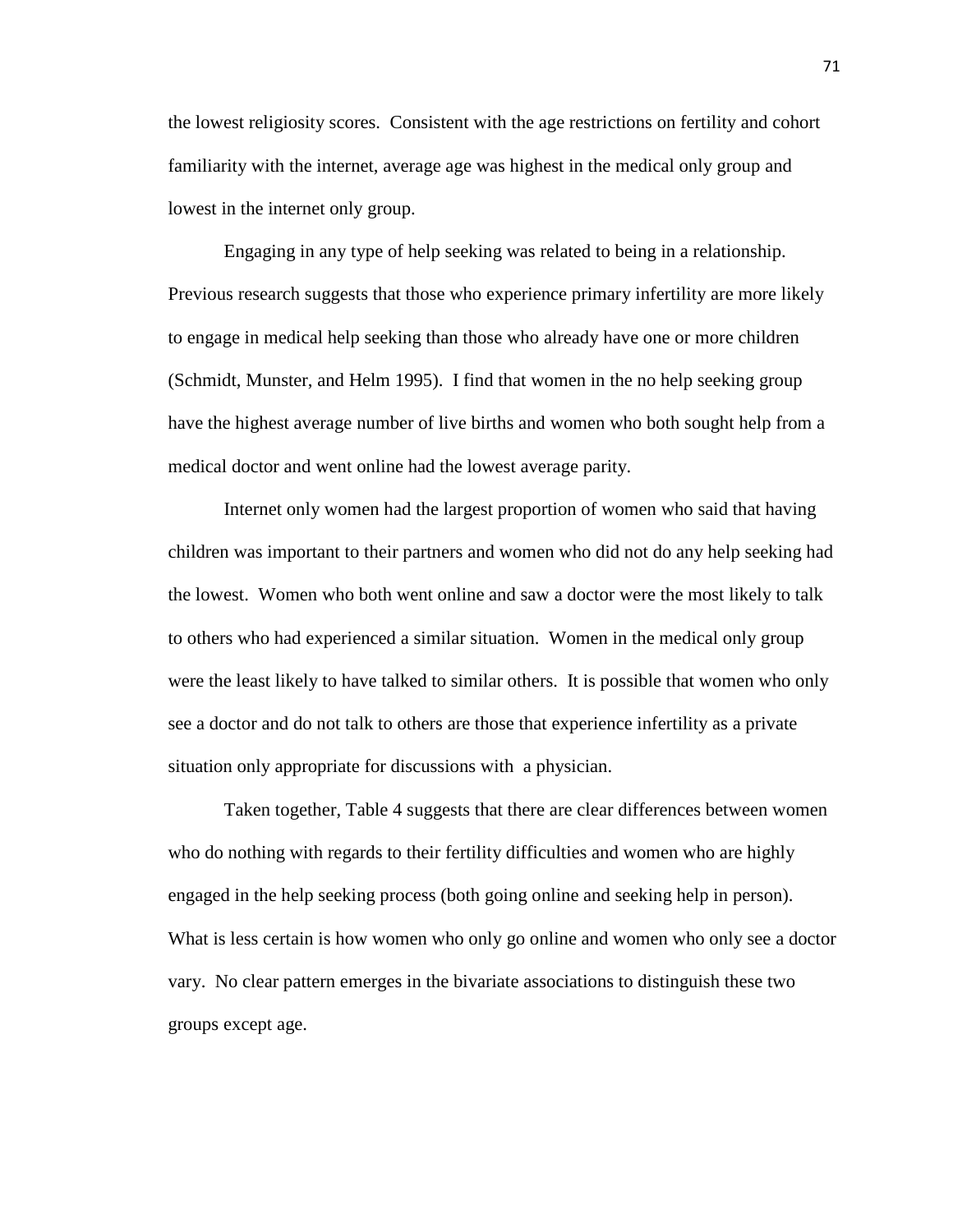#### Table 5 – Self Education Activities by Help Seeking Category for Infertile Women

Table 5 provides information on self-education activities by type of help seeking. Recall that these questions were asked of all women in the sample and did not specify whether these activities were specific to online or offline behaviors. In all cases, women who reported both going online and seeking a doctor had the highest proportions of women indicating that they had engaged in each behavior. Women who did no help seeking were also least likely to do other types of information seeking. Also interesting, however, is how similar the women who did both types of help seeking and the women who only went online were in the likelihood of having read scientific articles and read a book. In general, few women reported contacting a support group specific to reproductive difficulties, but women who engaged in both types of help seeking were much more likely to seek a support group.

# Table 6 – Type of Online Activities by Type of Internet Help Seeking

 Table 6 provides descriptive statistics of the activities that people engage in online by type of internet help seeking (internet only or both). I find no significant differences between women who go online only and women who both go online and seek medical help for the following variables: looked for medical articles, used email or a website to communicate with a doctor, and participated in an online support group. There was a statistically significant difference between the groups for having looked for information about treatment online and using the internet to evaluate a doctor or clinic. As I would expect, women who sought treatment and went online were more likely to report engaging in both of these internet behaviors.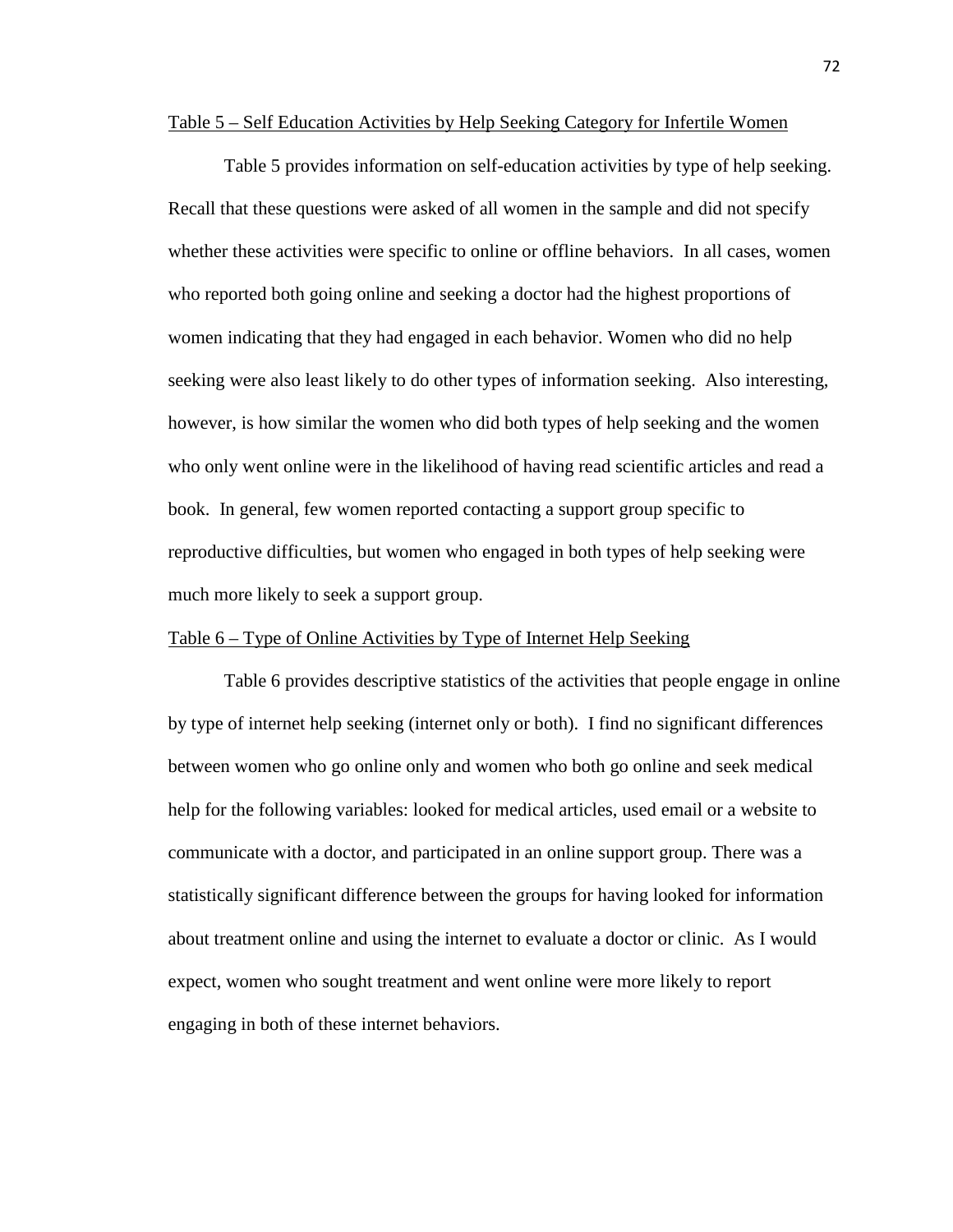#### Table 7 – How Online Information Affected Thinking by Type of Internet Help Seeking

 Table 7 provides information on how the activities engaged in online actually impacted internet users thinking about their infertility. I find that there are no significant differences between the groups in terms of how helpful the internet was to helping participants better understand health issues that impact pregnancy. Women who both went online and sought in person help were significantly more likely to report that the information they received encouraged them to see a doctor, to ask a doctor new questions about getting pregnant, and that it made it easier to work with a doctor regarding treatments. This group of women who engaged in both types of help seeking was also more likely to strongly disagree that the information they received online discouraged them from seeking treatment.

## Table 8 – Most Helpful Source of Information by Type of Internet Help Seeking

 Table 8 provides the distribution of responses of participant reports of the most helpful source of information. There is no statistically significant difference between my two groups of internet users. Among women who both went online and saw a doctor and those who only went online, over half (52%) indicated that the internet was the most helpful source of information.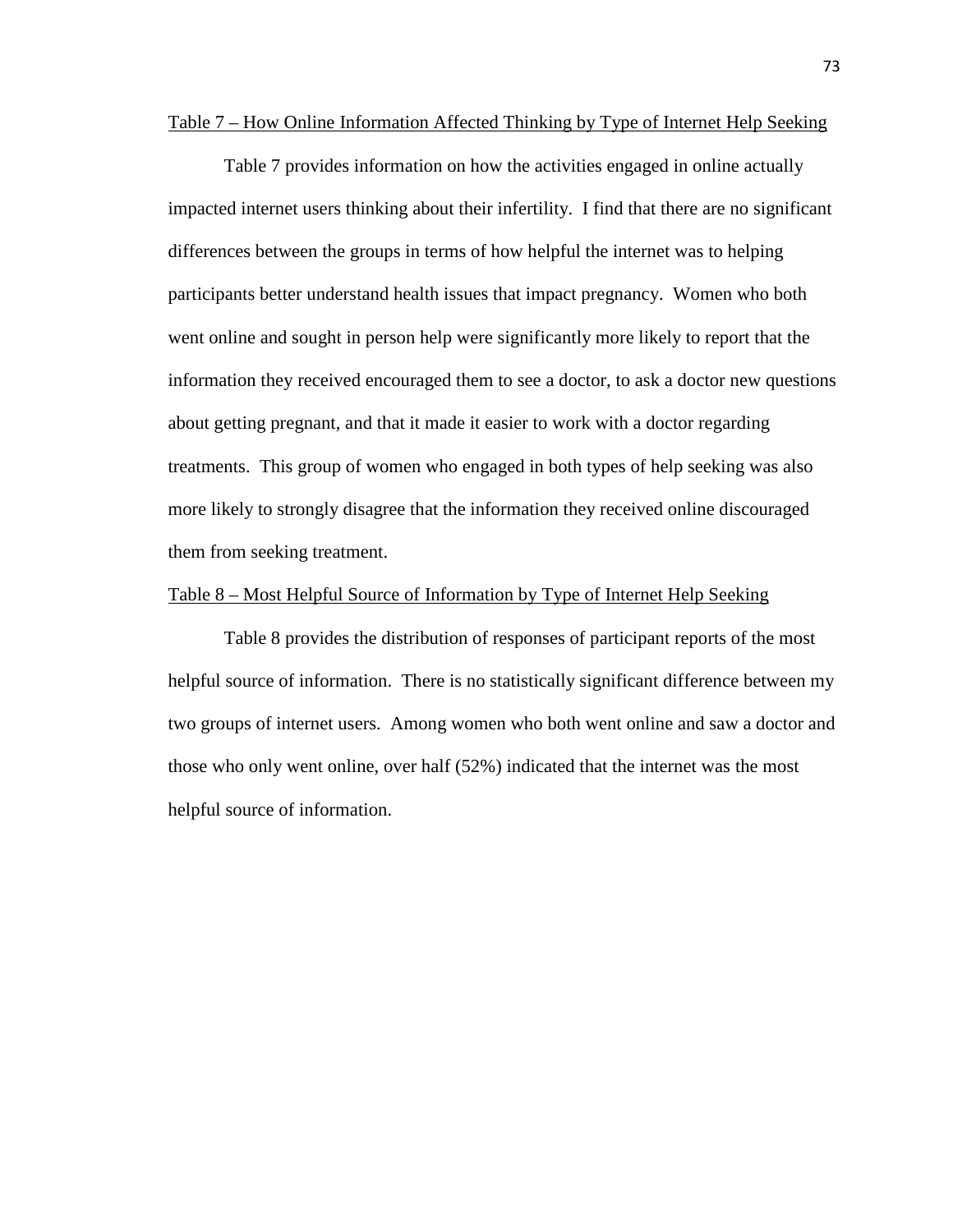# **Chapter Five: Multinomial Logistic Regression – The Four Help Seeking Categories**

 In this chapter, I employ a series of multinomial logistic regression models to determine whether predisposing, need, and enabling factors included in The General Help Seeking Model that have been associated with seeking face-to-face medical care are also associated with seeking information or help only online, only in-person, both online and in person, or neither of these help seeking activities.

 In model one, I enter in predisposing conditions. As discussed above, there are two predisposing conditions, infertility stigma and medical locus of control, that might be particularly relevant for differentiating between women who go online compared to women who see a doctor in person or do nothing. Model two adds the need variables controlling for the predisposing conditions. I am interested to see how these variables measuring the perception of need for medical help mediate the predisposing factors. Finally, in model three I include the variables that measure enabling factors and control for measures of both predisposing factors and need.

I report the standard errors, significance levels, and odds ratios. The odds ratios are interpreted as a one unit change in a predictor on the odds of being in the dependent variable category being analyzed (Long and Freese 2006). Odds ratios over one represent increased odds of being in the dependent category under consideration as compared to the dependent reference category, whereas odds ratios under one indicated decreased odds.

For each model I will test model fit in three ways: I include chi-square values and degrees of freedom for each model in its respective table. Using these chi-square values, I calculate tests of model refinement to assess improvement of fit between models. Finally, I include Cragg and Uhler's pseudo  $R^2$  to assess the proportion of variance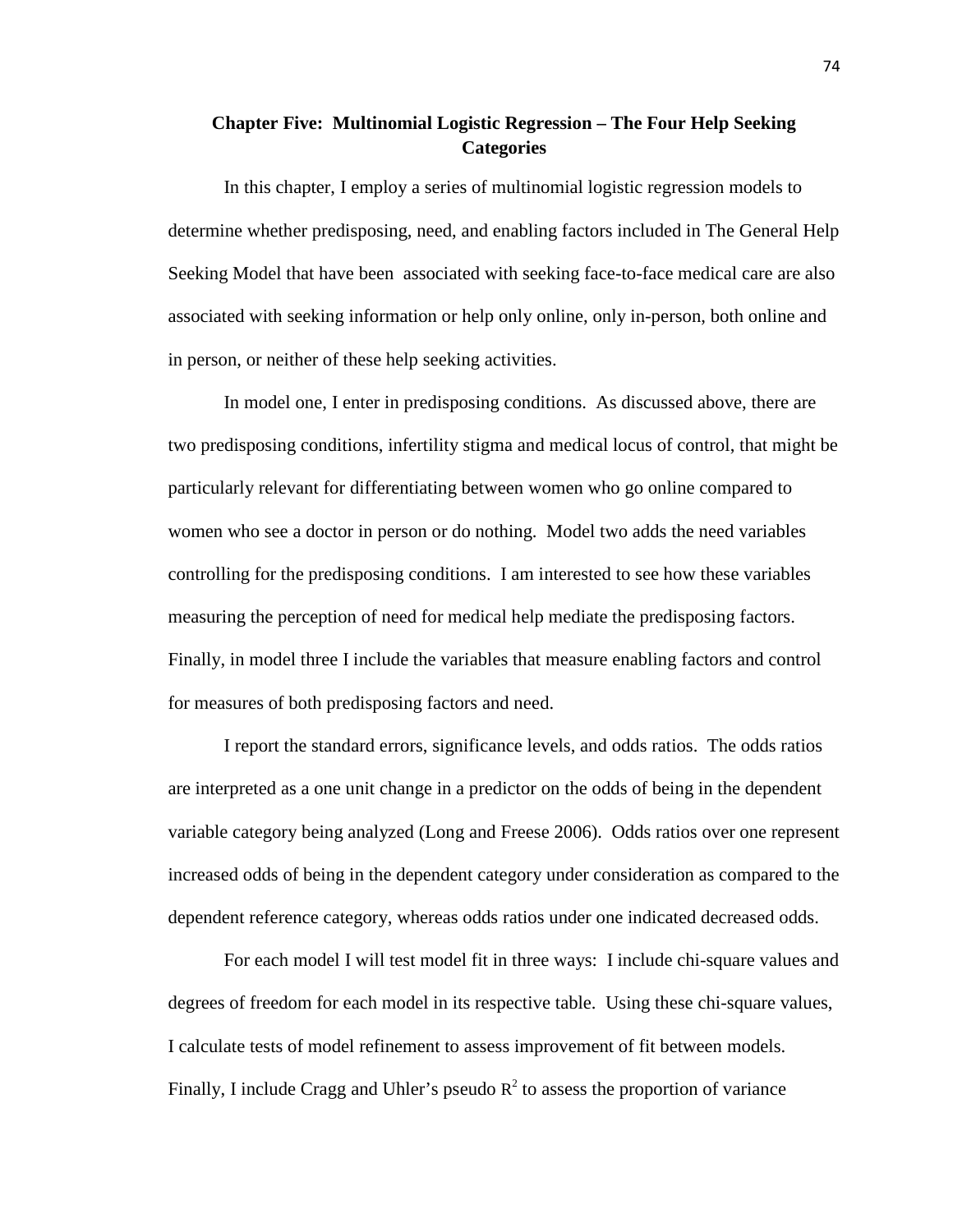explained. I include this information in the table for each model. Cragg and Uhler's pseudo  $R^2$  approximates an  $R^2$  of an ordinary least squares regression while adjusting to ensure the values range from 0 to 1 (Long 1997; Long and Freese 2006). Caution must be used in interpreting pseudo  $R^2$  because different measures can result in varying values. The pseudo  $R^2$  is useful for interpreting the changes between nested models (Long and Freese 2006).

#### Model One

 In model one (Table 9) I predict the odds of category membership based on predisposing conditions. The variables included in this group are those that reside within an individual and would predispose a person to use a particular method of help seeking for infertility. I am particularly interested in how internal medical locus of control and stigma are related to help seeking because to my knowledge no one has examined how this may influence going online for health information. Prior research using The General Help Seeking Model (White, et al. 2006) suggests that those with high internal medical locus of control are less likely to seek help in-person. Theoretically, it is possible that people who have high internal medical locus of control might find the ability to gain health information online appealing.

I find no significant associations between internal medical locus of control and the help seeking comparison categories. The overall R-square for this model is low; therefore, there is little association between medical locus of control and medical help seeking. Higher attitudes towards medical science are associated with higher odds of going on line compared to doing nothing  $(OR=1.722)$ . Similarly, more positive attitudes towards medical science are associated with increased odds of having done both types of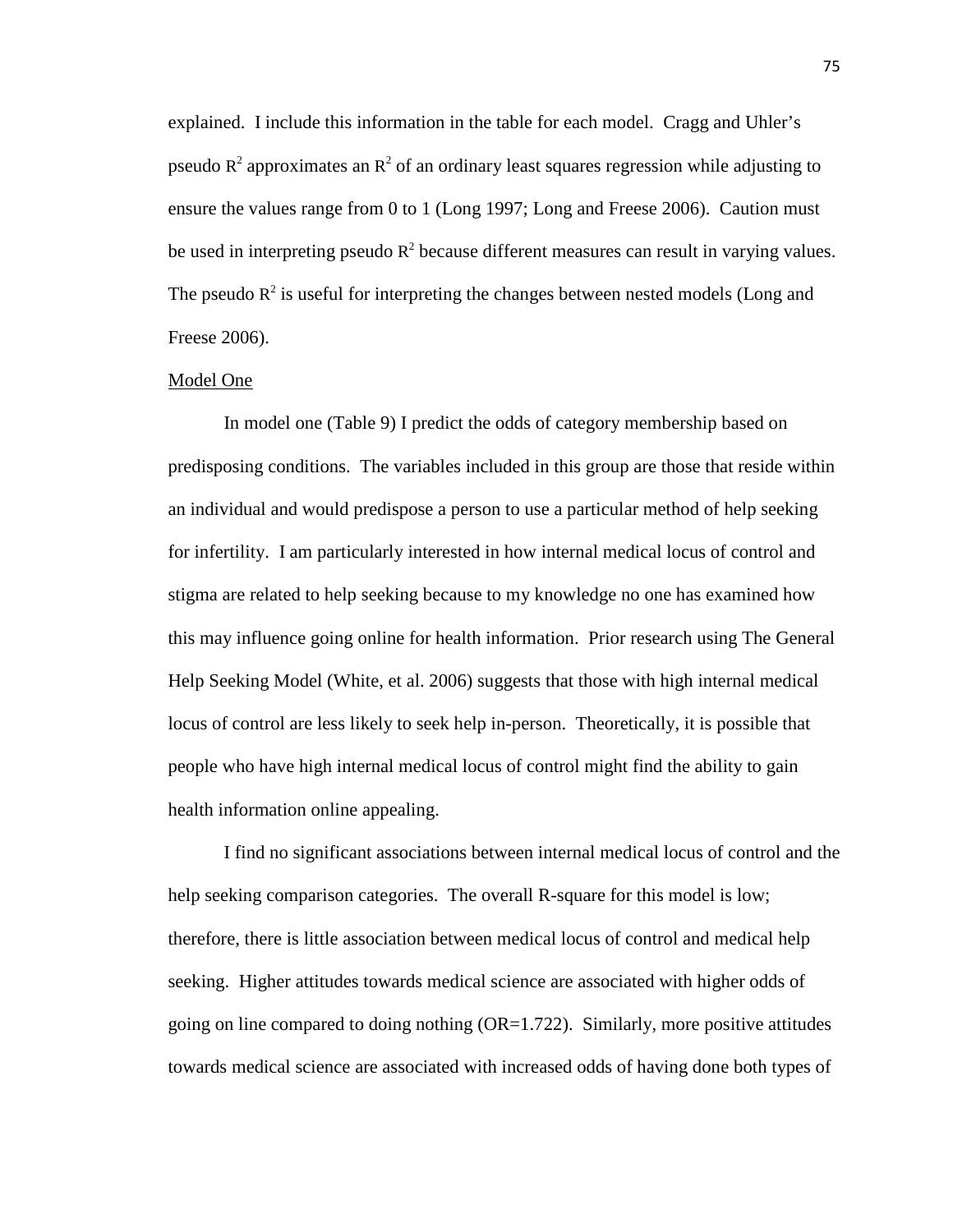help seeking compared to doing nothing (OR=1.903) and compared to only seeking faceto-face medical help (OR=1.598).

 I expected that as religiosity increased the odds of seeking in person medical help would decrease and this is what I find. Each one unit increase in religiosity is associated with 37% lower odds of only seeking medical help compared to only going online. Women with higher infertility stigma have lower odds of both seeing a doctor and going online compared to those who did not do any help seeking (OR= .582) and of doing both types of help seeking compared to only go online (OR=.636). Unexpectedly, higher infertility stigma is associated with decreased odds of doing both compared to only seeking medical help ( $OR = .644$ ).

#### Model Two

 Model two includes the variables associated with a perception of need for medical help while controlling for predisposing factors. As discussed above, I am particularly interested in how two predisposing variables, infertility stigma and internal medical locus of control, are related to type of help seeking. I am reporting the associations only for predisposing variables in this model, although the associations for all variables included are available in Table 10. I will discuss the associations between help seeking category and variables assessing need in the full theoretical model (model three).

The overall model fit is significant (chi-square  $=$  477.01, df  $=$  66, p $<$  0.01). The improvement of fit between the models was also significant (chi-square  $= 425.19$ , df  $=$ 54, p < .001). The pseudo  $R^2$  in model two increased substantially and suggests that I am explaining approximately 32 percent of the variance.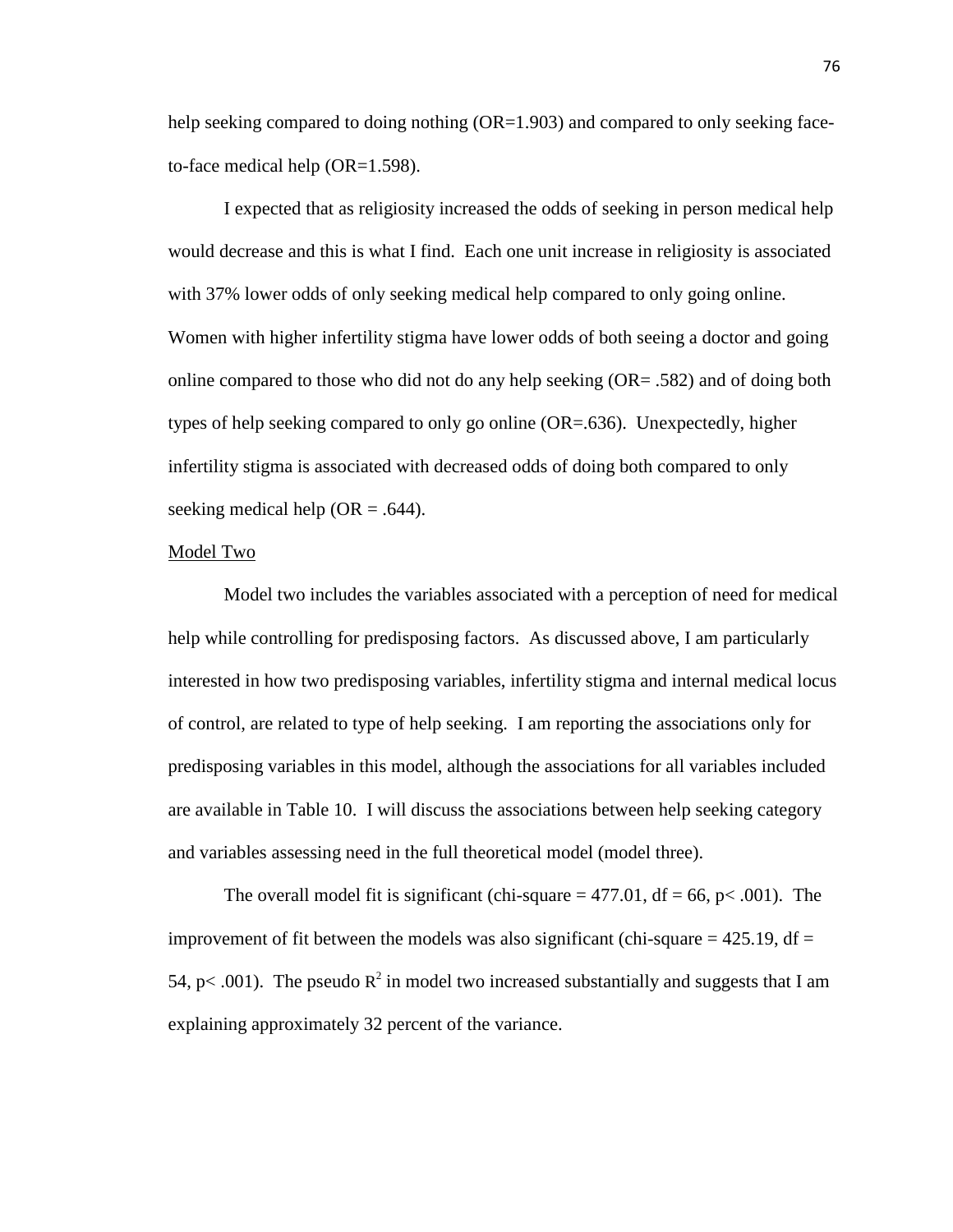Similar to model one, I continue to find no association between internal medical locus of control and type of help seeking. Attitudes towards medical science are associated with type of help seeking, and the addition of need variables increases the strength of these associations in model two. For each unit increase in religiosity, women have higher odds of going online versus doing nothing  $(OR = 2.113)$ , of both going online and seeing a doctor than doing nothing (OR=2.652), and of doing both compared to only seeking medical help (OR=1.923).

 After including need variables into the model, several new associations between religiosity and type of help seeking emerge. I find that higher religiosity scores decrease the odds of women doing both types of help seeking compared to doing none  $(OR=.613)$ , internet only  $(OR=.647)$ , and only seeing a doctor  $(OR=.646)$ . The association between religiosity and only seeing a doctor compared to no help seeking is no longer significant in model two.

 All of the initial associations between infertility stigma and type of help seeking (both versus none, both versus internet only, and both versus medical only) are no longer statistically significant in model two. Two new significant relationships emerge with the inclusion of need variables. I find that for each unit increase in infertility stigma women are 26% lower odds of only seeing a doctor versus not doing any help seeking and have 44% lower odds of only seeing a doctor compared to only going online. This indicates that the associations were suppressed until the need variables were included in the model. Model Three

 Model three contains measures for the full theoretical model (Table 11). A primary goal of this chapter was to test whether variables associated with The General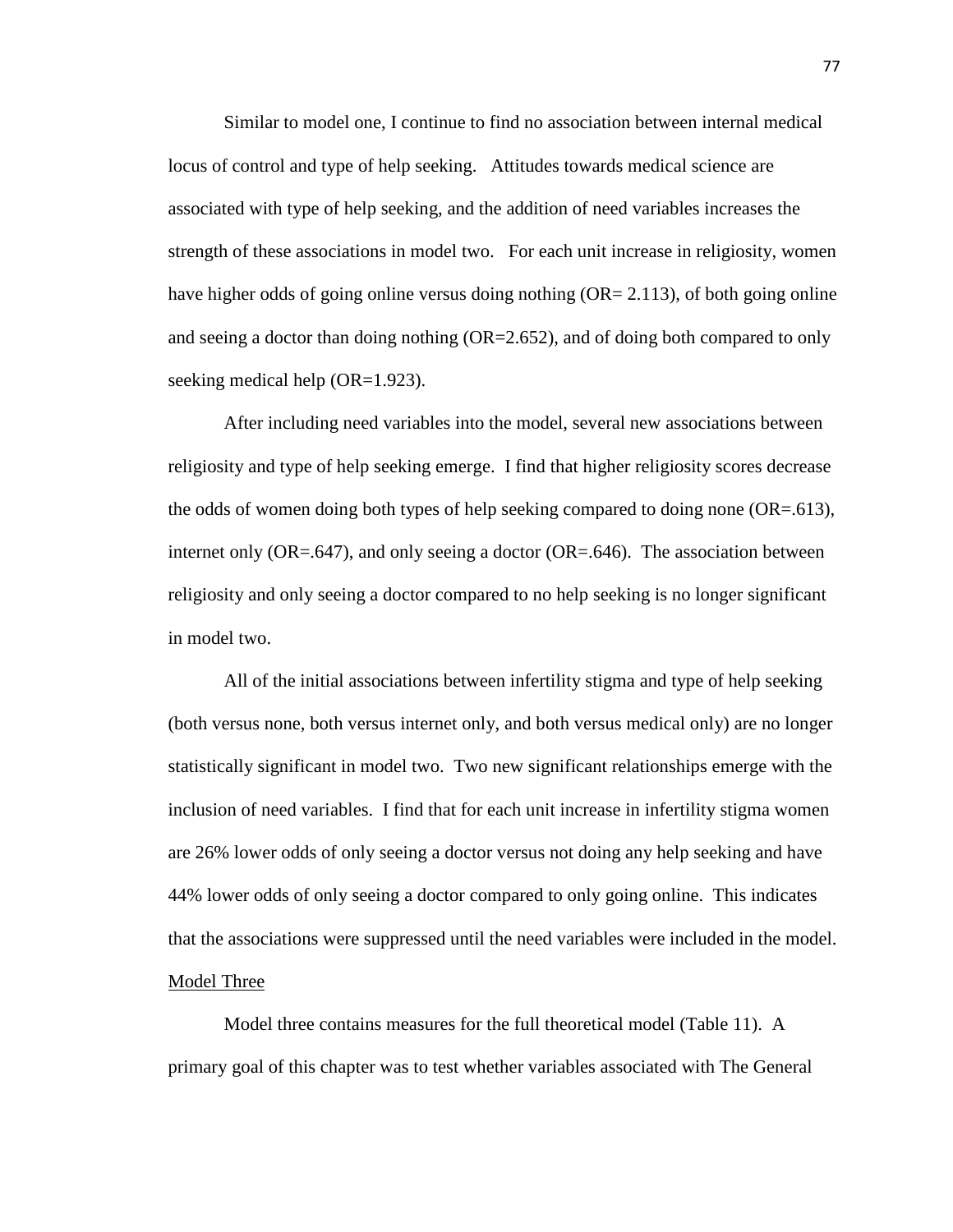Help Seeking Model (White, et al. 2006) that is used to predict in person help seeking for infertility are also useful for predicting whether infertile women go online for infertility help, and in fact, these variables do matter for type of help seeking.

The goodness of fit test (chi-square=  $922.35$ , df= 144, p, .001) and model refinement tests (chi-square= 515.33, df=78,  $p$ < .001) were both significant. The pseudo  $R<sup>2</sup>$  also increased between model 2 and model 3. After including enabling factors, I now explain approximately 56% of the variance. Due to the complexity of all of the comparisons in Table 11, I will explain each set of comparison groups individually, working down the model.

# *Internet, Medical, and Both Versus None*

As attitudes towards medical science become more positive women have two times greater odds (OR= 2.229) of going online versus doing no help seeking and almost two times greater odds (OR= 1.818) of both going online and seeing a doctor compared to doing nothing. Women are 28% less likely to engage in both types of help seeking compared to do doing nothing for each increase in religiosity score.

 Perception of a fertility problem is associated with the type of help seeking. As expected, women who perceive a fertility problem are more likely to see a doctor (OR= 2.361) and to do both (OR= 3.383) compared to not engaging in any help seeking. Fertility intentions are associated with type of help seeking for each comparison. As expected, higher intentions to have a baby are associated with greater odds of going online (OR=1.577), seeing a doctor (OR=1.327), and both going online and seeking in person help (OR=1.578) versus doing nothing. Women who indicate that they probably would like to have a(nother) baby have lower odds of going to a doctor  $(OR = 533)$  and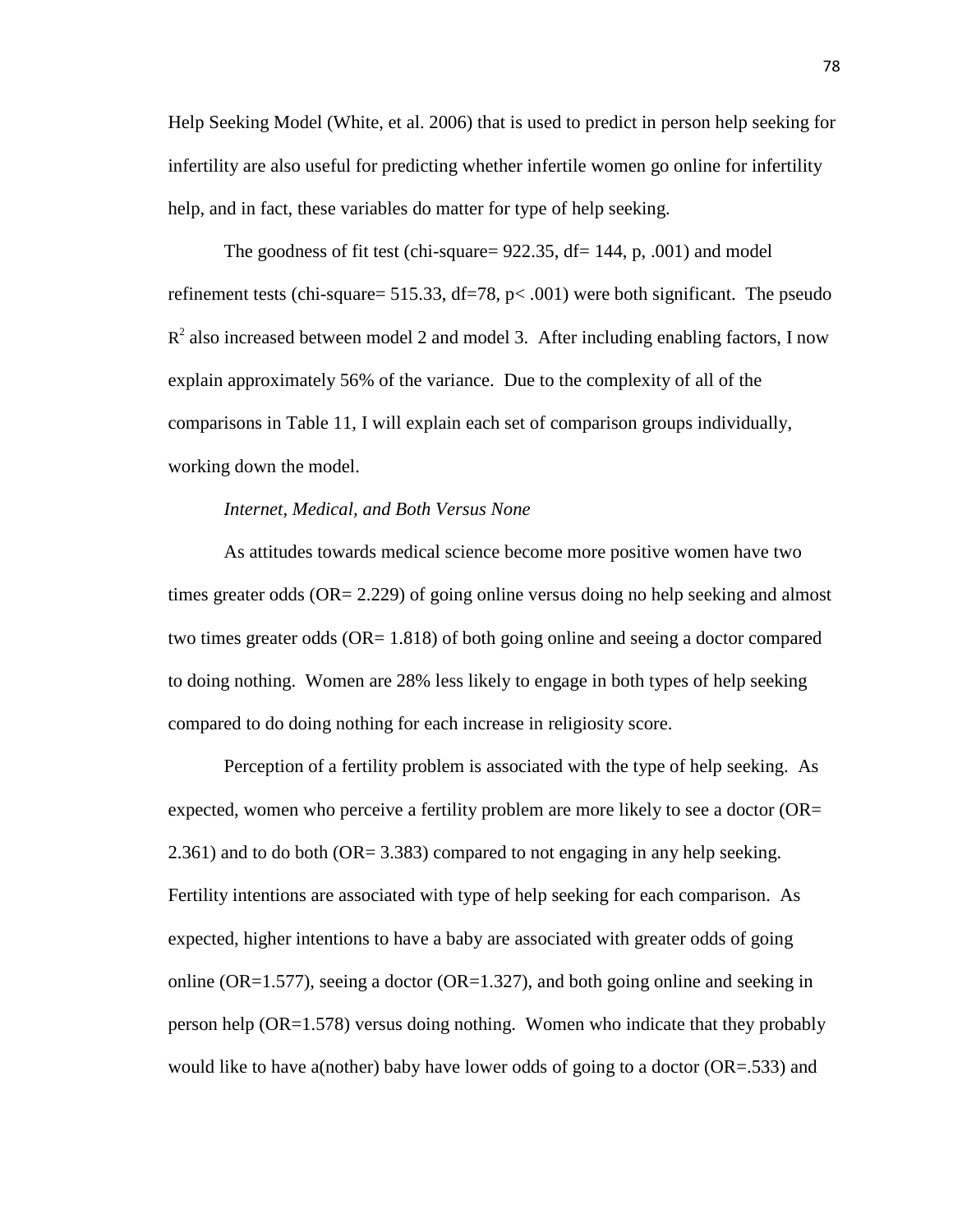doing both types of help seeking  $(OR = .434)$  versus doing nothing compared to women the reference category of women who would definitely like to have a(nother) baby.

 Relative to women who are subfecund with intent, women who have no intent and women who have some other fertility barrier are significantly lower odds of seeing a doctor or both going online and seeing a doctor compared to women who do none of these things. Interestingly, I find that women who feel that their partners would probably not like to have a(nother) baby are more likely to both go online and see a doctor versus doing nothing when compared to the reference category of women who said that their partner definitely wanted a(nother) baby  $(OR = 2.504)^6$ .

 Unexpectedly I find that each unit increase in the importance of motherhood decreases the odds of going online only  $(OR=.524)$  and only seeking medical help  $(OR=$ .574) compared to engaging in no help seeking. For each additional year in age, women are 9% less likely to go online and 4% less likely to do both types of help seeking compared to doing nothing.

 Women in a relationship have greater odds of seeking medical help versus doing nothing ( $OR = 2.238$ ). I expected that people would be less likely to see help as parity increased, this was only true for women who both went online and sought in person help compared to women who did nothing (OR= .776).

 Relative to women who talk to their friends and family about their fertility difficulties often, women who report that they do this occasionally have significantly lower odds of seeking in person help (OR= .556) or both going online and seeking help

<u>.</u>

 $^6$  This finding was unexpected; therefore I preformed some supplementary analyses. Cross tabulations reveal that approximately 30% of women who would definitely or probably like to have a(nother) child have partners that probably do not want to have a(nother) baby. Potentially, these women who think they might like to have children or desire more children are seeking help to gather information to present to a reluctant partner.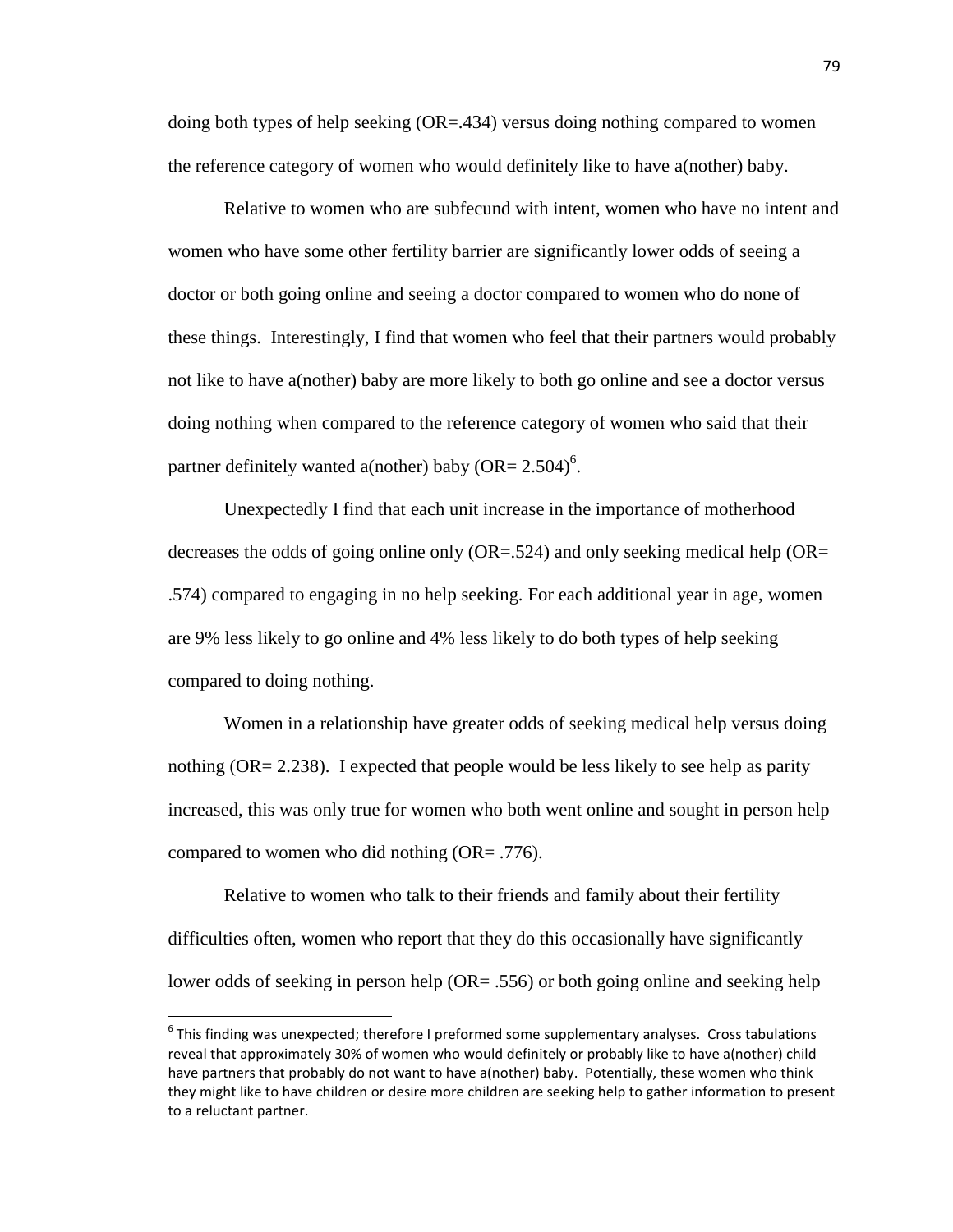(OR= .418) versus not engaging in any help seeking behaviors. Women who seldom talk to others compared to the omitted category of often also have lower odds of seeing a doctor compared to doing nothing (OR= .449).

Interestingly, talking to individuals who have experienced a similar situation occasionally (OR= 1.868) and never (OR=2.686) have greater odds of seeking in-person help versus doing nothing compared to the omitted category of women who talk to people who have experience a similar situation often. In contrast, women who had seldom talked about their fertility problems with others who had experienced a similar situation had significantly lower odds of going online only as opposed to doing nothing  $(OR=.439).$ 

 Compared to women who were encouraged by their partners to seek medical help, women who were discouraged, mixed, don't know, and women who were not asked had significantly lower odds of seeking medical help or doing both versus not engaging in help seeking. Participants who did not know if their partners encouraged medical help seeking had three and a half times greater odds (OR= 3.538) of going online versus doing nothing compared women who had partners that encouraged them to seek medical help. Women who were not asked about whether a partner encouraged treatment had lower odds of only going online opposed to doing nothing relative to the reference category encouraged.

 Women who were not asked about their family and friends encouragement of medical help seeking had lower odds of going online (OR= .164), going to a doctor (OR=.174), or doing both (OR=.230) versus doing nothing relative to women who were in the omitted category of people who were strongly encouraged to seek medical help by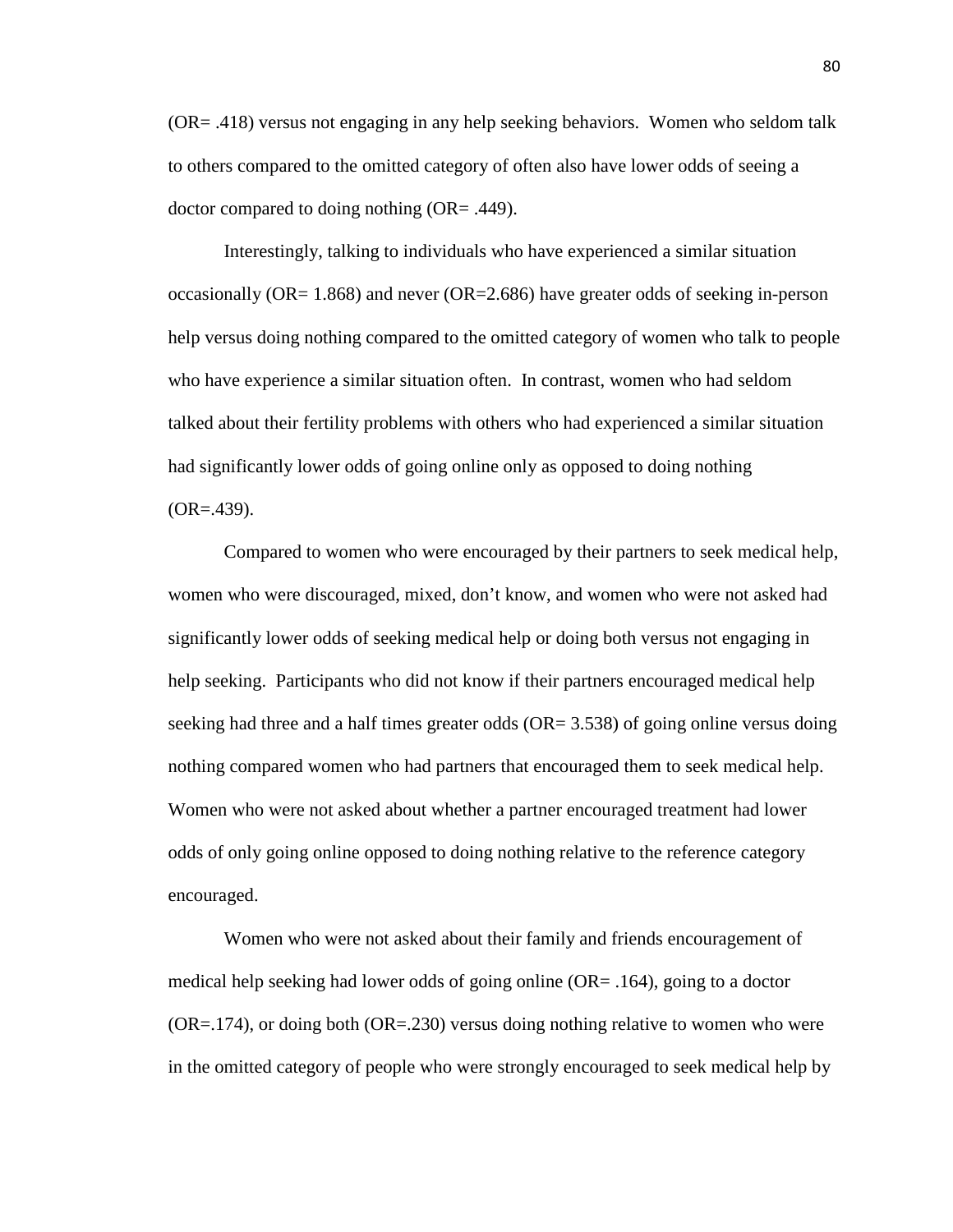family and friends. Participants who indicated that they were encouraged (OR= .405) or mixed (OR= .319) were less likely to see a doctor versus no help seeking compared to women who were strongly encouraged by family and friends.

 I expected women who had higher incomes and educational attainment would be more likely to see help. This is true for women who only go online and both go online and seek medical help compared to those who do nothing. Women who were not asked if their doctor cares (in other words, women who had no doctor) for them had lower odds of going online, seeing a doctor, or doing both versus doing no help seeking compared to the omitted category of doctor really cares for me.

# *Medical Only and Both Versus Internet Only*

Each unit increase in religiosity is associated with lower odds of women only seeking medical help compared to only going online (OR= .489). Previous literature suggests that the internet might be a particularly appealing source of health information for people with stigmatized conditions. As I expected, I find that for each increase in infertility stigma women are 38% less likely to only see a doctor and 34% less likely to both see a doctor and go online compared to women who only use the internet.

 Perception of a fertility problem predicts help seeking. Women who perceive that there is a problem with their ability to get pregnant are significantly more likely to seek in person help (OR= 1.856) and both go online and see a doctor (OR= 2.659) compared to women who do nothing. Compared to women who report that their partner would definitely like to have a(nother) baby, women who say that their partners probably want a(nother) child (OR= .475) and definitely do not want a baby (OR= .382) are less likely to both go online and seek medical help versus women who only go online.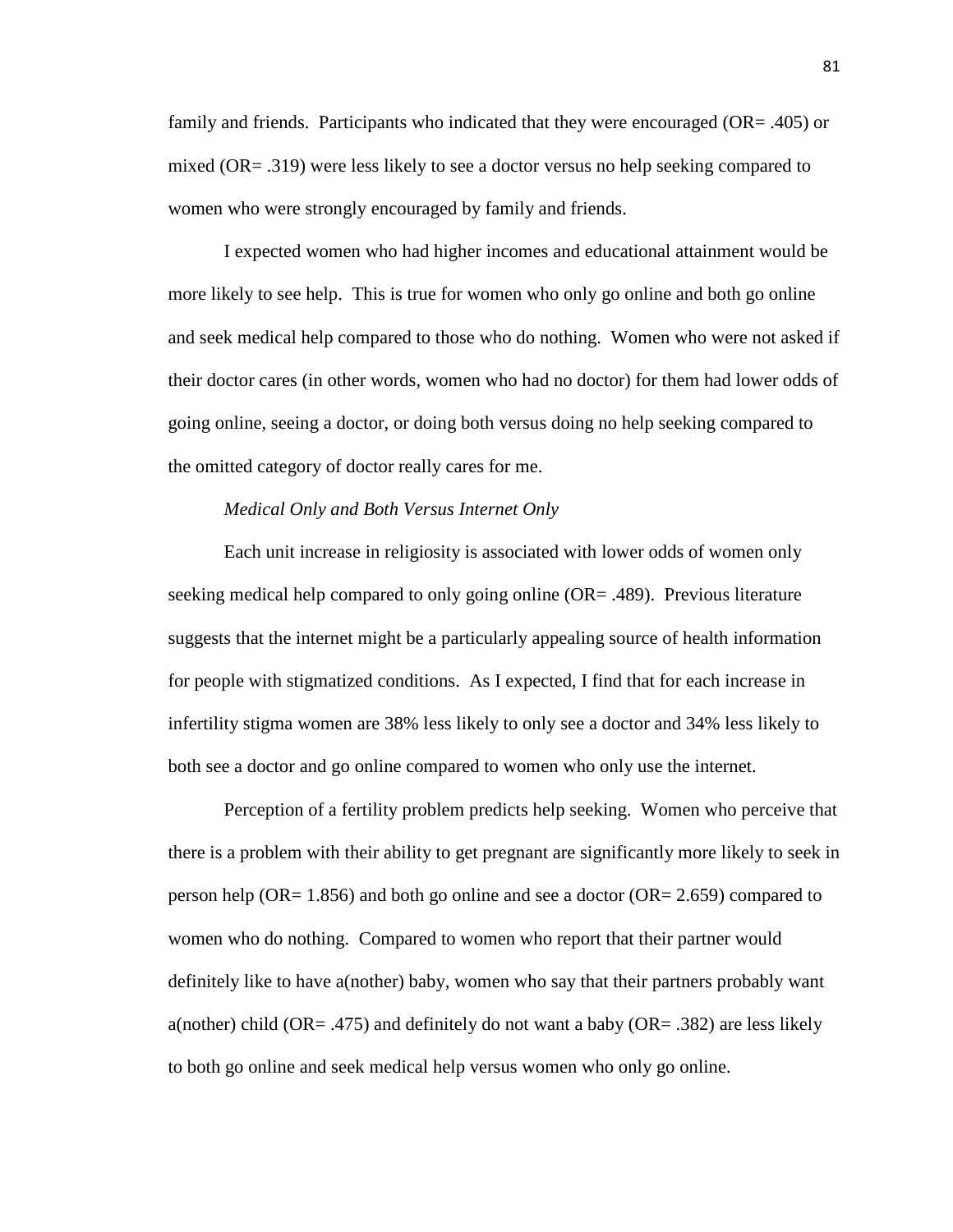Women who are subfecund without intent have lower odds of only going to a doctor (OR= .345) and of doing both types of help seeking (OR= .225) versus only going online compared to the omitted category of subfecund with intent. Similarly, relative to subfecund women with intent, women with other fertility barriers are less likely to only see a doctor (OR= .439) versus only go online.

As women age they have higher odds  $(OR=1.125)$  of seeking medical help than only going online. Compared to women who say they often talked to others about their fertility difficulties, women who occasionally did this were less likely to see a doctor  $(OR = .373)$  and less likely to both see a doctor and go online  $(OR = .279)$  versus only go online. Interestingly, women who reported talking to others who had experienced similar situations occasionally (OR= 4.561), seldom (OR= 3.575), and never (OR= 2.676) had significantly greater odds of seeing a doctor in person versus only going online compared to those who said they talked to people who had similar problems often. This finding is counterintuitive. It is possible that talking to similar others often increases treatment anxiety and makes people more hesitant to seek in person help.

A partner's encouragement of medical help seeking predicted the type of help women sought. Compared to women who said their partners encouraged them to seek help, women who were discouraged, or said it was mixed, or do not know about their partner's encouragement all had lower odds of seeking medical help or both seeking medical help or going online than only using the internet. Similarly, relative to women who were strongly encouraged to seek medical help by friends and family, women who indicate that it was mixed are 62% less likely to go to a doctor versus going online.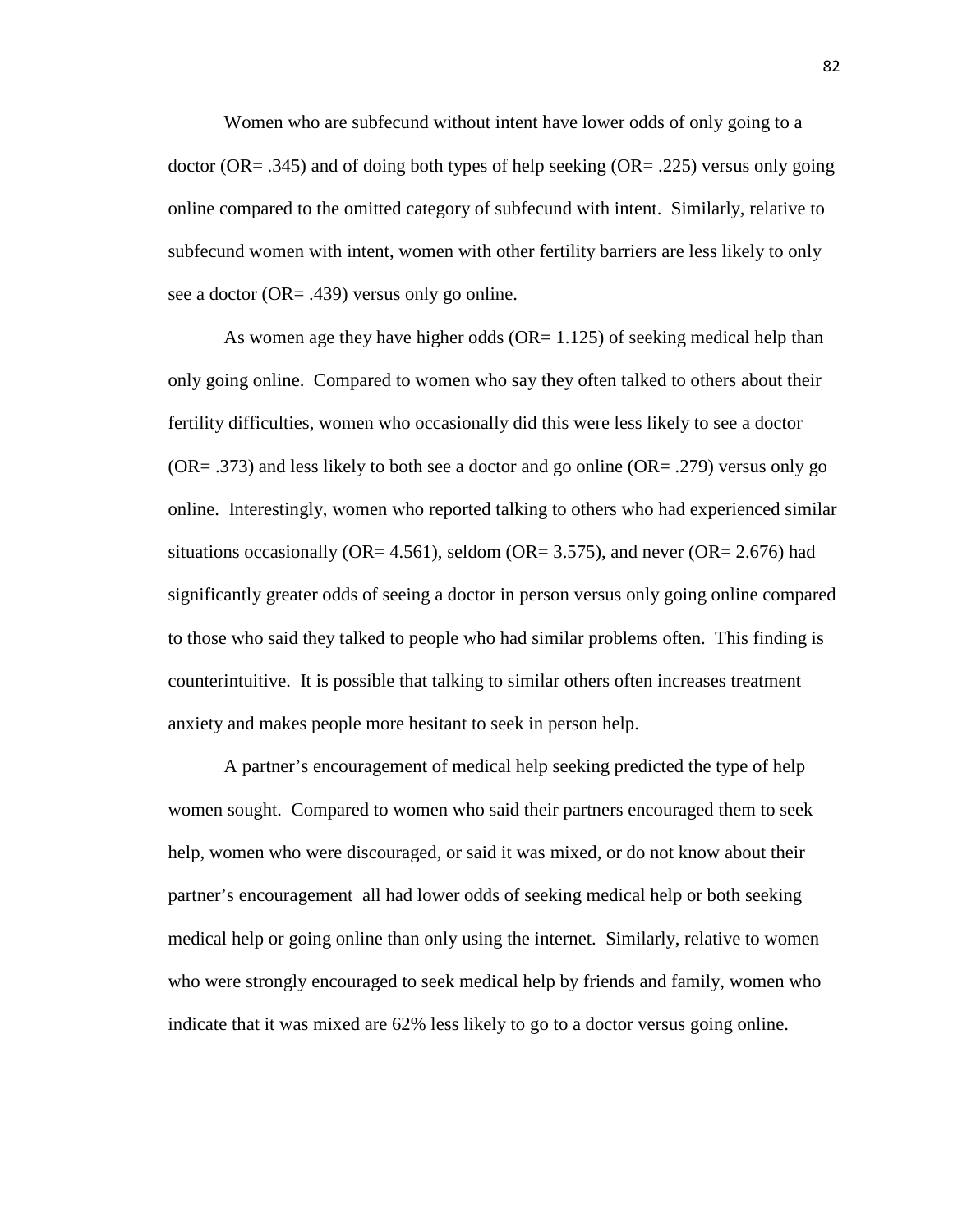Some interesting associations for variables measuring resources emerged as well. Contrary to what I expected, as income and educational attainment increase, the odds of going to seek medical help compared to only going online decrease. Private health insurance is associated with differentiating between seeking some type of medical help (in person only or both) compared to only going online. Women with private health insurance have higher odds of seeing a doctor  $(OR = 2.339)$  and doing both types of help seeking (OR= 2.558) compared to women who only go online. Infertile women who have a regular doctor have higher odds of doing both types of help seeking than only going online  $(OR = 2461)$ .

# *Both Online and Medical Help Seeking Versus Face-to-Face Medical Help Seeking Only*

In the final comparison in Table 11 I explore the differences between the two groups that sought in-person help. Each unit increase in attitudes towards medical science increases the odds of both going online and seeking medical help compared to only seeing a doctor ( $OR = 1.668$ ). Religiosity is associated with lower odds of doing both types of help seeking versus only seeking medical help (OR= .765). I expected women who have greater infertility stigma to be more likely to go online than to seek face-to-face medical care. This comparison of women who only saw a doctor in person and who both went online and saw a doctor is particularly interesting because both groups of women have sought medical help at some point. I still find an association with the internet; as infertility stigma increases women have higher odds of having both gone online and sought medical help compared to only seeing a doctor.

 I find no association between perception of a fertility problem or fertility intentions and type of help seeking, though respondents desire for a baby is associated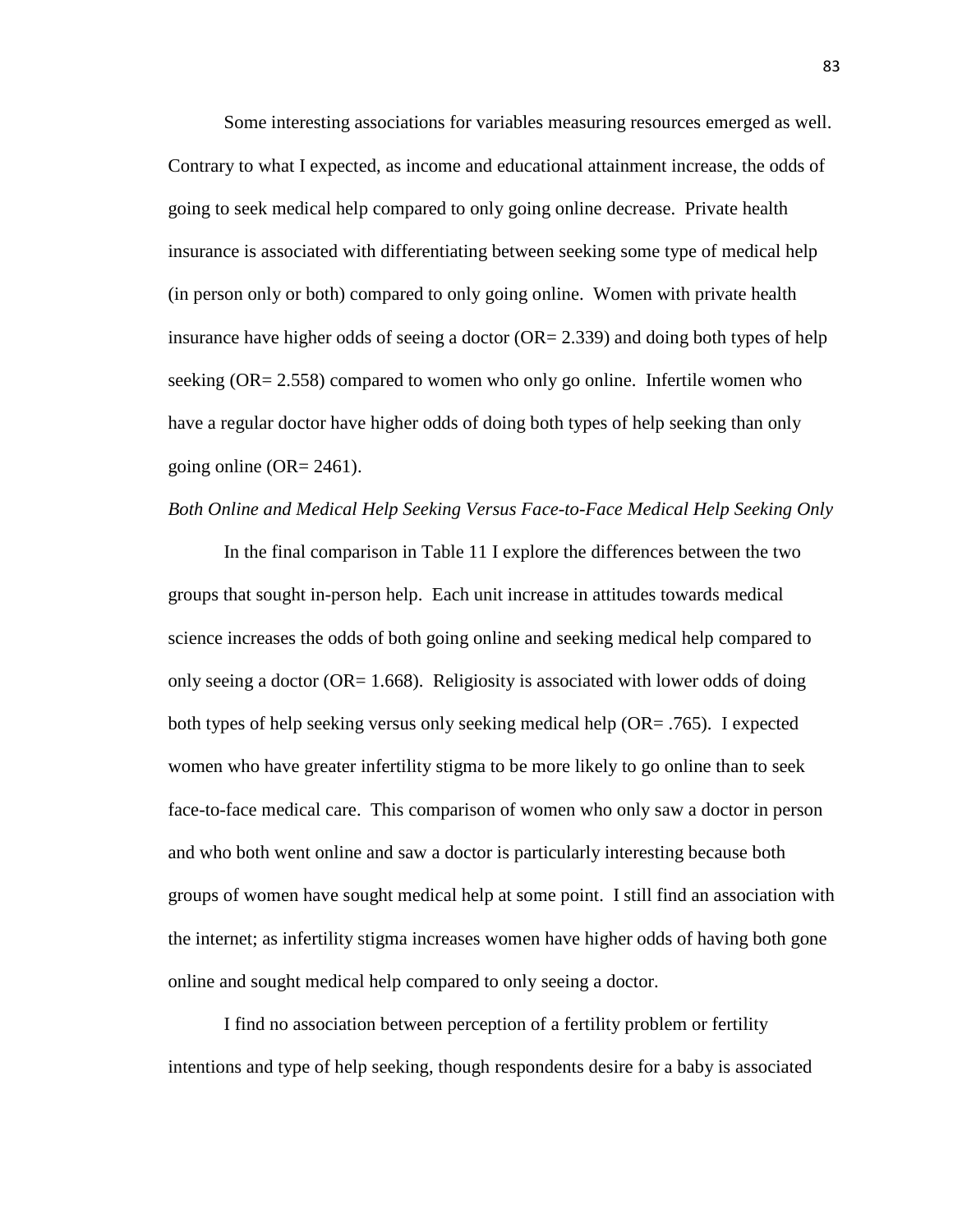with type of help seeking. Compared to women who definitely would like to have a(nother) baby, women who probably do not want a(nother) child (OR= .499) and definitely do not wish to have a baby  $(OR = .434)$  have lower odds of doing both types of help seeking versus only going to a doctor. I was surprised to find that women who say that their partners probably do not want a(nother) baby are more likely than women whose partners want a child to both go online and seek medical help versus only seeing a doctor.

 For each additional year older a woman is, she is 7% less likely to both go online and see a doctor compared to only seeking medical help. This finding is interesting because on one hand, I would expect that the older women get, the more activities that they would engage in to seek help for infertility because fertility is limited by time. On the other hand, research on the internet demonstrates that internet use for medical information is related to age, and younger people are more likely to do this than those who are older (Fox 2010). This finding suggests that when considering online help seeking, age might be an important factor that differentiates the type of help sought.

Women who are in a relationship are 60% less likely to do both types of help seeking versus only seeing a doctor. I was surprised to find that each additional child a woman has decreases the odds of women both going online and seeking medical help compared to only seeing a doctor  $(OR = .801)$ . I expected that having more children would lower the odds of help seeking generally. Compared to women who say that they talk to others who have gone through similar situations often, women who indicated that they did this seldom (OR= .496) or never (OR= .457) have significantly lower odds of engaging in both types of help seeking compared to only going to a doctor.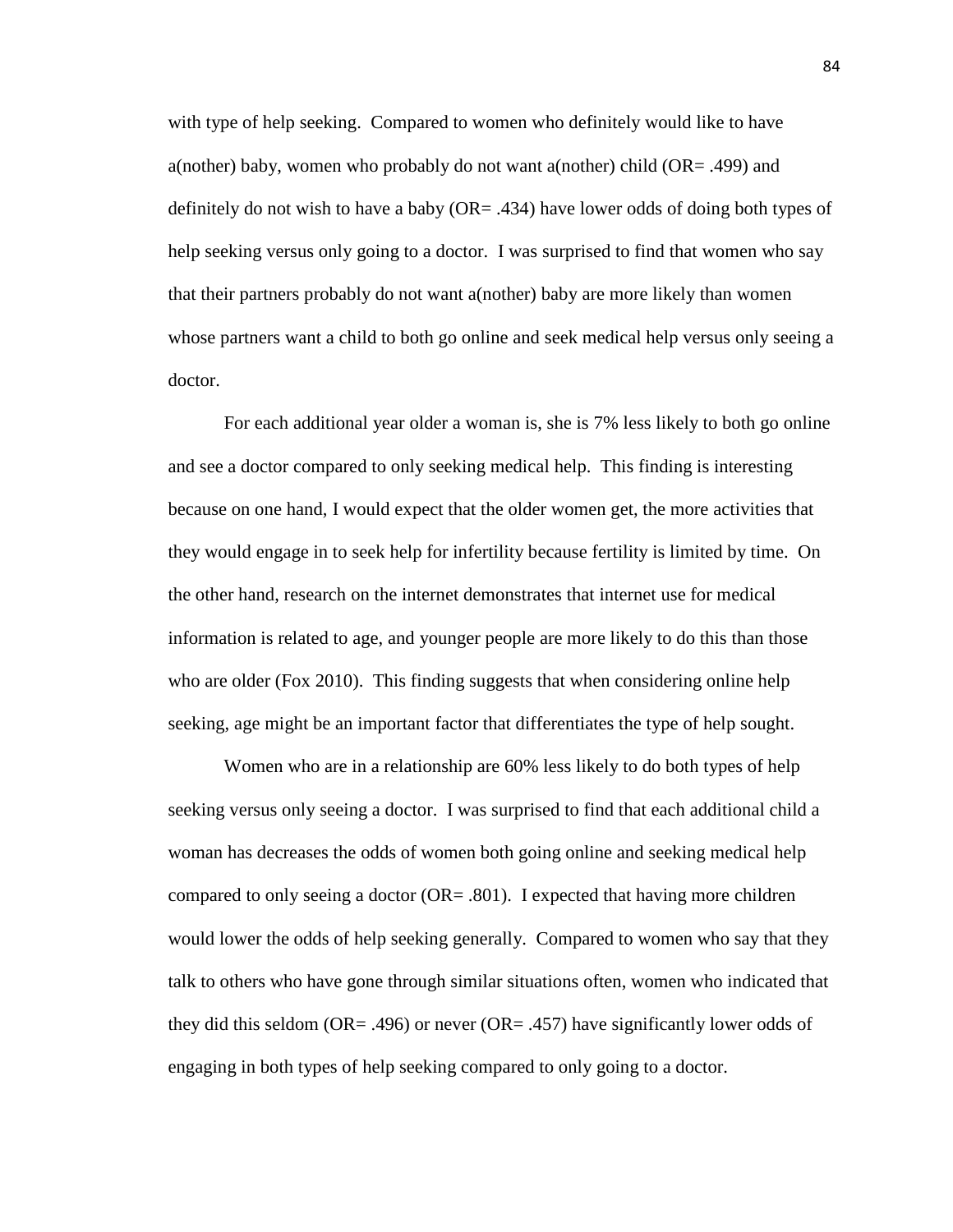Relative to women with family and friends that strongly encouraged them to see medical help, women who were encouraged ( $OR = 1.823$ ) and indicated that it was mixed (OR= 2.589) were more likely to both go online and seek in person help versus only go to a doctor. Each unit increase in income  $(OR=1.136)$  and educational attainment  $(OR=1.136)$ 1.237) was associated with greater odds of going online and seeing a doctor compared to only seeking in person help.

 In summary, I find that predisposing, need, and enabling conditions that have been used in the General Help Seeking Model to predict whether people seek in-person help for infertility are useful for determining whether people do nothing, only go online, only see a doctor, and both go online and seek in-person help. Contrary to my expectations, I find no association between internal medical locus of control and type of help seeking. I do however, find that infertility stigma is associated with infertility help seeking as I expected. The results of this analysis suggest that as infertility stigma increases, the odds of doing some type of medical help seeking (medical only or both going online and seeing a doctor) compared to only going online decrease. Particularly interesting is the finding that each unit increase in infertility stigma increases the odds of doing both types of help seeking compared to only going online.

 I expected that my variables that measure resources (income, education, health insurance) would differentiate those who did some type of medical help seeking (medical only or both) from those who either did no help seeking or only went online. The analyses suggest a different story. The results presented in this chapter seem to imply that income and education differentiate people who do some type of online help seeking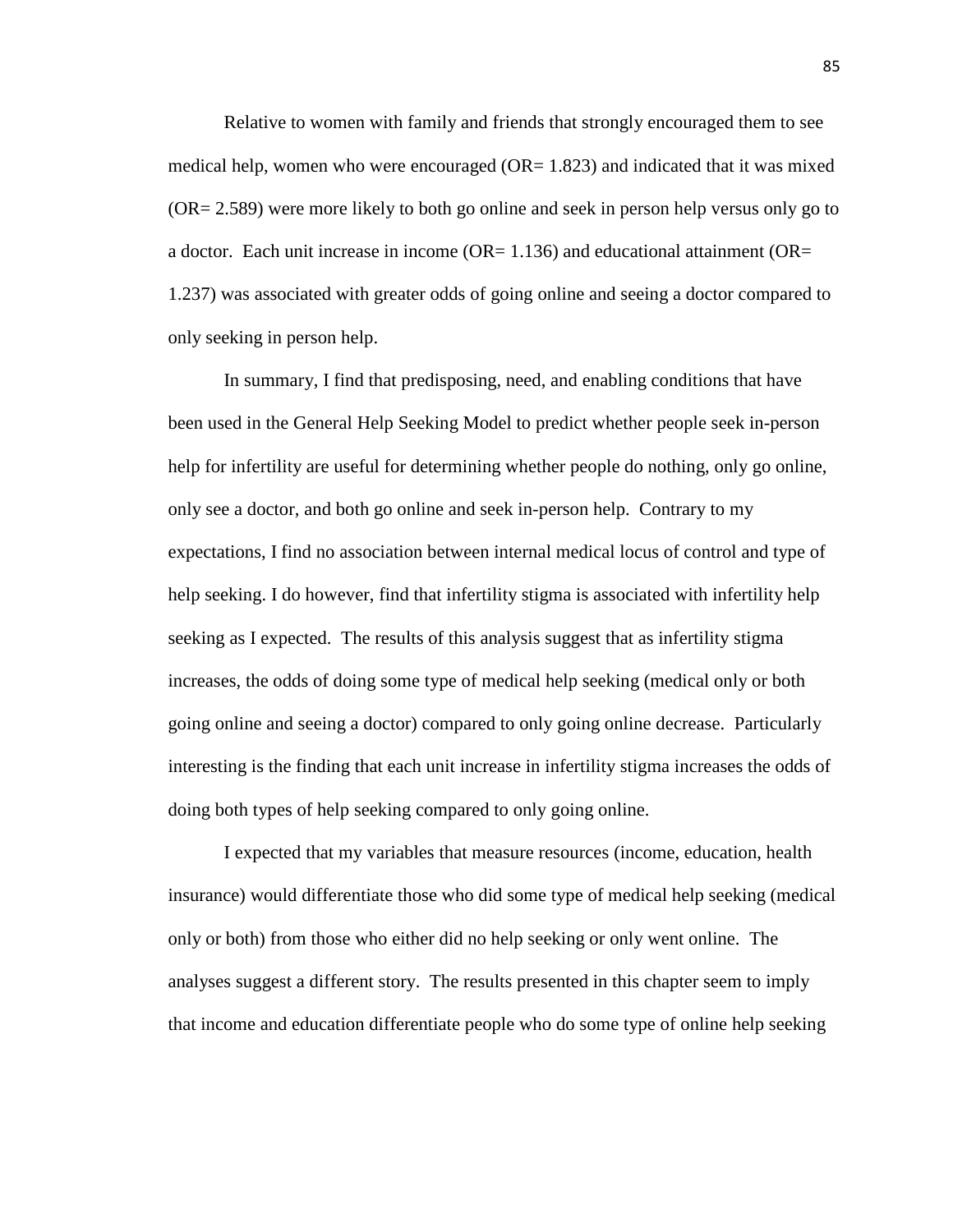(online only or both online and medical) from people who do nothing, or only see a doctor. In contrast, health insurance is associated with doing medical help seeking.

 In the next chapter, I explore whether perceived social support is associated with these four types of help seeking. In addition, I test whether the types of activities that people do online impact their perceived support.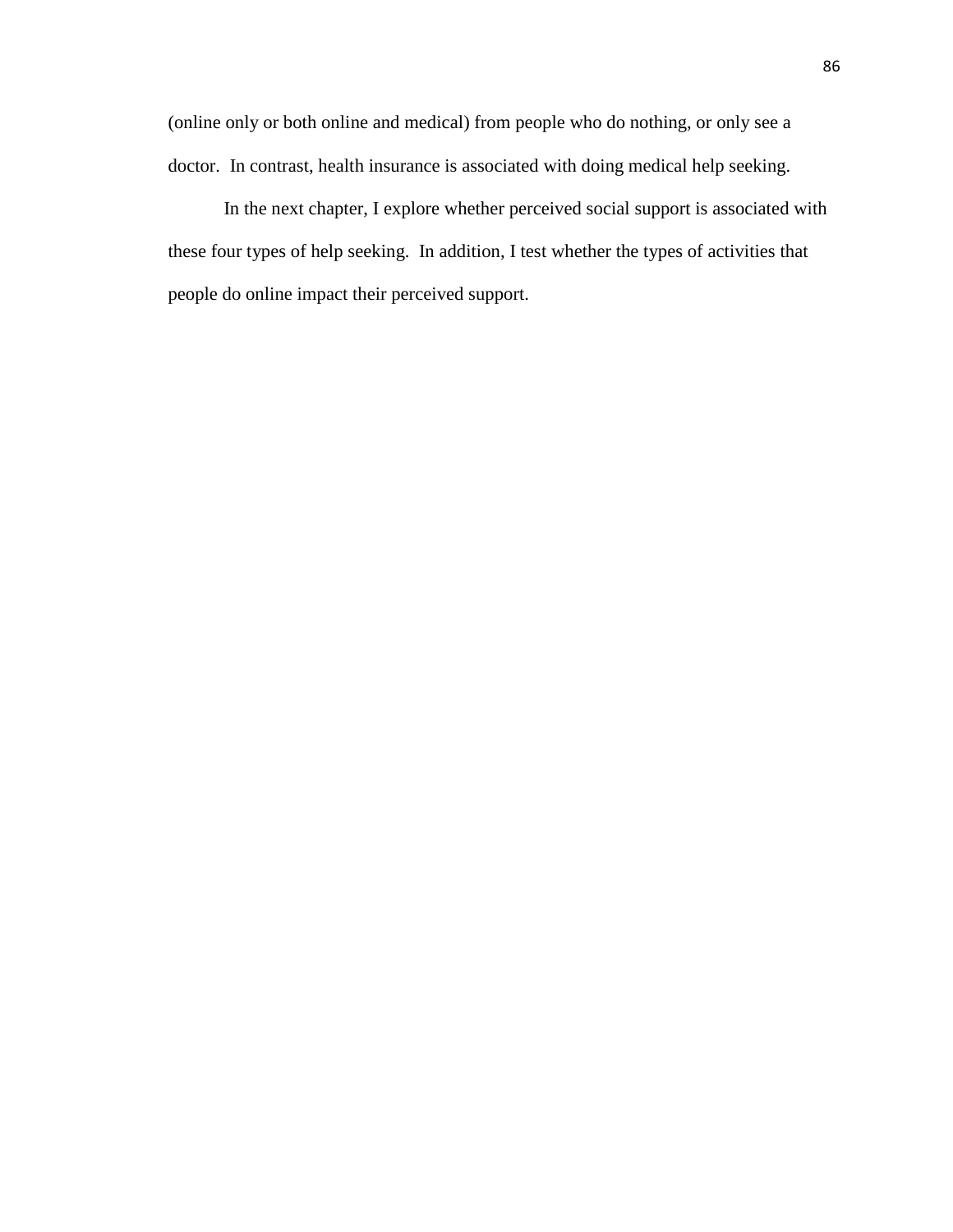## **Chapter Six: Social Support and Type of Help Sought**

Previous research suggests that going online for health information and support should be helpful for coping with illness (Hinton, Kurinczuk, and Ziebland 2010; Malik and Coulson 2008; van Uden-Kraan, et al. 2008), and perhaps particularly useful for those who have a stigmatized condition (Berger, Wagner, and Baker 2005). Epstein, et al. (2002), however, find that women who only go online to talk about infertility compared to women who both go online and discuss infertility in person perceive less social support and report more psychological distress. Therefore it is unclear if using the internet in response to infertility should increase or decrease perceived social support. It is also not clear if only using the internet and not seeking in-person medical help is different from using the internet in addition to seeking medical care. Therefore I explore if the type of help seeking (internet or in-person) is associated with perceived social support. In model one I regress social support on predisposing, need, and enabling variables. In model two I add the indicators of type of help seeking to explore whether or not type of help seeking mediates the relationship between infertility stigma, talking to someone who has gone through a similar experience, and knowing someone who has had treatment and social support. Because I was particularly interested in the possible benefits of the internet for people who perceive infertility as stigmatizing, I include a set of interaction terms for infertility stigma and type of help seeking.

 Next, I run a separate OLS regression to investigate whether or not particular types of online activities (i.e. looking for articles about fertility, evaluating a doctor or clinic, or using an online support group) are differentially associated with perceived social support. The questions about the types of activities that people engage in online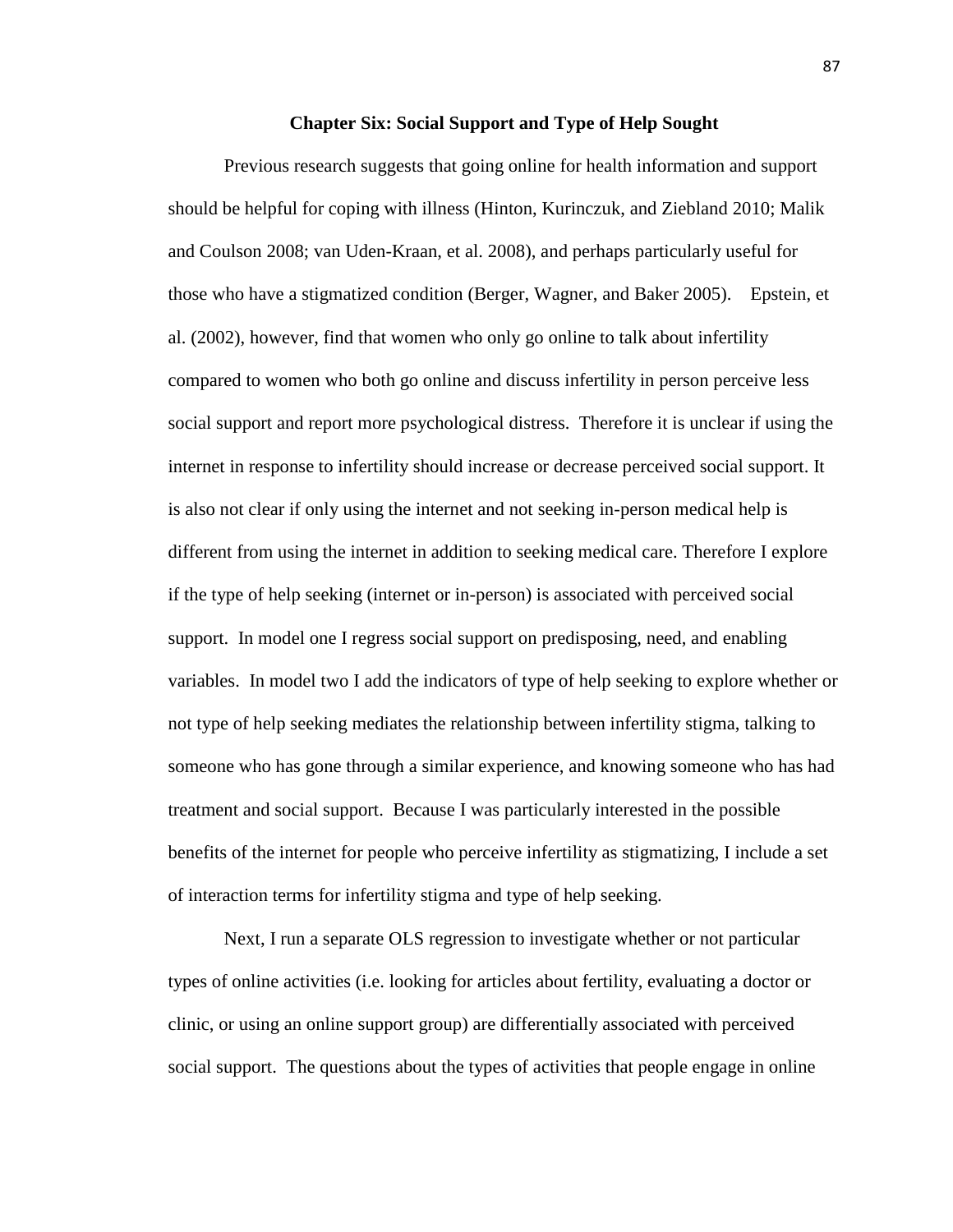were only asked of women who indicated that they had gone online for infertility within the last three years. Therefore the sample decreases to 291 women. I also include an indicator of also seeking medical help in person in addition to going online. In addition, this model controls for predisposing, need, and enabling variables from The General Help Seeking Model.

 Table 12 presents the results of the association between type of help seeking in response to infertility and social support. Model one of Table 12 includes the predisposing, need, and enabling variables from The General Help Seeking Model. Before assessing the focal question about type of help seeking and social support, I first investigate how the theoretically implied variables are associated with social support. These variables are important in this model because, as the descriptive table showed, women in the four help seeking type categories differ on many variables, but they do not differ on average social support. Therefore if type of help seeking is associated with social support in this multiple regression analysis it will be because the association was suppressed until the additional variables are included in the analysis.

Several variables in The General Help Seeking Model are associated with social support. Internal medical locus of control ( $B = .068$ ) and religiosity ( $B = .070$ ) are both significantly, positively related to social support. Therefore higher internal medical locus of control and higher religiosity are associated with higher perceived social support. Women who perceived that they had a fertility problem had lower perceived social support than women who did not perceive a problem  $(B = -0.073)$ . Compared to women who strongly agreed that it was important to their partner that they have children, women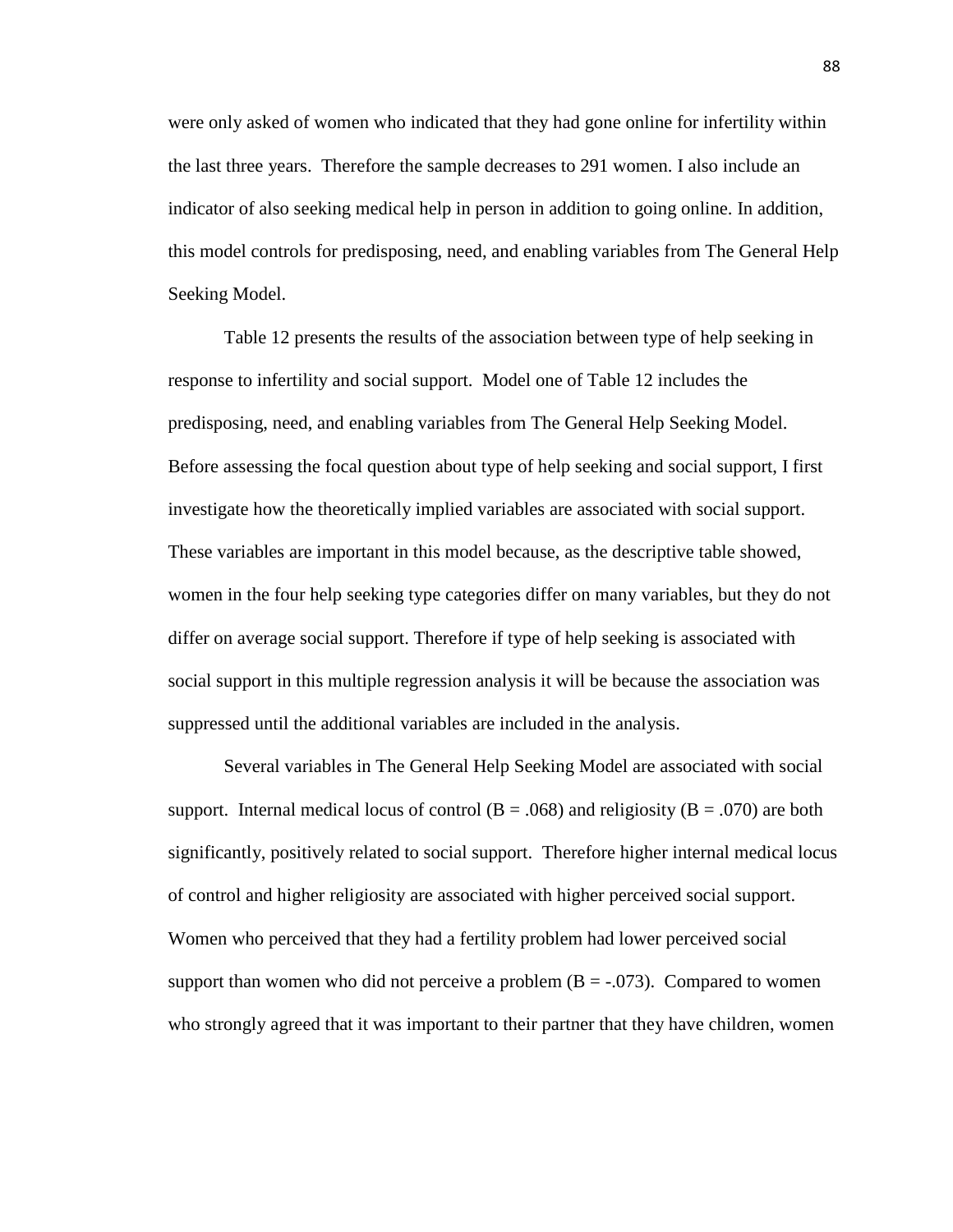who just agreed that this was important to their partner reported lower levels of social support ( $B = -.068$ ).

 I was surprised that higher parity is associated with lower social support  $(B = -0.084)$ . Because this finding was unexpected, I further explored the association to assess non-linearity. The association, however, is linear and negative. Women who indicate that they occasionally talk to others about their fertility problems also perceive more social support than women who say they do this often  $(B = .066)$ . Women who seldom (B = -.119) and never (B = -.136) talk to someone who has gone through a similar situation report less social support than women who indicate that they often talk to similar others. As expected, women who say that their friends and family discouraged treatment seeking have lower social support than women whose friends and family strongly encouraged medical help seeking  $(B = -0.071)$ .

 Higher income and education are both associated with higher social support. Doctors can be an important source of support for women experiencing infertility. Prior research suggests that women who are most satisfied with their treatments had supportive and individualized experiences (Malin, et al. 2001). My results are consistent with this. I find that women who indicate that their doctor cares a little  $(B = -0.065)$  or that their doctor does not seem to care very much  $(B = -0.096)$  both have lower social support compared to women who say that their doctor cares a lot about how they are doing. Racial and ethnic minority women report lower levels of social support than white women  $(B = -132)$ . Contrary to my expectations, infertility stigma is not associated with lower perceived social support for women who meet the medical criteria for infertility.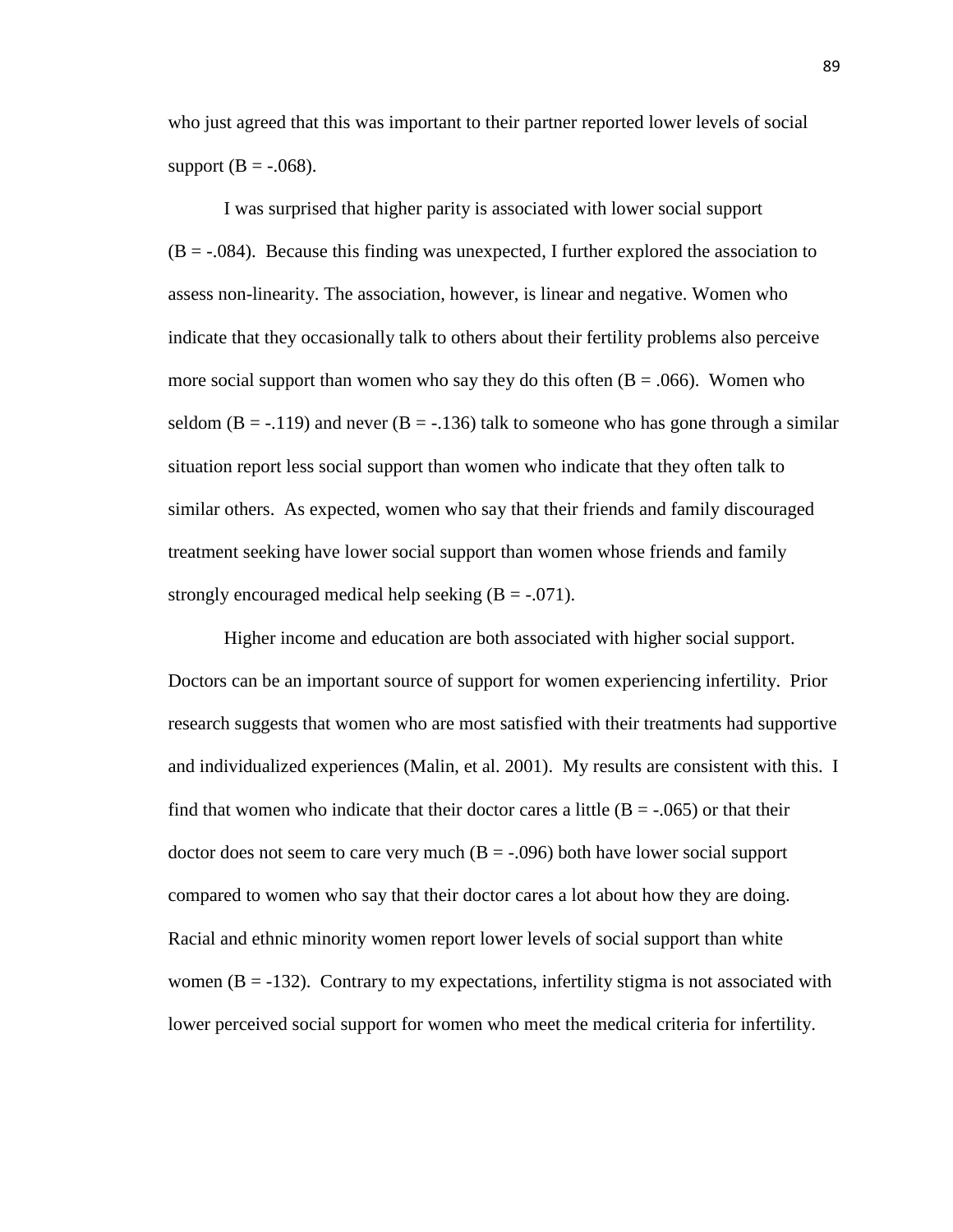Additionally, knowing someone who has pursued treatment for infertility is not associated with social support.

In model two I add the focal variable indicators, type of help seeking. In addition to assessing the association between type of help seeking and social support adjusted for the variables in The General Help Seeking Model, adding the indicators for type of help seeking after the measures of the concepts in the general help seeking model provides a way to assess mediation. If the coefficients of the predisposing, need, and enabling indicators included in the General Help Seeking Model decrease after adding the types of help seeking, this suggests that type of help seeking mediates associations these associations.

I do not find that type of help seeking is associated with social support. The indicator variables have small and non-significant associations with social support, and the change in R-square is non-significant<sup>7</sup>. The main effects were not significant. Therefore, I did not run my proposed interactions of infertility stigma by type of help seeking.

In Table 13 I show the results of the relationships between social support and the actual activities for women who went online in the last three years. Recall, my sample size decreases because this analysis only includes women who have gone online in the prior three years. I find no association between the types of things that people do online and their perceived social support<sup>8</sup>.

<u>.</u>

 $^7$  In additional analyses that are not show I changed the omitted category for the type of help seeking to test all potential comparisons. I did not find any significant associations with social support.

 $^8$  The sample is small, and I include many variables in the model. I ran supplementary analyses with just type of help seeking and online activities as independent variables and found no significant association with social support.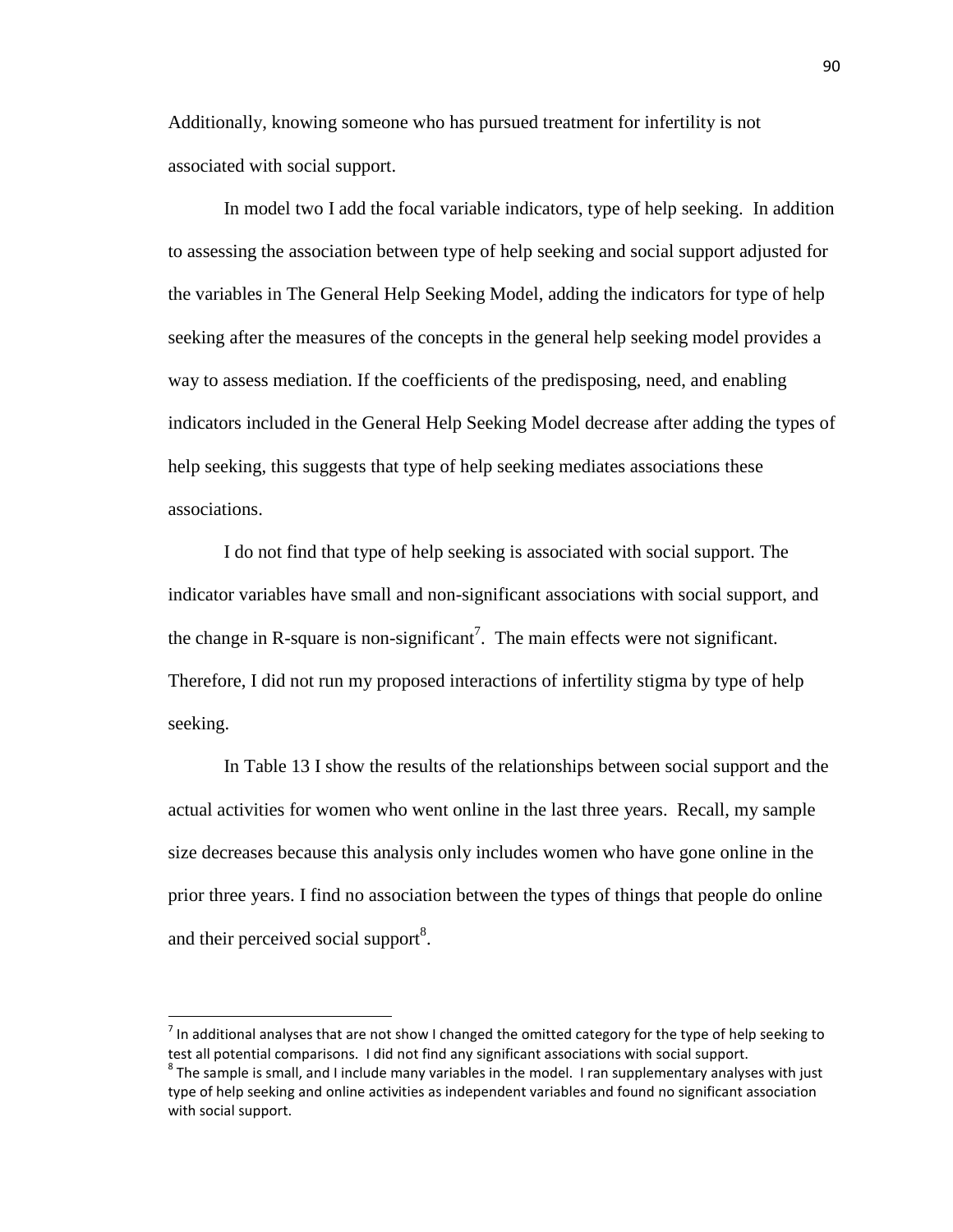Overall, my analyses suggest that social support does not vary by type of help seeking. Furthermore, I find no associations between the types of activities that people do and their perceived social support. In the next and final chapter I discuss the results in relation to The General Help Seeking Model for in person medical help seeking, and situate these findings relative to other research on the relevance of the interment for medical help seeking for chronic health conditions in which medical treatment is optional.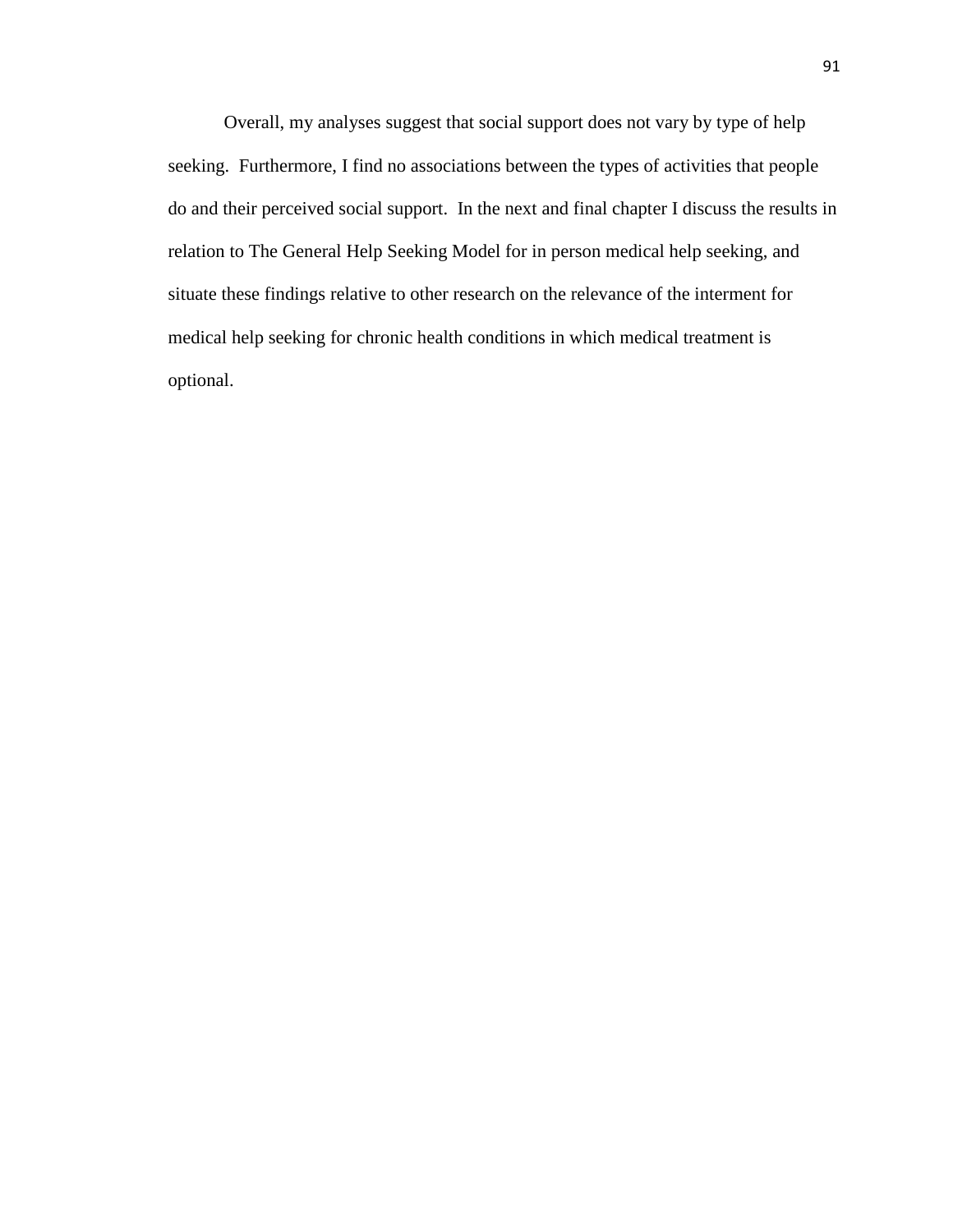#### **Chapter Seven: Discussion and Conclusions**

 Individuals in the U.S. and across the globe are increasingly going online to find out more information about conditions that impact their health. Infertility is one of these conditions that people have utilized the Internet to learn more and seek support for themselves. Existing research on using the internet for infertility related purposes has relied on sampling strategies that draw participants from clinic populations, those already online, or individuals who are doing both of these things. This limits our understandings of women who meet medical definitions of infertility but have not sought help, and who may not self-identify as infertile.

The current investigation overcomes many of these limitations. Using the NSFB, a random, nationally representative sample of women between 25 and 45 years of age I am able to compare four groups of infertile women: (1) Women who have not done any help seeking activities, (2) women who have only gone online, (3) women who have only sought in-person help, and (4) women who both went online and saw a doctor.

In the first part of this study I focus on exploring whether indicators that have been associated with in-person medical help seeking are also related to using the internet for seeking help. I find support for many of the concepts in the general help seeking model for medical only, internet only, and medical plus internet help seeking.

Tests of The General Help Seeking Model (White, et al. 2006) find that women who have high internal medical locus of control are less likely to seek in-person help. To my knowledge, no research studies to date have investigated the relationship between internal medical locus of control and internet help seeking. Internal medical locus of control measures an individual's perception of control of their own health (Kiviruusu,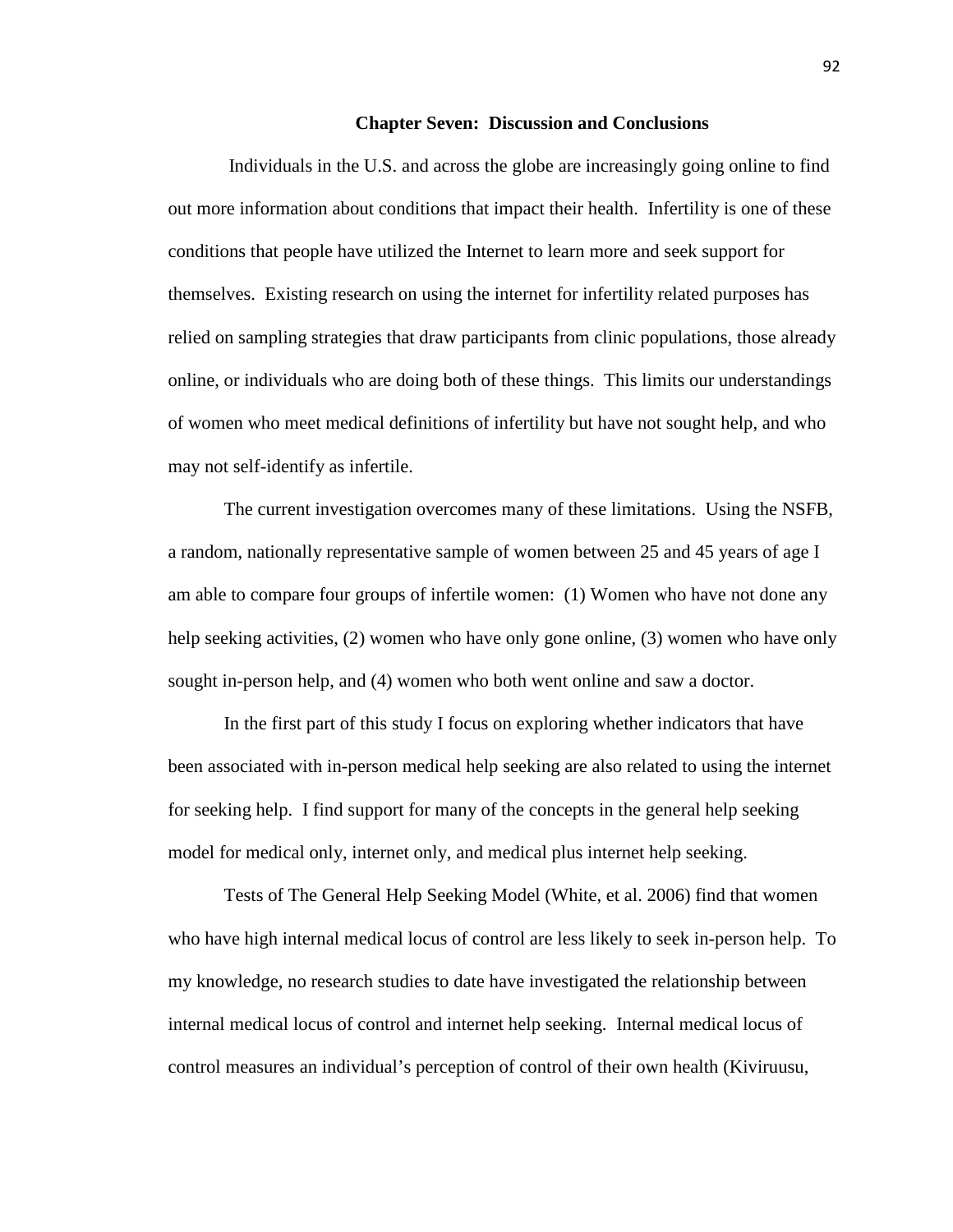Huurre, and Aro 2007; Mirowsky and Ross 1990). The greater autonomy of internet help seeking should be more appealing to those with high internal locus of control. Contrary to this expectation, I do not find an association between internal medical locus of control and type of help seeking at the bivariate or the multivariate level. The first wave of NSFB data utilized was collected between 2004 and 2007. Internet access and the number of people going online for health information has increased substantially over this time period (Fox 2010), therefore, this potential association warrants further investigation.

A common theme in the infertility research is that the inability to have a child results in a stigmatized identity (Inhorn 2002; Wirtberg, et al. 2007). Scholars studying online health behaviors find that people with stigmatized health conditions prefer the anonymity of the internet for gaining information (Berger, Wagner, and Baker 2005; Kahlor and Mackert 2008; Powell, Darvell, and Gray 2003). I expected to find that women with higher infertility stigma would be more likely to go online for information than to meet with a medical professional face to face. The results support this expectation. Relative to women who only go on line, each unit increase in infertility stigma is associated with a 38 percent lower probability of going online and 34 percent lower probability of seeking in person help. Each increase in the perception of infertility stigma increases the odds of both going online and seeing a doctor relative to only seeing a doctor by about 1.5 times. I am unable to determine causal ordering with these cross sectional data. It is possible, however, that women with high stigma who do both types of help seeking started by going online first and then later sought help because the information they found increased the perception of the need for help enough to overcome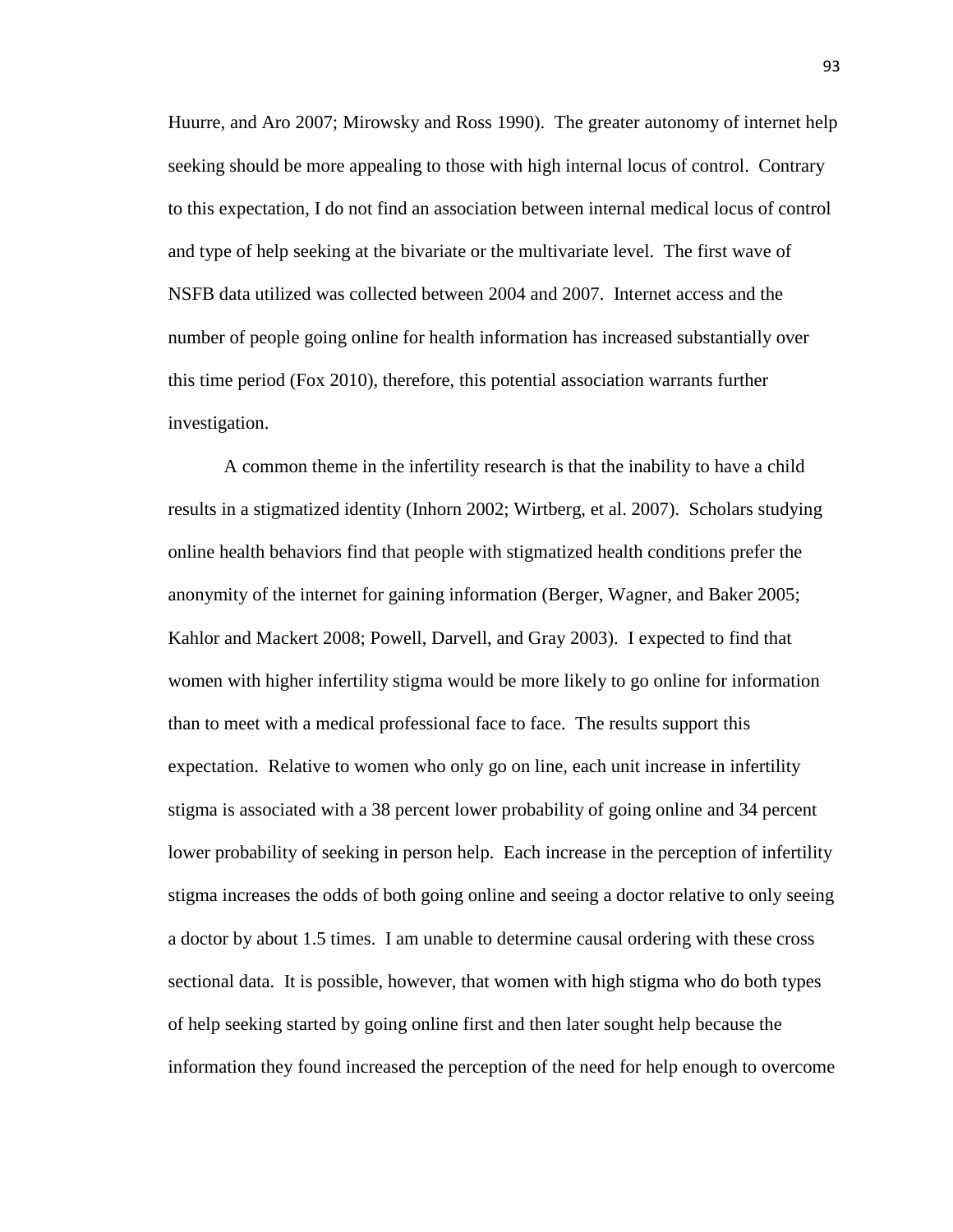their infertility stigma. Prior research finds that when symptoms start interfering with daily life, or are perceived as severe, people are more likely to seek help (Facione and Dodd 1995; Shaw, et al. 2001).

I expected that more positive attitudes towards medical science would be associated with higher likelihood of seeking medical help. Instead, I find that each unit increase in attitudes towards medical science increases the odds of doing some type of internet help seeking. For each increase in attitudes toward medical science women are more likely to go online and to have both gone online and sought medical help relative to those who did no help seeking. Similarly, more positive attitudes towards medical science are associated with over 1.5 times greater odds of doing both types of help seeking compared to doing medical help seeking only. Furthermore, for each unit increase in attitudes towards medical science women are half as likely to only seek a doctor relative to only going online. These results seem to suggest that women who have more positive attitudes towards medical science may actually have a more positive attitude towards or are more comfortable with technology use in general. Alternatively, my inability to determine causal ordering does not allow me to rule out that it is actually going online and learning more about infertility and potential treatments that increases positive attitudes towards medical science. This is something to explore in future research with the wave two data.

Consistent with the General Help Seeking Model, perceiving a fertility problem appears to encourage people to seek medical help. The results suggest that women who perceive a fertility problem are more likely to do both types of medical help seeking than do nothing or to only go online. I find no associations between perception of a fertility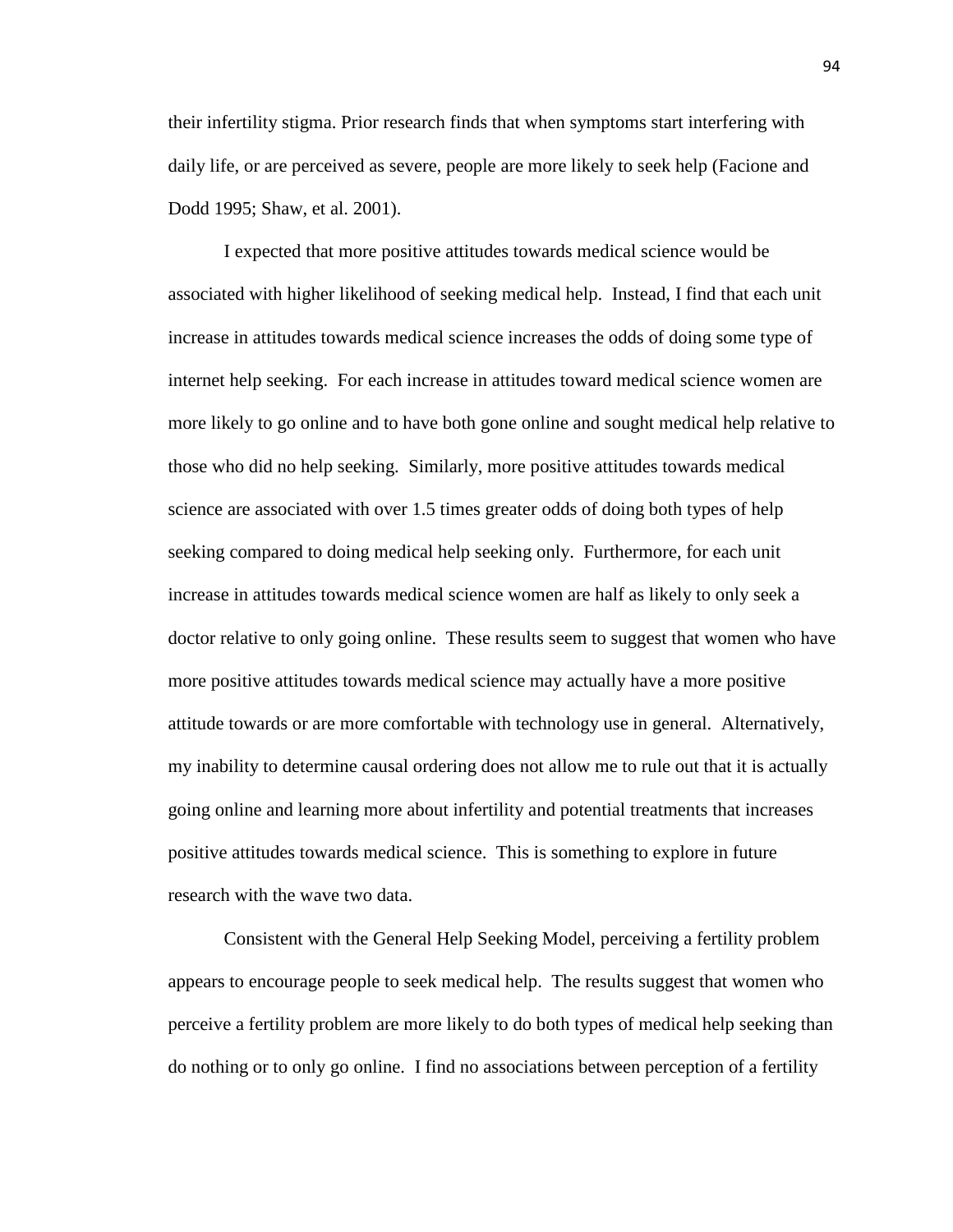problem and the likelihood of going online only versus doing nothing. This is interesting because theoretically information about pregnancy and infertility could help women selfidentify as having a fertility problem. Instead, these results suggest that it is people who have already identified as having a problem who seek help. I cannot definitively draw this conclusion with this cross sectional data.

Each unit increase in strength of fertility intentions is associated with higher odds of doing some type of help seeking (internet only, medical only, both) compared to no help seeking. The General Help Seeking Model works as expected in terms of predicting who does any help seeking versus no help seeking.

Consistent with the General Help Seeking Model, relative to women who are subfecund with intent, women who are subfecund with no intent and women with fertility barriers have lower odds of seeking medical help or both going online and seeking medical help than doing nothing. Similarly, the results suggest that women who are subfecund without intent have lower odds of only seeking medical help or engaging in both types of help seeking relative to women who only go online compared to the omitted category of women who are subfecund with intent.

An unexpected finding was that compared to women who indicate that their partner would definitely like to have a(nother) baby, women who indicate that their partners would probably not like to have a(nother) child have 2.5 times greater odds to do both types of help seeking than do nothing and have almost 2.5 times greater odds of doing both versus medical only help seeking. It is possible that women who report that their partners probably do not want to have a child or more children may utilize multiple resources to help change their partners' minds about having children. Infertility is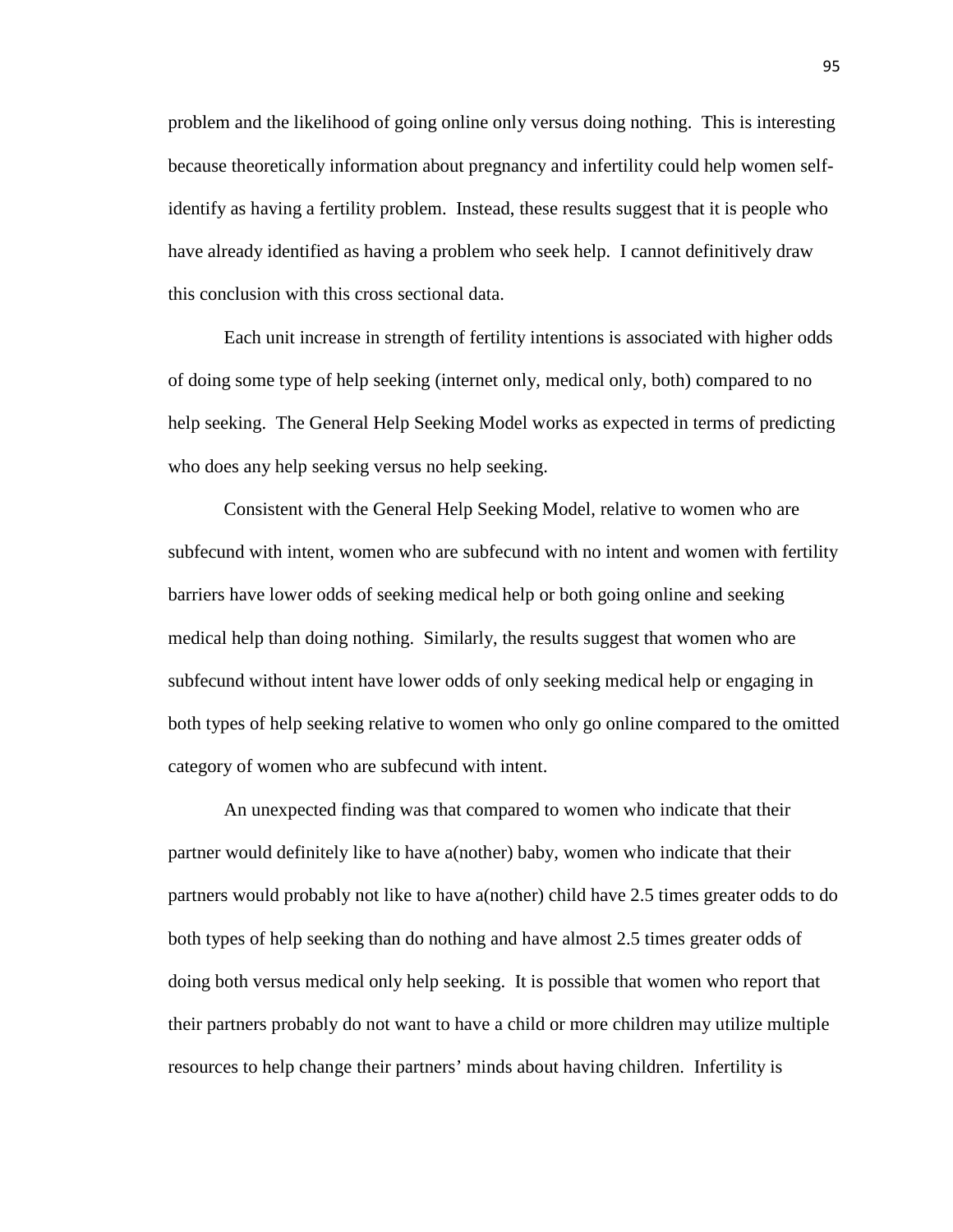something that is not just experienced as an individual, but also (typically) as a couple (Greil, Leitko, and Porter 1988; Johnson and Johnson 2009). Further research on the types of infertility help seeking when couples fertility intentions are incongruent is warranted. It would also be beneficial to have qualitative data on couples that meet the medical definition for infertility but do not seek medical help. Griel and McQuillan (2010) find that these might be the couples who are "okay either way", so they may have lower or neutral fertility intentions.

I expected that higher importance of motherhood would result in women being more involved in help seeking. Contrary to this expectation, I find that each unit increase in importance of motherhood decreases the odds that women will only go online or only seek medical help relative to women who do nothing. Bunting and Boivin (2007) discuss a group of "delayers" or women who delay or avoid treatment for fear of being labeled infertile. Similar processes could be at work here if those women who have a high importance of motherhood avoid engaging in help seeking activities that might confirm that they have a fertility problem.

Previous research has found that age can be an important life course cue for seeking medical help (White, et al. 2006). As women age their fertility declines which may impress a sense of urgency that would encourage medical help seeking. I find for each additional year women are more likely to seek medical help than do nothing. In contrast, I find that each year lowers the odds of only going online or both going online and seeking in person help relative to women who do nothing. I also find that for each additional year, women are about 7% less likely to do both types of help seeking compared to only seeing a doctor. These findings that seem somewhat contradictory are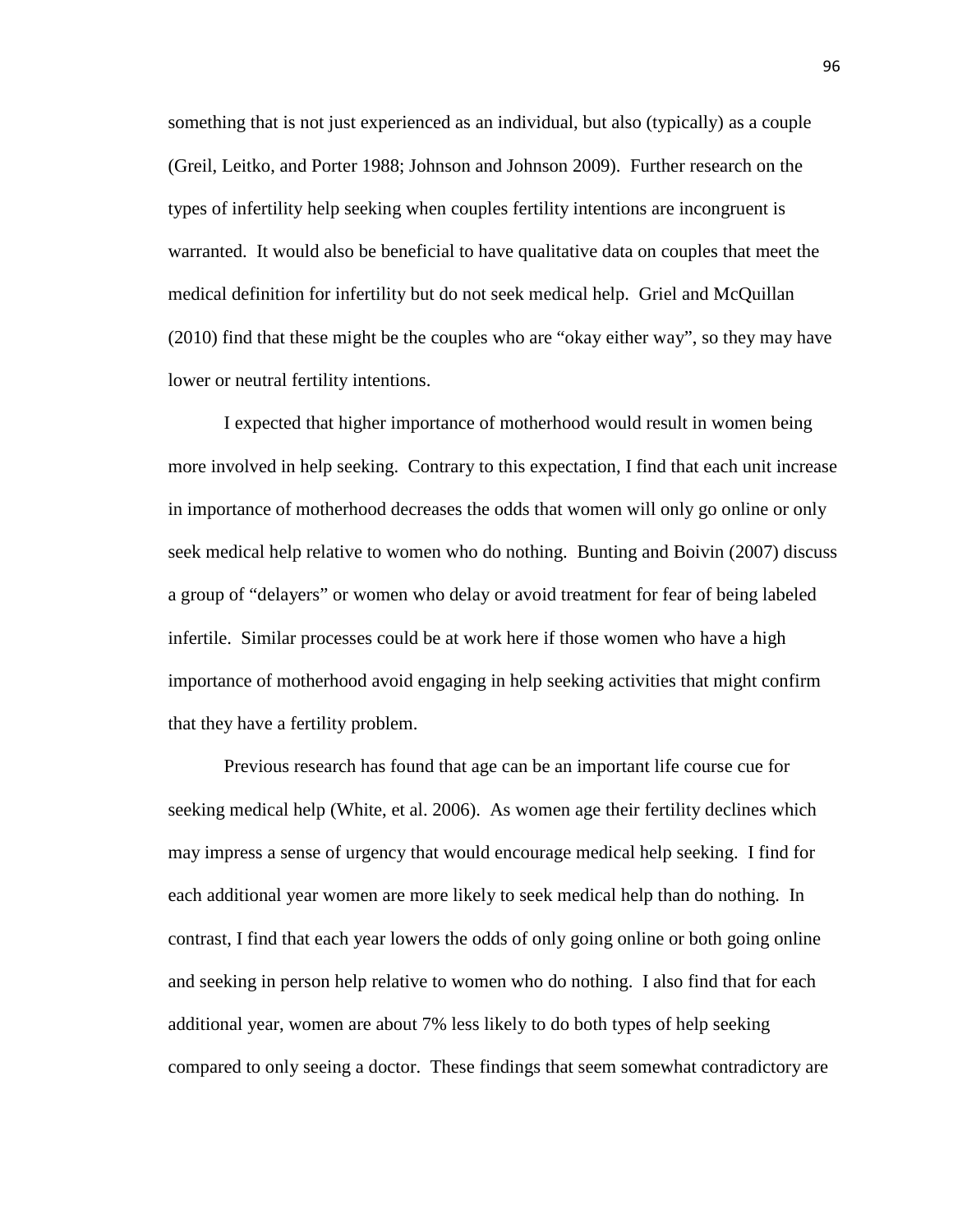likely explained by comfort levels in using the internet. Fox and Jones (2009) find that using the internet for health information is most common people who are between the ages of 18 and 29 and the likelihood of going online decreases as individuals' age.

Women in a relationship are more likely to seek medical help than do nothing. In contrast, women with partners have lower odds of both going online and seeking medical help relative to women who only see a doctor. These findings highlight the need to study infertility at the level of the couple (Greil, Leitko, and Porter 1988; Johnson and Johnson, 2009). It is possible that women with partners are less likely to go online (a solitary help seeking activity) in addition to seeing a doctor because they view infertility activities as something that should be done as a couple. Or, it is possible that these are women who have partners that go online to gather information for the couple. Research does suggest that men do go online for infertility information, though their use of the internet does not appear to be as extensive as women's information seeking (Weissman, et al. 2001). An alternative possibility is that women in relationships are likely to take their partners with them to appointments. Research suggests that the information needs of women seeking medical help may be particularly high (Chiba, et al. 1997; Oddens, den Tonkelaar, and Nieuwenhuyse 1999). To the extent that this is another person to ask questions and record information, women in couples may have lower information needs than their counterparts who are single.

For each additional live birth, women are less likely to both go online and seek in person help relative to doing nothing and compared to only seeing a doctor. It is possible that the people who are doing both help seeking activities are those who are really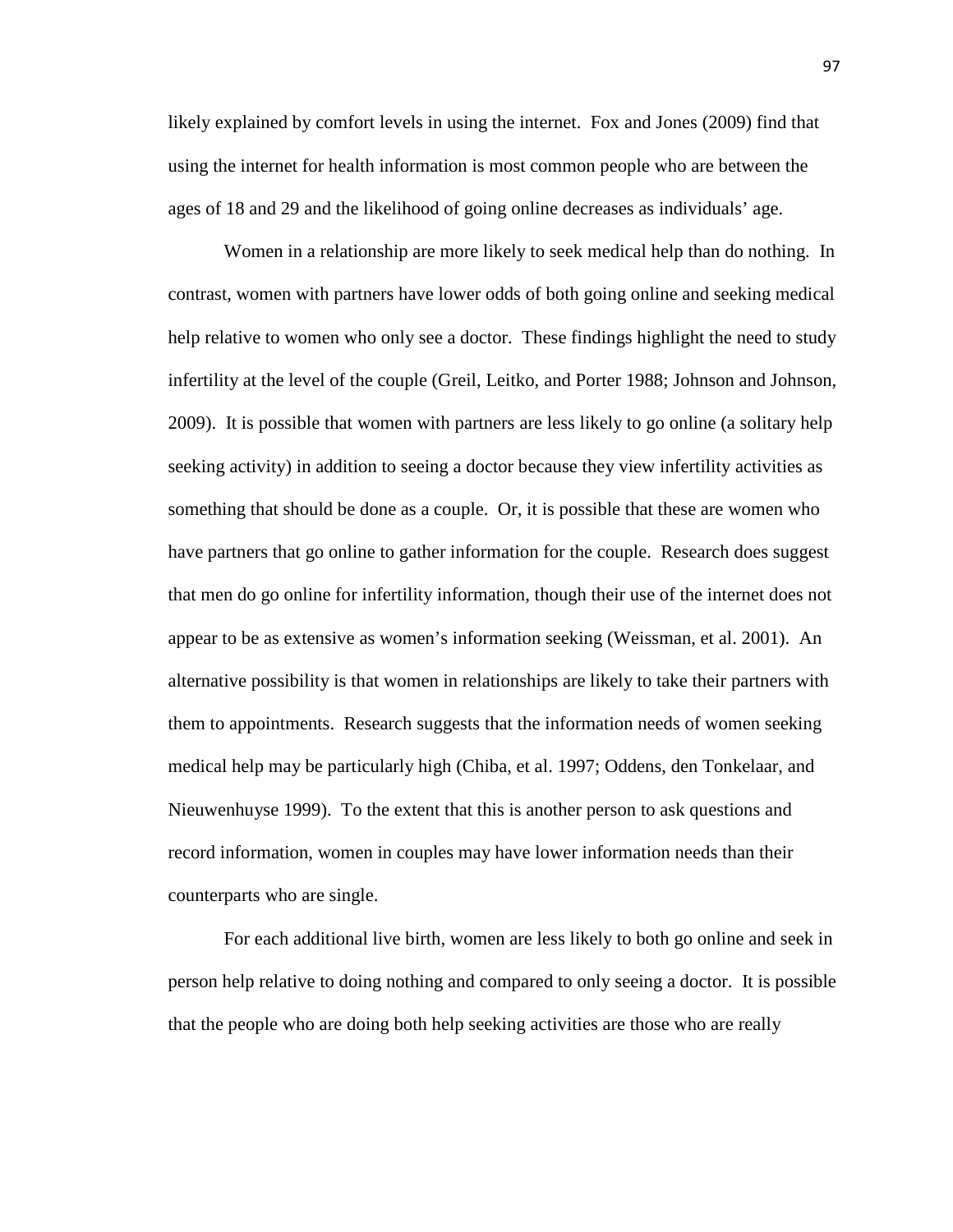worried about having a child (or more children). As parity increases, you may be less concerned over your fertility difficulties.

When looking at whether or not a partner encouraged treatment a general pattern emerges in which women who were not encouraged (discouraged, mixed, don't know partner's feelings) had lower odds of seeking medical help or doing both types of help seeking relative to doing nothing. It makes sense that women who are not receiving positive messages about going to a doctor would be less likely to actually seek medical help. A similar, though less distinctive pattern emerges for women who occasionally or seldom talked to others about their fertility problems compared to those who did this often.

As I expected, women who have private insurance are more likely to see a doctor or both see a doctor and go online compared to women who just go online. Private health insurance along with educational attainment and income are all measures of resources, and I expected them all to work in a similar manner. Contrary to this expectation, I found that for each increase in income and educational attainment women have greater odds of going online or both going to a doctor and going online than doing nothing. Similarly, increases in these two variables are associated with greater odds of doing both types of help seeking relative to those who only seek medical help. Finally, each increase in education and income levels is associated with decreased odds of only going to a doctor compared to only going online. That women are actually more likely to do some type of internet help seeking as income and education increases may be indicative of mastery of technology use and using one's education to understand the health information that is available online.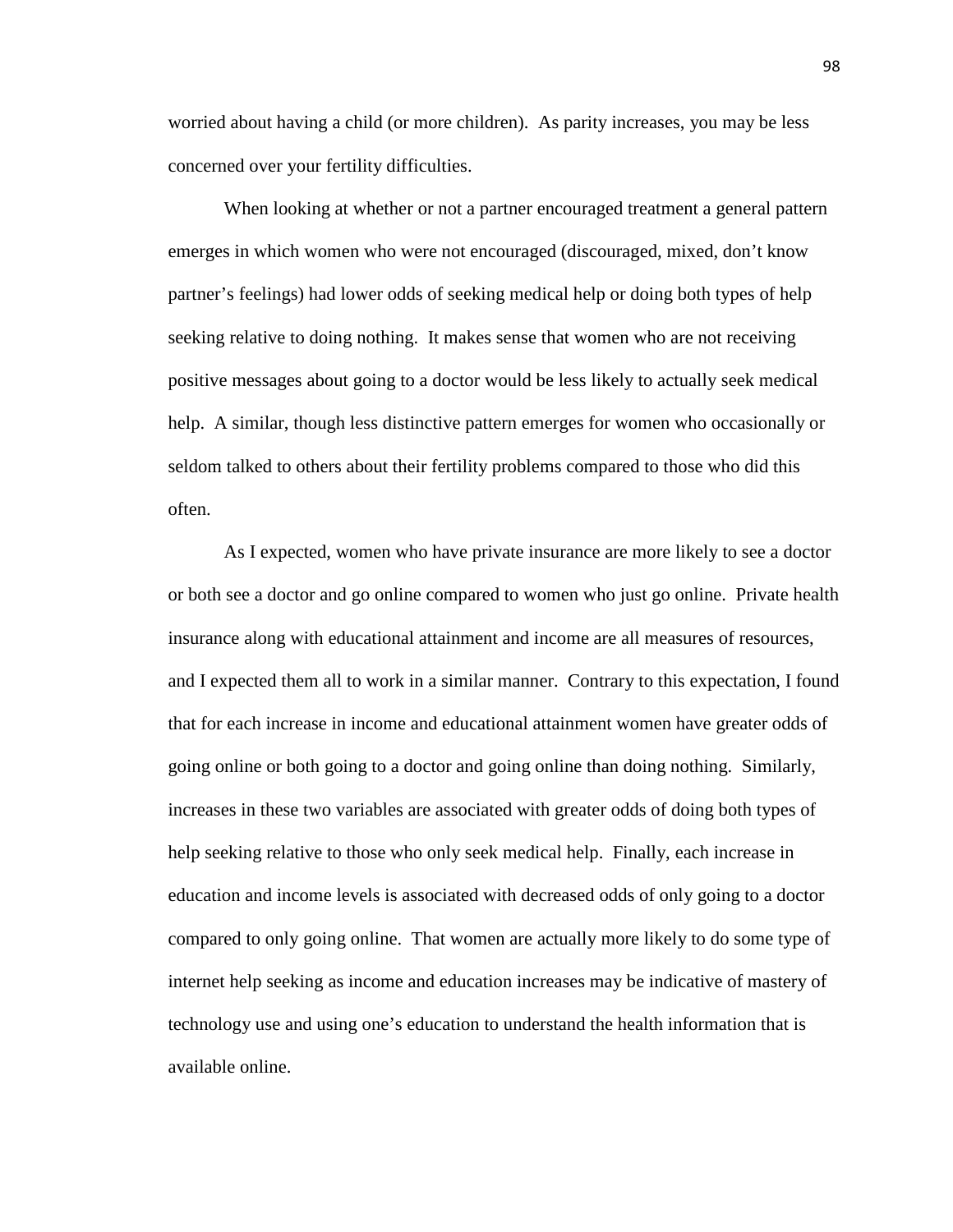Overall, the results presented in this dissertation suggest that the General Help Seeking Model might need some added dimensions to understand seeking help online. In particular, attitudes towards medical science, stigma, age, income, and education seem to differentiate those who go online from those that seek medical help. These differences are consistent with findings on going online for health information generally. National surveys of American's use of the internet for health information indicate that women, younger individuals, and those who have higher incomes and educational attainments are more likely to go online for health information (Fox and Jones 2009). As I mentioned above, I believe that the associations between attitudes towards medical science need further investigation with longitudinal data. At the present time it is unclear whether this association is a result of more positive attitudes towards technology generally or if it is that going online and finding more information about treatments results in more positive attitudes towards medical science.

Models examining factors associated with online help seeking would also benefit from an inclusion of access variables. A limitation of the current investigation is that I have no measure of where people have access to the internet (i.e. home, office, public library, etc) and what type of connection that they have. Prior research suggests that an important factor in who goes online for health information is where people have access, and what type of connections they have (Fox and Jones 2009).

In the present investigation, age is entered into the models as a continuous variable. Age was a key factor in differentiating women who went online from those who did not use the internet. Because age is associated with going online, it might be useful to examine this association in more depth by creating categories of age groups so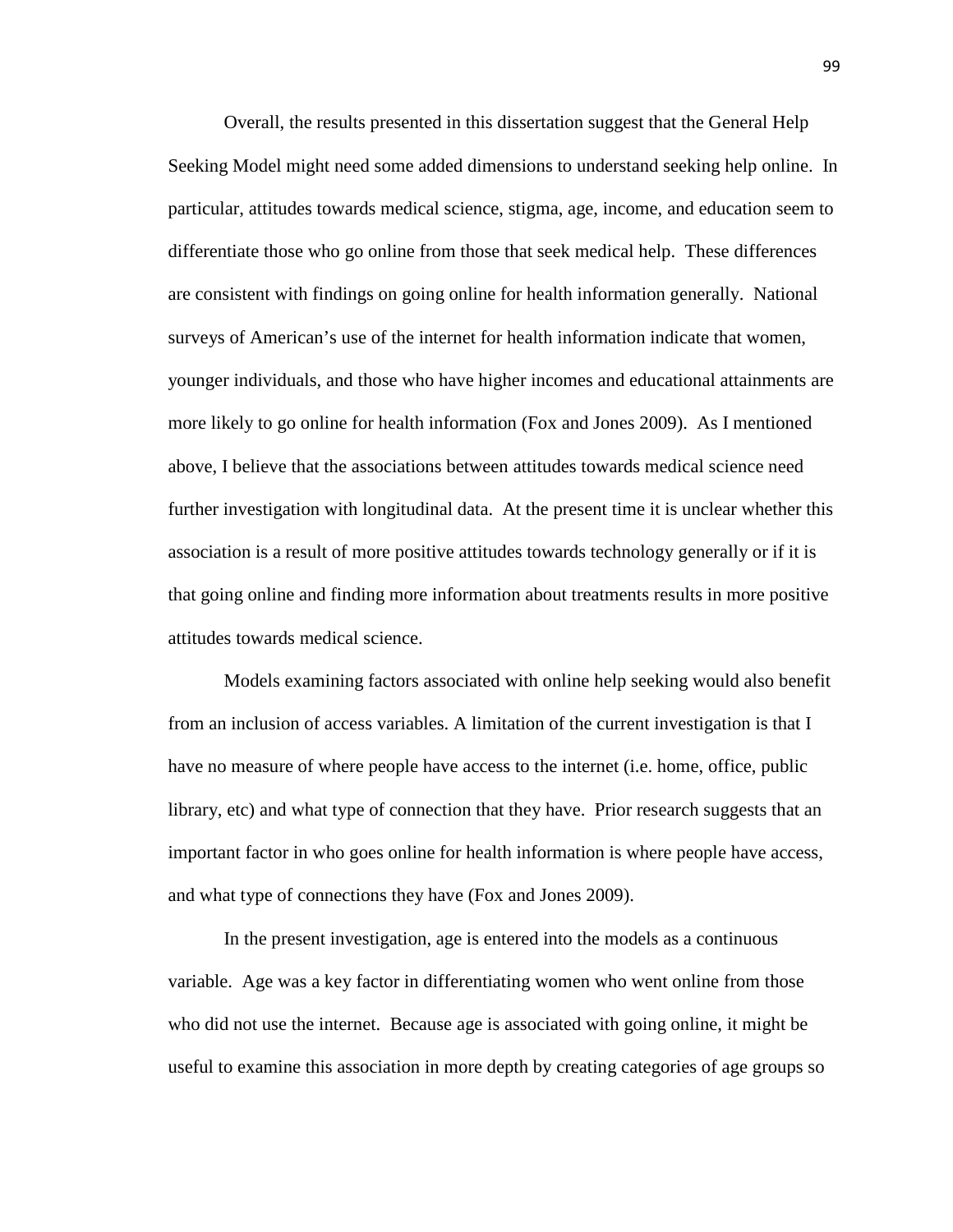that differences between type of help sought and age *category* could be explored. These measures could also capture different cohorts of women who have more or less exposure to and experience with the internet. The challenge with this strategy will be determining what the specific cohorts should be.

In this study, I do not differentiate between women who just talk to a doctor about infertility and women who actually go on to seek treatment. In the future, research should further specify the types of help seeking. As mentioned above, studies of women seeking treatment find that their information needs are quite high (Chiba, et al. 1997; Oddens, den Tonkelaar, and Nieuwenhuyse 1999). It could be that the women who are engaging in both types of help seeking are really the women who sought *treatment* and went online.

An important direction for future research will be to examine how women move through the types of help seeking and what factors differentiate the different paths women can take (i.e. what factors are associated with women moving from doing nothing to internet only, medical only, or both; what predisposing, need, and enabling indicators are associated with moving from only going online to doing both online and medical help seeking). This is something that I plan to explore with the second wave of the NSFB.

In the second part of this study I turn my attention to the relationship between social support and types of help seeking. In my first set of models, I explored the relationship between type of help sought and social support. I expected infertile women who know someone who has sought treatment and who spoke to other people who had gone through similar experiences to have higher social support. Previous research suggests that the appeal of online information and support is that people can find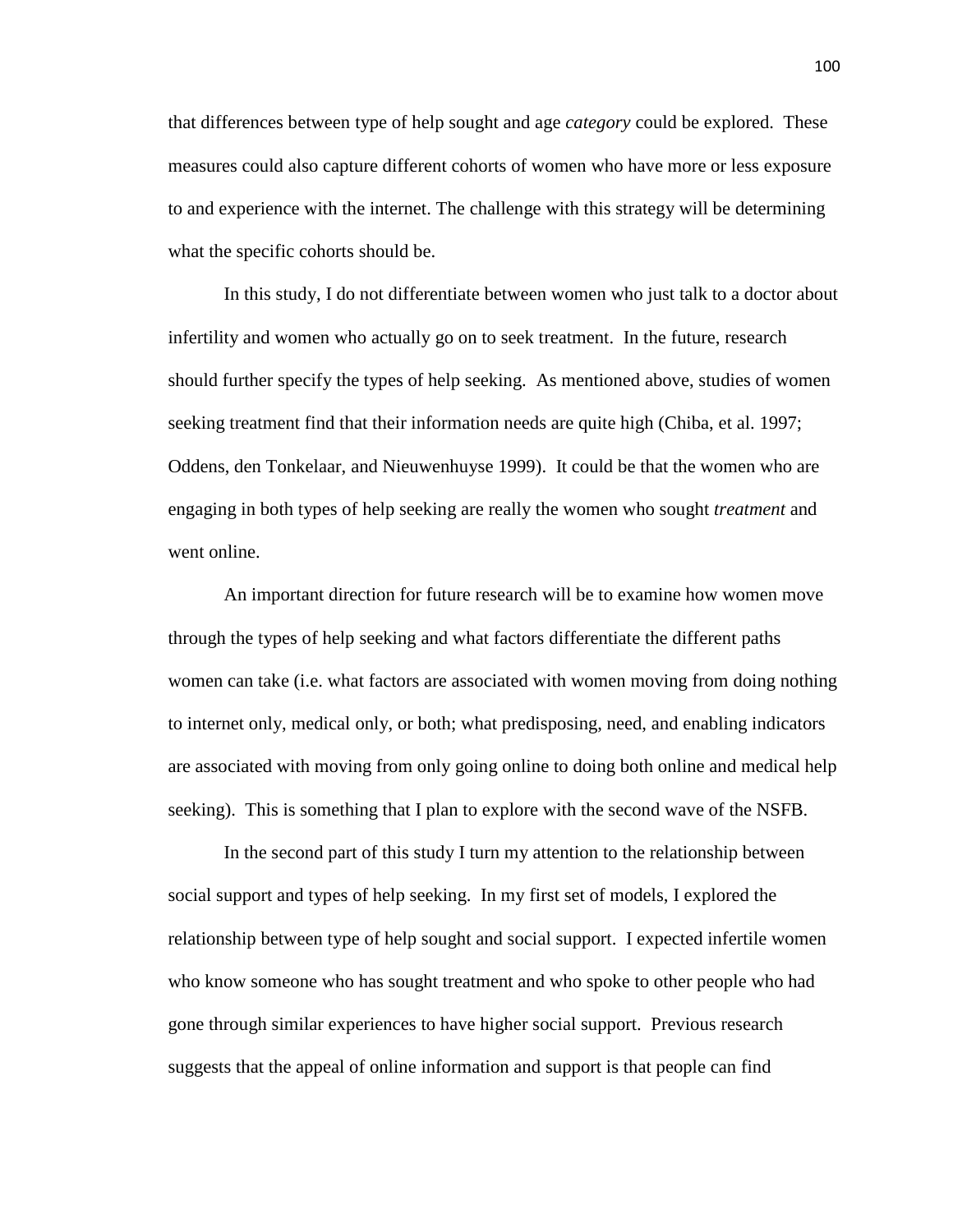"experienced based" information (Porter and Bhattacharya 2008) or information from "someone like me" (Fox and Jones 2009). Conversely, infertility is viewed as a stigmatized condition, and because of this, women may avoid talking about this with network members resulting in less social support. With this in mind, I explored whether the type of help seeking acts as a mediator between social support and these three variables (talking to similar others, know someone who has had treatment, and infertility stigma).

I find no evidence that type of help seeking mediates the relationship between social support and any of my predisposing, need, and enabling indicators. Even after testing for mediation I do find a direct relationship between having talked to someone who experienced a similar situation and social support. Women who say that they seldom or never talk to similar others have lower social support than women in the reference category of individuals who report that they talk to similar others often.

I find a positive relationship between internal medical locus of control and social support; women with higher internal medical locus of control have more social support. This was an unexpected finding. It is possible that this internal locus of control helps women seek out social support to help cope with stressful health situations such as infertility. Another unexpected finding was that as parity increased, social support decreased. It is possible that as the number of children increases, women have less time to spend interacting with their social network members which reduces their perceptions of social support.

As I expected, I find significant, positive associations between religiosity, educational attainment, and income and social support. Racial and ethnic minority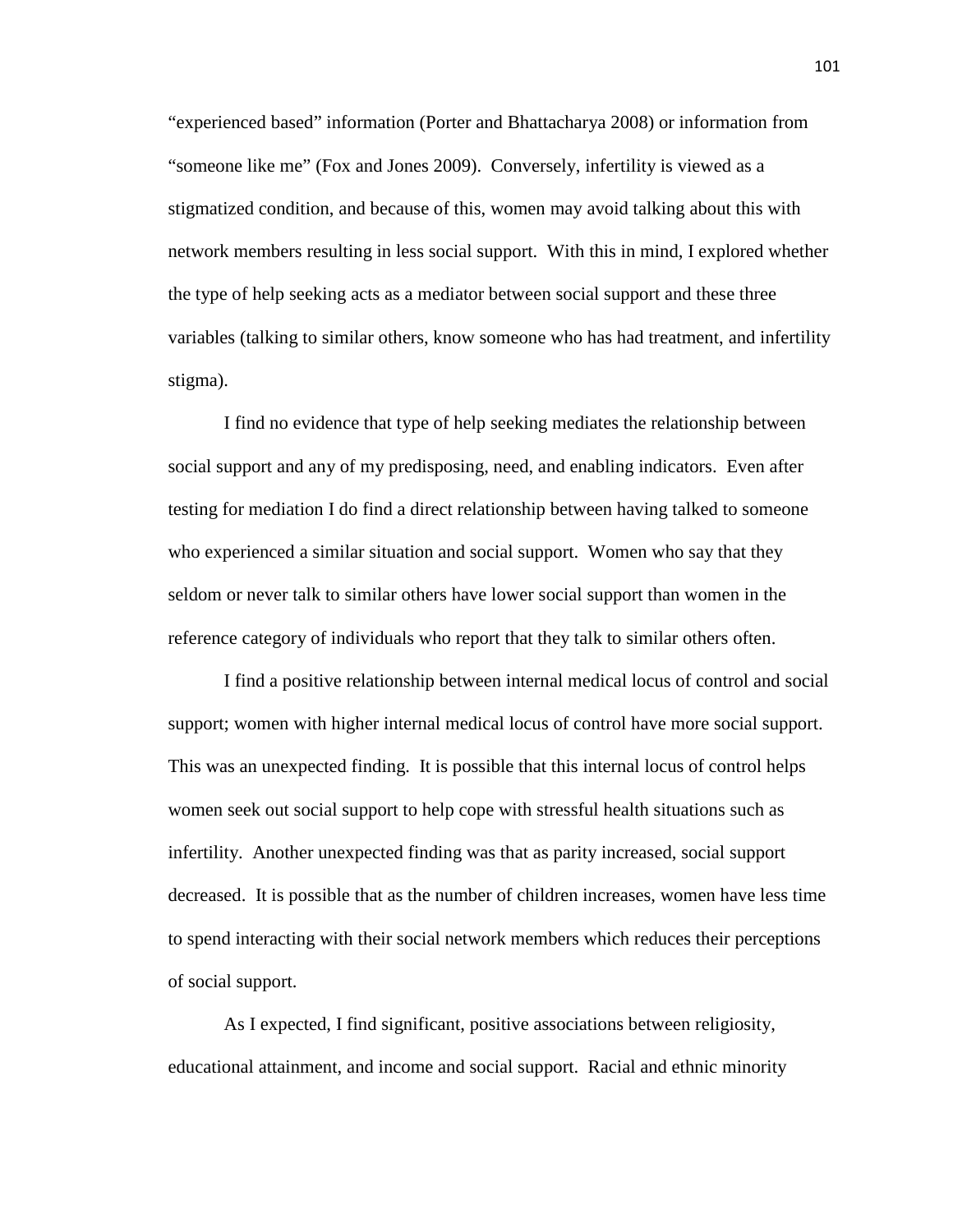women report less social support than white women. As income and educational attainment increase, perceived social support also increases.

Doctors and other health care professionals hold the potential to be important sources of support for women experiencing infertility. Previous research suggests that the women who are most satisfied with treatments are those that had supportive and individualized experiences (Malin, et al. 2001). In my study, I find that women who reported that their doctor cares a little or does not care very much had significantly lower levels of social support than women who indicate that they feel as though their physician really cares about how they are doing. Though the 'doctor' that women are asked about may not be a fertility specialist, these results do suggest that it is important to explore the doctor-patient interactions of infertile women. It is possible that negative treatment experiences may reduce perceptions of social support.

In my second set of models related to social support I explore if the types of activities that people engage in online are related to social support levels. This model focuses on just those women who have gone online for health information and did this online help seeking in the previous three years. The overall patterns of associations are similar to the social support models described above. I find no association between the type of internet activity and social support.

The findings presented here suggest that neither the type of help seeking that people engage in (none, internet only, medical only, or both) nor the types of activities that people actually do online (information about a specific treatment, articles about getting pregnant, email communication with doctor or health professional, evaluating a doctor or clinic, and using an online social support group) have any association with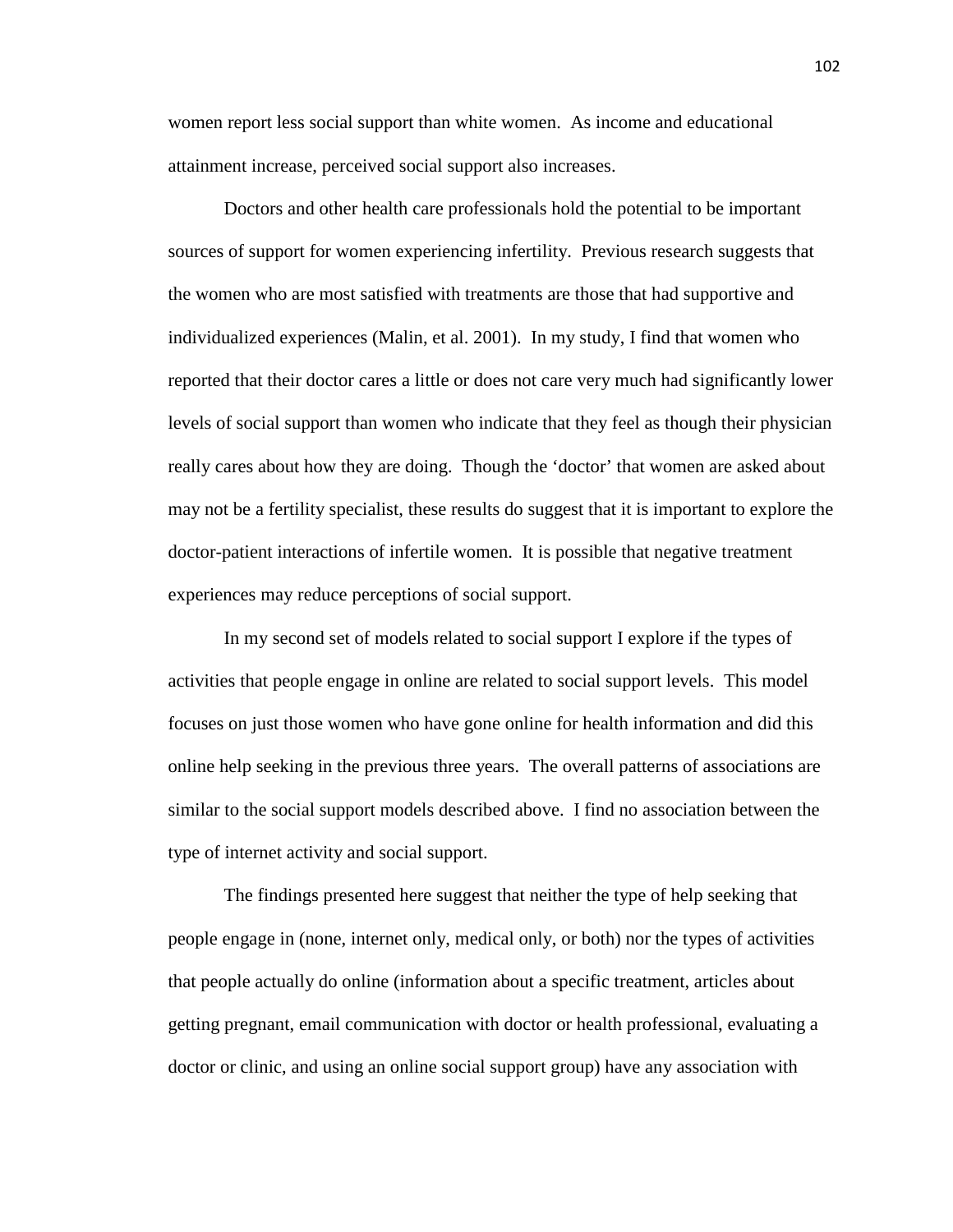perceptions of social support. The sample for the models examining relationships between type of internet activities and social support is unique because is represents a random sample of the population, but it is also fairly small. One advantage of this sample is the recent time frame (the last three years) for reporting online activities.

This relationship between internet help seeking and information gathering requires further exploration. The lack of a statistically significant association in the present study may be a result of data limitations. Data for the NSFB was collected over a three year period from 2004 to 2007. The internet usage questions were asked of women who had gone online in the past three years, which potentially could have women reporting about internet usage that was occurring as early as 2001. Growth in internet access in the U.S. changed quite dramatically during this time frame. For example, while just 46% of Americans had internet access in the year 2000, by 2008, 74% of people had access (Fox and Jones 2009). Moreover, research suggests that during this time going online for health information became more likely. In 2000, just one-quarter of Americans had gone online for health information. By 2008, this proportion of the U.S. population using the internet for health information had increased to 61% (Fox and Jones 2009).

The type of internet access one has matters as well. Over this same period the use of broadband internet access, which is associated with being more likely to go online for heath information also increased (Smith 2010). Taken together, recent research on using the internet for health information suggests that internet access has increased, people are becoming more likely to seek health information online, and faster access, which facilities going online for health information, has become more widespread. The fast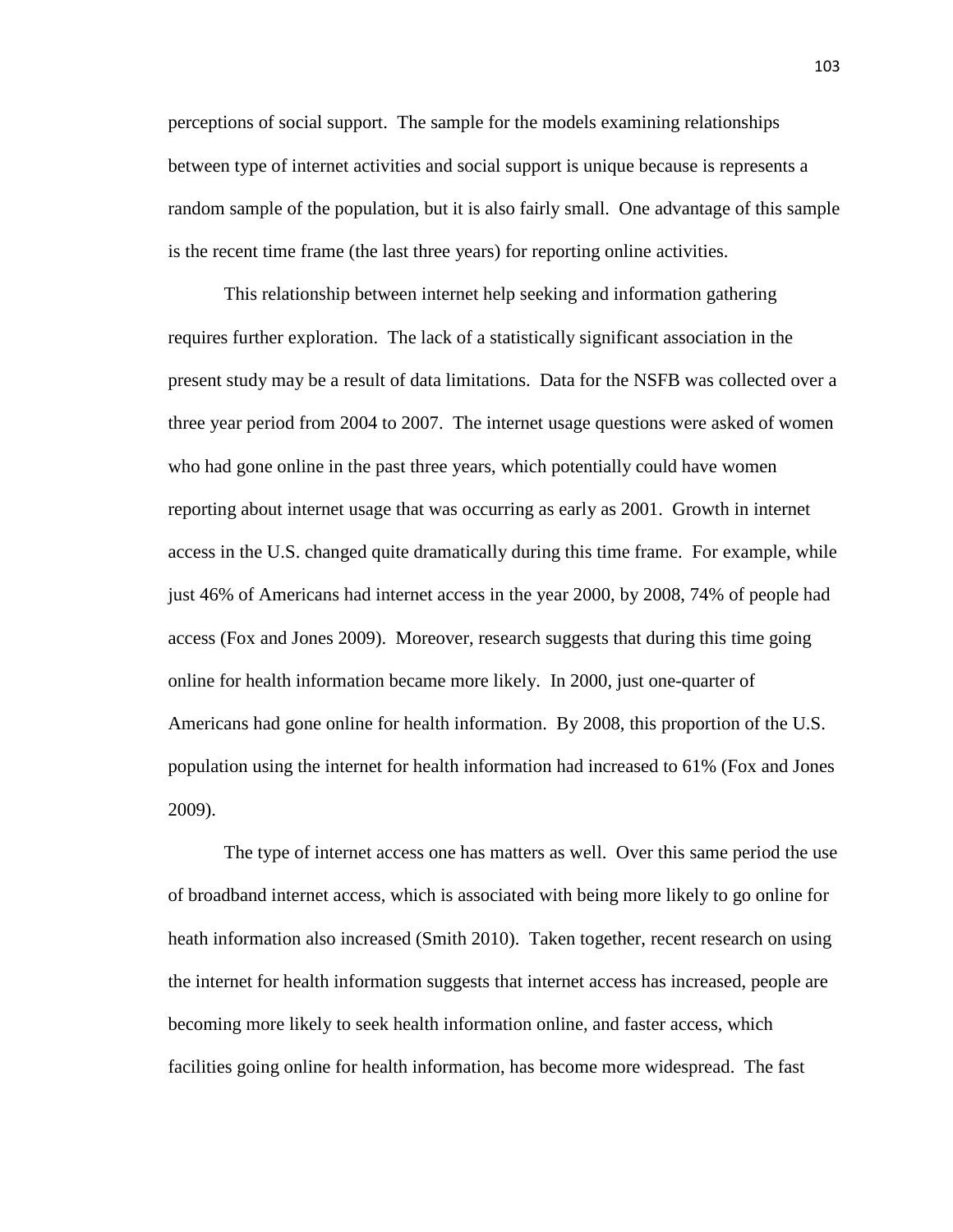pace of change in internet access suggests that more rapid data collection (not three years for wave 1) may be necessary to more accurately assess relationships between social support and types of help seeking presented here.

I also have concerns about the measures of internet activities. First, most of the activities are related to information seeking rather than support seeking. The wording of the question about online support groups is different from the wording of other items because respondents were asked if they had ever *participated* in an online support group not if they *sought* an online group. It is common for Americans with online access to go online for health information; additionally, 41% of those who go on line have read someone else's commentary about a health experience on websites or blogs (Fox and Jones 2009). Just 6% of internet users have actually created their own health information and shared it online (Fox and Jones 2009). If participants do not include viewing content of personal accounts of infertility as "participating" in a support group, and interpret "participating" instead as the actual act of posting to a support group website, the data may be underestimating the number of people who are actually going online and engaging in activities that might be related to perceptions of social support.

 There are a few additional limitations that are noteworthy. The data for the current investigation are cross-sectional and therefore I cannot make definitive conclusions about temporal ordering. This is a particular issue for my analyses involving social support. Ideally, I would have a measure of social support before women engaged in any type of help seeking, and then a follow up measure so that I could measure how type of help seeking is actually influencing social support. The second wave of the NSFB will be available soon and will make exploring this question more feasible.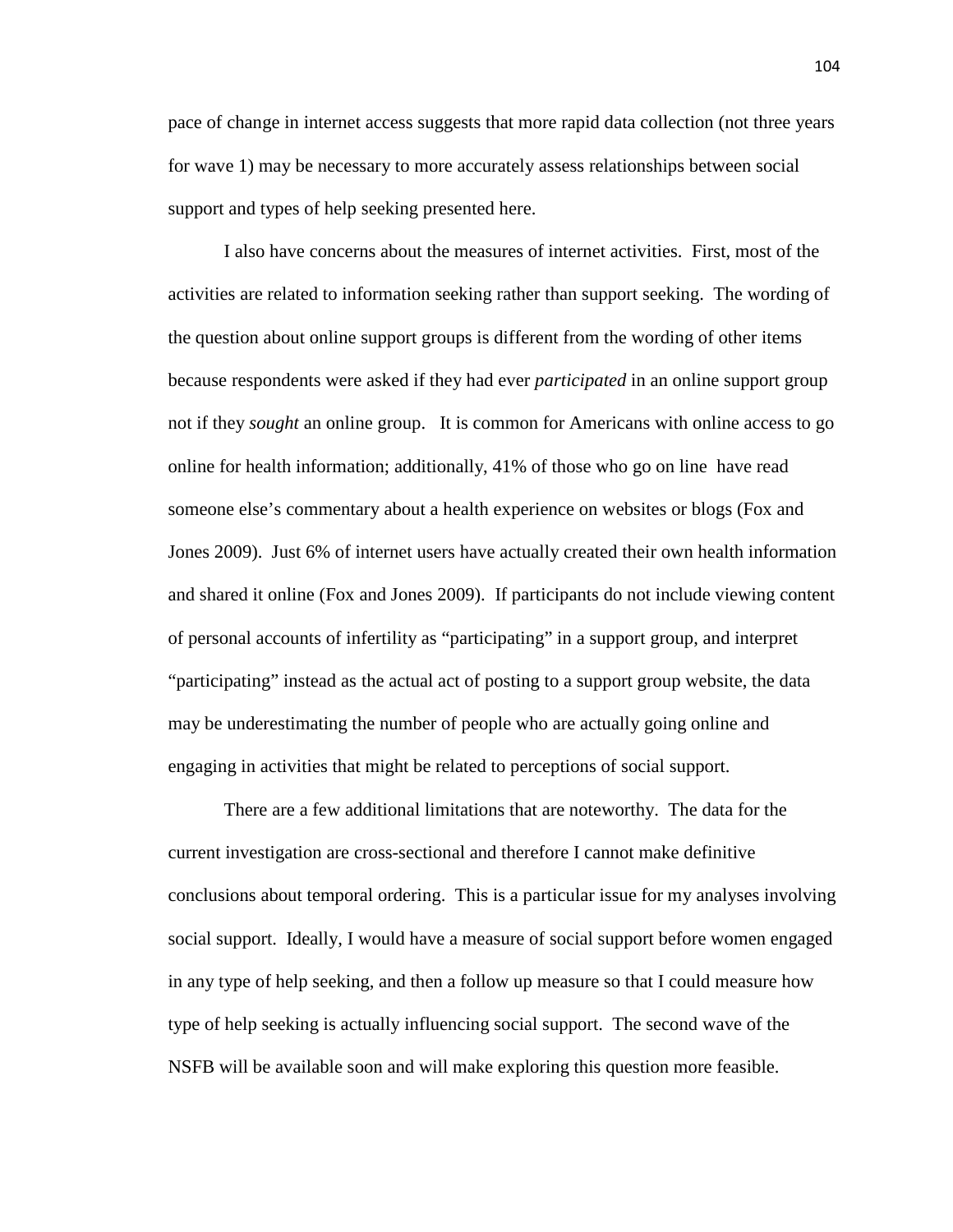Some of the key concepts included in my analyses were measured at the time of interview while others asked women to reflect back to the time of infertility episode. Therefore some items, for example no desire for a child, appear odd in an analysis of women who qualify for infertility. For the analysis I collapsed the race/ethnicity variable into a dummy of white versus non-white respondents. I did this to accommodate small numbers of cases in particular cells, I am limited in my ability to fully explore how types of help seeking and social support differ by racial and ethnic groups.

 The data set does not contain measures of where respondents have internet access, the type of connection speed, and whether or not they have mobile access to the internet. As I mentioned above, the internet and how we utilize internet technology is rapidly changing, and these changes are likely to influence how involved people are with the internet. For example, people who have home computers, broadband connections, and mobile internet access are all more likely to seek health information (Fox and Jones 2009; Fox 2010).

 The current investigations raise some directions for future research. First, as I mentioned previously, I plan to revisit the questions in this dissertation with the second wave of data from the NSFB. I will be able to disentangle some of the causal ordering that was not clear in the current investigation. For example, access to the second wave of data will give me a baseline level of social support for women who did not do any help seeking. I can then investigate how this perceived social support changes with the type of help seeking that women do.

 Second, the findings related to social support suggest that infertile women's perceptions of health care providers are associated with social support. Future research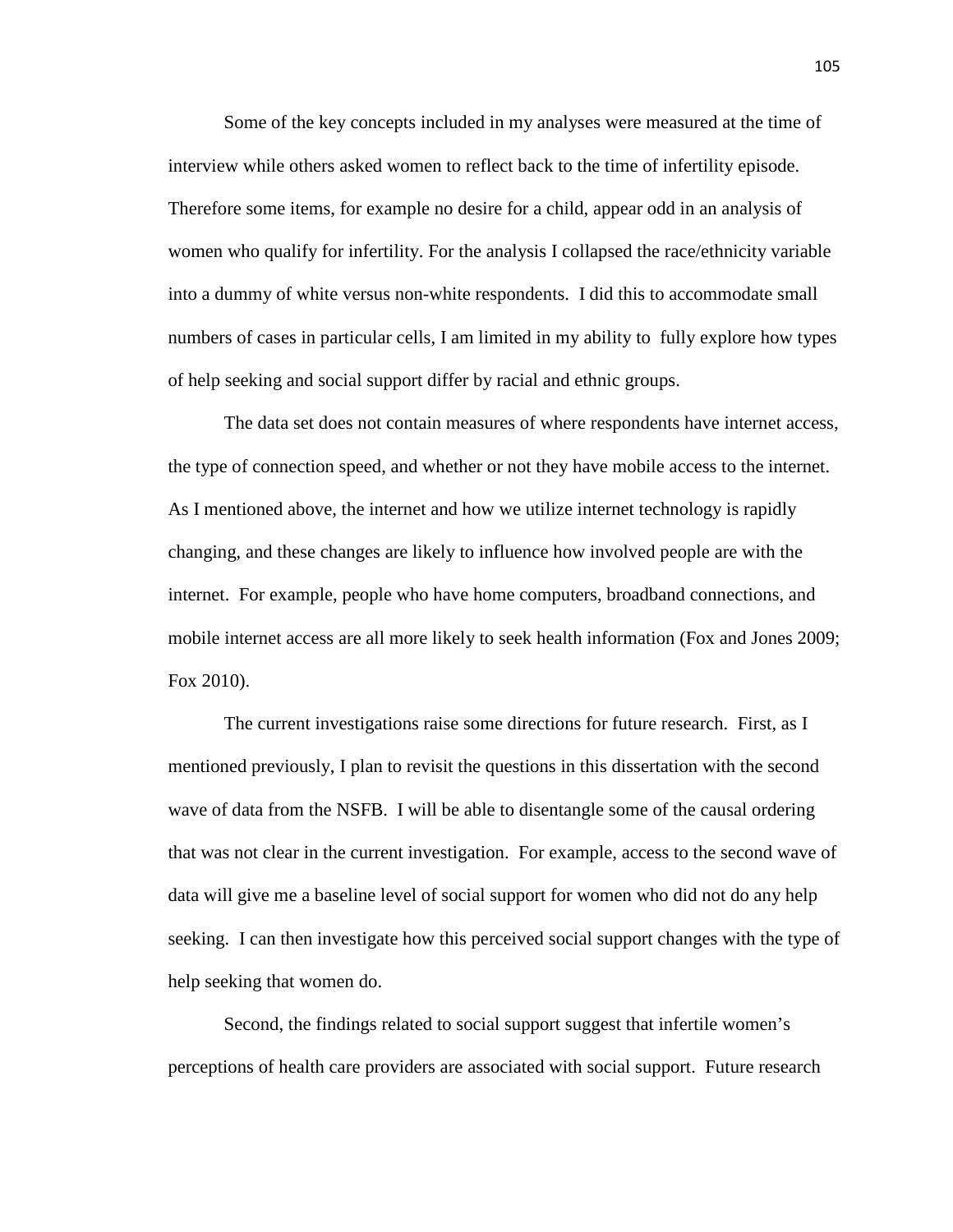should investigate this issue to determine how doctors (through behaviors, characteristics, and types of information) help women feel supported during the stressful experience of seeking medical help for infertility.

 Third, recent research on the use of internet for health information finds that it is fairly common to go online to research a health condition for someone else. For example, Fox and Jones (2009) find that just over half of all health inquiries online are done on someone else's behalf. Therefore it would be useful to learn more about men's online activities related to infertility. Weissman, et al. (2000) found that in 14% of couples, both members went online for infertility, and in another 10% of couples, only the male partners went online. It is possible that some of the women in my study are not going online themselves, but may have partners that do. Importantly, if partners share what they found online, then their partners are likely to benefit without actually engaging in the help seeking behavior.

 Fourth, future research should investigate what social support really means to infertile women. The scale included in these analyses asks general questions about social support such as do you have someone available to give you advice in a crisis. In the context of infertility, a condition which is stigmatized and often kept a secret (Inhorn 2002, Miall 1986, Wirtberg, et al. 2007), these measures of social support might not be accurately capturing women's true experiences. Qualitative research could be used to determine the types of interactions that make women feel understood, accepted, comforted, and emotionally supported. This type of research would also likely highlight the interactions that are perceived to be unsupportive and distressing.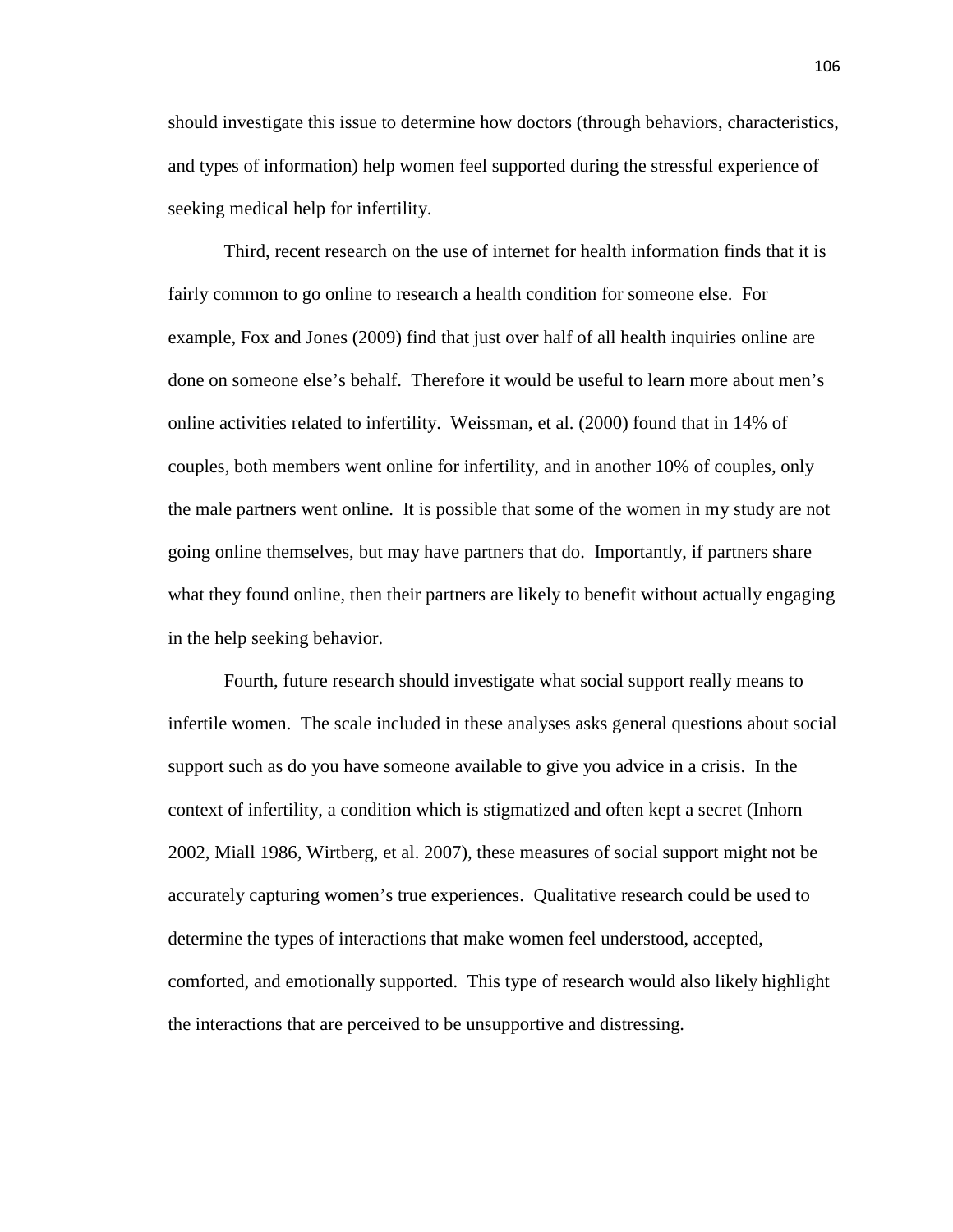Using the internet for infertility information and support will continue to be an important area of research. At the present time, 17% of cell phone owners have used a cellular telephone to look up health information, and moreover, 9% have used applications to track and/or manage health (Fox 2010). As access continues to become more widespread the prevalence of people engaging in online behaviors is likely to continue to increase. Yet there still may be those who do not have access – and it is likely to be those who have the greatest need (e.g. women who are minority or low SES)

Finally, the explosion in the use of social networking sites is an exciting new potential area in which to study how people are using the internet for health information. A search for "infertility" on facebook reveals an astounding variety of ways to interact with people who are experiencing infertility from formal organization pages (i.e. RESOLVE: The National Infertility Association), support groups, blogs, and common interest groups. In light of the increasing popularity of internet health searches and the vast array of sources and types of information available, it is critical that we understand what causes people to go online and how this information is actually affecting the individuals reading it.

As growth in internet access and using the internet for health information continues to increase it is critical for social scientists to explore the implications of these help seeking behaviors. This dissertation extends our understanding of help seeking for infertility, a chronic health condition that is optional to treat. Using data from the NSFB I examined the utility of the General Help Seeking Model for explaining two new types of infertility help seeking, only going online for infertility information and both going online and seeking medical help. The results suggest that five variables in particular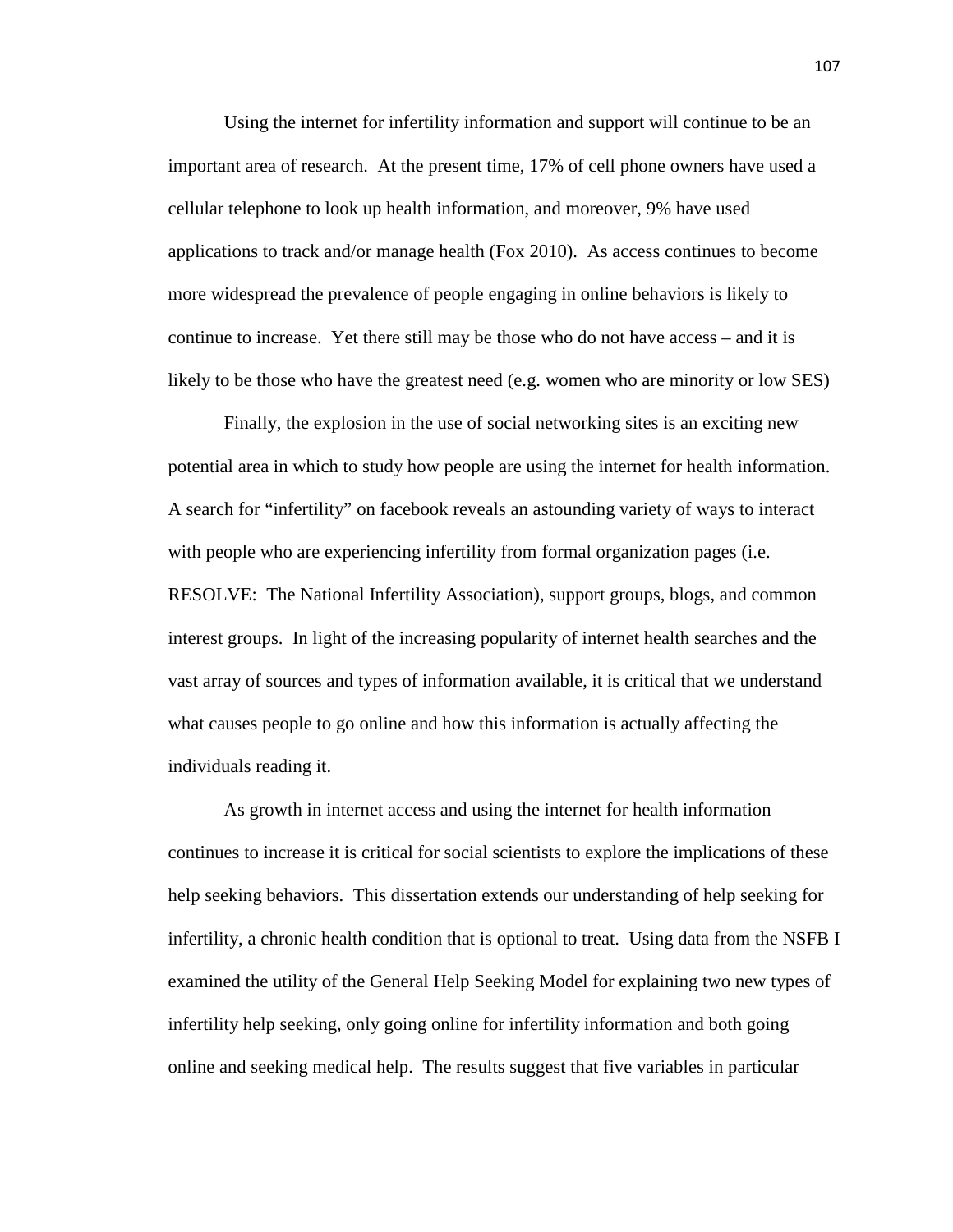differentiate those who go online from those who do not: attitudes towards medical science, infertility stigma, age, income, and education. In addition, I find no associations between the type of help sought and infertile women's perceived social support. Future research must continue to explore how infertile women are utilizing the internet in relation to fertility problems, and what implications these activities have on personal identities, help seeking, and doctor patient interactions.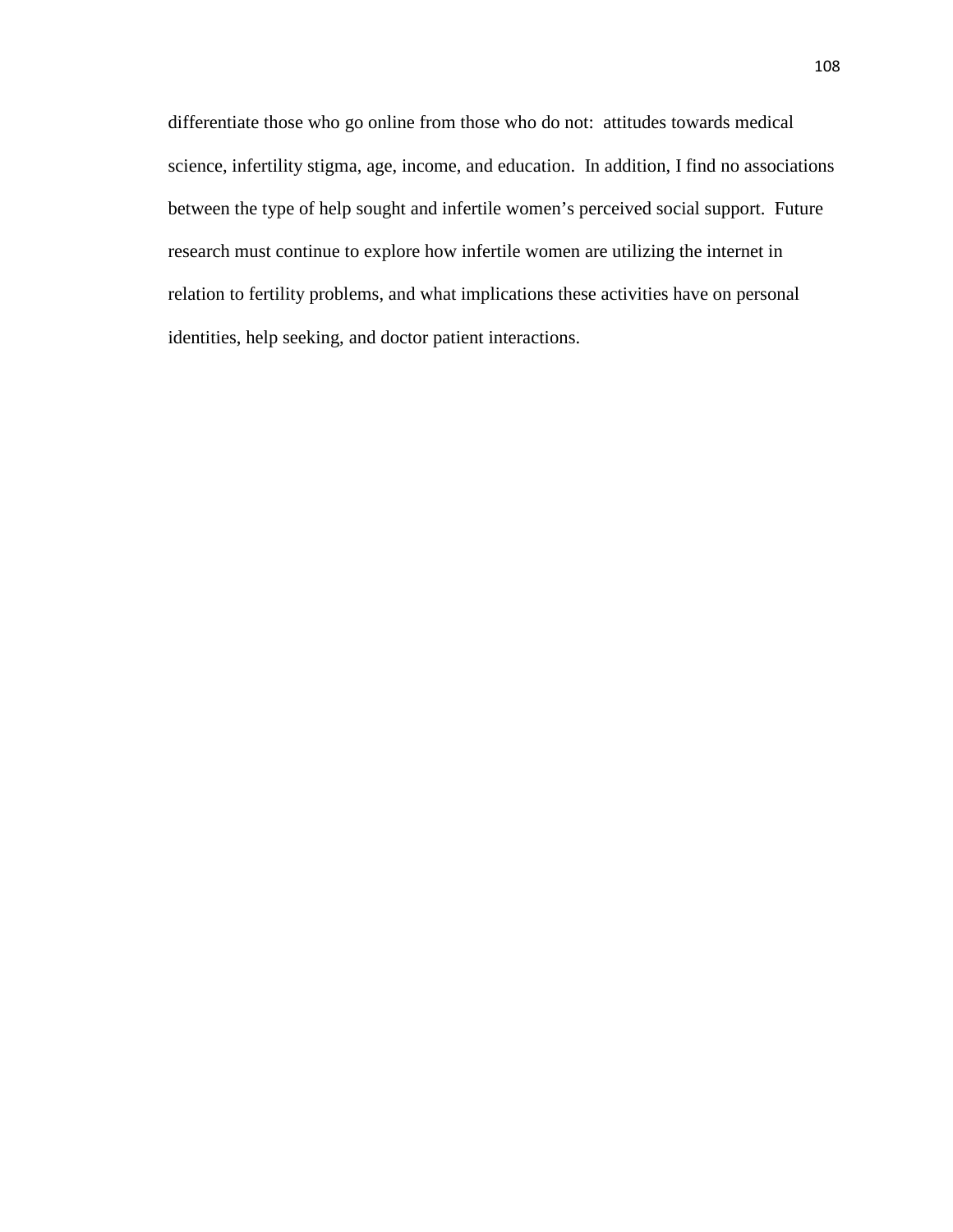## **References**

- Abe-Kim, Jennifer, Fang Gong, and David Takeuchi. 2004. "Religiosity, Spirituality, and Help-Seeking Among Filipino Americans: Religious Clergy or Mental Health Professionals." *Journal of Community Psychology* 32:675-89.
- Andersen, Ronald M. 1995. "Revisiting the Behavioral Model and Access to Medical Care: Does it Matter?" *Journal of Health and Social Behavior* 36:1-10.
- Andersen, Ronald M. 1968. *A Behavioral Theory of Families' Use of Health Services.*  Chicago: University of Chicago, Center for Health Administration Studies. Englewood Cliffs, NJ: Prentice Hall.
- Angard, Nancy T. 2000. "Seeking Coverage for Infertility: Insurers Should Offer Reasonable Services to Help Couples Achieve a Pregnancy." *AWHONN Lifelines*  4:22-4.
- Ayers, Stephanie L. and Jennie J. Kronenfeld. 2007. "Chronic Illness and Health-Seeking Information on the Internet." *Health* 11:327-47.
- Bane, Cynthia M.H., Christopher M.B. Haymaker, and Jessica Zinchuk. 2005. "Social Support as a Moderator of the Big-Fish-in-a-Little-Pond Effect in Online Self-Help Support Groups." *Journal of Applied Biobehavioral Research* 10:239-61.
- Barney, Lisa J., Kathleen M. Griffiths, Anthony F. Jorm, and Helen Christensen. 2006. "Stigma about Depression and Its Impact on Help-Seeking Intentions." *Australian and New Zealand Journal of Psychiatry,* 40:51-4.
- Berger, David M. 1980."Couples' Reactions to Male Infertility and Donor Insemination." *American Journal of Psychiatry* 137:1047-9.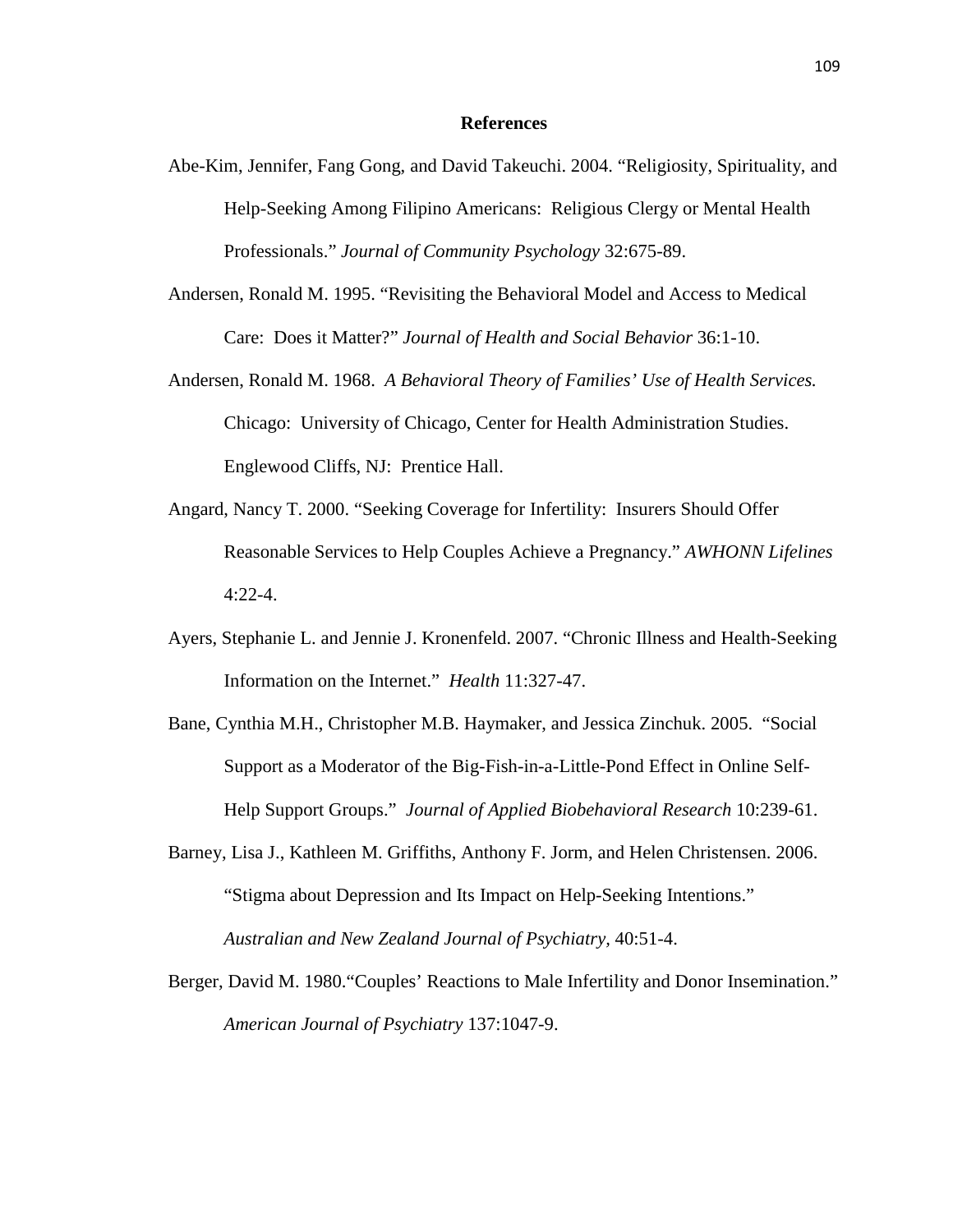- Berger, Magdalena, Todd H.Wagner, and Laurence C. Baker. 2005. "Internet Use and Stigmatized Illness." *Social Science and Medicine* 61:1821-7.
- Berkman, Lisa F. 1984. "Assessing the Physical Health Effects of Social Networks and Social Support." *Annual Review of Public Health* 5:413-32.
- Beutel, M., Kupfer, J., Kirchmeyer, Pl, Kehde, S., Kohn, F.M., Schroeder-Printzen, I., Gips, H., Herrero, H.J.G., and Weidner, W. 1999. "Treatment-Related Stresses and Depression in Couples Undergoing Assisted Reproductive Treatment by IVF or ICSI." *Andrologia* 31:27-35.
- Birditt, Kira and Toni C. Antonucci. 2008. "Life Sustaining Irritations? Relationship Quality and Mortality in the Context of Chronic Illness." *Social Science and Medicine* 67:1291-9.
- Bish, Alison, Amanda Ramirez, Caroline Burgess, and Myra Hunter. 2005. "Understanding Why Women Delay in Seeking Help for Breast Cancer Symptoms." *Journal of Psychosomatic Research* 58:321-6.
- Bitler, Marianne and Lucie Schmidt. 2006. "Health Disparities and Infertility: Impacts of State-Level Insurance Mandates." *Fertility and Sterility* 85:858-65.
- Brodie, Mollyann, Rebecca E. Flournoy, Drew E. Altman, Robert J. Blendon, John M. Benson, and Marcus D. Rosenbaum. 2000. "Health Information, the Internet, and the Digital Divide." *Health Affairs* 19:255-65.
- Broom, Alex. 2005. "The eMale: Prostate Cancer, Masculinity, and Online Support as a Challenge to Medical Expertise." *Journal of Sociology* 41:87-104.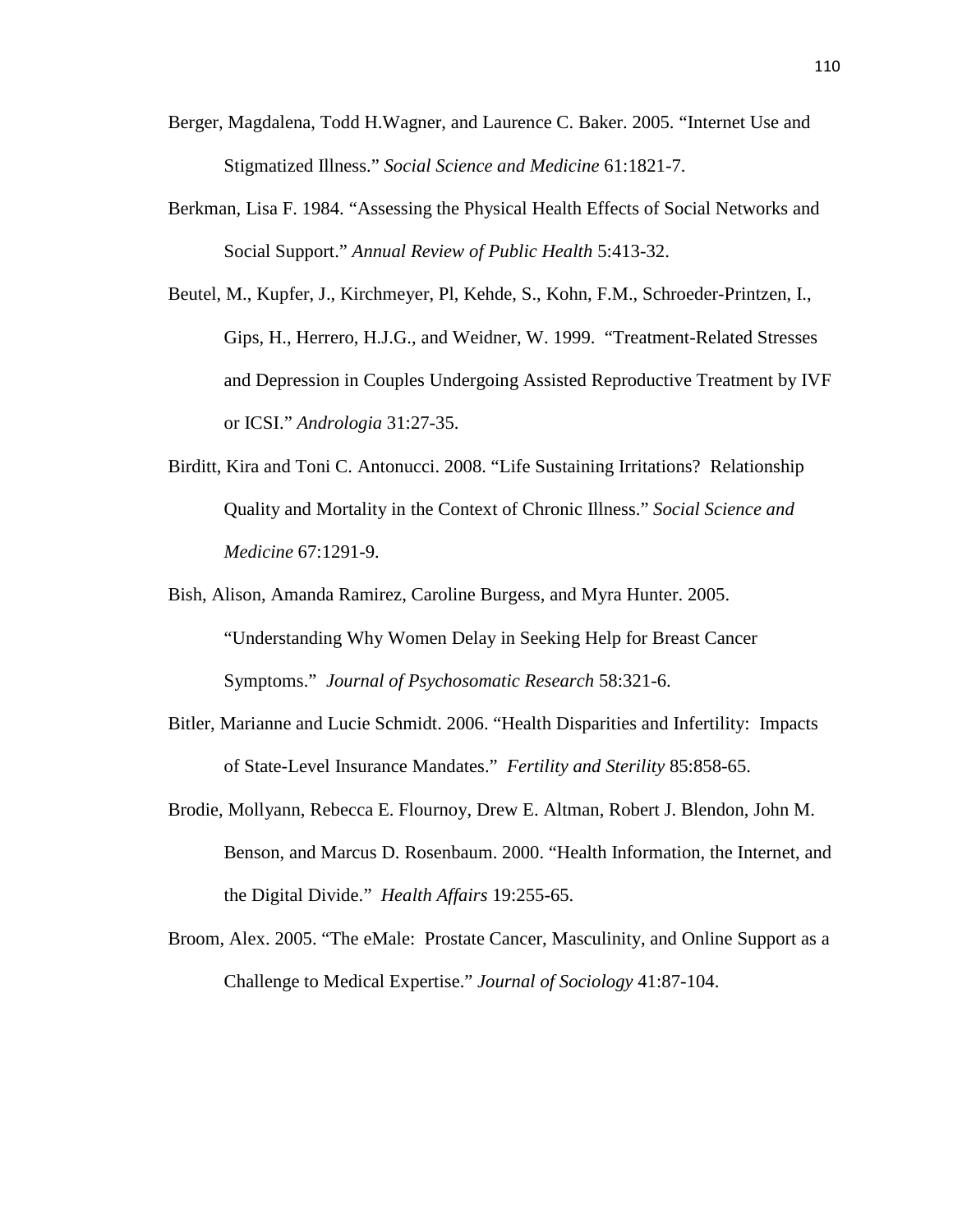- Brucker, Penny S. and Patrick C. McKenry. 2004. "Support from Health Care Providers and the Psychological Adjustment of Individuals Experiencing Infertility." *Journal of Obstetric, Gynecologic, and Neonatal Nursing* 33:597-603.
- Bulcroft, R. and J. Teachman. 2004. "Ambiguous Constructions: Development of a Childless or Child Free Life Course." Pp. 116-135 in M. Coleman and L. Ganong (eds.), *Handbook of Contemporary Families: Considering the Past, Contemplating the Future.* Thousand Oaks, CA: Sage Publishing.
- Bunting, Laura and Jacky Boivin. 2007. "Decision-Making about Seeking Medical Advice in an Internet Sample of Women Trying to Get Pregnant." *Human Reproduction,* 22:1662-8.
- Chiba, Hiroko, Emi Mori, Yukiko Morioka, Masaki Kashiwakura, Toshihide Nadaoka, Hidekazu Saito, and Massahiko Hiroi. 1997. "Stress of Female Infertility: Relations to Length of Treatment." *Gynecologic and Obstetric Investigation*  43:171-7.
- Connolly, Kevin J., Robert J. Edelmann, Ian D. Cooke, and Jill Robson. 1992. "The Impact of Infertility on Psychological Functioning." *Journal of Psychosomatic Research* 36:459-68.
- Cotton, Sheila R. and Sipi S. Gupta. 2004. "Characteristics of Online and Offline Health Information Seekers and Factors that Discriminate Between Them." *Social Science and Medicine* 59:1795-1806.
- Crocker, J., B. Major and C. Steele. 1998. "Social Stigma." Pp. 504-553 in Daniel T. Gilbert, Susan T. Fiske, and Lindzey Gardner (eds.), *The Handbook of Social Psychology.*New York: McGraw Hill.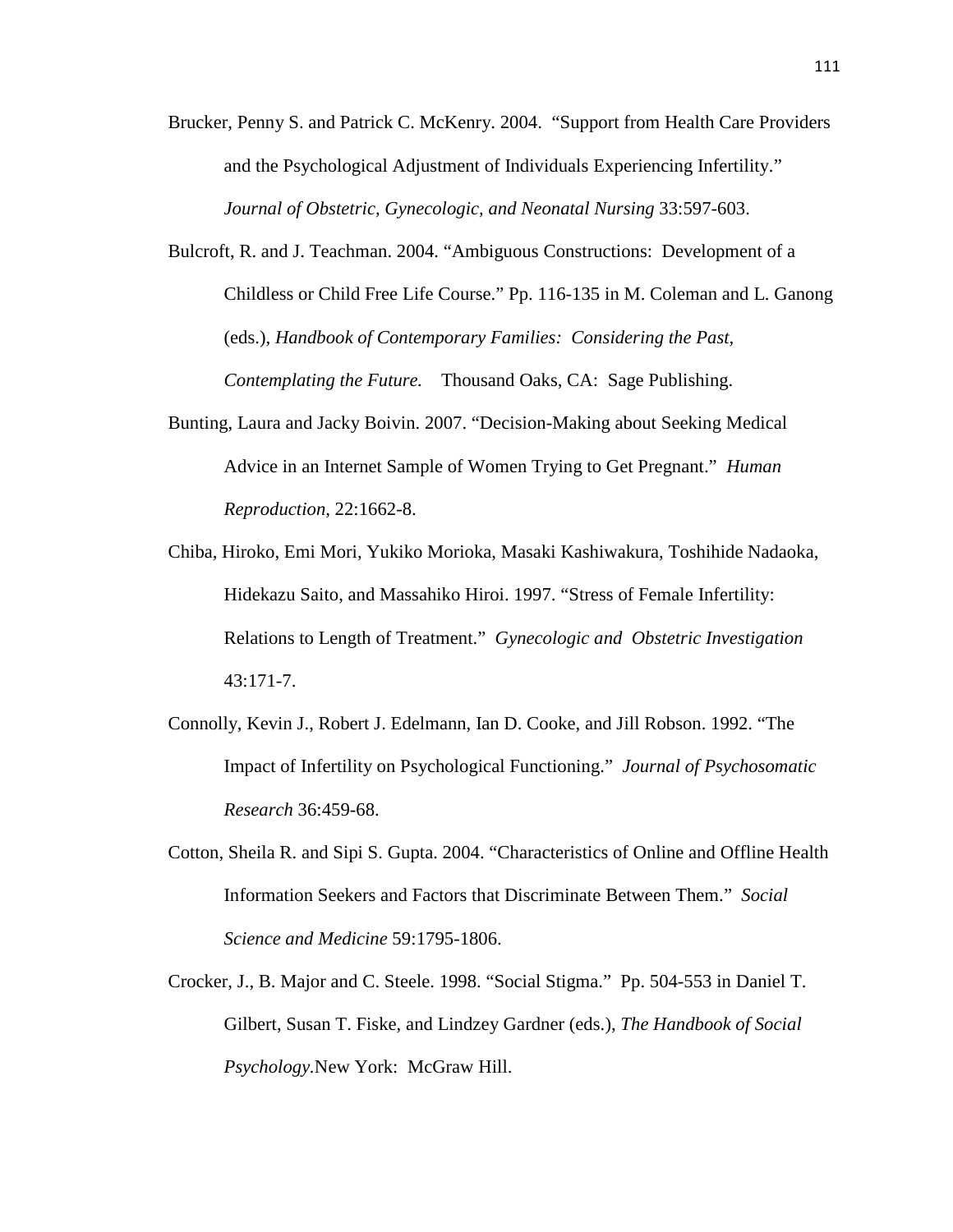- Curtin, Richard, Stanley Presser, and Eleanor Singer, 2005. "Changes in Telephone Survey Nonresponse Over the Past Quarter Century." *Public Opinion Quarterly*  69:87- 98.
- Daniluk, Judith C. 2001. "If We Had To Do It Over Again…: Couples' Reflections on Their Experiences of Infertility." *The Family Journal: Counseling and Therapy for Couples and Families* 9:122-33.
- DeMaris, Alfred. 1995. "A Tutorial in Logistic Regression." *Journal of Marriage and Family* 57:956-68.
- DeOllos, Ione Y. and Carolyn A. Kapinus. 2002. "Aging Childless Individuals and Couples: Suggestions for New Directions in Research." *Sociological Inquiry*  72:72-80.
- Dibb, Bridget and Lucy Yardley. 2006. "How Does Social Comparison Within a Self-Help Group Influence Adjustment to Chronic Illness? A Longitudinal Study." *Social Science and Medicine* 63:1602-13.
- Draye, Mary Ann, Nancy Fugate Woods, and Ellen Mitchell. 1988. "Coping with Infertility in Couples: Gender Differences." *Healthcare for Women International*  9:163-75.
- Dyer, S.J., N. Abrahams, N.E. Mokoena, and Z.M. van der Spuy. 2004. "'You Know You Are a Man Because You Have Children': Experiences, Reproductive Health Knowledge, and Treatment Seeking Behavior Among Men Suffering from Couple Infertility in South Africa." *Human Reproduction* 19:960-7.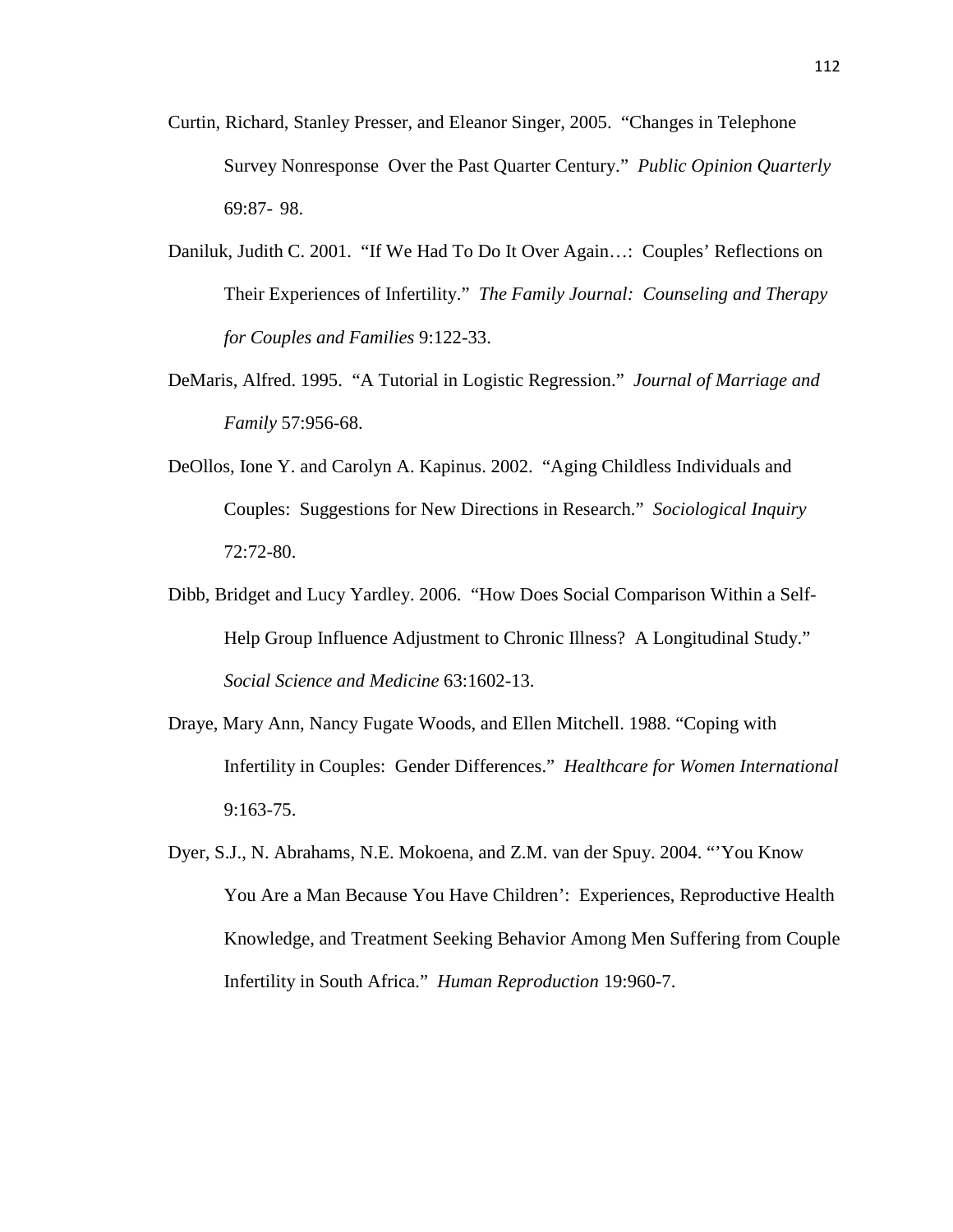- Epstein, Yakov M. and Helane S. Rosenberg. 2005. "Assessing Infertility Information on the Internet: Challenges and Possible Solutions." *Fertility and Sterility* 83:553- 5.
- Epstein, Yakov M., Helane S. Rosenberg, Theresa Venet Grant, and Nancy Hemenway. 2002. "Use of the Internet as the Only Outlet for Talking about Infertility." *Fertility and Sterility* 78:507-14.
- Exley, Catherine and Gayle Letherby. 2001. "Managing a Disrupted Lifecourse: Issues of Identity and Emotion Work." *Health: An Intrerdisciplinary Journal for the Social Study of Health, Illness, and Medicine* 5:112-32.
- Facione, Noreen C. and Marylin J. Dodd. 1995. "Women's Narratives of Helpseeking for Breast Cancer." *Cancer Practice,* 3:219-225.
- Facione, Noreen C., Marylin J. Dodd, William Holzemer, and Afaf I. Meleis. 1997. "Helpseeking for Self-Discovered Breast Symptoms: Implications for Early Detection." *Cancer Practice* 5:220-7.
- Fiscella, Kevin, Peter Franks, Marthe R. Gold, and Carolyn M. Clancy. 2000. "Inequality in Quality: Addressing Socioeconomic, Racial, and Ethnic Disparities in Health Care." *The Journal of the American Medical Association* 283: 2579-88.
- Folkvord, Sigurd, Oystein Andreas Odegaard, and Johanne Sundby. 2005. "Male Infertility in Zimbabwe." *Patient Education Counseling* 59:239-43.
- Fox, Susannah. 2010. "Mobile Health 2010." Pew Internet and American Life Project. Retrieved March 3, 2011.

(http://www.pewinternet.org/~/media//Files/Reports/2010/PIP\_Mobile\_Health\_20 10.pdf)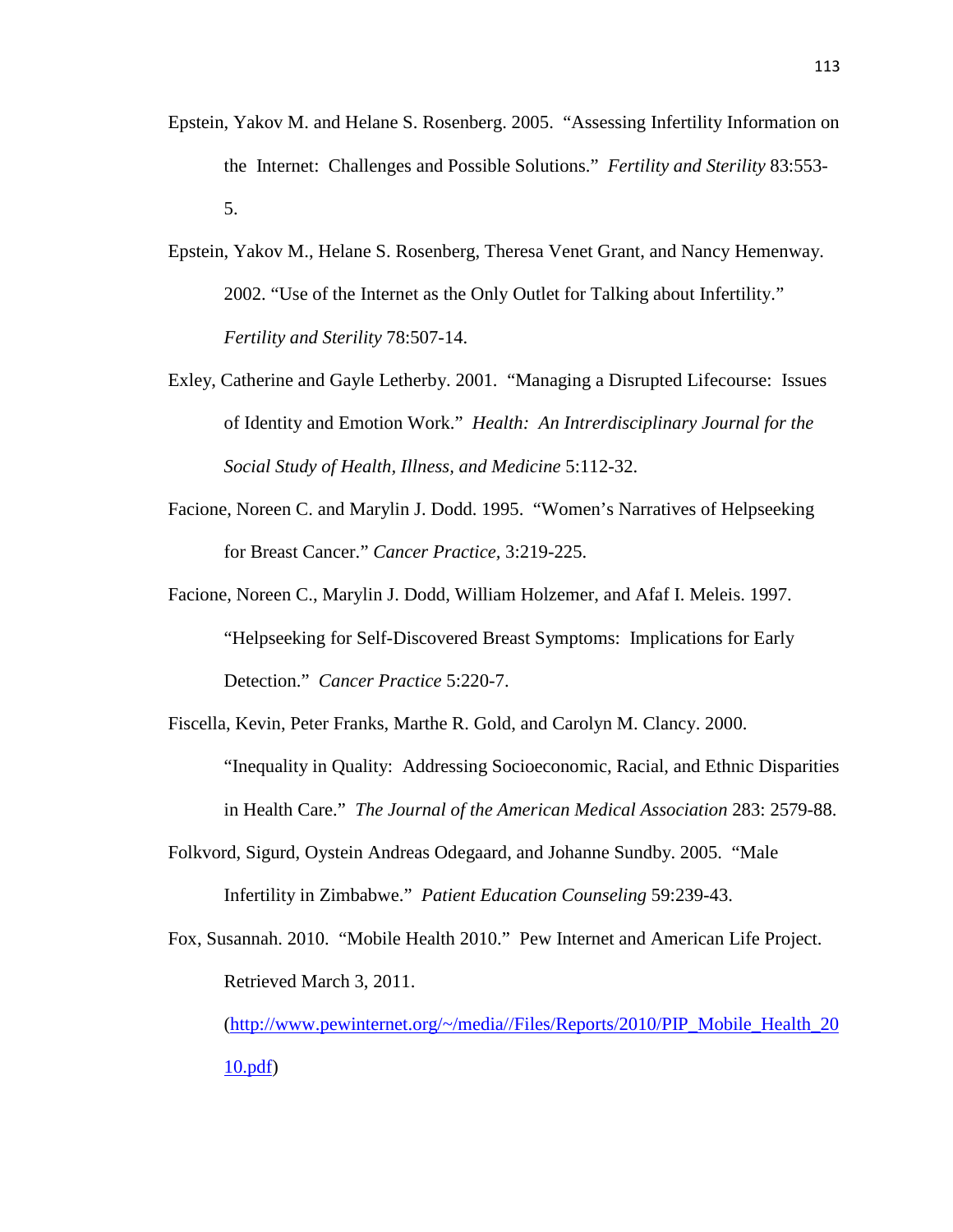- Fox, Susannah. 2008. "The Engaged E-Patient Population: People Turn to the Internet for Health Information When the Stakes Are High and the Connection Fast." Pew Internet and American Life Project. Retrieved November 12, 2008 (http://www.pewinternet.org/pdfs/PIP\_Health\_Aug08.pdf).
- Fox, Susannah, and Deborah Fallows. 2003. "Internet Health Resources: Health Searches and Email Have Become More Commonplace, But There is Room for Improvement in Searches and Overall Internet Access." Pew Internet and American Life Project. Retrieved November 12, 2008.

(http://www.pewinternet.org/pdfs/PIP\_Health\_Report\_July\_2003.pdf).

Fox, Susannah and Sydney Jones. 2009. "The Social Life of Health Information: American's Pursuit of Health Takes Place Within A Widening Network of Both Online and Offline Sources." Pew Internet and American Life Project. Retrieved March 3, 2011.

(http://www.pewinternet.org/~/media//Files/Reports/2009/PIP\_Health\_2009.pdf).

Fox, Susannah and Lee Rainie. 2000. "Online Health Care Revolution: How the Web Helps Americans Take Better Care of Themselves." Pew Internet and American Life Project. Retrieved November 12, 2008.

(http://www.pewinternet.org/pdfs/PIP\_Health\_Report.pdf).

- Franco Jr., Jose Goncalves, Ricardo Luiz Razera Baruffi, Ana Lucia Mauri, Claudia G. Petersen, Valeria Felipe, and Erika Garbellini. 2002. "Psychological Evaluation Test for Infertile Couples." *Journal of Assisted Reproduction and Genetics* 19: 5.
- Frank, Deborah I. 1990. "Gender Differences in Decision Making about Infertility Treatment." *Applied Nursing Research* 3:56-62.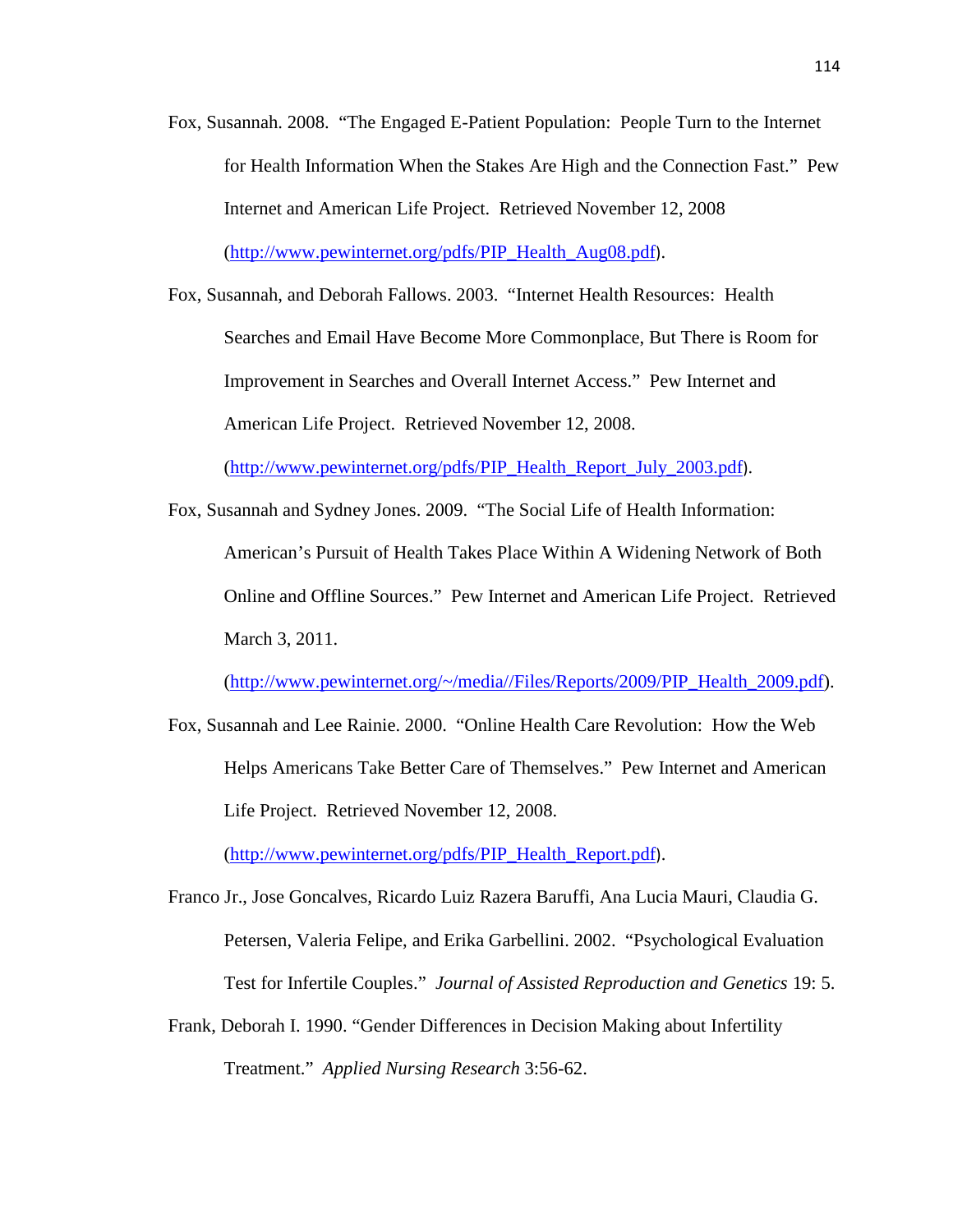- George, Linda K. 1993. "Sociological Perspectives on Life Transitions." *Annual Review of Sociology* 19:353-73.
- Gibson, Donna M and Jane E. Myers. 2002. "The Effects of Social Coping Resources and Growth Fostering Relationships on Infertility Stress in Women." *Journal of Mental Health and Counseling* 24:68-80.

Gillespie, Rosemary. 2003. "Childfree and Feminine: Understanding the Gender Identity of Voluntary Childless Women." *Gender and Society* 17:122-36.

- Goffman, Erving. 1963. *Stigma: Notes on the Management of Spoiled Identity.*  Englewood Cliffs, NJ: Prentice Hall.
- Golberstein, Ezra, Daniel Eisenberg and Sarah E. Gollust. 2008. "Perceived Stigma and Mental Health Care Seeking." *Psychiatric Services* 59:392-9.
- Gooden, Rebecca J. and Helen R. Winefield. 2007. "Breast and Prostate Cancer Online Discussion Boards." *Journal of Health Psychology* 12:103-14.
- Gorman, Bridget K. and Ahilan Sivaganesan. 2007. "The Role of Social Support and Integration for Understanding Socioeconomic Disparities in Self-Rated Health and Hypertension." *Social Science and Medicine* 65:958-75.
- Green, Sara, Christine Davis, Elana Karshmer, Pete Marsh, and Benjamin Straight. 2005) "Living Stigma: The Impact of Labeling, Stereotyping, Separation, Status Loss, and Discrimination in the Lives of Individuals with Disabilities and Their Families." *Sociological Inquiry* 75:197-215.
- Greil, Arthur L. (1991). *Not Yet Pregnant: Infertile Couples in Contemporary America.*  New Brunswick, NJ: Rutgers University Press.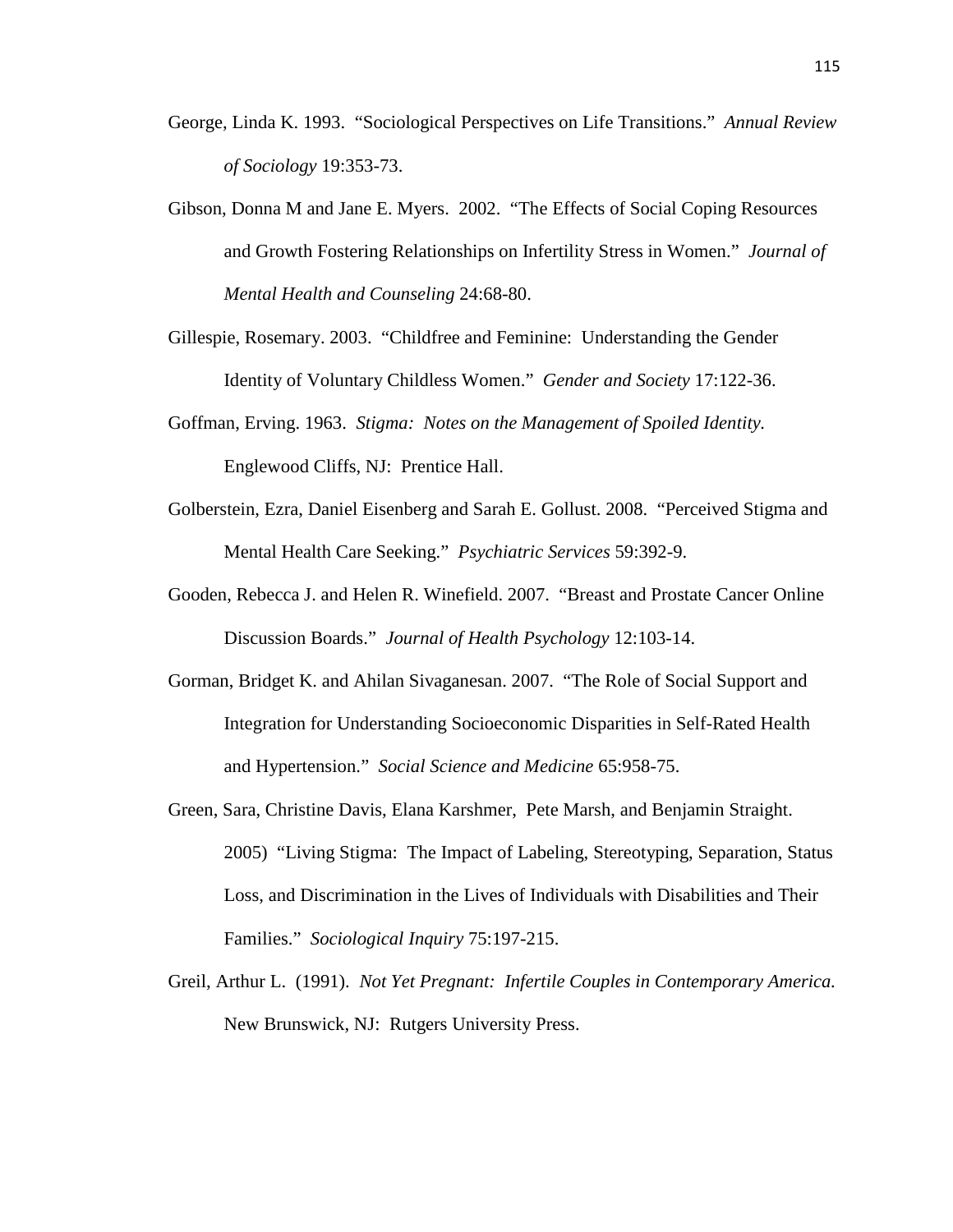- Greil, Arthur L., Thomas A. Leitko, and Karen L. Porter. 1988. "Infertilty: His and Hers." *Gender and Society* 2:172-99.
- Greil, Arthur L. and Julia McQuillan. 2010. ""Trying" Times". *Medical Anthropology Quarterly* 24:137-56.
- Greil, Arthur L. and Julia McQuillan. 2004. "Help-seeking Patterns among Subfecund Women." *Reproductive and Infant Psychology,* 22:305-319.

Gustafson, David H. Meg Wise, Fiona M. McTavish, William Wolberg, James Stewart, Richard V. Smalley, and Kris Bosworth. 1993. "Development and Pilot Evaluation of a Computer-Based Support System for Women with Breast Cancer." *Journal of Psychosocial Oncology* 11:69-93.

- Haagen, E.C., W. Tuil, J. Hendriks, R.P. J. de Bruijn, D.D. M. Braat, and J.A.M. Kremer. 2003. "Current Internet Use and Preferences of IVF and ICSI Patients." *Human Reproduction* 18:2073-8.
- Halter, Margaret J. 2004. "The Stigma of Seeking Care and Depression." *Archives of Psychiatric Nursing* 18:178-84.
- Henrich, Christopher C. and Golan Shahar. 2008. "Social Support Buffers the Effects of Terrorism on Adolescent Depression: Findings from Sderot, Israel." *Journal of the American Academy of Child and Adolescent Psychiatry* 47:1073-6.
- Hinton, Lisa, Jennifer J. Kurinczuk, and Sue Ziebland. 2010. "Infertility: Isolation and the Internet A Qualitative Interview Study." *Patient Education and Counselling*  81:436-441.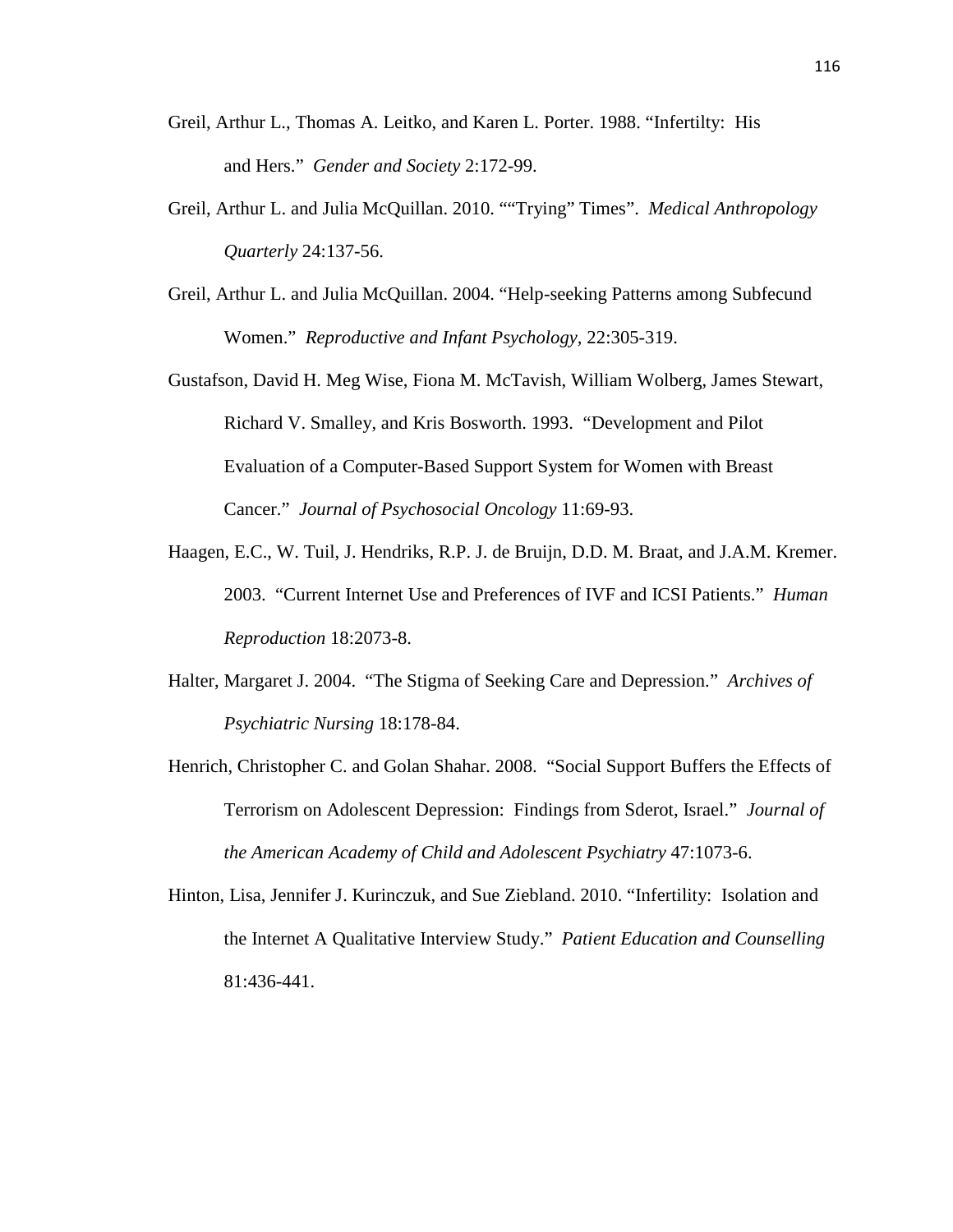- Hjelmstedt, Anna, Lena Andersson, Agneta Skoog-Svanberg, Trobjörn Bergh, Jacky Boivin, and Alia Collin. 1999. "Gender Differences in Psychological Reactions to Infertility among Couples Seeking IVF- and ICSI- Treatment." *Acta Obstetricia Gynecoogicl Scandinavica* 78:42-8.
- Hoffman, Susie and Maureen C. Hatch. 1996. "Social Support and Pregnancy Outcome: A Reassement Based in Recent Research." *Paediatric and Perinatal Epidemiology* 18:380-405.
- Holter, H., L. Anderheim, C. Bergh, and A. Möller, A. 2006. "First IVF Treatment Short Term Impact on Psychological Well-Being and the Marital Relationship." *Human Reproduction* 21:3295-3302.
- House, J.S., D. Umberson, and K.R. Landis. 1988. "The Structures and Processes of Social Support." *Annual Review of Sociology* 14:293-318.
- Huang, Jacky Y.J., Haga Al-Fozan, and Togas Tulandi. 2003. "Internet Use by Patients Seeking Infertility Treatment." *International Journal of Gynecology and Obstetrics* 83:75-6.
- Huang, Jacky Y.J., Federico Discepola, Haga Al-Fozan, and Togas Tulandi. 2005. "Quality of Infertility Clinic Websites." *Fertility and Sterility* 83:538-44.
- Im, Eun-Ok, and Wonshik Chee. 2008. The Use of Internet Cancer Support Groups by Ethnic Minorities." *Journal of Transcultural Nursing* 19:74-82.
- Imeson, Margaret and Anne McMurray. 1996. "Couples' Experiences of Infertility: A Phenomenological Study." *Journal of Advanced Nursing* 24:1014-22.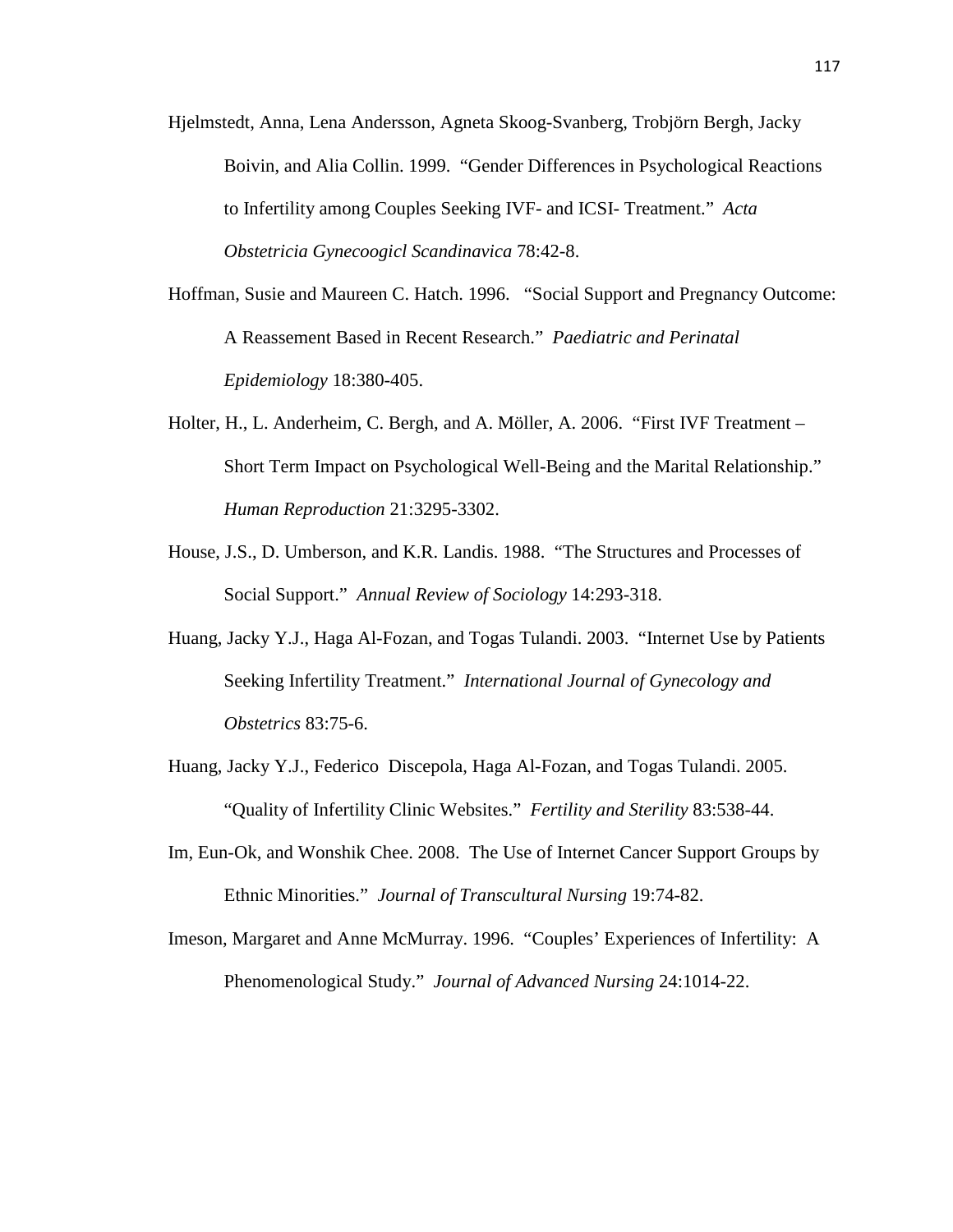- Inhorn, Marcia C. 2002. "Sexuality, Masculinity, and Infertility in Egypt: Potent Troubles in the Marital and Medical Encounters." *The Journal of Men's Studies*  10:343-59.
- Jain, Tarun. 2006. "Socioeconomic and Racial Disparities among Infertility Patients Seeking Care." *Fertility and Sterility,* 85:876-881.
- Jain, Tarun and Robert L. Barbieri. 2005. "Website Quality Assessment: Mistaking Apples for Oranges." *Fertility and Sterility* 83:545-47.
- Jain, Tarun and Mark D. Hornstein. 2005. "Disparities in Access to Infertility Services in a State with Mandated Insurance Coverage." *Fertility and Sterility,* 84:221-223.
- Johansson, Marianne and Marie Berg. 2005. "Women's Experiences of Childlessness 2 Years After the End of In Vitro Fertilization Treatment." *Scandinavian Journal of Caring Sciences* 19:58-63.
- Johnson, Katherine M. and David R. Johnson. 2009. "Partnered Decisions? Infertility Help-Seeking in U.S. Couples." *Family Relations* 58:431-44.
- Jordan, Caren and Tracey A. Revenson. 1999. "Gender Differences in Coping With Infertility: A Meta-Analysis." *Journal oif Behavioral Medicine* 22:341-58.
- Kahlor, LeeAnn and Michael Mackert. 2009. "Perceptions of Infertility Information and Support Sources among Female Patients Who Access the Internet." *Fertility and Sterility* 91:83-90.
- Kalichman, Seth C., Eric G. Benotsch, Lance Weinhardt, James Austin, Webster Luke, Chauncey Cherry. 2003. "Health Related Internet Use, Coping, Social Support, and Health Indicators in People Living with HIV/AIDS: Preliminary Results From a Community Survey." *Health Psychology* 22:111-6.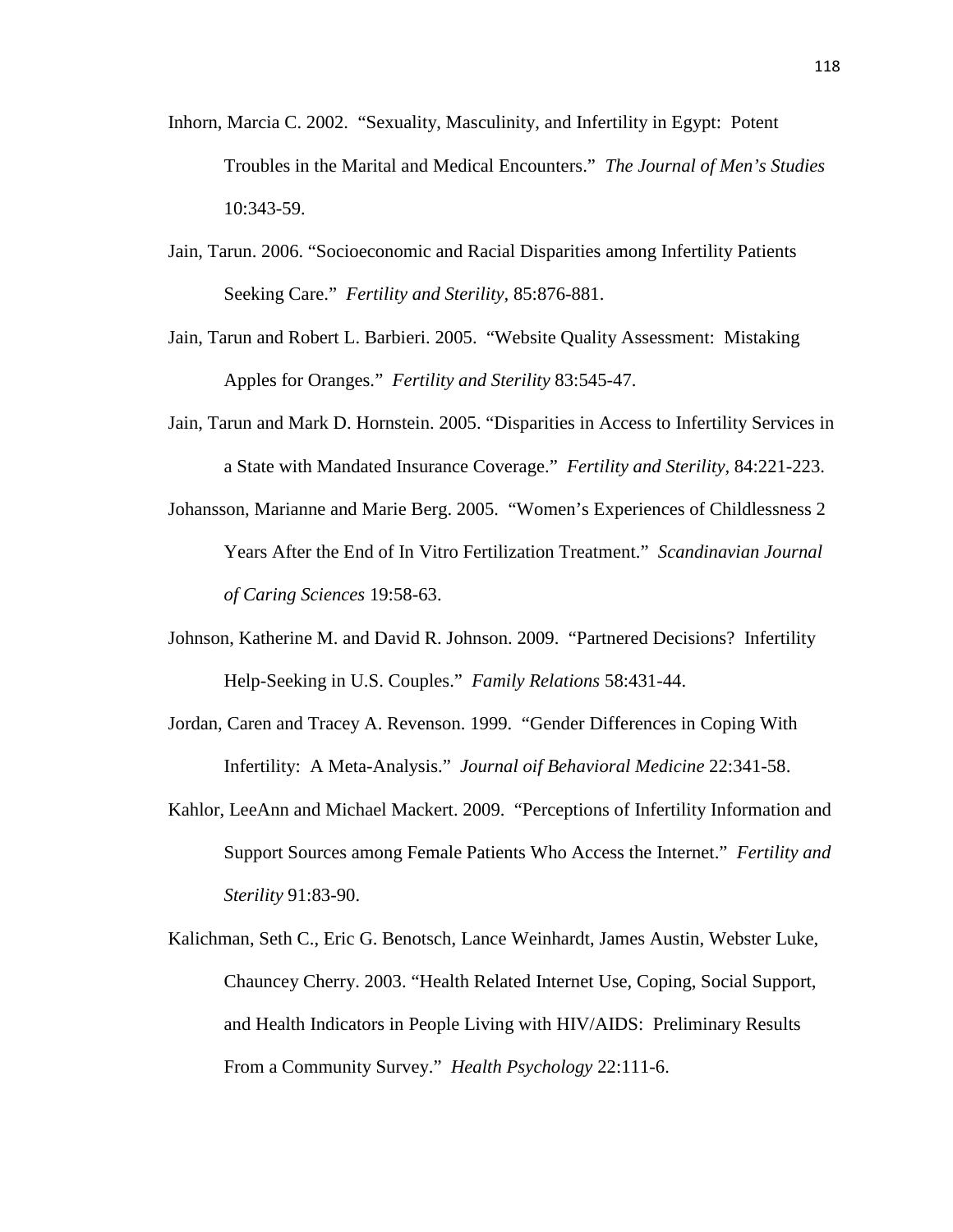- Kirschning, Silke and Ernst von Kardorff. 2008. "The Use of the Internet by Women With Breast Cancer and Men with Prostate Cancer – Results of Online Research." *Journal of Public Health* 16:133-43.
- Kiviruusu, Olli, Taina Huurre, Hillevi Aro. 2007. "Psychosocial Resources and Depression among Chronically Ill Young Adults: Are Males More Vulnerable?" *Social Science and Medicine* 65:173-86.
- Komiti, Angela, Fiona Judd, and Henry Jackson. 2006. "The Influence of Stigma and Attitudes on Seeking Help From a GP for Mental Health Problem: A Rural Context." *Social Psychiatry and Psychiatric Epidemiology,* 41:738-745.
- Lalos, Ann, Othon Lalos, Lars Jacobsson, and Bo von Schoultz. 1985. "Psychological Reactions to the Medical Investigation and Surgical Treatment of Infertility." *Gynecologic and Obstetric Investigation* 20:209-17.
- Leiblum, Sandra R., Ekkehard Kemmann, and M.K. Lane. 1987. "The Psychological Concomitants of In Vitro Fertilization." *Journal of Psychosomatic Obstetrics and Gynecology* 6:165-7.
- Letherby, Gayle. 1999. "Other Than Mother and Mothers as Others: The Experience of Motherhood and Nonmotherhood in Relation to 'Infertility' and 'Involuntary Childlessness'." *Women's Studies International Forum* 22:359-372.
- Letherby, Gayle. (2002a). "Challenging Dominant Discourses: Identity and Change and the Experience of 'Infertility' and 'Involuntary Childlessness'." *Journal of Gender Studies* 11:277-288.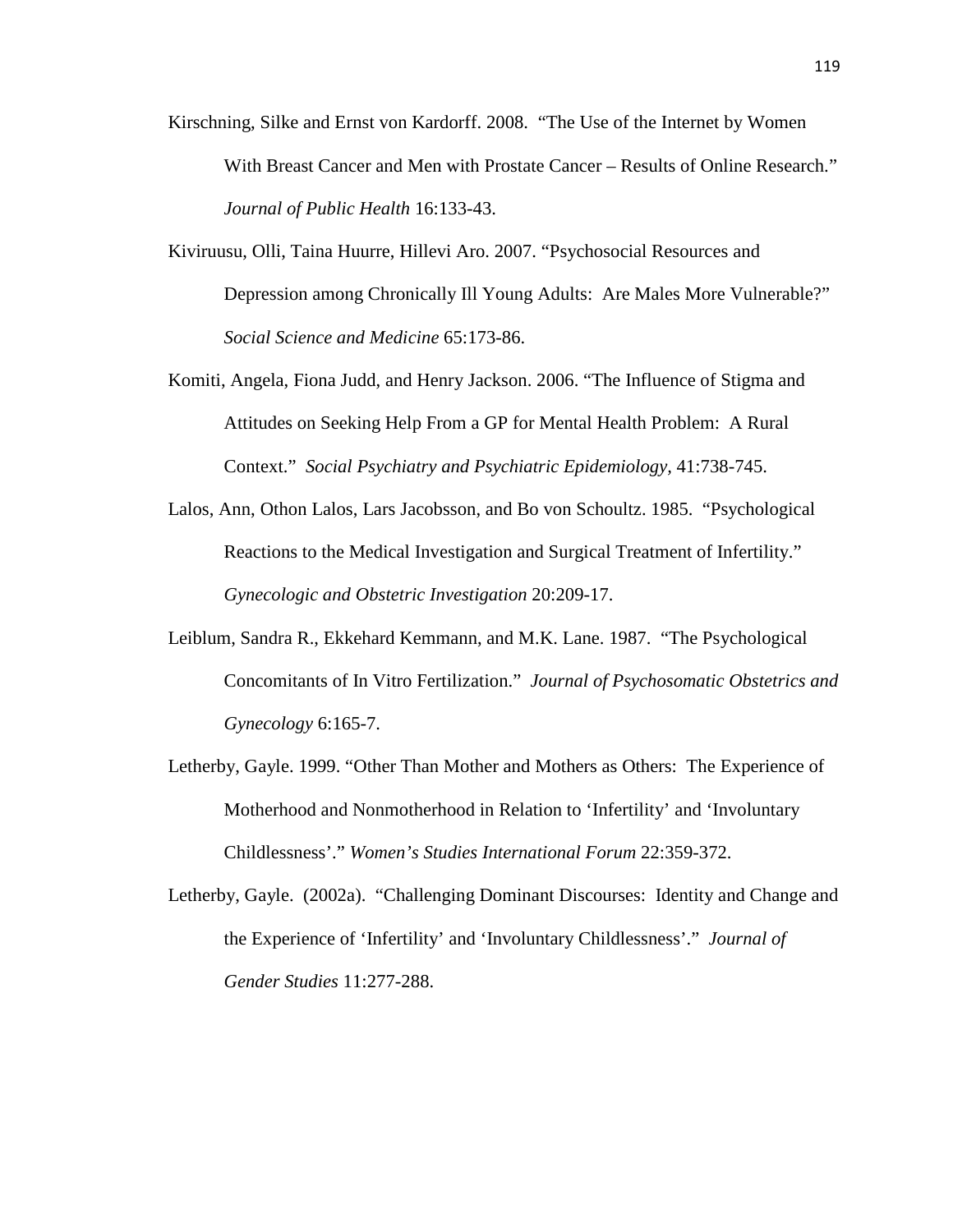- Letherby, Gayle. 2002b. "Childless and Bereft?: Stereotypes and Realities in Relation to 'Voluntary' and 'Involuntary' Childlessness and Womanhood." *Sociological Inquiry* 72:7-20.
- Levkoff, Sue, Becca Levy, and Patricia Flynn Weitzman. 1999. "The Role of Religion and Ethnicity in Help Seeking of Family Caregivers of Elders with Alzheimer's Disease and Related Disorders." *Journal of Cross-Cultural Gerontology* 14:335- 56.
- Link, Bruce G., Frances T. Cullen, Elmer Struening, Patrick E. Shrout, and Bruce P. Dohrenwend. 1989. "A Modified Labeling Theory Approach to Mental Disorders: An Empirical Assessment." *American Sociological Review* 54:400- 23.
- Link, Bruce G. and Jo C. Phelan. 1995. "Social Conditions as Fundamental Causes of Disease." *Journal of Health and Social Behavior* 35:80-94.
- Link, Bruce G. and Jo C. Phelan. 2001. "Conceptualizing Stigma." *Annual Review of Sociology* 27:363-85.
- Loewenthal, Kate Miriam, Marco Cinnirella, Georgina Evdoka, and Paula Murphy. 2001. "Faith Conquers All? Beliefs about the Role of Religious Factors in Coping with Depression among Different Cultural-Religious Groups in the UK." *British Journal of Medical Psychology* 74:293-303.
- Long, J. Scott. 1997. *Regression Models for Categorical and Limited Dependent Variables.* Thousand Oaks, CA: Sage Publications.
- Long, J. Scott and Jeremy Freese. 2006. *Regression Models for Categorical Dependent*  Variables Using Stata 2<sup>nd</sup> edition. College Station, TX: Stata Press.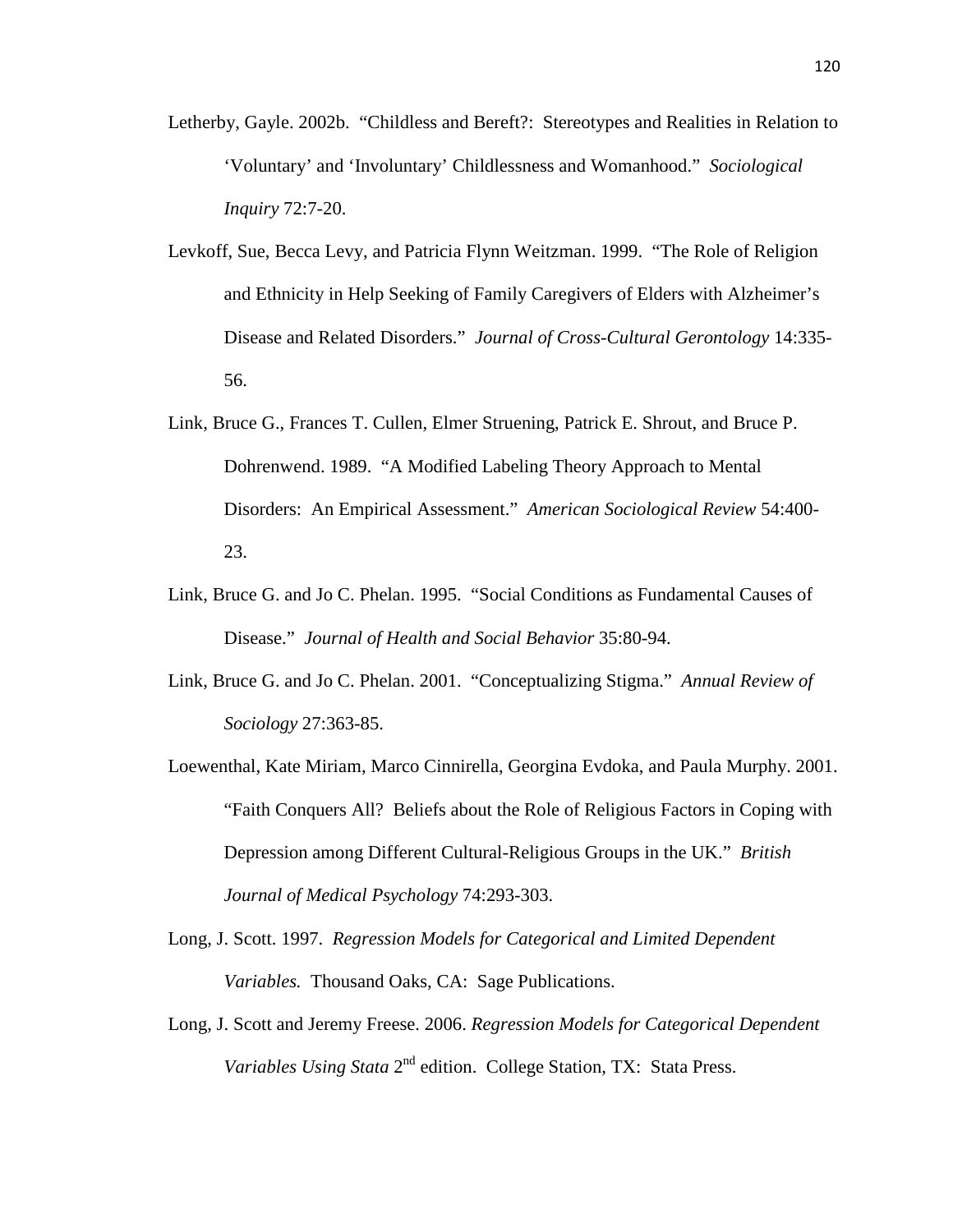- Malik, Sumaira H. and Neil S. Coulson. 2010. "'They All Supported Me But Suddenly I Didn't Belong Anymore': An Exploration of Perceived Disadvantages to Online Support Seeking." *Journal of Psychosomatic Obstetrics and Gynecology* 31:140- 9.
- Malik, Sumaira H. and Neil S. Coulson. 2008. "Computer-Mediated Infertility Support Groups: An Exploratory Study of Online Experiences." *Patient Education and Counseling* 73:105-13.
- Malin, Maili, Elina Hemmink, Outi Räikkönen, Sinikka Sihvo, and M.L. Perälä. 2001. "What Do Women Want? Women's Experiences of Infertility Treatment." *Social Science and Medicine* 53:123-33.
- Marini, Margaret Mooney. 1984. "Age and Sequencing Norms in the Transition to Adulthood." *Social Forces* 63:229-44.
- Martin-Matthews, Anne and Ralph Matthews. 2001. "Living in Time: Multiple Timetables in Couples' Experiences of Infertility and Its Treatment." Pp. 111-134 in Kerry J. Daly (Ed.), *Minding the Time in Family Experience.* Oxford, UK: Elsevier Science.
- Mayers, Claire, Gerard Leavey, Christina Vallianatou, and Chris Barker. 2007. "How Clients with Religious or Spiritual Beliefs Experience Psychological Help-Seeking and Therapy: A Qualitative Study." *Clinical Psychology and Psychotherapy,* 14:317-327.
- McEwan, K.L., C.G. Costello, C.G., and P.J. Taylor. 1987. "Adjustment to Infertility." *Journal of Abnormal Psychology* 96:108-16.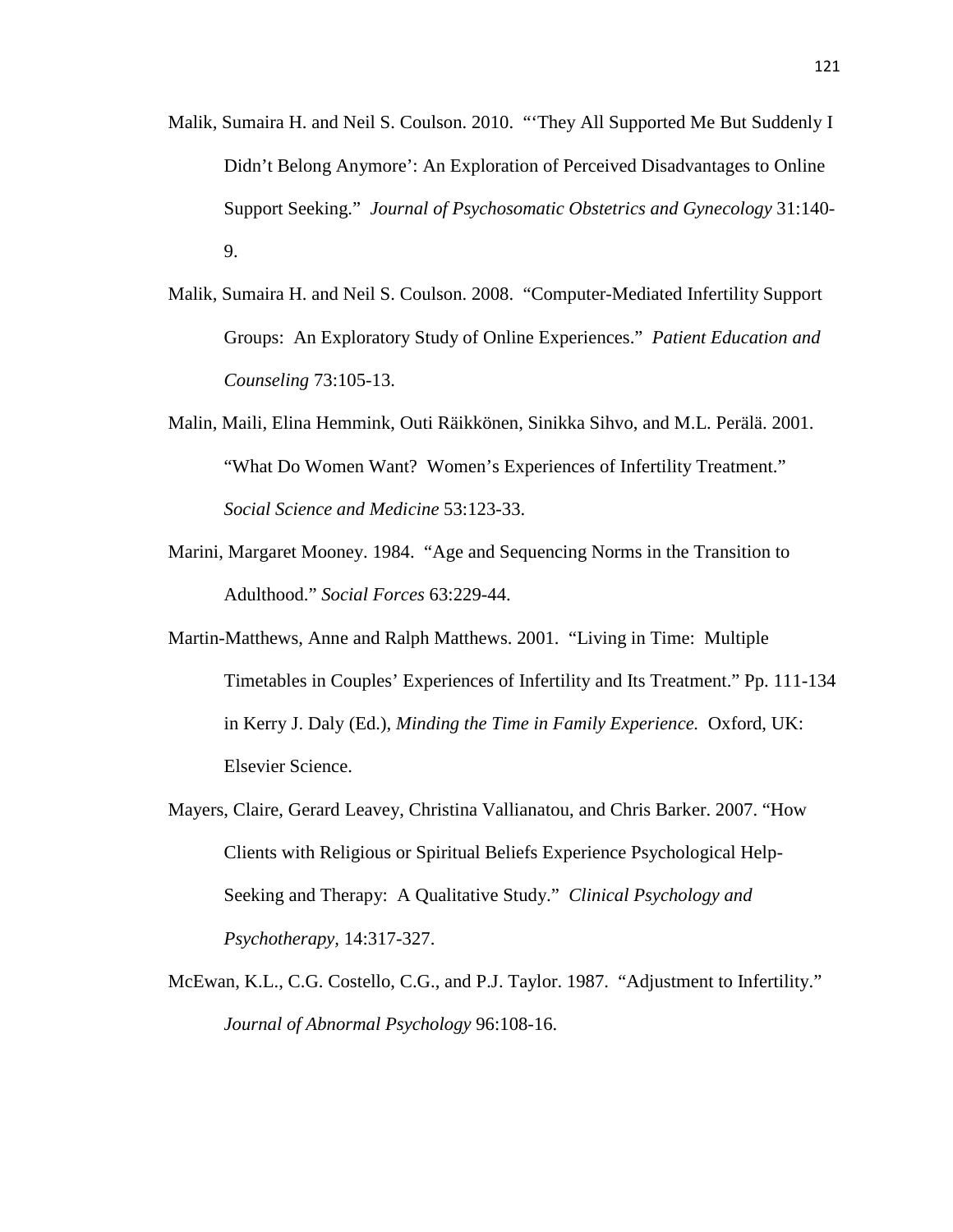- McQuillan, Julia, Arthur L. Greil, Lynn K.White, and Mary Casey Jacobs. 2003. "Frustrated Fertility: Infertility and Psychological Distress among Women." *Journal of Marriage and Family* 65:1007-18.
- Meijer, Susan A.,Gerben Sinnema, Jan O. Bijstra, Gideon J. Mellenbergh, and Wim H.G. Wolters. 2002. "Coping Styles and Locus of Control as Predictors for Psychological Adjustment of Adolescents with Chronic Illness." *Social Science and Medicine* 54:1453-61.
- Miall, Charlene E. 1986. "The Stigma of Involuntary Childlessness." *Social Problems*  33:268-82.
- Mindes, Erica J., Kathleen M. Ingram, Wendy Kliewer, and Cathy A. James. 2003. "Longitudinal Analyses of the Relationship Between Unsupportive Social Interactions and Psychological Adjustment among Women with Fertility Problems. *Social Science and Medicine* 56:2165-80.
- Mirowsky, Joh and Catherine E. Ross. 1990. "Control or Defense? Depression and the Sense of Control Over Good and Bad Outcomes." *Journal of Health and Social Behavior* 31:71-86.
- Mulvaney-Day, Norah E., Margarita Alegria, and William Sribrey. 2007. "Social Cohesion, Social Support, and Health among Latinos in the United States." *Social Science and Medicine* 64:477-95.
- Oakley, Ann, Lynda Rajan, and Adrian Grant. 1990. "Social Support and Pregnancy Outcome." *British Journal of Obstetrics and Gynecology* 97:155-62.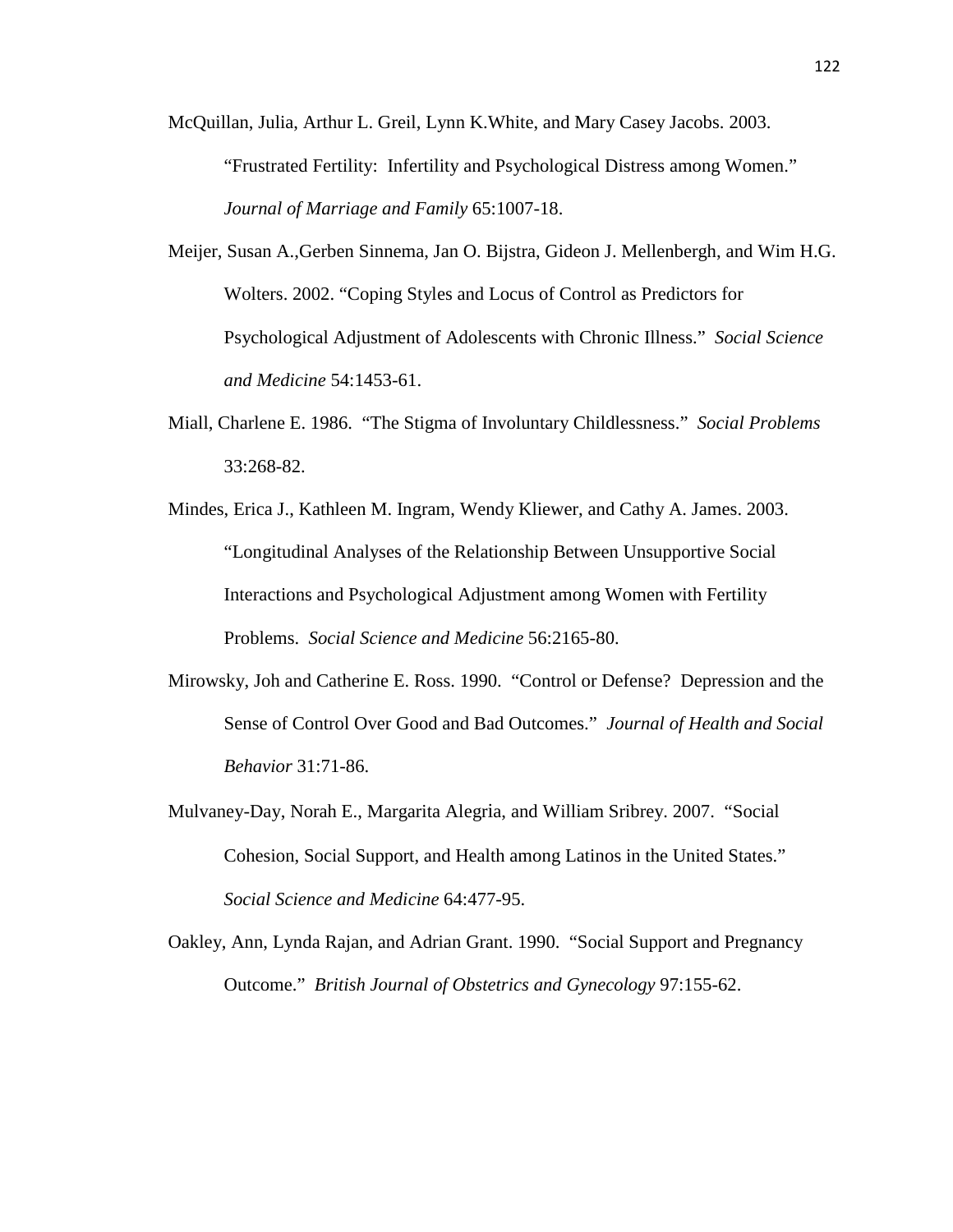- Oddens, Björn J.,Isolde den Tonkelaar, and Hugo Nieuwenhuyse. 1999. "Psychosocial Experiences in Women Facing Fertility Problems – A Comparative Survey." *Human Reproduction* 14:255-61.
- Onnen-Isemann, Corinna. 2000. "Involuntary Childless Marriages and the Effects of Reproductive Technology: The Case of Germany." *Forum: Qualitative Social Research,* 1. Retrieved October 22, 2008. (http://www.qualitativeresearch.net/fqs-texte/1-00/1-00onnen-isemann-e.htm)
- Pandey, Sanjay K., John J. Hart, and Sheela Tiwary. 2001. "Women's Health and the Internet: Understanding Emerging Trends and Implications." *Social Science and Medicine* 56:179-91.
- Parry, Diana C. 2005. "Work, Leisure, and Support Groups: An Examination of the Ways Women with Infertility Respond to a Pronatalist Ideology." *Sex Roles*  53:337-46.
- Parry, Diana C. and Kimberly J. Shinew. 2004. "The Constraining Impact of Infertility on Women's Leisure Lifestyles." *Leisure Sciences* 26:295-308.
- Perlick, Deborah A, Robert A. Rosenheck, John F. Clarkin, Jo Anne Sirey, Jamelah Salahi, Elmer L. Struening, and Bruce G. Link. 2001. "Adverse Affects of Perceived Stigma on Social Adaptation of Persons Diagnosed with Biopolar Affective Disorder." *Psychiatric Services,* 52, 1627-1632.
- Pescosolido, Bernice. 1992. "Beyond Rational Choice: The Social Dynamics of How People Seek Help." *American Journal of Sociology,* 97:1096-1138.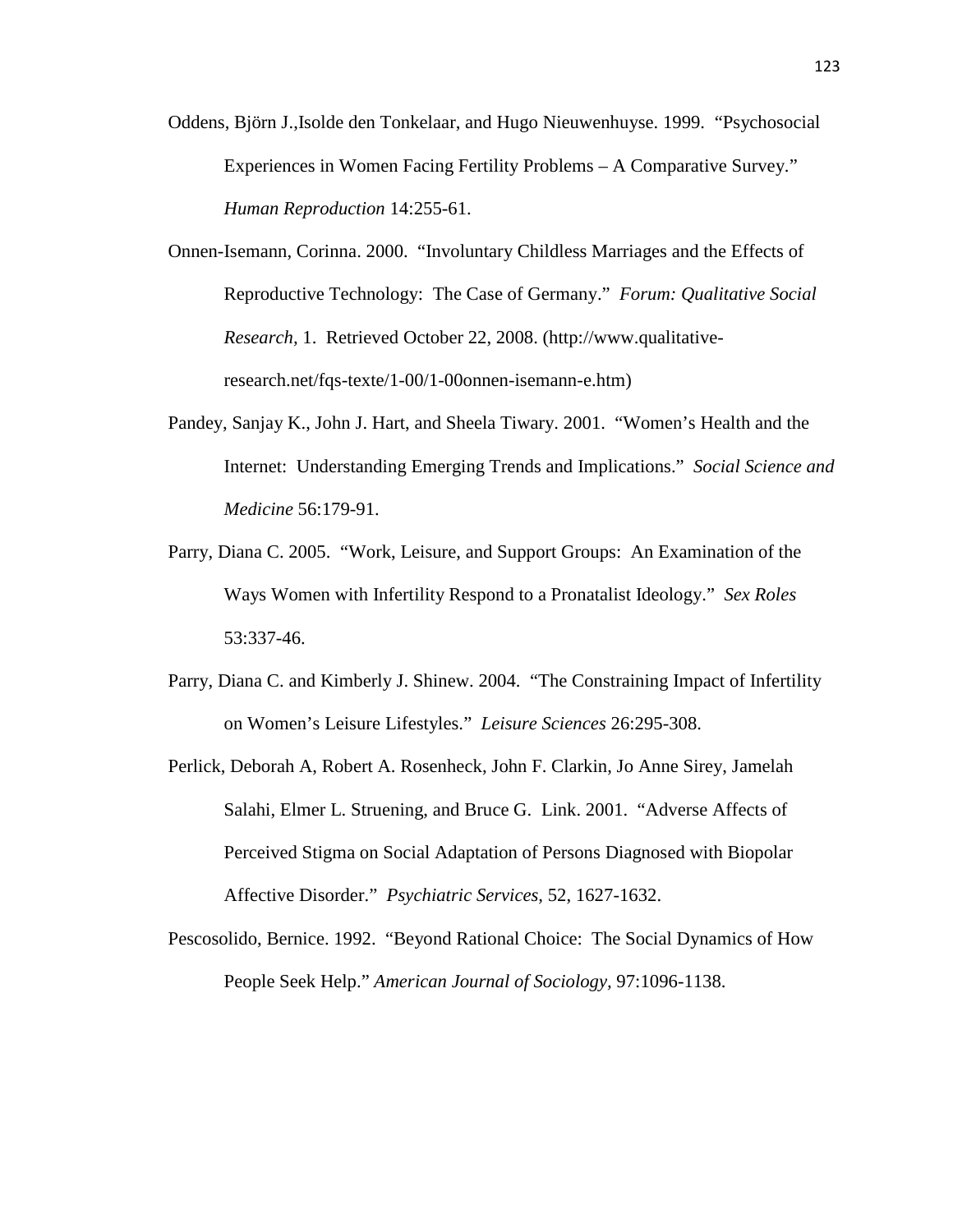- Peterson, Brennan D., Christopher R. Newton, Karen H. Rosen, and Robert S. Schulman. 2006. "Coping Processes of Couples Experiencing Infertility." *Family Relations*  55:227-39.
- Peterson, Brennan D., Christopher R. Newton, Karen H. Rosen, and Gary E. Skaggs. 2006. "Gender Differences in How Men and Women Who are Referred for IVF Cope with Infertility Stress." *Human Reproduction* 21:2443-9.
- Porter, Maureen and Siladitya Bhattacharya. 2008. "Helping Themselves to get Pregnant: A Qualitative Longitudinal Study on the Information-Seeking Behavior of Infertile Couples." *Human Reproduction* 23:567-72.
- Powell, J.A., M. Darvell, and J.A.M. Gray. 2003. The Doctor, the Patient and the World-Wide Web: How the Internet is Changing Healthcare." *Journal of the Royal Society of Medicine* 96:74-6.
- Rawal, N. and Haddad, N. 2006. "Use of the Internet in Infertility Patients." *Internet Journal of Gynecology & Obstetrics* 5. Retrieved November 12, 2008. (http://www.ispub.com/ostia/index.php?xmlFilePath=journals/ijgo/vol5n2/interne t.xml)
- Redshaw, M., C. Hockley, and L.L. Davidson. 2007. "A Qualitative Study of the Experience of Treatment for Infertility among Women Who Successfully Became Pregnant." *Human Reproduction* 22:295-304.
- Remennick, Larissa. 2000. "Childless in the Land of Imperative Motherhood: Stigma and Coping Among Infertile Israeli Women." *Sex Roles,* 43:821-841.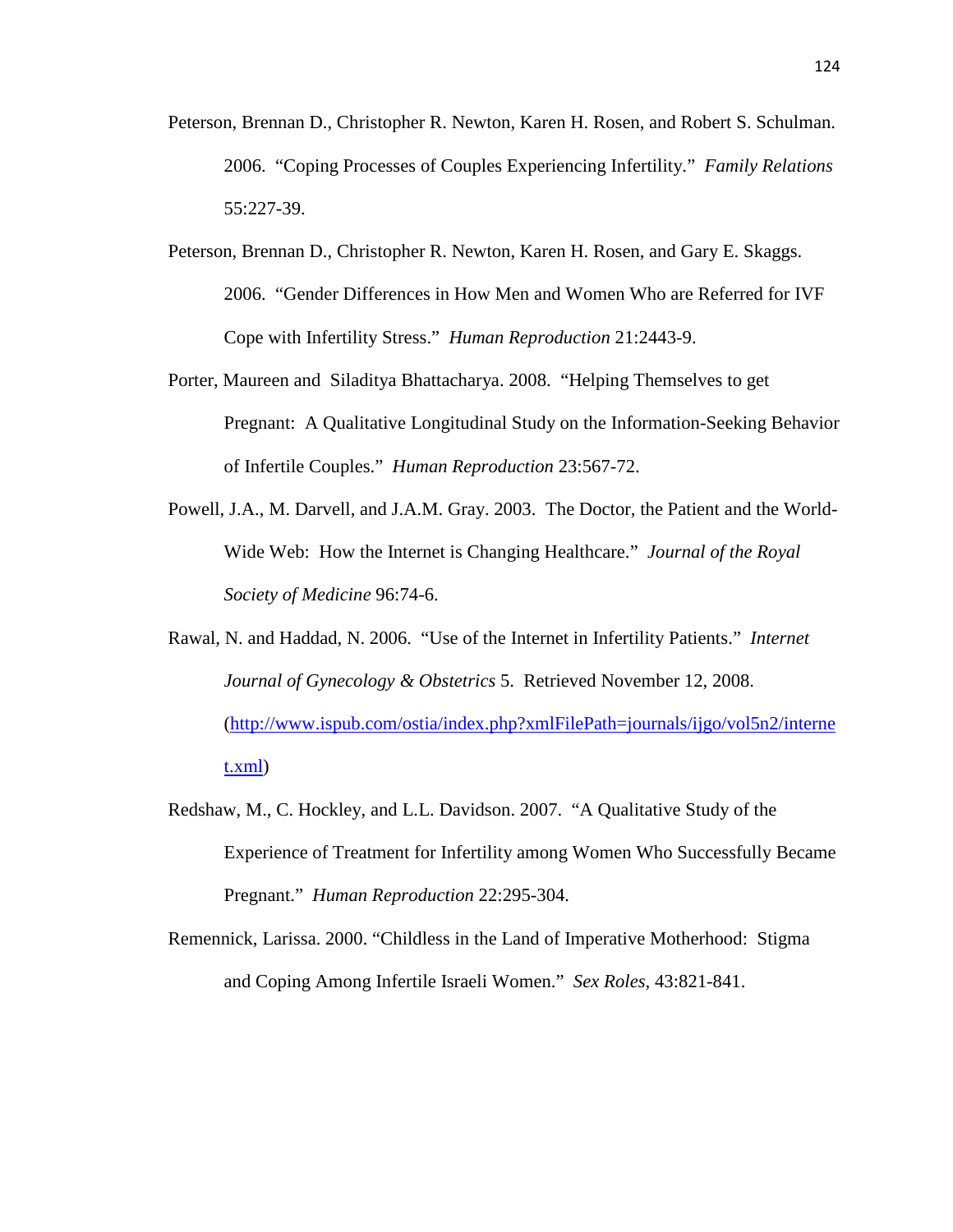- Schmidt, Lone, Kirstine Münster, and Peter Helm. 1995. "Infertility and the Seeking of Infertility Treatment in a Representative Population." *British Journal of obstetrics and Gynaecology* 102:978-84.
- Schneider, Myra G. and Melinda S. Forthofer. 2005. "Associations of Psychosocial Factors with Stress of Infertility Treatment." *Health and Social Work* 30:183-91.
- Shaw, Chris. 2001. "A Review of the Psychosocial Predictors of Help-Seeking Behavior and Impact on Quality of Life in People with Urinary Incontinence." *Journal of Clinical Nursing* 10:15-24.
- Shaw, C., K. Brittain, R. Tansey, and K. Williams, K. 2008. "How People Decide to Seek Health Care: A Qualitative Study." *International Journal of Nursing Studies* 45:1516-24.
- Shaw, Bret, Fiona McTavish, Robert Hawkins, David H. Gustafson, and Suzanne Pingree. 2000. "Experiences of Women with Breast Cancer: Exchanging Social Support Wver the CHESS Computer Network." *Journal of Health Communication* 5:135-59.
- Shaw, C., R Tansey, C. Jackson, C. Hyde, and R. Allan, R. 2001. "Barriers to Help Seeking in People with Urinary Symptoms." *Family Practice* 18:48-52.
- Sheppard, J., K. Kumar, C.D. Buckley, K.L. Shaw, K.L. and K. Raza. 2008. "'I Just Thought it was Normal Aches and Pains': A Qualitative Study of Decision-Making Processes in Patients with Early Rheumatoid Arthritis." *Rheumatology*  47:1577-82.
- Sherbourne, Cathy D. and Anita L. Stewart. 1991. "The MOS Social Support Survey." *Social Science and Medicine* 32:705-14.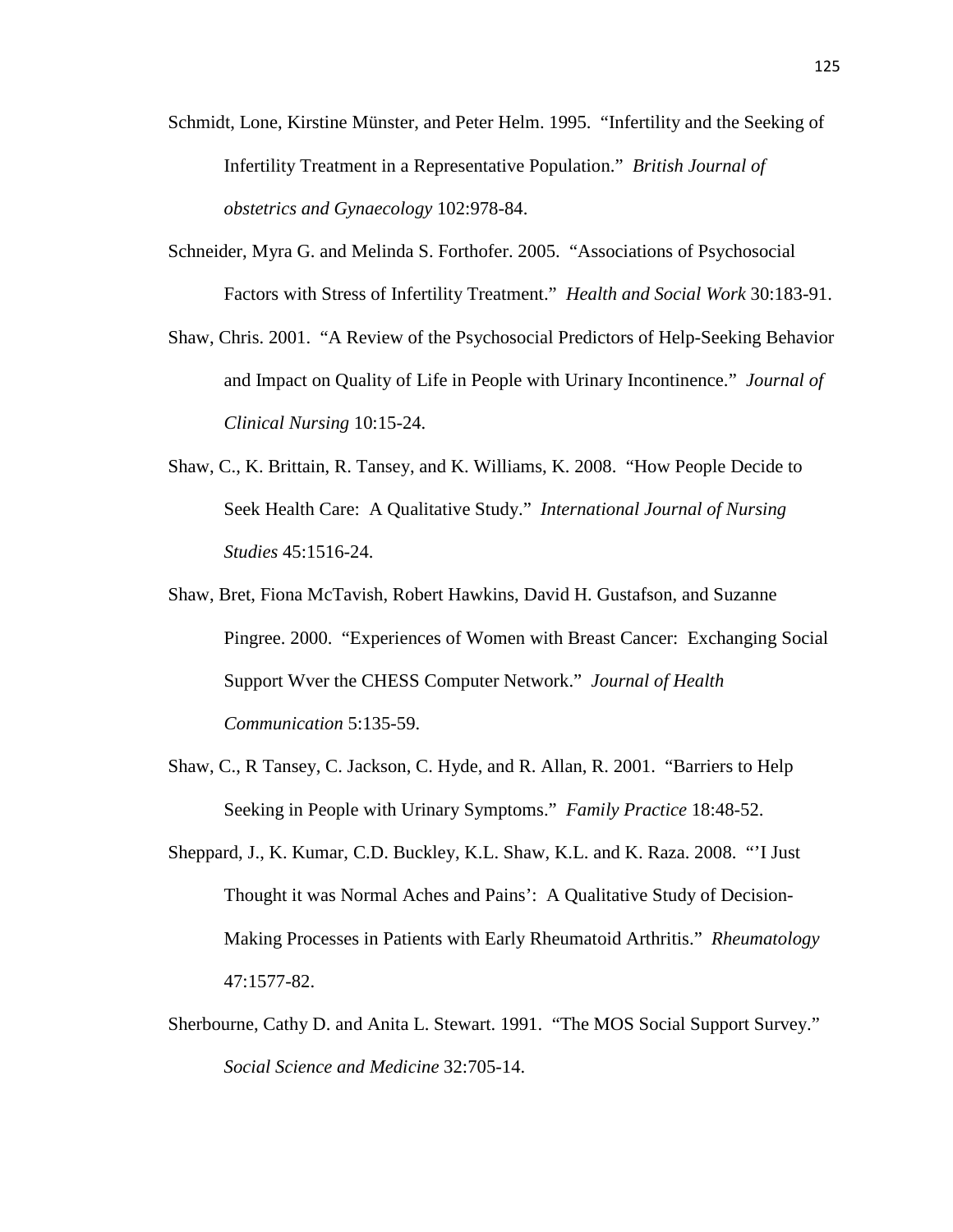- Silberg, William M., George O. Lundberg, and Robert A. Musacchio. 1997. "Assessing, Controlling, and Assuring the Quality of Medical Information on the Internet: Caveant Lector et Viewor – Let the Reader and Viewer Beware." *Journal of the American Medical Association* 277:1244-5.
- Sillence, Elizabeth, Pam Briggs, Peter Harris, and Lesley Fishwick. 2007. "Going Online for Health Advice: Changes in Usage and Trust Practices Over the Last Five Years." *Interacting with Computers* 19:397-406.
- Slade, Pauline., C.O. O'Neill, Adrian J. Simpson, and Hany Lashen. 2007. "The Relationship Between Perceived Stigma, Disclosure Patterns, Support and Distress in New Attendees at an Infertility Clinic." *Human Reproduction*  22:2309-17.
- Smith, Aaron. 2010. "Home Broadband 2010." Pew Internet and American Life Project. Retrieved March 3, 2010.

(http://www.pewinternet.org/~/media//Files/Reports/2010/Home%20broadband% 202010.pdf)

- Stanton, Annette L., Howard Tennen, Glenn Affleck, and Richard Mendola. 1992. "Coping and Adjustment to Infertility." *Journal of Social and Clinical Psychology* 11:1-13.
- Stephen, Elizabeth Hervey and Anjani Chandra. 2006. "Declining Estimates of Infertility in the United States: 1982 – 2002. *Fertility and Sterility* 86:516-23.
- Strogatz, David S., Janet B. Croft, Sherman A. James, Nora L. Keenan, Stephen R. Browning, Joanne M. Garrett, and Amy B. Curtis. 1997. "Social Support, Stress, and Blood Pressure in Black Adults." *Epidemiology* 8:482-487.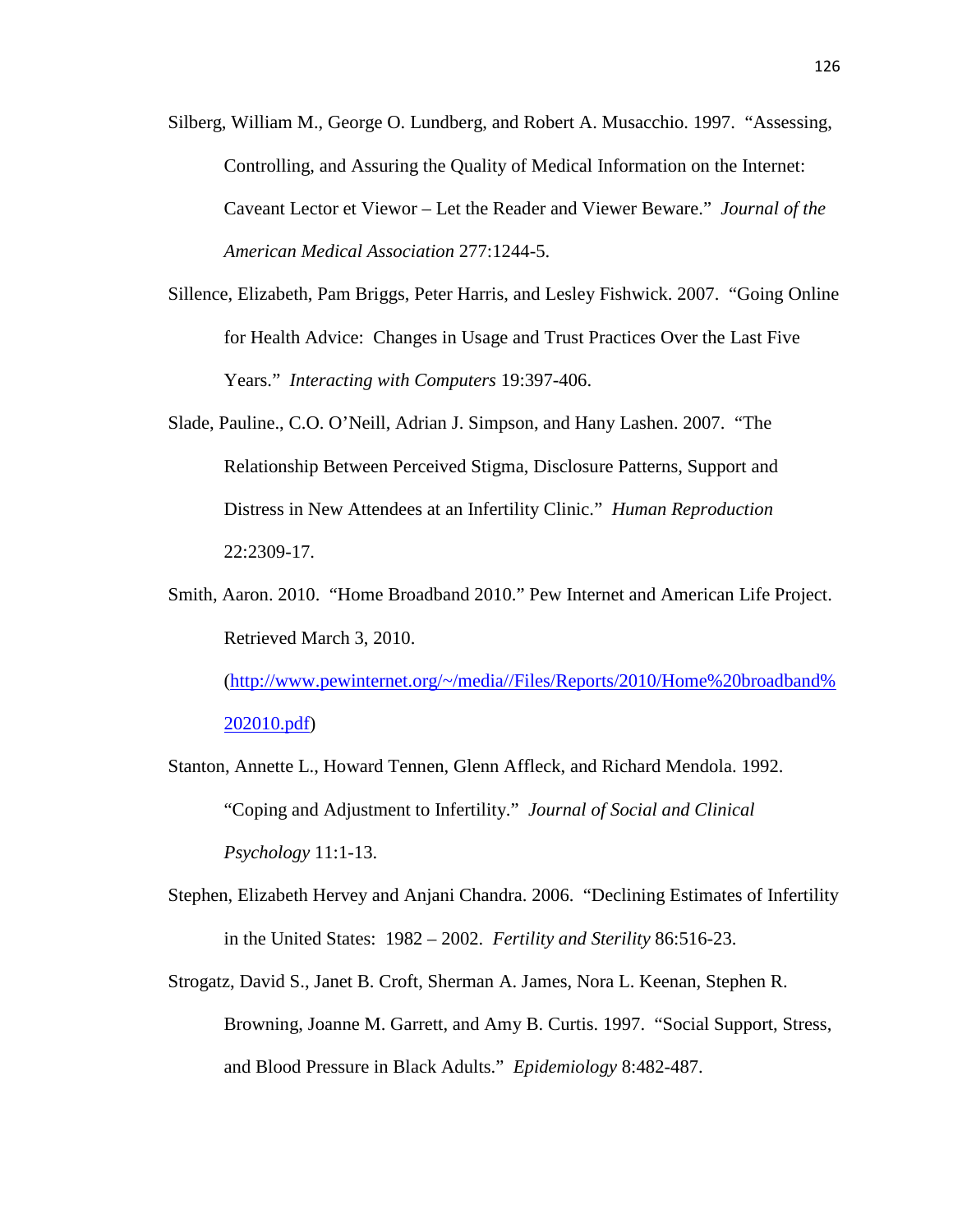- Tabachnick, Barbara G. and Linda S. Fidell. 2001. *Using Multivariate Statistics*. 4<sup>th</sup> ed. Boston, MA: Allyn and Bacon.
- Thoits, Peggy A. 1995. "Stress, Coping, and Social Support Process: Where Are We? What Next?" *Journal of Health and Social Behavior* 35:53-79.
- Throsby, Karen and Rosalind Gill. 2004. "'It's Different for Men': Masculinity and IVF." *Men and Masculinities* 6:275-9.
- Thune-Boyle, Ingela C., Jan A. Stygall, Mohammed R. Keshtgar, and Stanton P. Newman. 2006. "Do Religious Coping Strategies Affect Illness Adjustment in Patients with Cancer? A systematic review of the literature." *Social Science and Medicine* 63:151-64.
- Turagabeci, Amelia R., Keiko Nakamura, Masashi Kizuki, and TakehitoTakano. 2007. "Family Structure and Health, How Companionship Acts as a Buffer Against Ill Health." *Health and Quality of Life Outcomes* 5:61-70.
- Uchino, Bert N., John T. Caciopo, Janice K. Kiecolt-Glaser. 1996. "The Relationship Between Social Support and Physiological Processes: A Review with Emphasis Underlying Mechanisms and Implications for Health." *Psychological Bulletin*  119:488-531.
- Ulrich, Miriam and AnnWeatherall. 2000. "Motherhood and Infertility: Viewing Motherhood Through the Lens of Infertility." *Feminism and Psychology* 10:323- 36.
- van Balen, Frank and Jacqueline Verdurmen. 1999. "Medical Anxiety and the Choice for Treatment: The Development of an Instrument to Measure Fear of Treatment." *Psychology and Health* 14:927-35.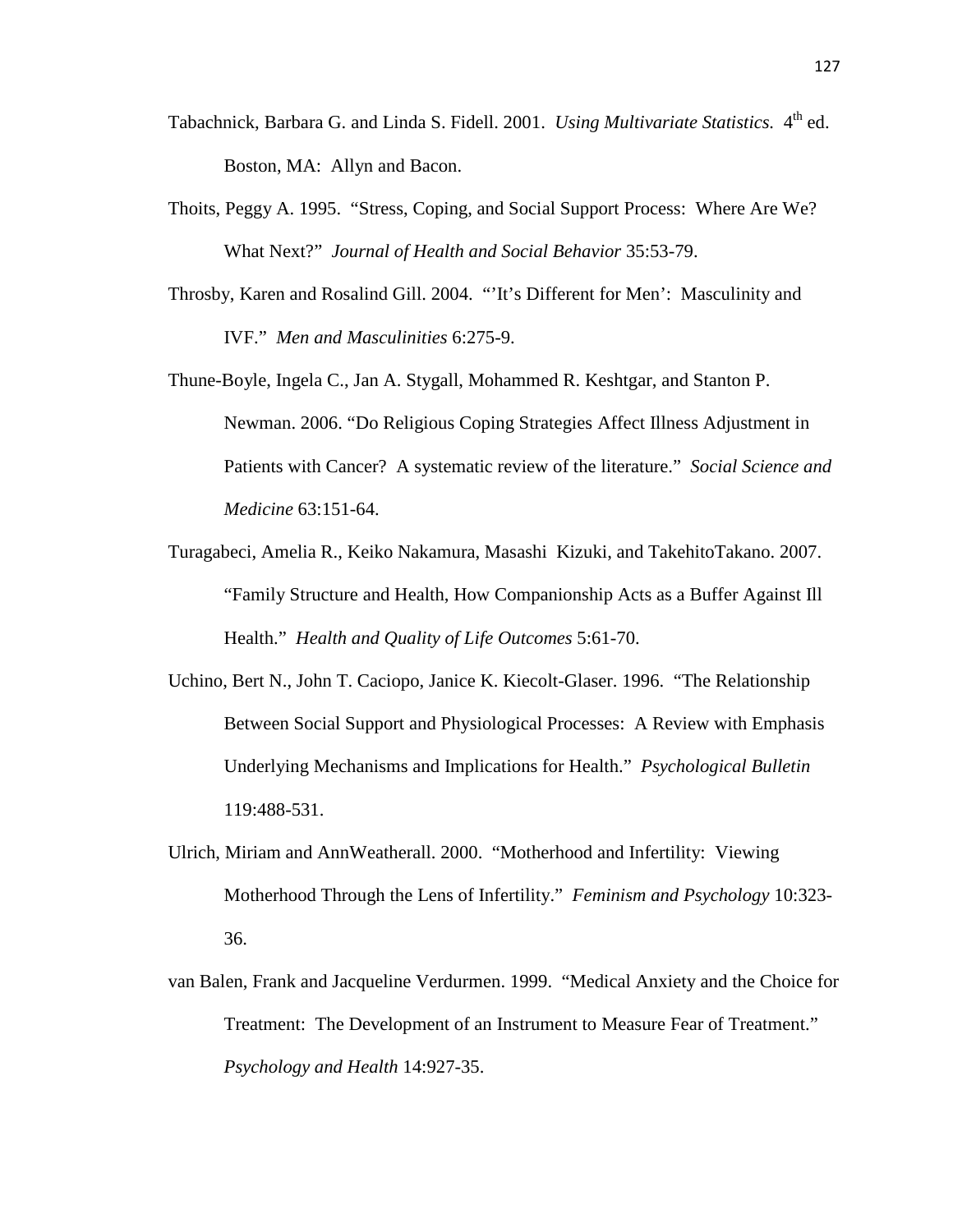- van Uden-Kraan, Cornelia F., Constance H.C. Drossaert, Erik Taal, Erwin R. Seydel, and Mart A.F. J. van de Laar, M.A.F.J. 2008a. "Participation in Online Patient Support Groups Endorses Patients Empowerment." *Patient Education Counseling* 74:61-9.
- van Uden-Kraan, Cornelia F., Constance H.C. Drossaert, Erik Taal, Erwin R. Seydel, and Mart A.F. J. van de Laar, M.A.F.J. 2008b. "Empowering Processes and Outcomes of Participation in Online Support Groups for Patients with Breast Cancer, Arthritis, or Fibromyalgia." *Qualitative Health Research* 18:405-417.
- Vogel, David L, Nathaniel G. Wade, Stephen R. Wester, Lisa Larson, and Ashley H. Hackler. 2007. "Seeking Help From a Mental Health Professional: The Influence of One's Social Network." *Journal of Clinical Psychology* 63:233-45.
- Walen, Heather R. and Margie E. Lachman. 2000. "Social Support and Strain from Partner, Family, and Friends: Costs and Benefits for Men and Women in Adulthood." *Journal of Social and Personal Relationships* 17:5-30.
- Wallston, Kenneth A., Barbara Strudler Wallson, and Robert DeVellis. 1978. "Development of the Multidimensional Health Locus of Control (MHLC) Scales." *Health Education Monographs* 6:160-70.
- Webb, Russell, E. and Judith C. Daniluk. 1999. "The End of the Line: Infertile Men's Experiences of Being Unable to Produce a Child." *Men and Masculinities* 2:27- 36.
- Weissman, Ariel , Lynda Gotlieb, Susan Ward, Ellen Greenblat, and Robert F. Casper. 2000. "Use of the Internet By Infertile Couples." *Fertility and Sterility* 73:1179- 82.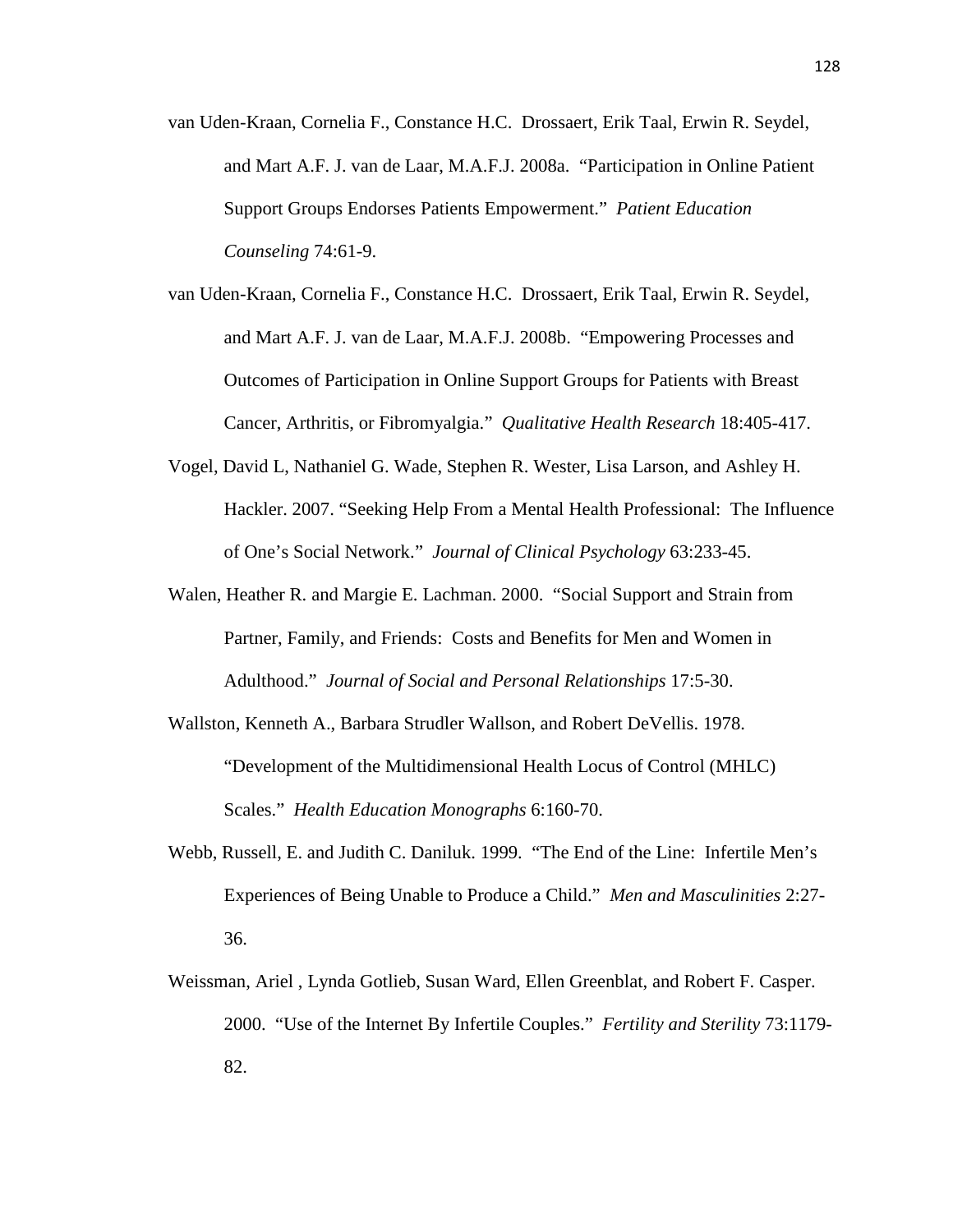- Weinick, Robin M., Samuel H. Zuvekas, and Joel W. Cohen. 2000. "Racial and Ethnic Differences in Access to and Use of Health Care Services, 1977 to 1996." *Medical Care Research and Review* 57:36-54.
- Wellons, Melissa F., Cora E. Schwartz, Erica P. Gunderson, Pamela J. Schreiner, Barbara Sternfeld, Josh Richaman, Cynthia K. Sites, and David S. Siscovick. 2008. "Racial Differences in Self-Reported Infertility and Risk Factors for Infertility in a Cohort of Black and White Women: The CARDIA Women's Study." *Fertility and Sterility* 90:1640-8.
- White, Lynn, Julia McQuillan, and Arthur L. Griel. 2006. "Explaining Disparities in Treatment Seeking: The Case of Infertility." *Human Reproduction* 85:853-7.
- White, Lynn, Julia McQuillan, Arthur L. Griel, and David R. Johnson. 2006. "Infertility: Testing a Helpseeking Model." *Social Science and Medicine* 62:1031-41.
- Whitney, Martha L. 1998. "Importance of Lay Organizations for Coping with Endometriosis." *Journal of Reproductive Medicine* 43:331-4.
- Williams, David R. and Chiquita Collins. 1995. "US Socioeconomic and Racial Differences in Health: Patterns and Explanations." *Annual Review of Sociology*  21:349-86.
- Wilson, Kenneth R., Jennifer S. Wallin, and Christa Reiser. 2003. "Social Stratification and the Digital Divide." *Social Science Computer Review* 21:133-43.
- Wingert, Susan, Carol D.H. Harvey, Karen A. Duncan, and Ruth E. Berry. 2005. "Assessing the Needs of Assisted Reproductive Technology Users of an Online Bulletin Board." *International Journal of Consumer Studies* 29:468-78.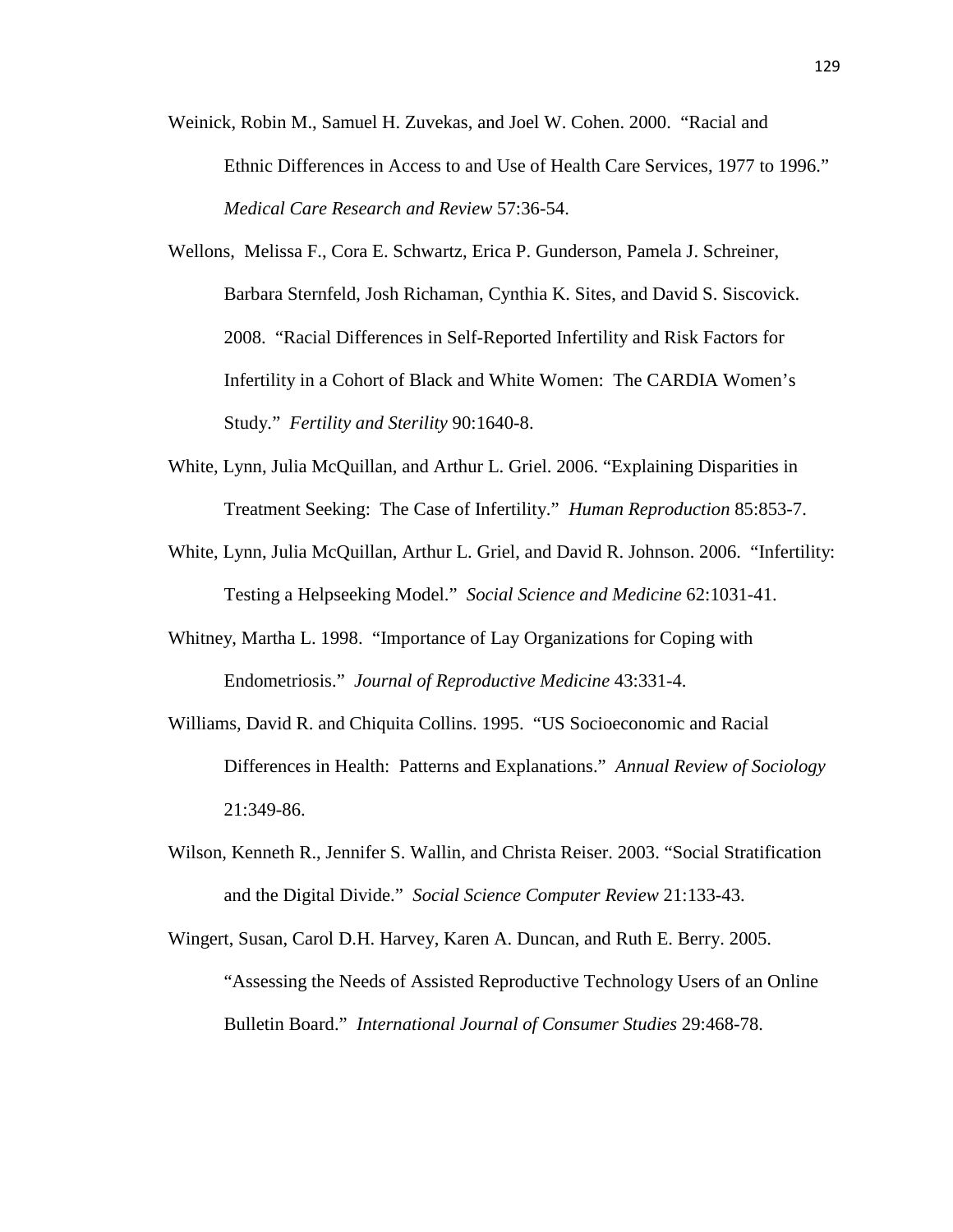- Wirtberg, I., A. M**ö**ller, L. Hogstr**ö**m, S.E. Tronstad, S.E. and A. Lalos. 2007. "Life 20 Years After Unsuccessful Infertility Treatment." *Human Reproduction* 22:598- 604.
- Woods, Nancy Fugate, Ellen Olshansky, and Mary Ann Draye. 1991. "Infertility: Women's Experiences." *Health Care for Women International* 12:179-90.
- Wright, Kevin B. and Sally B. Bell. 2003. "Health-Related Support Groups on the Internet: Linking Empirical Findings to Social Support and Computer-Mediated Communication Theory." *Journal of Health Psychology* 8:39-54.
- Yebei, Violet Naanyu. 2000. Unmet Needs, Beliefs and Treatment-Seeking for Infertility among Migrant Ghanaian Women in the Netherlands." *Reproductive Health Matters* 8:134-41.
- Yi, Michael S., Joseph M. Mrus, Terrance J. Wade, Mona L. Ho, Richard W. Hornung, Sian Cotton, Amy H. Peterman, Christina M. Puchalski, and Joel Tsevat. 2006. "Religion, Spirituality, and Depressive Symptoms in Patients with HIV/AIDS." *Journal of General Internal Medicine* 21:S21-27.
- Zola, Irving Kenneth. 1973. "Pathways From the Doctor: From Person to Patient." *Social Science and Medicine* 7:677-89.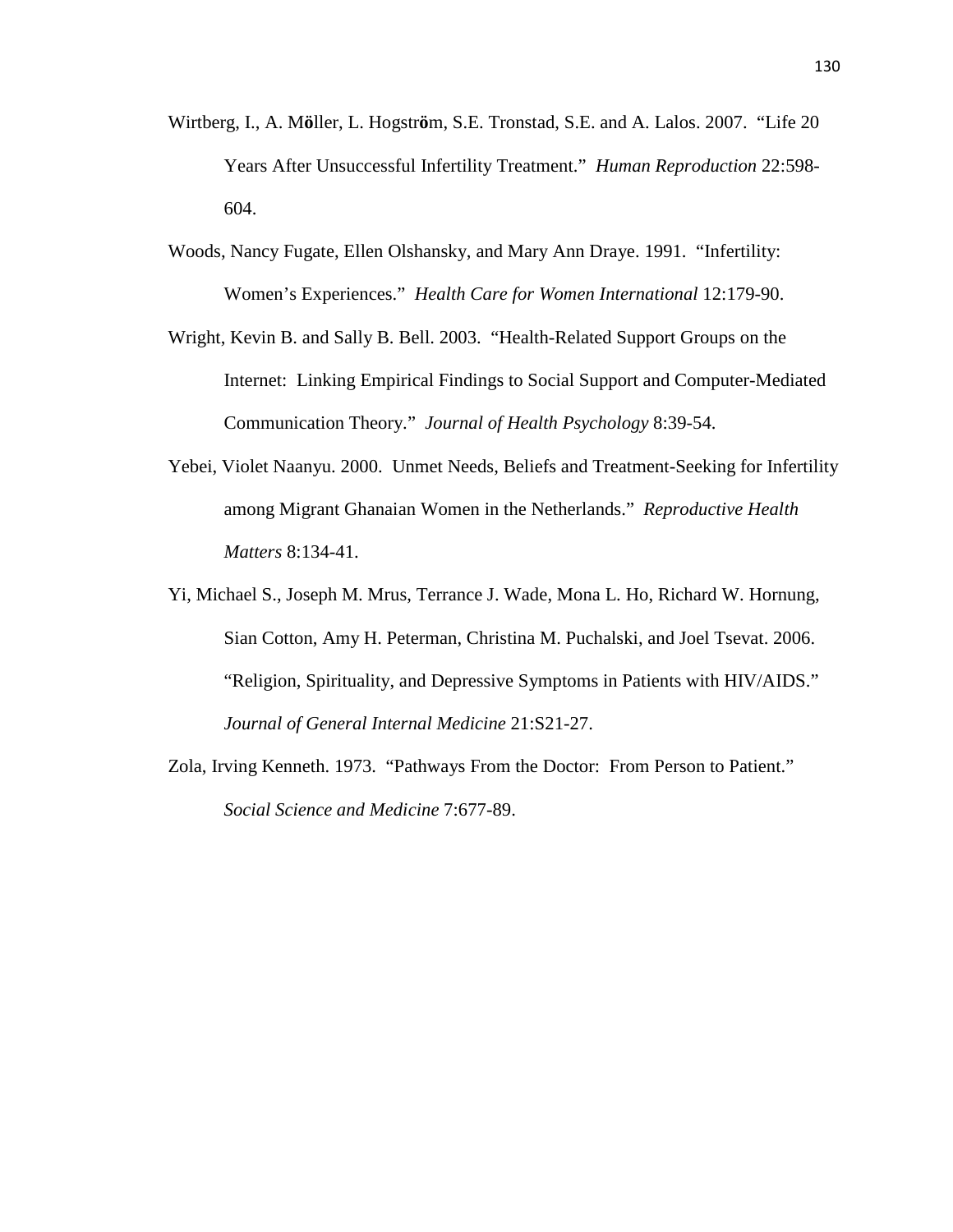



 $1$  Unless otherwise specified, predisposing, need, and enabling conditions in boxes are drawn from White, et al. (2006a), White, et al. (2006b).

<sup>2</sup> Greil, et al. (forthcoming)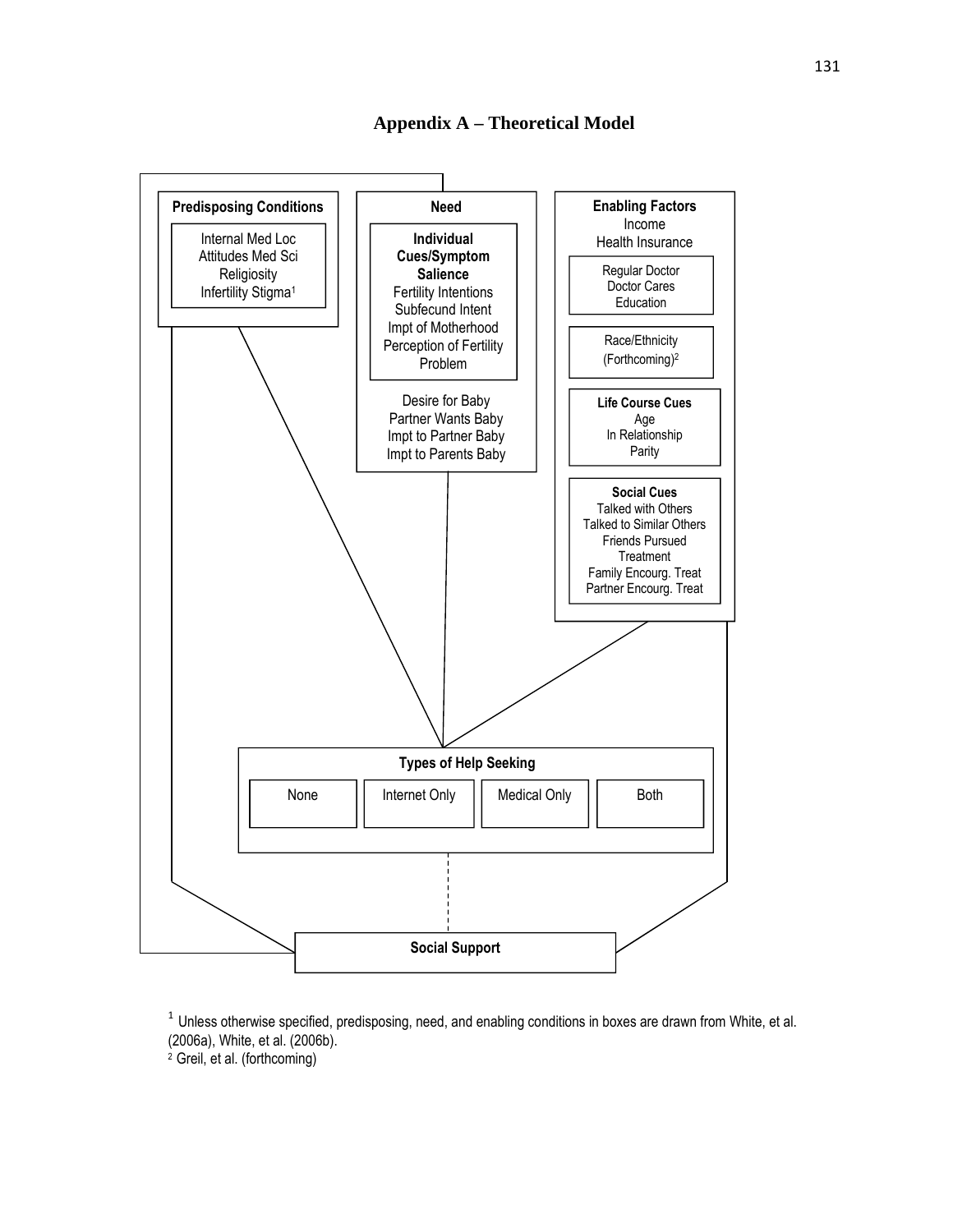## **Appendix B – Tables**

|                                 | % or M  | SD   |
|---------------------------------|---------|------|
| <b>Type of Help Seeking</b>     |         |      |
| No Seeking                      | 33.93   |      |
| Internet Only                   | 9.31    |      |
| <b>Medical Only</b>             | 32.12   |      |
| Both Internet and Medical       | 24.65   |      |
| <b>Need Variables</b>           |         |      |
| Perception of fertility problem | 69.00   |      |
| <b>Fertility Intentions</b>     | $-0.60$ | 1.29 |
| Desire for a Baby               |         |      |
| Definitely yes                  | 33.32   |      |
| Probably yes                    | 19.30   |      |
| Probably no                     | 15.61   |      |
| Definitely no                   | 31.77   |      |
| Subfecund                       |         |      |
| Subfecund, intent               | 63.54   |      |
| Subfecund, no intent            | 19.82   |      |
| Other fertility barrier         | 16.64   |      |
| Partner like a(nother) baby     |         |      |
| Definitely yes                  | 24.60   |      |
| Probably yes                    | 17.40   |      |
| Probably no                     | 10.99   |      |
| Definitely no                   | 23.78   |      |
| Not asked                       | 23.24   |      |
| Importance of motherhood        | 3.35    | 0.51 |
| Children impt to partner        |         |      |
| Strongly agree                  | 34.85   |      |
| Agree                           | 31.46   |      |
| Disagree, strongly disagree     | 10.83   |      |
| Not asked                       | 22.85   |      |
| Children impt to parents        |         |      |
| Strongly agree                  | 27.68   |      |
| Agree                           | 41.74   |      |
| Disagree, strongly disagree     | 21.90   |      |
| Parents deceased, don't know    | 8.68    |      |
| <b>Enabling Conditions</b>      |         |      |
| Age (25-45)                     | 36.06   | 5.91 |
| In a relationship               | 70.24   |      |
| Parity                          | 1.63    | 1.31 |

## **Table 1. Descriptive statistics of type of help seeking and independent variables**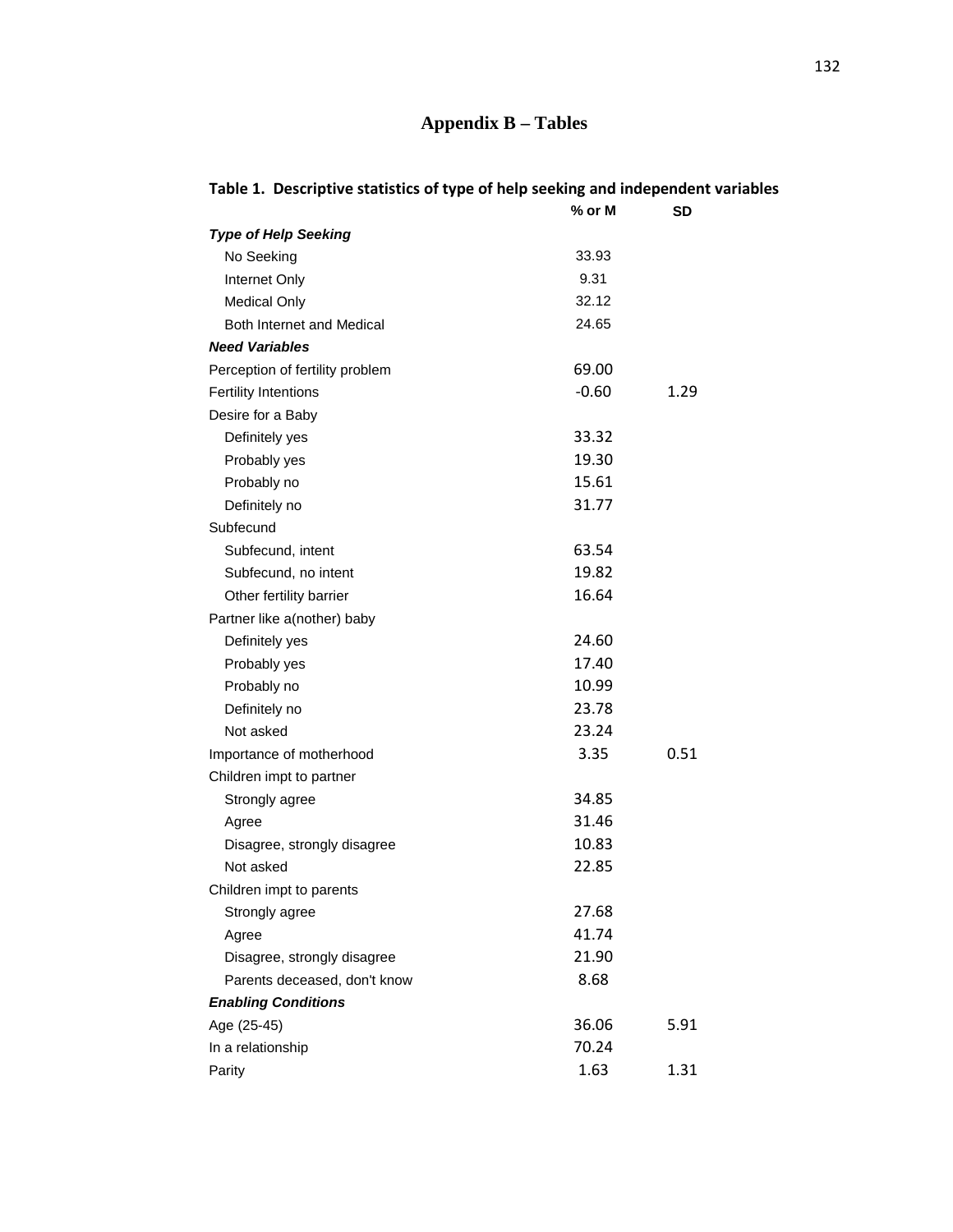| Talked to others                |       |       |
|---------------------------------|-------|-------|
| Often                           | 22.81 |       |
| Occasionally                    | 30.75 |       |
| Seldom                          | 17.10 |       |
| Never                           | 29.35 |       |
| Talked to similar others        |       |       |
| Often                           | 15.00 |       |
| Occasionally                    | 29.67 |       |
| Seldom                          | 21.33 |       |
| Never                           | 33.99 |       |
| Social support                  | 3.54  | 0.65  |
| Friends pursued treatment       | 51.55 |       |
| Partner encouraged treat        |       |       |
| Encouraged                      | 37.24 |       |
| Discouraged                     | 6.31  |       |
| It was mixed                    | 22.49 |       |
| Don't know                      | 11.09 |       |
| Not asked                       | 22.87 |       |
| Family/friends encouraged treat |       |       |
| Strongly encouraged             | 12.15 |       |
| Encouraged                      | 22.96 |       |
| Discouraged                     | 4.60  |       |
| It was mixed                    | 24.41 |       |
| Not asked, does not apply, dk   | 35.88 |       |
| Fam income (1k units)           | 53.50 | 32.22 |
| Education (years)               | 13.60 | 2.89  |
| Private health insurance        | 66.44 |       |
| Has a regular doctor            | 84.66 |       |
| Doctor Cares                    |       |       |
| Cares a lot                     | 67.45 |       |
| Cares a little                  | 19.73 |       |
| Does not seem to care           | 5.29  |       |
| Not asked                       | 7.53  |       |
| Race/Ethnicity                  |       |       |
| White                           | 61.60 |       |
| African American                | 14.80 |       |
| Hispanic                        | 15.50 |       |
| Asian                           | 7.20  |       |
| Other                           | 0.90  |       |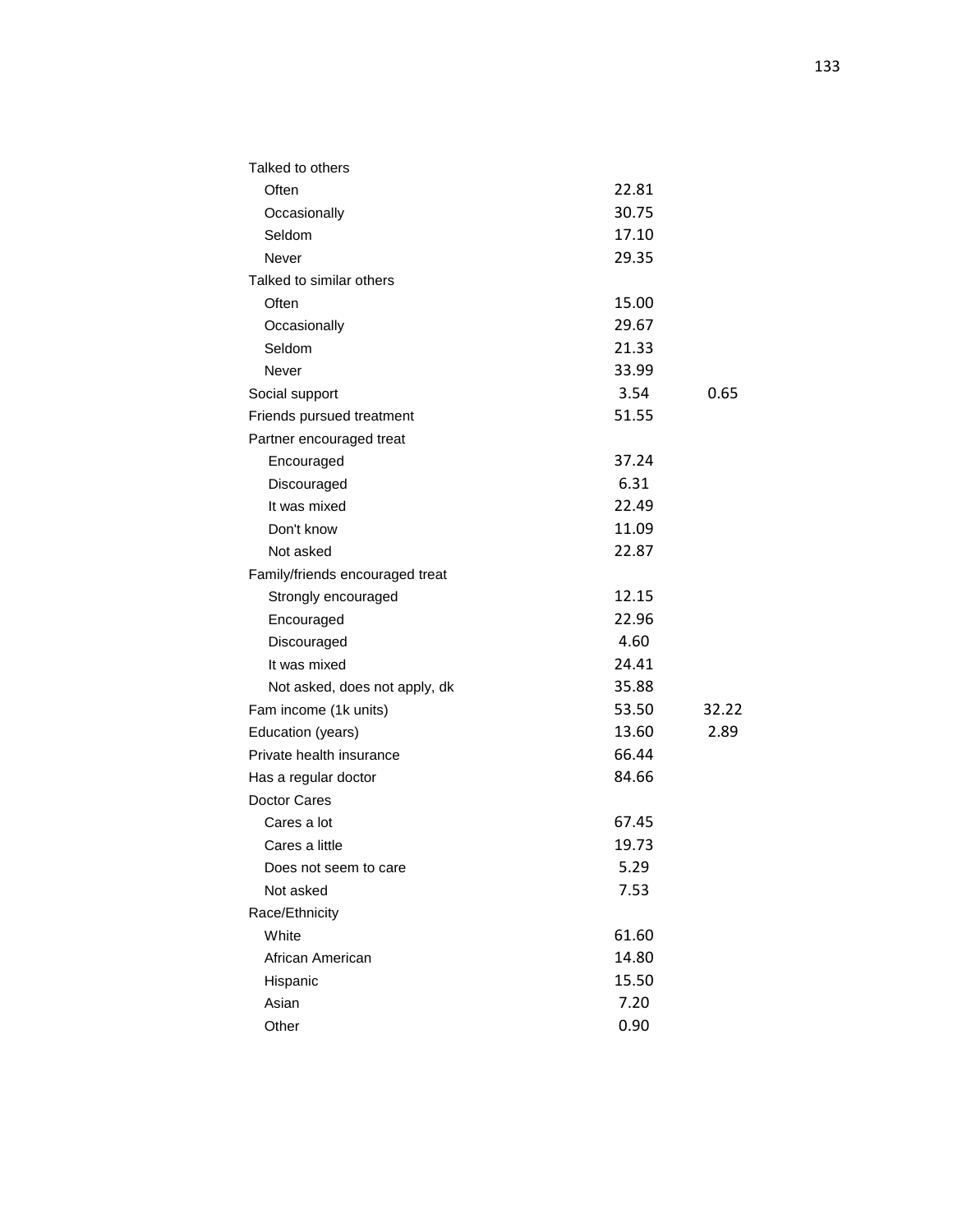| <b>Predisposing Conditions</b> |      |      |  |
|--------------------------------|------|------|--|
| Internal med loc of control    | 2.97 | 0.50 |  |
| Attitude towards med sci       | 3.36 | 0.41 |  |
| Religiosity                    | 0.05 | 0.66 |  |
| Infertility stigma             | 2.73 | 0.52 |  |

Note: N=1,352 Subsample of women ages 25-45 from the National Survey

of Fertility Barriers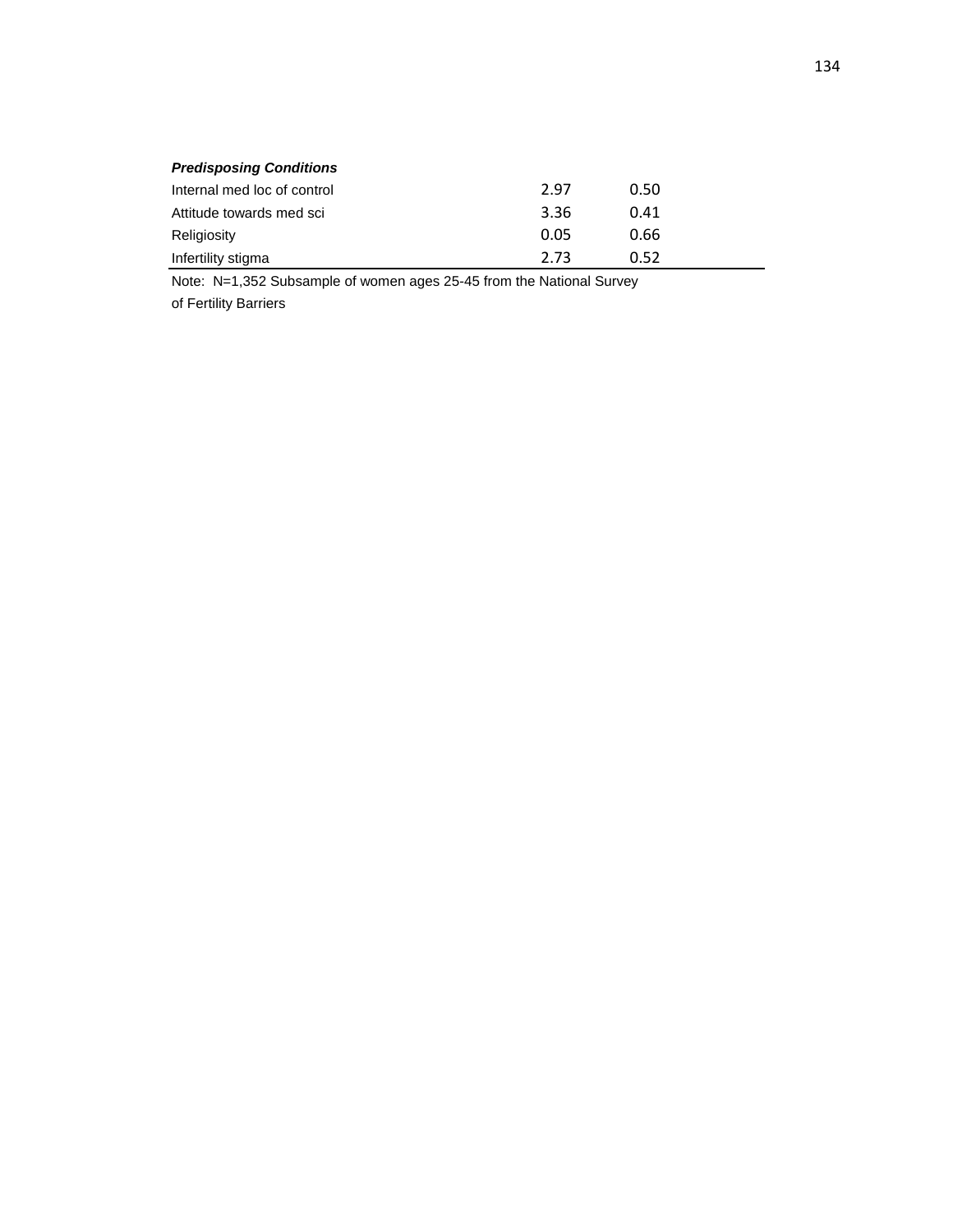|                                                | %     | N    |
|------------------------------------------------|-------|------|
| <b>Self Education Activities</b>               |       | 1352 |
| Read a scientific article                      | 46.08 |      |
| Read a book                                    | 40.99 |      |
| Contacted a support group                      | 10.76 |      |
| <b>Activities Engaged in Online</b>            |       | 291  |
| Looked for information about treatment         |       |      |
| Often                                          | 18.62 |      |
| Occasionally                                   | 23.52 |      |
| Seldom                                         | 16.13 |      |
| Never                                          | 41.73 |      |
| Looked for medical articles                    |       |      |
| Often                                          | 25.32 |      |
| Occasionally                                   | 40.66 |      |
| Seldom                                         | 24.57 |      |
| Never                                          | 9.44  |      |
| Email communication with doctor (ever)         | 19.56 |      |
| Evaluate a doctor or clinic (ever)             | 34.37 |      |
| Participated in an online support group (ever) | 21.07 |      |
| <b>How Internet Affected Thinking</b>          |       |      |
| Info encouraged to see doctor                  |       | 286  |
| Strongly agree                                 | 16.24 |      |
| Agree                                          | 47.70 |      |
| Disagree                                       | 32.08 |      |
| Strongly disagree                              | 3.98  |      |
| Ask new questions about getting pregnant       |       | 286  |
| Strongly agree                                 | 19.58 |      |
| Agree                                          | 48.11 |      |
| Disagree                                       | 28.42 |      |
| Strongly disagree                              | 3.89  |      |
| Understand health issues that impact pregnancy |       | 287  |
| Strongly agree                                 | 25.35 |      |
| Agree                                          | 65.12 |      |
| <b>Disagree</b>                                | 9.02  |      |
| Strongly disagree                              | 0.51  |      |

**Table 2. Descriptive statistics of self-education and internet activities**

135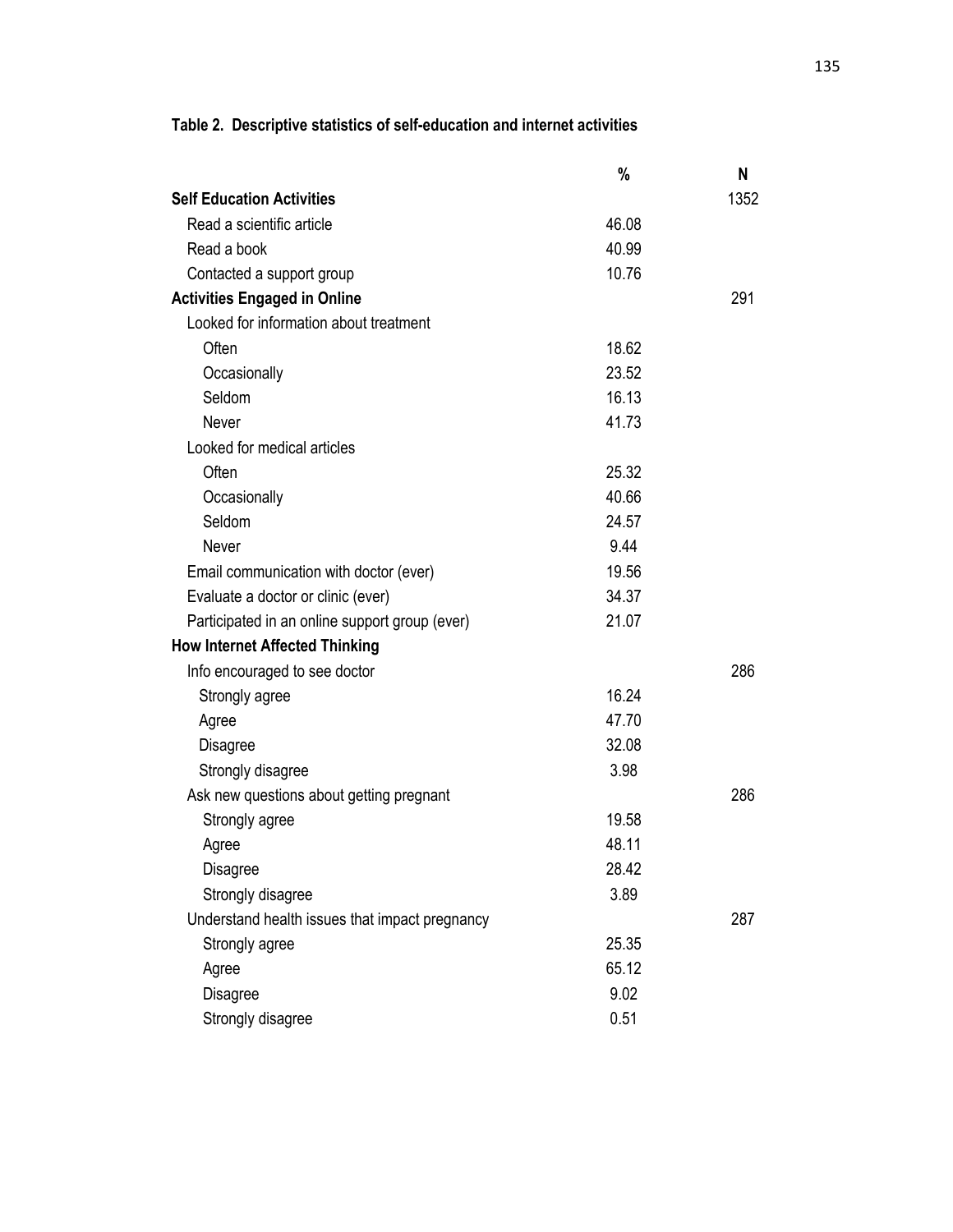| Easier to work with doctor regarding treatments |       | 273 |
|-------------------------------------------------|-------|-----|
| Strongly agree                                  | 12.49 |     |
| Agree                                           | 50.80 |     |
| <b>Disagree</b>                                 | 33.01 |     |
| Strongly disagree                               | 3.70  |     |
| Info discouraged seeking treatment              |       | 285 |
| Strongly agree                                  | 1.00  |     |
| Agree                                           | 6.70  |     |
| Disagree                                        | 70.99 |     |
| Strongly disagree                               | 21.31 |     |

Note: Subsample of women ages 25-45 from the National Survey of Fertility Barriers.

N's change because of skip patterns in the data set.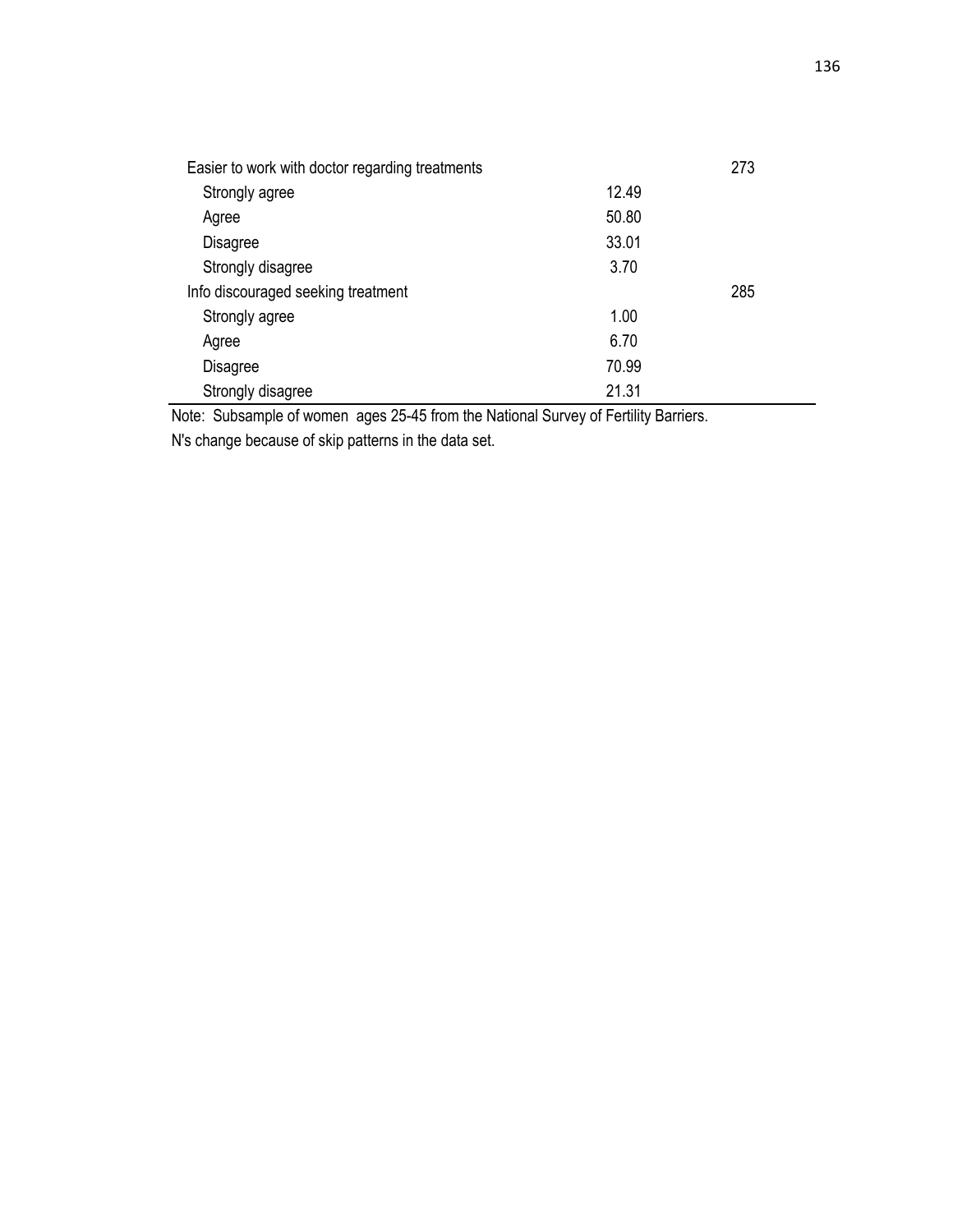|                                       | Table 3. Descriptive statistics in response to the question about the most helpful source |
|---------------------------------------|-------------------------------------------------------------------------------------------|
| of information about getting pregnant |                                                                                           |

|                               | %     |
|-------------------------------|-------|
| Sources of Information        |       |
| Articles in pop magazines     | 3.00  |
| Articles in tech journals     | 2.85  |
| <b>Books</b>                  | 6.26  |
| Support groups (not online)   | 1.75  |
| Internet                      | 52.54 |
| Internet support groups       | 2.59  |
| Professionals on the internet | 1.06  |
| Info from family and friends  | 5.00  |
| Professionals (not internet)  | 8.66  |
| Other/don't know              | 16.30 |

Note: N = 291 Subsample of women ages 25-45 from the National Survey

of Fertility Barriers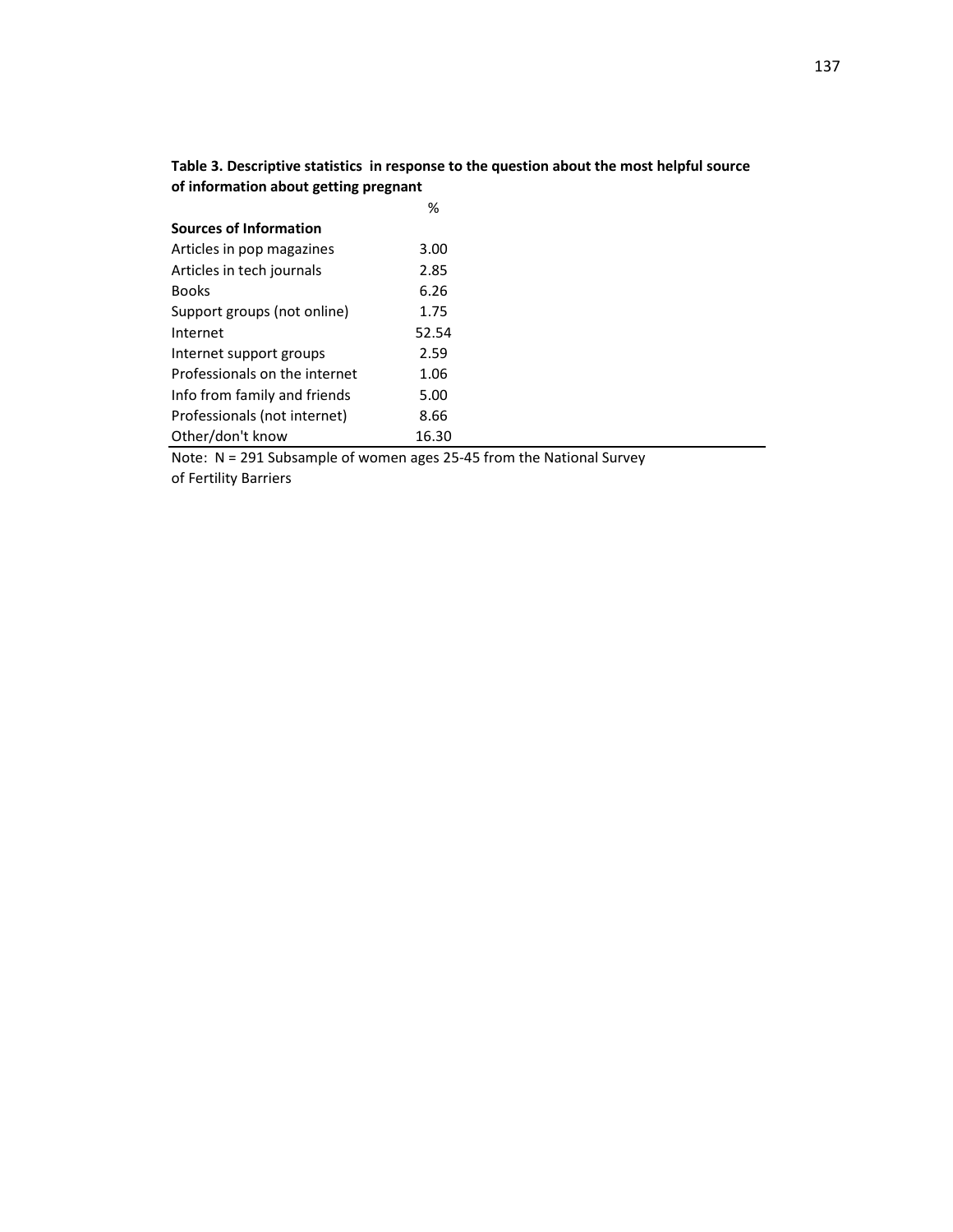**Table 4. Descriptive statistics by helpseeking category for women who meet the medical criteria for Infertility.** 

|                                               | None<br>(N=460) |      |                | <b>Internet Only</b><br>(N=127) |           |    | <b>Med Only</b><br>(N=436) |            |                | Both<br>(N=337) |     | p         |
|-----------------------------------------------|-----------------|------|----------------|---------------------------------|-----------|----|----------------------------|------------|----------------|-----------------|-----|-----------|
| <b>Independent Variables</b>                  | % or M SD       |      |                | % or M                          | <b>SD</b> |    | % or M                     | <b>SD</b>  | % or M SD      |                 |     |           |
| <b>Need Variables</b>                         |                 |      |                |                                 |           |    |                            |            |                |                 |     |           |
| Perception of fertility problem               | 49.89           |      |                | 59.52                           |           |    | 79.03                      |            | 85.89          |                 |     | ***       |
| <b>Fertility Intentions</b>                   | $-0.86$         | 1.14 | $\overline{a}$ | $-0.18$                         | 1.38      | ab | $-0.83$                    | $1.234$ bc | $-0.09$        | 1.34            | ac  | ***       |
| Desire for a Baby                             |                 |      |                |                                 |           |    |                            |            |                |                 |     | ***       |
| Definitely yes                                | 25.11           |      |                | 37.30                           |           |    | 28.05                      |            | 49.85          |                 |     |           |
| Probably yes                                  | 22.49           |      |                | 26.19                           |           |    | 13.65                      |            | 19.82          |                 |     |           |
| Probably no                                   | 18.34           |      |                | 8.73                            |           |    | 16.09                      |            | 13.21          |                 |     |           |
| Definitely no                                 | 34.06           |      |                | 27.78                           |           |    | 42.30                      |            | 17.12          |                 |     |           |
| <b>Subfecund</b>                              |                 |      |                |                                 |           |    |                            |            |                |                 |     | ***       |
| Subfecund, intent                             | 46.41           |      |                | 50.79                           |           |    | 76.27                      |            | 75.68          |                 |     |           |
| Subfecund, no intent                          | 32.90           |      |                | 28.00                           |           |    | 12.21                      |            | 8.71           |                 |     |           |
| Other fertility barrier                       | 20.70           |      |                | 21.43                           |           |    | 11.49                      |            | 15.62          |                 |     |           |
| Partner like a(nother) baby                   |                 |      |                |                                 |           |    |                            |            |                |                 |     | ***       |
| Definitely yes                                | 16.78           |      |                | 33.33                           |           |    | 22.81                      |            | 34.53          |                 |     |           |
| Probably yes                                  | 17.21           |      |                | 19.84                           |           |    | 14.98                      |            | 19.82          |                 |     |           |
| Probably no                                   | 10.02           |      |                | 11.11                           |           |    | 9.68                       |            | 13.81          |                 |     |           |
| Definitely no                                 | 24.18           |      |                | 19.84                           |           |    | 31.11                      |            | 15.02          |                 |     |           |
| Not asked                                     | 31.81           |      |                | 15.87                           |           |    | 21.43                      |            | 16.82          |                 |     |           |
| Importance of motherhood                      | 3.34            | 0.50 |                | 3.30                            | 0.55      |    | 3.33                       | 0.52       | 3.39           | 0.50            |     | ***       |
| Children impt to partner                      |                 |      |                | 42.40                           |           |    | 35.25                      |            | 39.64          |                 |     |           |
| Strongly agree<br>Agree                       | 29.04<br>27.95  |      |                | 31.20                           |           |    | 34.33                      |            | 32.73          |                 |     |           |
| Disagree, strongly disagree                   | 12.01           |      |                | 12.80                           |           |    | 8.29                       |            | 11.71          |                 |     |           |
| Not asked                                     | 31.00           |      |                | 13.60                           |           |    | 22.12                      |            | 15.92          |                 |     |           |
| Children impt to parents                      |                 |      |                |                                 |           |    |                            |            |                |                 |     |           |
| Strongly agree                                | 25.27           |      |                | 30.95                           |           |    | 26.67                      |            | 31.23          |                 |     |           |
| Agree                                         | 40.74           |      |                | 39.68                           |           |    | 44.60                      |            | 40.24          |                 |     |           |
| Disagree, strongly disagree                   | 23.53           |      |                | 23.02                           |           |    | 20.46                      |            | 21.02          |                 |     |           |
| Parents deceased, don't know                  | 10.46           |      |                | 6.35                            |           |    | 8.28                       |            | 7.51           |                 |     |           |
| <b>Enabling Conditions</b>                    |                 |      |                |                                 |           |    |                            |            |                |                 |     |           |
| Age (25-45)                                   | 36.13           | 6.30 | a              | 33.41                           | 5.51      | ab | 37.46                      |            | 5.46 abc 35.15 | 5.57            | bc  | ***       |
| In a relationship                             | 60.13           |      |                | 75.40                           |           |    | 75.35                      |            | 75.68          |                 |     | ***       |
| Parity                                        | 1.99            | 1.32 | $\overline{a}$ | 1.41                            | 1.16      | ab | 1.74                       |            | 1.30 abc 1.07  | 1.14            | abc | ***       |
| <b>Talked to others</b>                       |                 |      |                |                                 |           |    |                            |            |                |                 |     | ***       |
| Often                                         | 12.64           |      |                | 17.60                           |           |    | 27.36                      |            | 32.73          |                 |     |           |
| Occasionally                                  | 22.88           |      |                | 38.40                           |           |    | 36.90                      |            | 31.83          |                 |     |           |
| Seldom                                        | 9.39            |      |                | 16.00                           |           |    | 16.32                      |            | 15.32          |                 |     |           |
| Never                                         | 45.10           |      |                | 28.00                           |           |    | 20.23                      |            | 20.12          |                 |     |           |
| <b>Talked to similar others</b>               |                 |      |                |                                 |           |    |                            |            |                |                 |     | ***       |
| Often                                         | 12.17           |      |                | 20.80                           |           |    | 11.75                      |            | 20.96          |                 |     |           |
| Occasionally                                  | 23.26           |      |                | 28.80                           |           |    | 32.49                      |            | 35.33          |                 |     |           |
| Seldom                                        | 24.35           |      |                | 19.20                           |           |    | 20.28                      |            | 19.46          |                 |     |           |
| Never                                         | 40.22           |      |                | 31.20                           |           |    | 35.48                      |            | 24.25          |                 |     |           |
| Social support                                | 3.52            | 0.66 |                | 3.59                            | 0.56      |    | 3.51                       | 0.70       | 3.61           | 0.60            |     | ns<br>*** |
| <b>Friends pursued treatment</b>              | 42.05           |      |                | 57.14                           |           |    | 52.30                      |            | 61.26          |                 |     | $***$     |
| <b>Partner encouraged treat</b><br>Encouraged | 18.74           |      |                | 17.46                           |           |    | 51.61                      |            | 51.50          |                 |     |           |
| Discouraged                                   | 7.84            |      |                | 12.70                           |           |    | 3.44                       |            | 5.39           |                 |     |           |
| It was mixed                                  | 23.31           |      |                | 27.78                           |           |    | 19.50                      |            | 23.35          |                 |     |           |
| Don't know                                    | 17.43           |      |                | 29.37                           |           |    | 4.36                       |            | 4.49           |                 |     |           |
| Not asked                                     | 32.68           |      |                | 12.70                           |           |    | 21.10                      |            | 15.27          |                 |     |           |
|                                               |                 |      |                |                                 |           |    |                            |            |                |                 |     |           |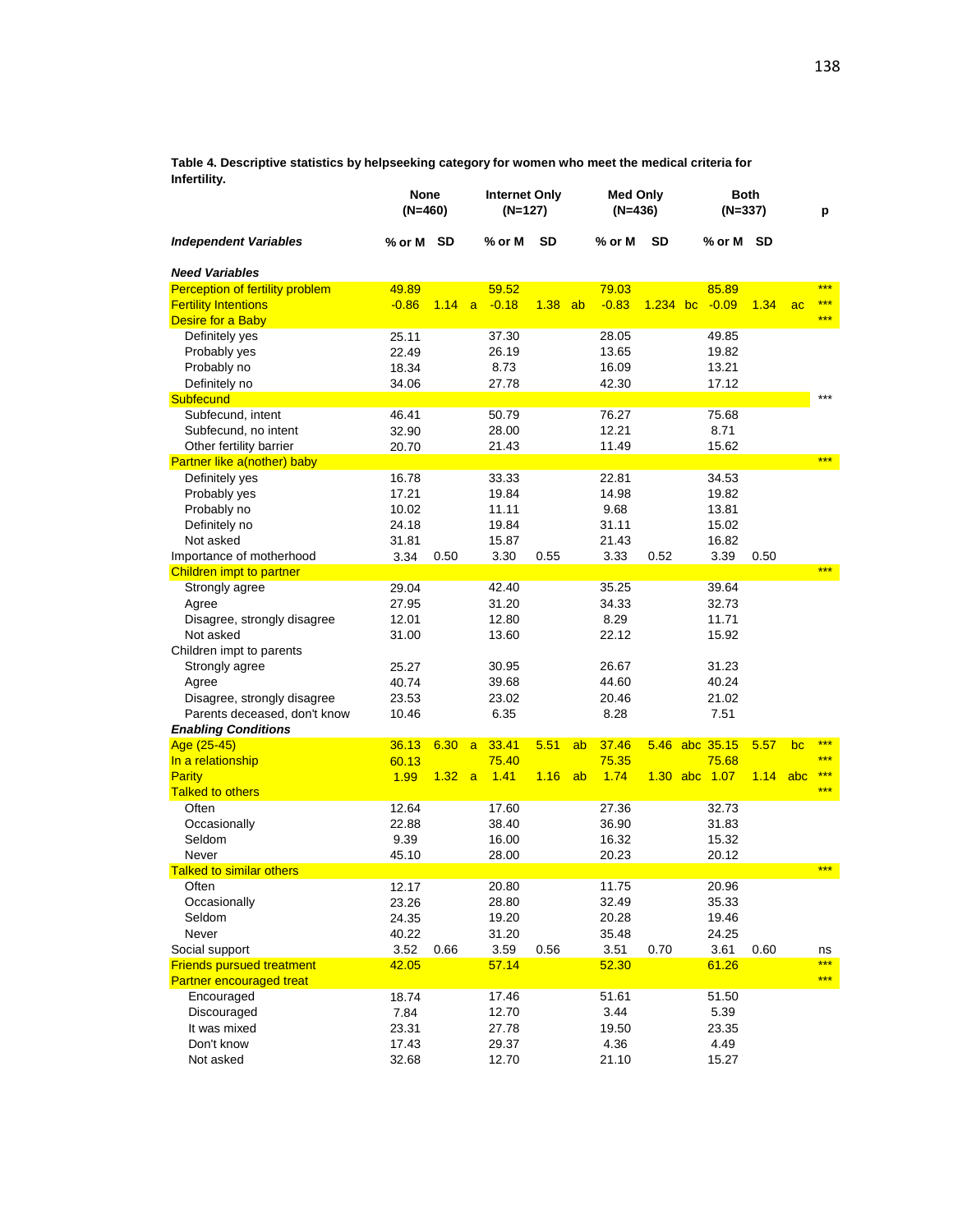| <b>Family/friends encouraged treat</b> |       |       |   |       |       |    |       |       |              |         |       |     | *** |
|----------------------------------------|-------|-------|---|-------|-------|----|-------|-------|--------------|---------|-------|-----|-----|
| Strongly encouraged                    | 4.36  |       |   | 7.87  |       |    | 20.23 |       |              | 13.77   |       |     |     |
| Encouraged                             | 14.16 |       |   | 18.90 |       |    | 27.59 |       |              | 30.54   |       |     |     |
| Discouraged                            | 4.58  |       |   | 5.51  |       |    | 5.06  |       |              | 3.89    |       |     |     |
| It was mixed                           | 20.92 |       |   | 34.65 |       |    | 21.61 |       |              | 28.83   |       |     |     |
| Not asked, does not apply, dk          | 55.99 |       |   | 33.07 |       |    | 25.52 |       |              | 22.82   |       |     |     |
| Fam income (1k units)                  | 43.00 | 28.77 | a | 57.51 | 30.17 | ab | 52.93 | 32.74 | ac           | 67.11   | 31.51 | abc | *** |
| <b>Education (years)</b>               | 12.81 | 2.65  | a | 14.19 | 2.88  | ab | 13.10 | 2.78  | bc           | 15.11   | 2.73  | abc | *** |
| <b>Private health insurance</b>        | 55.12 |       |   | 65.87 |       |    | 66.90 |       |              | 81.68   |       |     | *** |
| Has a regular doctor                   | 78.21 |       |   | 82.54 |       |    | 87.36 |       |              | 90.69   |       |     | *** |
| <b>Doctor Cares</b>                    |       |       |   |       |       |    |       |       |              |         |       |     | *** |
| Cares a lot                            | 61.87 |       |   | 62.70 |       |    | 73.10 |       |              | 69.16   |       |     |     |
| Cares a little                         | 18.52 |       |   | 26.19 |       |    | 16.78 |       |              | 22.75   |       |     |     |
| Does not seem to care                  | 6.10  |       |   | 5.56  |       |    | 5.75  |       |              | 3.89    |       |     |     |
| Not asked                              | 13.57 |       |   | 5.56  |       |    | 4.37  |       |              | 4.19    |       |     |     |
| <b>Race/Ethnicity</b>                  |       |       |   |       |       |    |       |       |              |         |       |     | *** |
| <b>White</b>                           | 56.43 |       |   | 61.90 |       |    | 61.61 |       |              | 67.96   |       |     |     |
| <b>African American</b>                | 18.95 |       |   | 18.25 |       |    | 11.03 |       |              | 12.57   |       |     |     |
| <b>Hispanic</b>                        | 18.74 |       |   | 11.90 |       |    | 19.54 |       |              | 7.49    |       |     |     |
| Asian                                  | 4.79  |       |   | 6.35  |       |    | 6.90  |       |              | 11.38   |       |     |     |
| <b>Other</b>                           | 1.09  |       |   | 1.59  |       |    | 0.92  |       |              | 0.60    |       |     |     |
| <b>Predisposing Conditions</b>         |       |       |   |       |       |    |       |       |              |         |       |     |     |
| Internal med loc of control            | 3.00  | 0.51  |   | 2.97  | 0.45  |    | 2.95  | 0.50  |              | 2.96    | 0.50  |     |     |
| Attitude towards med sci               | 3.32  | 0.40  | a | 3.41  | 0.36  |    | 3.34  | 0.43  | $\mathbf b$  | 3.42    | 0.43  | ab  | **  |
| <b>Religiosity</b>                     | 0.10  | 0.59  | a | 0.08  | 0.66  | b  | 0.13  | 0.66  | $\mathbf{C}$ | $-0.04$ | 0.68  | abc | **  |
| Infertility stigma                     | 2.74  | 0.48  |   | 2.81  | 0.51  |    | 2.68  | 0.52  |              | 2.73    | 0.56  |     |     |

Note: N = 1,352 Subsample of women from the National Survey of Fertility Barriers

Chi-square tests performed for categorical variables. ANOVA with Tukey post-hocs for continuous variables.

% provided for categorica variables; M and SD provided for continuous variables.

For Tukey post hocs, groups which share a letter are significantly different from each other.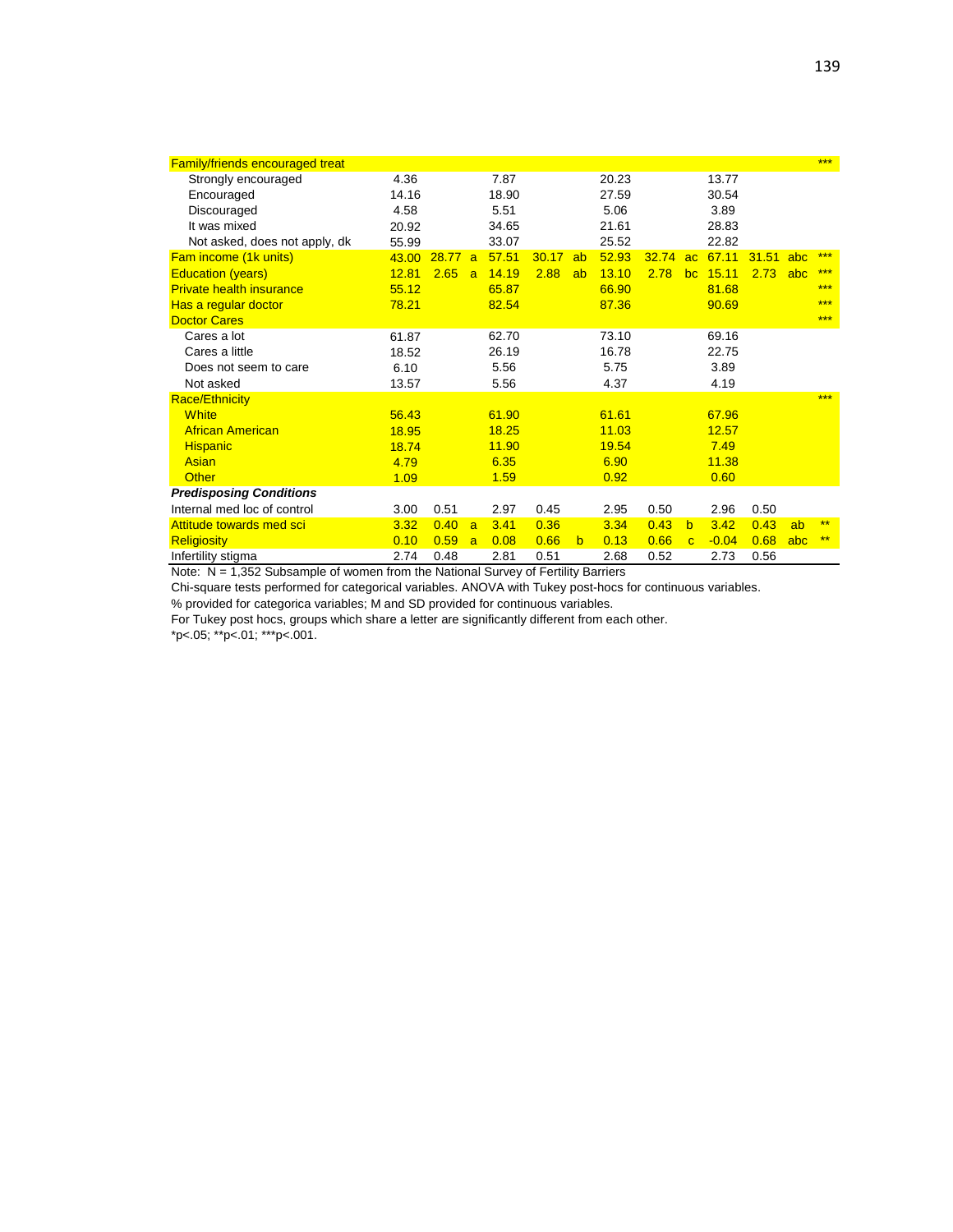#### **Table 5. Descriptive statistics self education activities**

|                                          | None  | <b>Internet Only</b> | <b>Medical Only</b> | <b>Both</b> |       |
|------------------------------------------|-------|----------------------|---------------------|-------------|-------|
| <b>Offline Self Education Activities</b> | %     | %                    | %                   | %           | P     |
| <b>Read Scientific Articles</b>          | 27.89 | 67.20                | 42.03               | 68.47       | $***$ |
| Read a Book                              | 18.78 | 60.80                | 36.64               | 69.67       | $***$ |
| Contacted a Support Group                | 3.05  | 7.94                 | 8.97                | 24.92       | ***   |

Note: N = 1,352 Subsample of women from the National Survey of Fertility Barriers. Table displays percent that responded "yes" to each activity.

Chi-square tests performed for categorical variables.

% provided for categorical variables.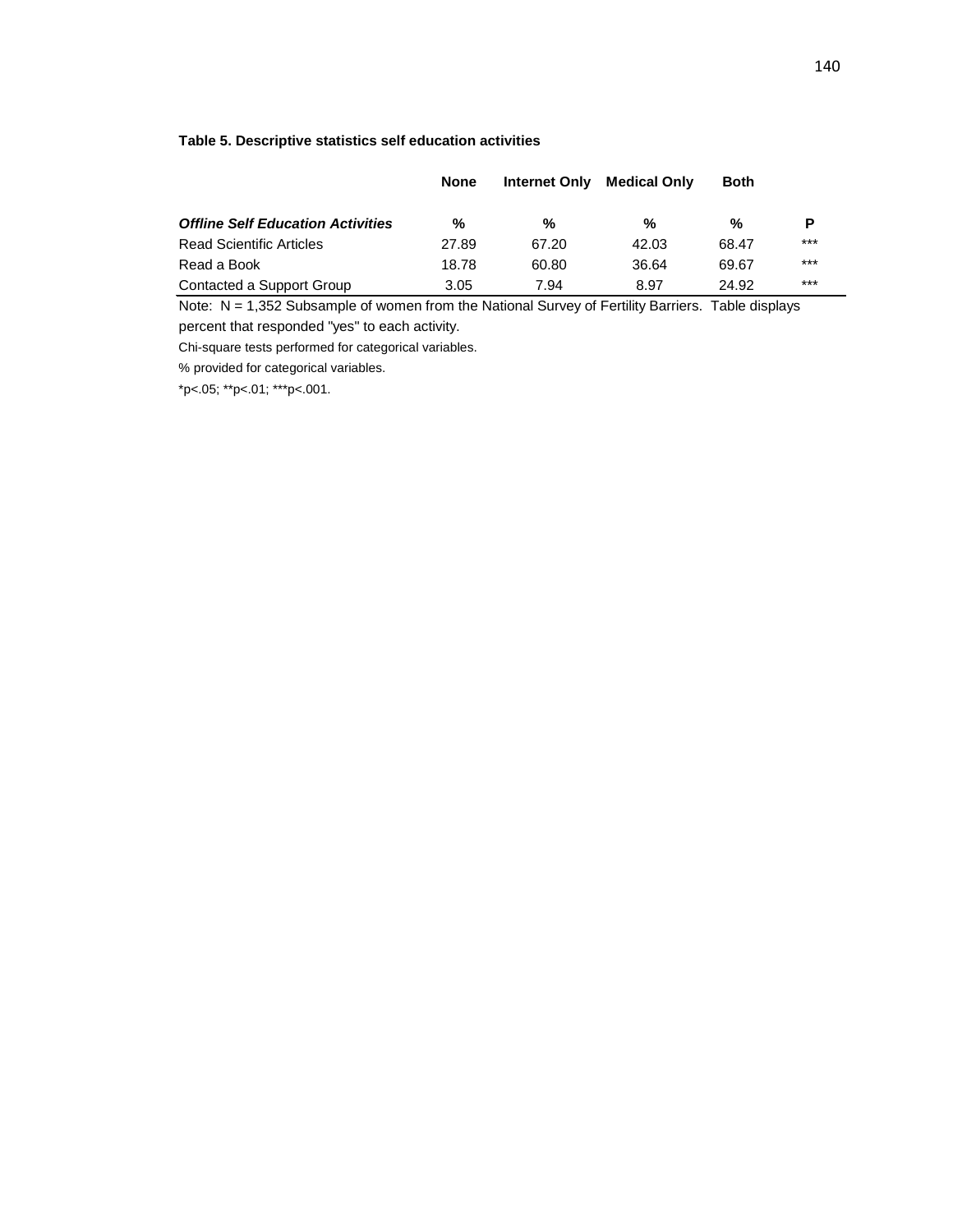|                                             | <b>Internet Only</b><br>$(N=92)$ | <b>Both</b><br>$(N=199)$ | p     |
|---------------------------------------------|----------------------------------|--------------------------|-------|
| <b>Independent Variables</b>                | %                                | %                        |       |
| Looked info about treatment                 |                                  |                          | ***   |
| Often                                       | 5.49                             | 24.62                    |       |
| Occasionally                                | 12.09                            | 28.64                    |       |
| Seldom                                      | 17.58                            | 15.58                    |       |
| Never                                       | 64.84                            | 31.16                    |       |
| Looked for medical articles                 |                                  |                          | ns    |
| Often                                       | 23.03                            | 26.50                    |       |
| Occasionally                                | 50.55                            | 36.00                    |       |
| Seldom                                      | 17.58                            | 27.50                    |       |
| Never                                       | 8.79                             | 10.00                    |       |
| Email communication with doctor (ever)      | 17.39                            | 20.60                    | ns    |
| Evaluate a Doctor or Clinic (ever)          | 20.88                            | 40.20                    | $***$ |
| Participated in Online Support Group (ever) | 19.57                            | 22.00                    | ns    |

# **Table 6. Descriptive Statistics of Activities Engaged in Online by Help Seeking**

Note: N = 291 Subsample of women who went online in previous three years from the

National Survey of Fertility Barriers

Chi-square tests performed for categorical variables.

% provided for categorical variables.

\*p<.05; \*\*p<.01; \*\*\*p<.001.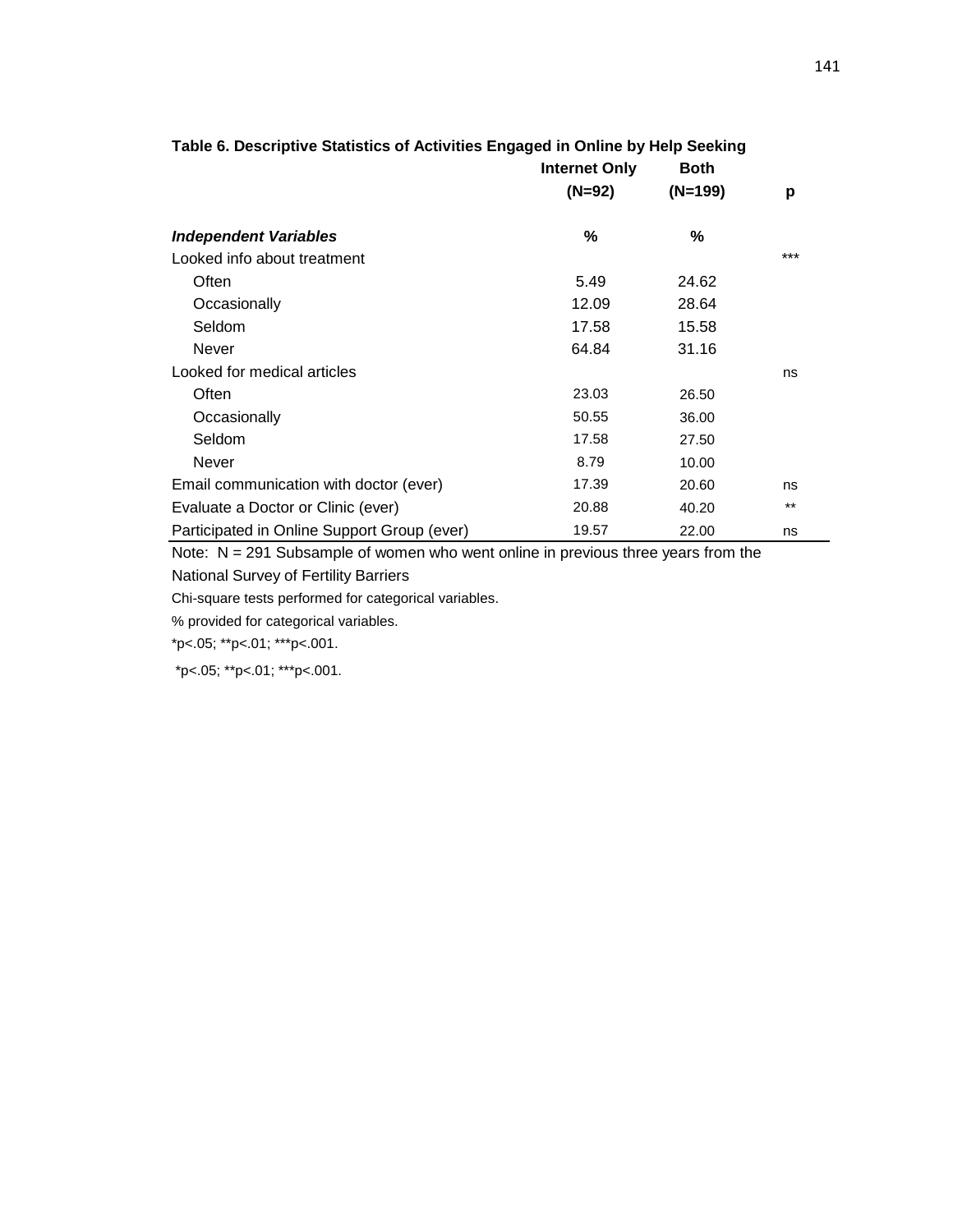### **Table 7. How online information affected thinking**

|                                                   | <b>Internet Only</b> | <b>Both</b>   | P     | N   |
|---------------------------------------------------|----------------------|---------------|-------|-----|
| <b>Online Information Affected Thinking</b>       | $\frac{0}{0}$        | $\frac{9}{6}$ |       |     |
| Info encouraged to see doctor                     |                      |               | $***$ | 286 |
| Strongly agree                                    | 9.78                 | 18.97         |       |     |
| Agree                                             | 39.13                | 51.79         |       |     |
| Disagree                                          | 44.57                | 26.15         |       |     |
| Strongly disagree                                 | 6.52                 | 3.08          |       |     |
| Ask new questions about getting pregnant          |                      |               | $***$ | 286 |
| Strongly agree                                    | 12.09                | 23.82         |       |     |
| Agree                                             | 42.86                | 50.52         |       |     |
| Disagree                                          | 40.66                | 22.68         |       |     |
| Strongly disagree                                 | 4.40                 | 3.61          |       |     |
| Understanding health issues that impact pregnancy |                      |               | ns    | 286 |
| Strongly agree                                    | 20.65                | 27.69         |       |     |
| Agree                                             | 66.30                | 64.62         |       |     |
| Disagree                                          | 13.04                | 7.18          |       |     |
| Strongly disagree                                 | 0.00                 | 0.51          |       |     |
| Easier to work with doctor regarding treatments   |                      |               | $***$ | 273 |
| Strongly agree                                    | 4.55                 | 16.22         |       |     |
| Agree                                             | 44.32                | 54.05         |       |     |
| Disagree                                          | 45.45                | 27.03         |       |     |
| Strongly disagree                                 | 5.68                 | 2.70          |       |     |
| Info discouraged from seeking treatment           |                      |               | $***$ | 285 |
| Strongly agree                                    | 1.08                 | 1.04          |       |     |
| Agree                                             | 11.83                | 4.15          |       |     |
| <b>Disagree</b>                                   | 76.34                | 68.39         |       |     |
| Strongly disagree                                 | 10.75                | 26.42         |       |     |

Note: Subsample of women from the National Survey of Fertility Barriers.

Chi-square tests performed for categorical variables.

% provided for categorical variables.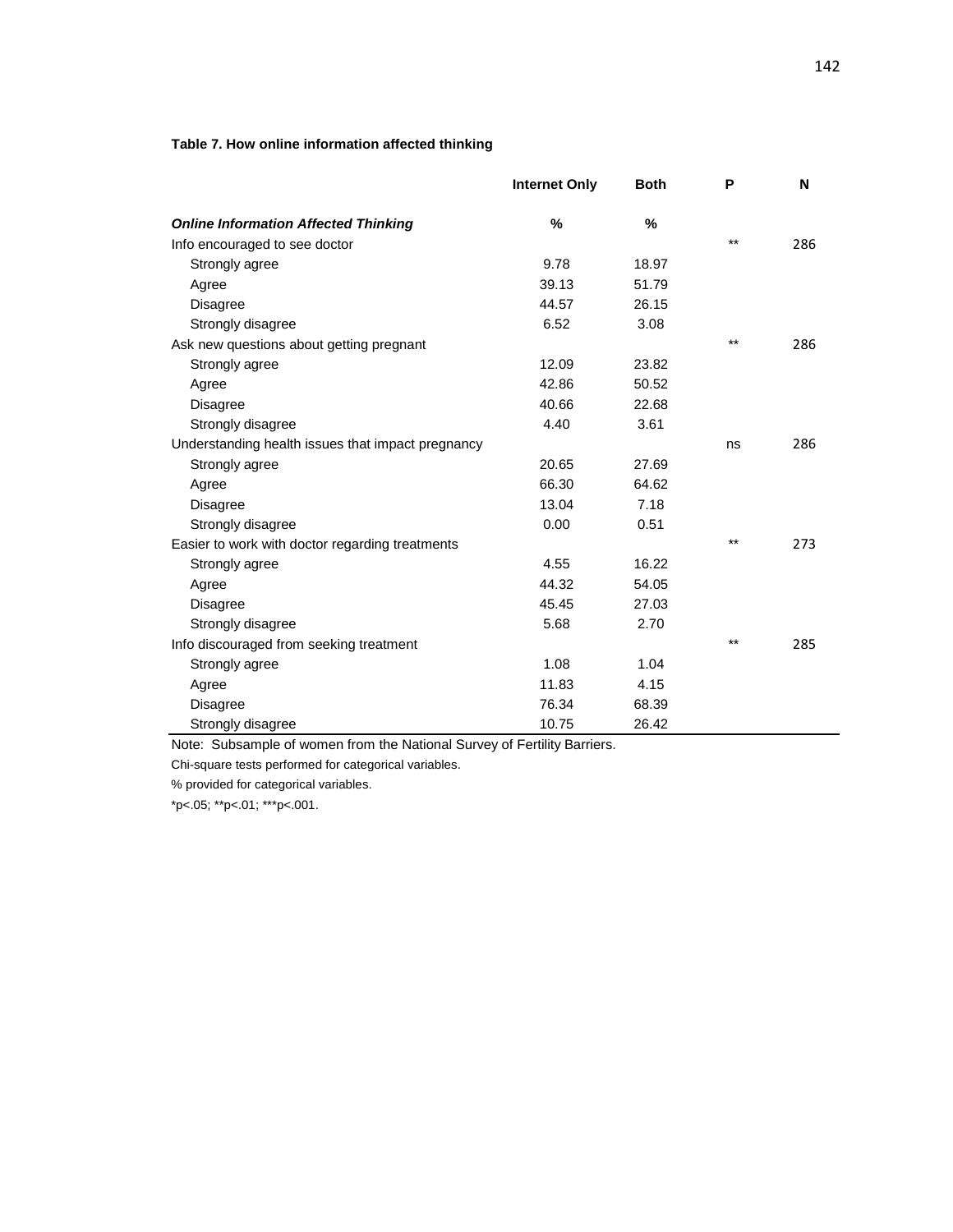|                               | <b>Internet Only</b> | <b>Both</b> |  |
|-------------------------------|----------------------|-------------|--|
|                               | $(N=92)$             | $(N=199)$   |  |
| Sources of Information        |                      |             |  |
| Articles in pop magazines     | 4.40                 | 2.51        |  |
| Articles in tech journals     | 3.30                 | 2.51        |  |
| <b>Books</b>                  | 4.40                 | 7.54        |  |
| Support groups (not online)   | 0.00                 | 5.00        |  |
| Internet                      | 51.65                | 52.76       |  |
| Internet support groups       | 0.00                 | 4.02        |  |
| Professionals on the internet | 1.10                 | 1.01        |  |
| Info from family and friends  | 7.69                 | 3.52        |  |
| Professionals (not internet)  | 10.99                | 7.54        |  |
| Other/don't know              | 16.48                | 16.08       |  |

## **Table 8. Most helpful source of information about getting pregnant**

Note: N = 291 Subsample of women who went online in the previous

3 years from the National Survey of Fertility Barriers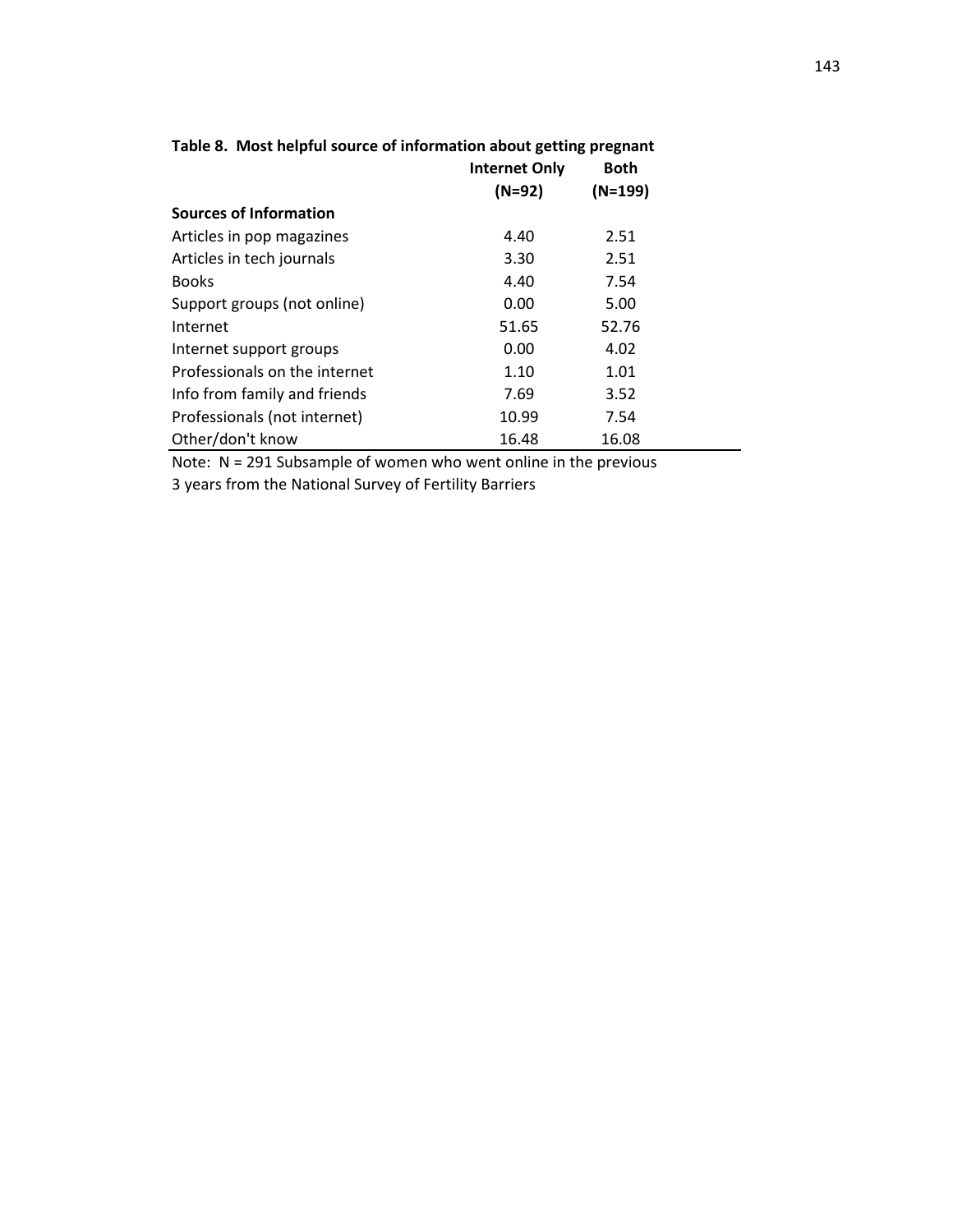| .<br>גוויס                            |  |
|---------------------------------------|--|
| $\frac{1}{\epsilon}$<br>,<br><b>.</b> |  |
| ∧ of Help λ<br>Ì                      |  |
| .<br>(                                |  |
| `<br>؟<br>.<br>.<br>٦                 |  |

| Type of Help Seeking                                                  |                  |               |       | None (Reference)                      |                       |    |       |               |       |                 |               |          |             |               |        | Internet Only (Reference) Medical Only (Reference) |                       |       |
|-----------------------------------------------------------------------|------------------|---------------|-------|---------------------------------------|-----------------------|----|-------|---------------|-------|-----------------|---------------|----------|-------------|---------------|--------|----------------------------------------------------|-----------------------|-------|
|                                                                       | Internet<br>δnly |               |       | Nedical<br>$\sum_{i=1}^{n}$           |                       |    | Both  |               |       | Medical<br>Only |               |          | <b>Both</b> |               |        | <b>Both</b>                                        |                       |       |
| Variable                                                              | g                | မ္တ           | Q.    | $\epsilon$                            | မ္တ                   | Q, | 6     | မ္တ           | Q,    | $\epsilon$      | မ္တ           | <b>a</b> | <b>OR</b>   | မ္တ           | o.     | õ                                                  | မ္တ                   | Q,    |
| Predisposing                                                          |                  |               |       |                                       |                       |    |       |               |       |                 |               |          |             |               |        |                                                    |                       |       |
| Internal med loc of control                                           | 854              | S.            |       | 830                                   | ヸ                     |    | 857   | ې             |       | 972             | នុ            |          | 1.003       | بخ            |        | 1.032                                              | $\tilde{\mathcal{L}}$ |       |
| Attitudes towards med sci                                             | 1.722            | 25            |       | 191                                   | $\frac{6}{1}$         |    | 1.903 | $\frac{8}{1}$ | ***   | 692             | 25            |          | 1.105       | 8ġ            |        | 1.598                                              | ₽                     | ŧ     |
| Religiousity                                                          | 915              | $\frac{6}{1}$ |       | 809                                   | చ                     |    | .971  | $\dot{=}$     |       | 527             | $\mathcal{S}$ |          | 753         | $\mathcal{S}$ |        | 1.281                                              | $\dot{z}$             |       |
| Stigma                                                                | 1.291            | S.            |       | $-904$                                | $\tilde{\mathcal{L}}$ |    | 582   |               | $***$ | 988             | ې             |          | 636         | ې             | $\ast$ | 644                                                |                       | $***$ |
|                                                                       | $51.82$ $12(d)$  |               | $***$ |                                       |                       |    |       |               |       |                 |               |          |             |               |        |                                                    |                       |       |
| Note: $N = 1,352$ Subsample of women from the                         |                  |               |       | National Survey of Fertility Barriers |                       |    |       |               |       |                 |               |          |             |               |        |                                                    |                       |       |
| Psuedo r2 (Cragg and Uhler's) 041                                     |                  |               |       |                                       |                       |    |       |               |       |                 |               |          |             |               |        |                                                    |                       |       |
| $*_{\mathsf{p}}$ < 05; $*_{\mathsf{p}}$ < 01; $*_{\mathsf{p}}$ < 001. |                  |               |       |                                       |                       |    |       |               |       |                 |               |          |             |               |        |                                                    |                       |       |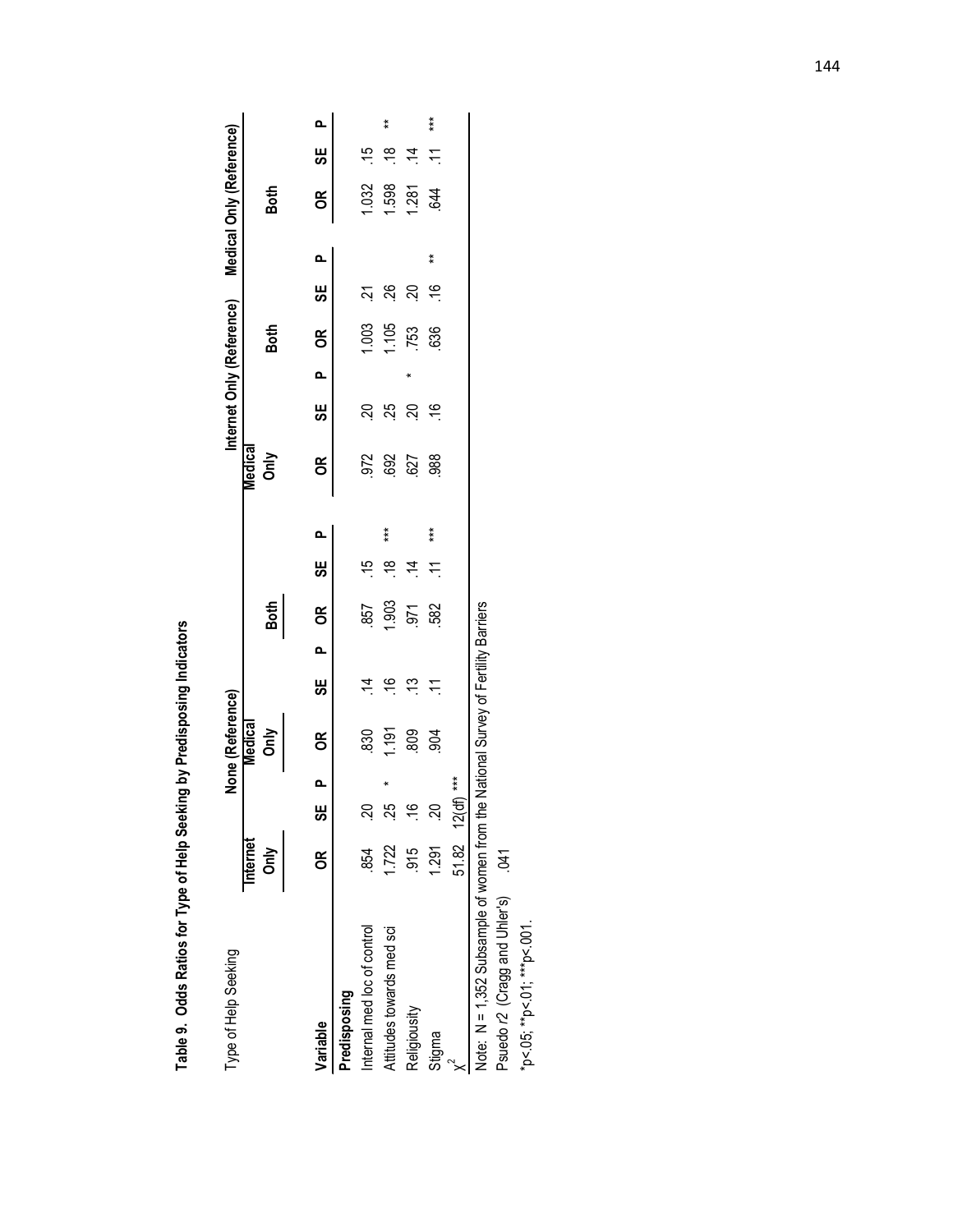Table 10. Odds Ratios for Type of Help Seeking by Predisposing and Need Indicators **Table 10. Odds Ratios for Type of Help Seeking by Predisposing and Need Indicators**

| Type of Help Seeking                                |                                   |                |          | None                       |                                                                         |            |                                        |                                                         |        |                    |                                                             | Internet Only |                                                             |                              |       | Medical Only                                                             |                             |            |
|-----------------------------------------------------|-----------------------------------|----------------|----------|----------------------------|-------------------------------------------------------------------------|------------|----------------------------------------|---------------------------------------------------------|--------|--------------------|-------------------------------------------------------------|---------------|-------------------------------------------------------------|------------------------------|-------|--------------------------------------------------------------------------|-----------------------------|------------|
|                                                     | Internet<br>$rac{\geq 1}{\leq 1}$ |                |          | Medical<br><b>Only</b>     |                                                                         |            | Both                                   |                                                         |        | Medical<br>Only    |                                                             |               | Both                                                        |                              |       | Both                                                                     |                             |            |
| Variable                                            | g                                 | မ္ဟ            | <u>م</u> | бR                         | မ္ဟ                                                                     | ௨          | бR                                     | မ္ဟ                                                     | ௳      | бR                 | မ္ဟ                                                         | ௳             | бR                                                          | မ္ဟ                          | Q,    | бR                                                                       | မ္ဟ                         | ൨          |
| Predisposing                                        |                                   |                |          |                            |                                                                         |            |                                        |                                                         |        |                    |                                                             |               |                                                             |                              |       |                                                                          |                             |            |
| Internal med loc control                            |                                   | 22             |          |                            |                                                                         |            |                                        | H                                                       |        |                    |                                                             |               |                                                             |                              |       |                                                                          |                             |            |
| Attitudes toward med sci                            | $\frac{338}{2.13}$                | $^{28}$        | ŧ        |                            |                                                                         |            |                                        |                                                         | $***$  |                    |                                                             |               |                                                             |                              |       |                                                                          | $\frac{6}{5}$ $\frac{8}{5}$ |            |
| Religiousity                                        |                                   | $\overline{1}$ |          |                            | $\ddot{\text{e}}$ $\ddot{\text{e}}$ $\ddot{\text{e}}$ $\ddot{\text{e}}$ |            | $1.020$<br>$2.652$<br>$5.85$<br>$5.85$ | $\frac{1}{2}$ $\frac{1}{2}$ $\frac{1}{2}$ $\frac{1}{2}$ | $***$  |                    | 33555                                                       |               |                                                             | 2852                         |       |                                                                          | $\frac{5}{2}$               | $\ddot{x}$ |
| Stigma<br><b>Need</b>                               | 1.329                             | بح<br>أ        |          | 885<br>0.379<br>942<br>142 |                                                                         |            |                                        |                                                         |        | $480 - 88$         |                                                             | ŧ             | 1.255<br>1255<br>1366                                       |                              |       | 1.152<br>1.923<br>1.194                                                  |                             |            |
|                                                     |                                   |                |          |                            |                                                                         | $***$      |                                        |                                                         | $***$  |                    |                                                             |               |                                                             |                              | $***$ |                                                                          |                             |            |
| Perception of fertility problem                     | 1.491                             | S3             |          |                            |                                                                         |            |                                        |                                                         |        |                    |                                                             |               |                                                             |                              |       |                                                                          |                             |            |
| Fertility Intentions                                | 1.674                             |                | $*$      | 3.148                      | $\approx$ $\approx$                                                     |            | 4.954<br>1.617                         | S.                                                      | $***$  | 2.111              | ゴビ                                                          | 类             | 3.322                                                       | $\frac{26}{11}$              |       | 1.574<br>1.394                                                           | $\frac{2}{3}$               | $***$      |
| Desire for a Baby                                   |                                   |                |          |                            |                                                                         |            |                                        |                                                         |        |                    |                                                             |               |                                                             |                              |       |                                                                          |                             |            |
| Definitely yes (omitted)                            |                                   |                |          |                            |                                                                         |            |                                        |                                                         |        |                    |                                                             |               |                                                             |                              |       |                                                                          |                             |            |
| Probably yes                                        | .990                              | یع             |          |                            |                                                                         |            |                                        |                                                         | $\ast$ |                    |                                                             |               |                                                             |                              |       |                                                                          |                             |            |
| Probably no                                         | 596                               | 45             |          |                            | ಸ್ತ ಜ್ರ ಜ್ರ                                                             |            | 56546                                  | ង ង ន                                                   |        | 569<br>1993<br>930 | 2.66                                                        |               | $\frac{25}{10}$ $\frac{80}{10}$                             | $\frac{25}{2}$ $\frac{4}{3}$ |       | 89549                                                                    | ង ន ន                       |            |
| Definitely no                                       | 1.437                             | ္လာ            |          | 563<br>1.189<br>1.336      |                                                                         |            |                                        |                                                         |        |                    |                                                             |               |                                                             |                              |       |                                                                          |                             | $\ast$     |
| Subfecund                                           |                                   |                |          |                            |                                                                         |            |                                        |                                                         |        |                    |                                                             |               |                                                             |                              |       |                                                                          |                             |            |
| Subfecund, intent (omitted)<br>Subfecund, no intent |                                   |                |          |                            |                                                                         |            |                                        |                                                         |        |                    |                                                             |               |                                                             |                              |       |                                                                          |                             |            |
|                                                     | .850                              | 26             |          |                            |                                                                         | $***$      |                                        | <b>25</b><br>23                                         | $***$  |                    | ಜ್ಜ ಜ                                                       | $***$         |                                                             |                              | $***$ |                                                                          | <u>ష</u> শ্র                |            |
| Other fertility barrier                             | 1.102                             | $\mathbb{S}^2$ |          | 293<br>501                 |                                                                         | $\ddagger$ | 23 23                                  |                                                         |        | <u>v</u> i 42      |                                                             | $\ddot{*}$    | 84<br>84                                                    | <u>ង  ន</u>                  |       | 767<br>1.660                                                             |                             | ×          |
| Partner like a(nother) baby                         |                                   |                |          |                            |                                                                         |            |                                        |                                                         |        |                    |                                                             |               |                                                             |                              |       |                                                                          |                             |            |
| Definitely yes (omitted)                            |                                   |                |          |                            |                                                                         |            |                                        |                                                         |        |                    |                                                             |               |                                                             |                              |       |                                                                          |                             |            |
| Probably yes                                        | .956                              |                |          |                            |                                                                         |            |                                        |                                                         |        |                    |                                                             |               |                                                             |                              |       |                                                                          |                             |            |
| Probably no                                         | 1.549                             | $\dot{4}$      |          |                            |                                                                         |            |                                        |                                                         |        |                    |                                                             |               |                                                             |                              |       |                                                                          |                             | $\ast$     |
| Definitely no                                       | 878                               |                |          |                            |                                                                         |            |                                        |                                                         |        |                    |                                                             |               |                                                             |                              |       |                                                                          |                             |            |
| Not asked                                           | 1.183                             | $rac{4}{5}$    |          | 857 88 923<br>850 923      | ひぬびぴけ                                                                   |            | 1.349<br>2.014<br>1.212<br>1.986       | នុ ង នុ ន ន                                             |        |                    | $%$ $\frac{4}{3}$ $\frac{4}{9}$ $\frac{8}{9}$ $\frac{8}{9}$ |               | $\frac{411}{300}$<br>$\frac{300}{300}$<br>$\frac{307}{307}$ | 8, 4, 4, 2, 8                |       | $\begin{array}{c} 1.576 \\ 2.367 \\ 1.116 \\ 2.527 \\ 1.261 \end{array}$ | <u>ដ្ឋ ង ម ត ត</u>          |            |
| Importance of motherhood                            | 536                               | 25             |          |                            |                                                                         | ŧ          |                                        |                                                         |        |                    |                                                             |               |                                                             |                              |       |                                                                          |                             |            |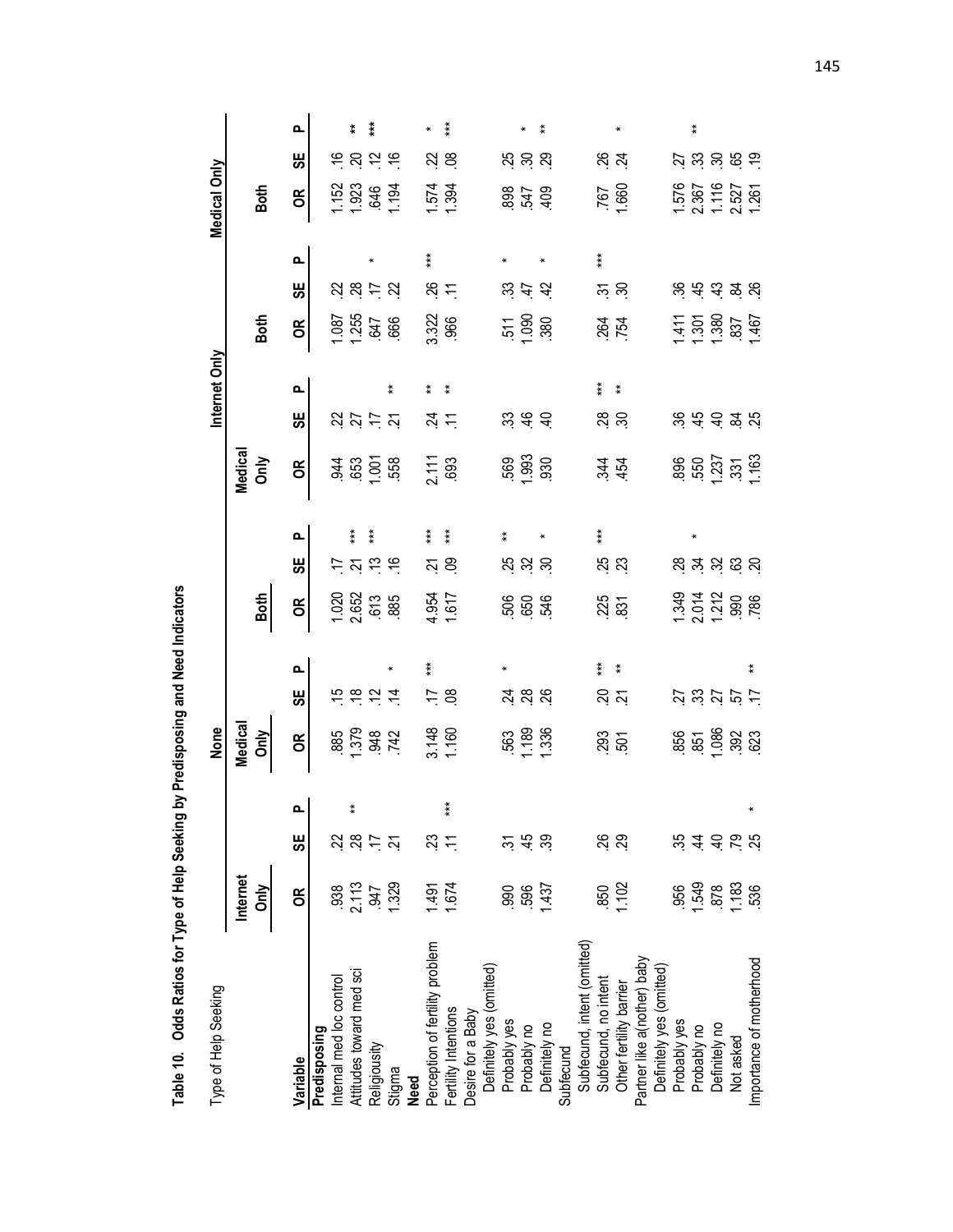| Strongly agree (omitted)<br>Children impt to partner |                |                                                                                                                 |                                              |                                           |                                                                                                      |               |                       |                                  |                              |       |                                                         |           |
|------------------------------------------------------|----------------|-----------------------------------------------------------------------------------------------------------------|----------------------------------------------|-------------------------------------------|------------------------------------------------------------------------------------------------------|---------------|-----------------------|----------------------------------|------------------------------|-------|---------------------------------------------------------|-----------|
| Agree                                                | 748            |                                                                                                                 |                                              |                                           |                                                                                                      |               |                       |                                  |                              |       |                                                         |           |
|                                                      | 557<br>214     | <u>ಜ = ಜ</u>                                                                                                    | 85.349                                       |                                           | 8<br>2<br>2<br>2<br>2<br>2<br>2<br>2<br>2<br>2<br>2<br>2<br>2<br>2<br>2<br>2<br>1<br>2<br>2<br>2<br> | <u>ន</u> ្ត ន | 1.317<br>963<br>2.312 | 81 <del>21</del> 89              | 1.3182<br>1.262<br>2.113     | 848   | $\frac{1}{2}$ $\frac{1}{2}$ $\frac{1}{3}$ $\frac{3}{2}$ | ಸ್ತ್ರ ಜ್ಞ |
| Disagree, strongly disagree<br>Not asked             |                |                                                                                                                 |                                              |                                           |                                                                                                      |               |                       |                                  |                              |       |                                                         |           |
| Children impt to parents                             |                |                                                                                                                 |                                              |                                           |                                                                                                      |               |                       |                                  |                              |       |                                                         |           |
| Strongly agree (omitted)                             |                |                                                                                                                 |                                              |                                           |                                                                                                      |               |                       |                                  |                              |       |                                                         |           |
| Agree                                                | 887            |                                                                                                                 |                                              |                                           |                                                                                                      |               |                       |                                  |                              |       |                                                         |           |
| Disagree, strongly disagree                          | $1.129$<br>517 | ದ ಸ <del>4</del> ಕ್ಷ<br>ದ ಸ 4 ಕ್ಷ                                                                               | $\frac{8}{36}$ $\frac{8}{36}$ $\frac{7}{36}$ | $\frac{5}{2}$ $\frac{4}{2}$ $\frac{8}{2}$ | 987<br>1.168<br>1.864                                                                                |               | $\frac{136}{0.852}$   | $\frac{1}{2} \times \frac{4}{5}$ | $1.13$<br>$1.035$<br>$1.402$ | 28.58 | $80\frac{1}{2}8$                                        | ನ ಸೆ ಜ    |
| Parents deceased, dk                                 |                |                                                                                                                 |                                              |                                           |                                                                                                      |               |                       |                                  |                              |       |                                                         |           |
| $\frac{2}{171.01}$                                   |                | ***                                                                                                             |                                              |                                           |                                                                                                      |               |                       |                                  |                              |       |                                                         |           |
|                                                      |                | $\mathbf{u} = \mathbf{u} + \mathbf{v} + \mathbf{v}$ and $\mathbf{v} = \mathbf{v}$ and $\mathbf{v} = \mathbf{v}$ |                                              |                                           |                                                                                                      |               |                       |                                  |                              |       |                                                         |           |

 $\ddot{\tilde{z}}$   $\ddot{\tilde{z}}$   $\ddot{\tilde{z}}$ 

<u>ន</u>ុង ន

Note: N = 1,352 Subsample of women from the National Survey of Fertility Barriers<br>Psuedo r2 (Cragg and Uhler's) .321<br>\*p<.05; \*\*p<.01; \*\*\*p<.001. Note: N = 1,352 Subsample of women from the National Survey of Fertility Barriers

Psuedo r2 (Cragg and Uhler's) .321 \*p<.05; \*\*p<.01; \*\*\*p<.001.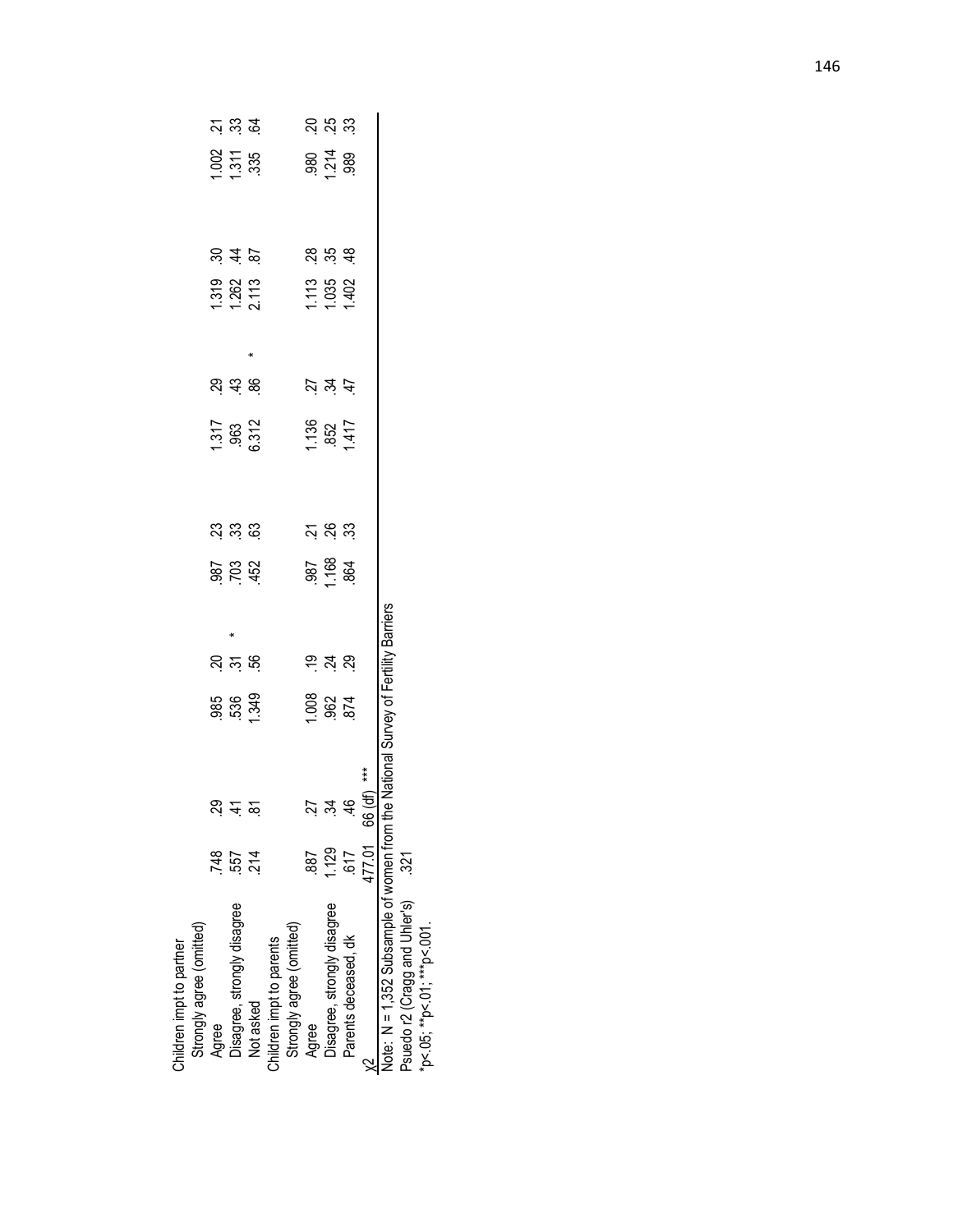Table 11. Odds Ratios for Type of Help Seeking by Predisposing, Need, and Enabling Indicators **Table 11. Odds Ratios for Type of Help Seeking by Predisposing, Need, and Enabling Indicators** 

| Type of Help Seeking            |                  |                       |       | None (Reference)            |                           |        |       |                       |            |                      |                        |   | Internet Only (Reference) |                       |               | Medical Only (Reference) |                       |        |
|---------------------------------|------------------|-----------------------|-------|-----------------------------|---------------------------|--------|-------|-----------------------|------------|----------------------|------------------------|---|---------------------------|-----------------------|---------------|--------------------------|-----------------------|--------|
|                                 | Internet<br>ðnly |                       |       | Medical<br>$\sum_{i=1}^{n}$ |                           |        | Both  |                       |            | <b>Medical</b><br>ðm |                        |   | Both                      |                       |               | <b>Both</b>              |                       |        |
| Variable                        | g                | မ္ဟ                   |       | g                           | မ္ဟ                       | ൨      | g     | မ္ဟ                   | ൨          | g                    | မ္ဟ                    | ൨ | g                         | မ္ဟ                   | ௳             | g                        | မ္ဟ                   | ൨      |
| Predisposing                    |                  |                       |       |                             |                           |        |       |                       |            |                      |                        |   |                           |                       |               |                          |                       |        |
| Internal med loc control        | .964             | 25                    |       | 867                         | Ë                         |        | 1,162 | ల్ల                   |            | $-900$               | 25                     |   | 1.205                     | 25                    |               | 1.339                    | $\frac{8}{1}$         |        |
| Attitudes toward med sci        | 2.229            | $\tilde{\bm{\omega}}$ |       | 1.090                       | <u>នុ</u>                 |        | 1.818 | 24                    |            | 489                  | $\tilde{\mathfrak{S}}$ |   | 816                       | 32                    |               | 1.668                    | 22                    |        |
| Religiousity                    | 1.092            | $\overline{5}$        |       | .941                        | $\dot{=}$                 |        | .720  | $\frac{5}{1}$         |            | 862                  | βġ                     |   | .895                      | $\overline{24}$       |               | .765                     | $\tilde{\mathcal{L}}$ |        |
| Stigma                          | 1.418            | 23                    |       | 925                         | $\overline{1}$            |        | 1.326 | <u>ငှ</u>             |            | 624                  | $\overline{2}$         |   | 659                       | $\Omega$              | $\star$       | 1.434                    | $\overline{1}$        |        |
| <b>Need</b>                     |                  |                       |       |                             |                           |        |       |                       |            |                      |                        |   |                           |                       |               |                          |                       |        |
| Perception of fertility problem | 1.272            | 28                    |       | 2.361                       | S.                        | $***$  | 3.383 | 25                    | $***$      | 1.856                | $\overline{c}$         |   | 2.659                     | ᢌ                     | $\ddot{\ast}$ | 1.433                    | 25                    |        |
| Fertility Intentions            | 1.577            |                       | $***$ | 1.327                       | $\tilde{=}$               | ŧ      | 578   | $\widetilde{\cdot}$   | $***$      | 842                  | $\tilde{\mathcal{L}}$  |   | 1.001                     | $\tilde{\mathcal{L}}$ |               | 1.189                    | $\cong$               |        |
| Desire for a Baby               |                  |                       |       |                             |                           |        |       |                       |            |                      |                        |   |                           |                       |               |                          |                       |        |
| Definitely yes (Omitted)        |                  |                       |       |                             |                           |        |       |                       |            |                      |                        |   |                           |                       |               |                          |                       |        |
| Probably yes                    | 913              | 34                    |       | 533                         | $\frac{8}{3}$             | $\ast$ | 434   | 8                     | $\ddagger$ | 584                  | 36                     |   | 475                       | 36                    | $\ast$        | $\frac{4}{8}$            | 28                    |        |
| Probably no                     | 472              | SO.                   |       | 1.130                       | 32                        |        | 564   | $\dot{z}$             |            | 2.396                | 52                     |   | 1.196                     | င္မွာ                 |               | 499                      | ż                     |        |
| Definitely no                   | 1.537            | 4                     |       | 1.350                       | δő                        |        | 586   | $\mathcal{S}$         |            | 879                  | $\frac{4}{5}$          |   | 382                       | $\frac{8}{3}$         | $\ast$        | 434                      | $\mathfrak{Z}$        |        |
| Subfecund                       |                  |                       |       |                             |                           |        |       |                       |            |                      |                        |   |                           |                       |               |                          |                       |        |
| Subfecund, intent (Omitted)     |                  |                       |       |                             |                           |        |       |                       |            |                      |                        |   |                           |                       |               |                          |                       |        |
| Subfecund, no intent            | $\frac{914}{ }$  | βó                    |       | 324                         | 23                        | $***$  | 206   | 29                    | $***$      | 354                  | 33                     | ŧ | 225                       | 35                    | $***$         | 634                      | 29                    |        |
| Other fertility barrier         | 979              | 24                    |       | 430                         | 25                        | ŧ      | 545   | 27                    | $\ast$     | 439                  | 35                     |   | 557                       | 35                    |               | 1.269                    | 27                    |        |
| Partner like a(nother) baby     |                  |                       |       |                             |                           |        |       |                       |            |                      |                        |   |                           |                       |               |                          |                       |        |
| Definitely yes (Omitted)        |                  |                       |       |                             |                           |        |       |                       |            |                      |                        |   |                           |                       |               |                          |                       |        |
| Probably yes                    | $-98$            | 39                    |       | 989                         | $\approx$                 |        | 1.408 | ౢ                     |            | $-00$                | $\overline{4}$         |   | 1.435                     | $\overline{a}$        |               | 1.424                    | వి                    |        |
| Probably no                     | 1.391            | $\frac{8}{4}$         |       | 1.095                       | $\mathfrak{L}$            |        | 2.504 | $\varphi$             | $\star$    | 787                  | βġ                     |   | 1.799                     | 50                    |               | 2.287                    | 36                    | $\ast$ |
| Definitely no                   | .713             | र्च.                  |       | 1.187                       | $\widetilde{\mathcal{C}}$ |        | 197   | $\tilde{\mathcal{E}}$ |            | 1.655                | 45                     |   | 1.671                     | $\ddot{t}$            |               | 1.009                    | ż                     |        |
| Not asked                       | 5.918            | $\overline{5}$        |       | 1.344                       | ž,                        |        | 4.060 | æ                     |            | 227                  | $\mathcal{S}$          |   | 686                       | $\tilde{g}$           |               | 3.020                    | 85                    |        |
| Importance of motherhood        | 524              | 29                    |       | 574                         | SÓ.                       | ¥      | .760  | $\tilde{\mathcal{E}}$ |            | 1.095                | 29                     |   | 1.450                     | $\mathcal{S}$         |               | 1.325                    | $\tilde{\bm{c}}$      |        |
|                                 |                  |                       |       |                             |                           |        |       |                       |            |                      |                        |   |                           |                       |               |                          |                       |        |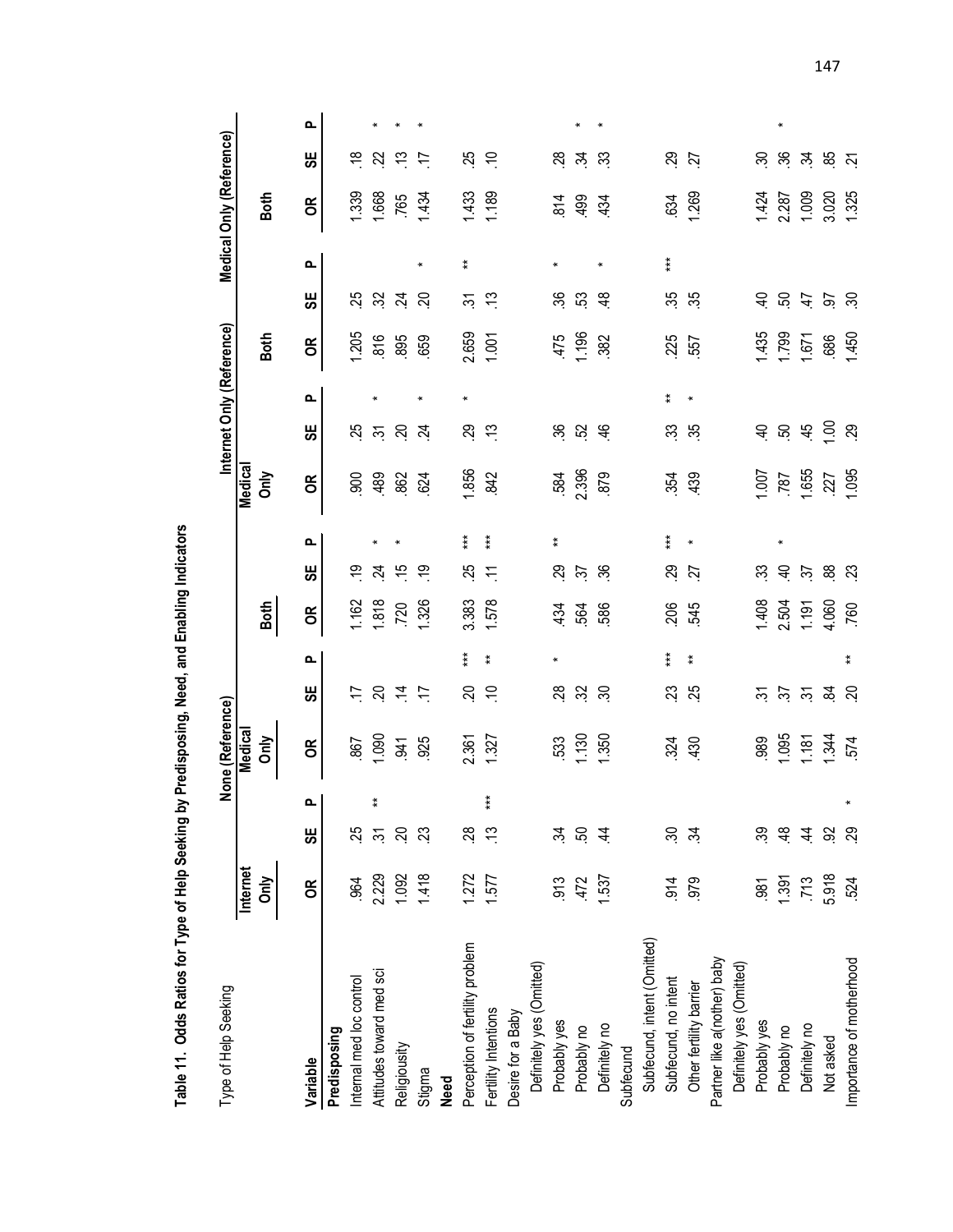| Strongly agree (Omitted)     |       |                    |       |                                  |                                                     |                                                |                                |                                                                       |               |                                 |                                                                                                               |               |                                   |                    |       |                                           |          |               |
|------------------------------|-------|--------------------|-------|----------------------------------|-----------------------------------------------------|------------------------------------------------|--------------------------------|-----------------------------------------------------------------------|---------------|---------------------------------|---------------------------------------------------------------------------------------------------------------|---------------|-----------------------------------|--------------------|-------|-------------------------------------------|----------|---------------|
| Agree                        | .964  | $\mathfrak{Z}$     |       |                                  |                                                     |                                                |                                |                                                                       |               |                                 |                                                                                                               |               |                                   |                    |       |                                           |          |               |
| Disagree, strongly disagree  | .746  | $\frac{9}{4}$      |       | $1.211$<br>$819$<br>$3.879$      | <u>ನ್ನ ಜಿ</u> ಜ                                     |                                                | 1.563<br>1.057<br>2.837        | $%$ $\frac{9}{4}$ $\frac{8}{9}$                                       |               | $1.257$<br>$-0.86$<br>$-0.57$   | $\frac{1}{2}$ ភ្ន                                                                                             |               | 1.621<br>1.418<br>022             | $\frac{1}{2}$ ភូមិ |       |                                           | 23.87    |               |
| Not asked                    | 4.562 | $\frac{6}{1}$      |       |                                  |                                                     |                                                |                                |                                                                       |               |                                 |                                                                                                               |               |                                   |                    |       | $1290$<br>$1291$<br>$731$                 |          |               |
| Children impt to parents     |       |                    |       |                                  |                                                     |                                                |                                |                                                                       |               |                                 |                                                                                                               |               |                                   |                    |       |                                           |          |               |
| Strongly agree (Omitted)     |       |                    |       |                                  |                                                     |                                                |                                |                                                                       |               |                                 |                                                                                                               |               |                                   |                    |       |                                           |          |               |
| Agree                        | 968   | 30                 |       |                                  |                                                     |                                                |                                |                                                                       |               |                                 | ភ ន ដ                                                                                                         |               |                                   | 288                |       |                                           | 22 23 39 |               |
| Disagree, strongly disagree  | 1.446 | 38                 |       |                                  | 23.57                                               |                                                |                                | <b>¤ິ</b> ສິ                                                          |               |                                 |                                                                                                               |               |                                   |                    |       |                                           |          |               |
| Parents deceased, don't know | 867   | 5                  |       | 1.059<br>1.386<br>1.156          |                                                     |                                                | $1.706$<br>$-1.393$            |                                                                       |               | 1.958<br>1.353<br>1.353         |                                                                                                               |               | 1.141<br>1.179<br>1.607           |                    |       | 1.231<br>1.231<br>1.205                   |          |               |
| Enabling                     |       |                    |       |                                  |                                                     |                                                |                                |                                                                       |               |                                 |                                                                                                               |               |                                   |                    |       |                                           |          |               |
| Age (25-45)                  | 913   | $\mathcal{S}$      | $***$ |                                  |                                                     |                                                |                                |                                                                       |               |                                 |                                                                                                               | $***$         |                                   |                    |       |                                           |          | $***$         |
| In a relationship            | 1.400 | $\overline{4}$     |       | $1.028$<br>$2.238$<br>$969$      | 8,88                                                |                                                | 957<br>902<br>776              | 9255                                                                  |               | $1.125$<br>$-1.599$<br>$-1.090$ | 992                                                                                                           |               | 1.048<br>644<br>873               | 8, 4, 5            |       | $\frac{5}{3}$ $\frac{3}{4}$ $\frac{5}{8}$ | 5, 8, 8  |               |
| Parity                       | 888   | $\tilde{c}$        |       |                                  |                                                     |                                                |                                |                                                                       | ŧ             |                                 |                                                                                                               |               |                                   |                    |       |                                           |          |               |
| Talked to others             |       |                    |       |                                  |                                                     |                                                |                                |                                                                       |               |                                 |                                                                                                               |               |                                   |                    |       |                                           |          |               |
| Often (Omitted)              |       |                    |       |                                  |                                                     |                                                |                                |                                                                       |               |                                 |                                                                                                               |               |                                   |                    |       |                                           |          |               |
| Occasionally                 | 1.489 | 55                 |       |                                  |                                                     |                                                |                                |                                                                       | $\pmb{\ast}$  |                                 |                                                                                                               | $\pmb{\ast}$  |                                   |                    | $***$ |                                           |          |               |
| Seldom                       | 935   | $\frac{3}{4}$      |       | 556<br>449<br>500                | ಇ ಇ ಇ                                               | ŧ                                              | 4.596                          | $\frac{2}{3}$ $\frac{2}{3}$ $\frac{2}{3}$                             |               | 373<br>480<br>497               | 222                                                                                                           |               | 279<br>567<br>477                 | 22.6               |       | 748<br>1.180<br>1.604                     | 23.99    |               |
| Never                        | 1.985 | 60                 |       |                                  |                                                     |                                                |                                |                                                                       |               |                                 |                                                                                                               |               |                                   |                    |       |                                           |          |               |
| Talked to similar others     |       |                    |       |                                  |                                                     |                                                |                                |                                                                       |               |                                 |                                                                                                               |               |                                   |                    |       |                                           |          |               |
| Often (Omitted)              |       |                    |       |                                  |                                                     |                                                |                                |                                                                       |               |                                 |                                                                                                               |               |                                   |                    |       |                                           |          |               |
| Occasionally                 | 689   | 75                 |       |                                  |                                                     |                                                |                                |                                                                       |               |                                 |                                                                                                               | $***$         |                                   |                    |       |                                           |          |               |
| Seldom                       | 439   | వి                 |       | 1.868<br>1.570<br>2.666<br>1.303 | $\mathbb{R}$ $\mathbb{R}$ $\mathbb{R}$ $\mathbb{R}$ |                                                |                                | ਨ ਲੇ ਲ ਲ                                                              |               |                                 | $\begin{array}{ccc} \mathbb{S} & \mathbb{S} & \mathbb{S} \\ \mathbb{S} & \mathbb{S} & \mathbb{S} \end{array}$ | $\pmb{\ast}$  |                                   | 222                |       |                                           |          |               |
| <b>Never</b>                 | 585   | 38                 |       |                                  |                                                     | $\pmb{\ast}$                                   |                                |                                                                       |               |                                 |                                                                                                               | $\ddot{\ast}$ |                                   |                    |       | 496<br>1457<br>1.045                      | 889      | $\ddot{\ast}$ |
| Friends pursued treatment    | 1.199 |                    |       |                                  |                                                     |                                                | 1.528<br>778<br>1.219<br>1.362 |                                                                       |               | 4.561<br>3.575<br>1.087         |                                                                                                               |               | 2.189<br>1.773<br>2.085<br>1.136  |                    |       |                                           |          |               |
| Partner encouraged treat     |       |                    |       |                                  |                                                     |                                                |                                |                                                                       |               |                                 |                                                                                                               |               |                                   |                    |       |                                           |          |               |
| Encouraged (Omitted)         |       |                    |       |                                  |                                                     |                                                |                                |                                                                       |               |                                 |                                                                                                               |               |                                   |                    |       |                                           |          |               |
| Discouraged                  | 1.968 | $\frac{8}{4}$      |       |                                  |                                                     | $* *$                                          |                                |                                                                       | $\ddot{\ast}$ |                                 |                                                                                                               |               |                                   |                    |       |                                           |          |               |
| It was mixed                 | 1.469 | $\tilde{\epsilon}$ |       |                                  |                                                     | $\begin{array}{cc} * & * \\ * & * \end{array}$ |                                |                                                                       | *<br>*<br>*   |                                 |                                                                                                               |               |                                   |                    |       |                                           |          |               |
| Don't know                   | 3.538 | $\overline{4}$     | * *   | $168$<br>$284$<br>$167$<br>$75$  | ಜ್ಗಿ ಸ್ಪಜ್ಜ                                         |                                                | 88800                          | $\frac{1}{3}$ $\frac{1}{2}$ $\frac{1}{3}$ $\frac{1}{2}$ $\frac{1}{3}$ |               | 085<br>193<br>047<br>1672       |                                                                                                               |               | $132$<br>$229$<br>$058$<br>$1377$ | <b>8</b> 8 4 5 6   |       | 1.547<br>1.184<br>1.230                   | 4 2 4 5  |               |
| Not asked                    | .028  | 133                |       |                                  |                                                     | $\ddot{\phantom{1}}$                           |                                |                                                                       | $\ddot{\ast}$ |                                 |                                                                                                               |               |                                   |                    |       |                                           |          |               |

Children impt to partner

Children impt to partner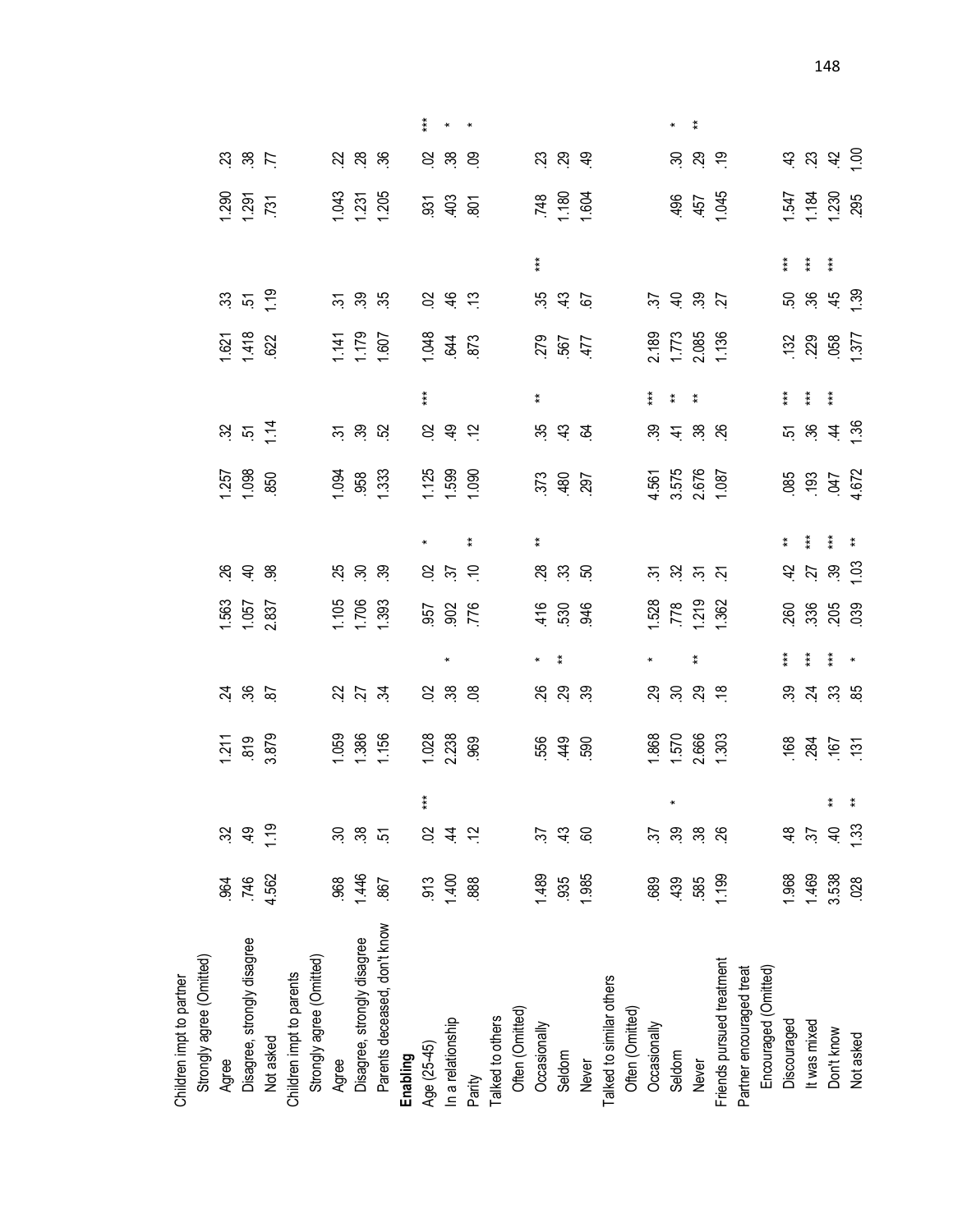| Family/friends encouraged treat                                                   |                 |     |                   |                                                                   |           |            |                                                                                         |                             |              |                                         |               |            |                                                    |                                                                                                                 |            |                                                    |                        |              |
|-----------------------------------------------------------------------------------|-----------------|-----|-------------------|-------------------------------------------------------------------|-----------|------------|-----------------------------------------------------------------------------------------|-----------------------------|--------------|-----------------------------------------|---------------|------------|----------------------------------------------------|-----------------------------------------------------------------------------------------------------------------|------------|----------------------------------------------------|------------------------|--------------|
| Strongly encouraged (Omitted)                                                     |                 |     |                   |                                                                   |           |            |                                                                                         |                             |              |                                         |               |            |                                                    |                                                                                                                 |            |                                                    |                        |              |
| Encouraged                                                                        | 638             | ន   |                   |                                                                   |           |            |                                                                                         |                             |              |                                         |               |            |                                                    |                                                                                                                 |            |                                                    |                        |              |
| Discouraged                                                                       | 519             | 74  |                   |                                                                   |           |            |                                                                                         |                             |              |                                         |               |            |                                                    |                                                                                                                 |            |                                                    |                        |              |
| It was mixed                                                                      | 837             |     |                   |                                                                   |           | ŧ          |                                                                                         |                             |              |                                         |               |            |                                                    |                                                                                                                 |            |                                                    |                        | $\pmb{\ast}$ |
| Not asked, does not apply, dk                                                     | $\overline{64}$ | 89  |                   | $405$<br>$811$<br>$519$<br>$124$<br>$1.001$<br>$1.350$<br>$1.350$ |           | $***$      | $\begin{array}{c}\n 739 \\ 2.039 \\ 825 \\ 1.39 \\ 1.47 \\ 1.47 \\ 1.392\n \end{array}$ | 8 5 5 7 8 9 9 8 9           | ŧ            | 635<br>1.563<br>1.058<br>1.632<br>1.632 | 4.78869884    |            | 1.158<br>3.926<br>9.399<br>1.392<br>1.558<br>2.461 | $\frac{4}{3}$ $\frac{1}{4}$ $\frac{4}{3}$ $\frac{1}{5}$ $\frac{6}{3}$ $\frac{6}{3}$ $\frac{6}{3}$ $\frac{3}{4}$ |            |                                                    | <u>g g g g g g g g</u> |              |
| Fam income                                                                        | .158            | ၶ   | $\ddot{x}$ $\ast$ |                                                                   |           |            |                                                                                         |                             | $\pmb{\ast}$ |                                         |               |            |                                                    |                                                                                                                 |            |                                                    |                        | ¥            |
| Education (years)                                                                 | 1,181           | မိ  |                   |                                                                   |           |            |                                                                                         |                             | $***$        |                                         |               | ≵          |                                                    |                                                                                                                 |            |                                                    |                        | $***$        |
| Private health insurance                                                          | 577             | ్ల  |                   |                                                                   |           |            |                                                                                         |                             |              |                                         |               | $\ddot{*}$ |                                                    |                                                                                                                 | $\ddagger$ |                                                    |                        |              |
| Has a regular doctor                                                              | 566             |     |                   |                                                                   |           |            |                                                                                         |                             |              |                                         |               |            |                                                    |                                                                                                                 | $\ast$     | 1.823<br>2.513<br>2.589<br>1.321<br>1.508<br>1.508 |                        |              |
| Doctor Cares                                                                      |                 |     |                   |                                                                   |           |            |                                                                                         |                             |              |                                         |               |            |                                                    |                                                                                                                 |            |                                                    |                        |              |
| Cares a lot (Omitted)                                                             |                 |     |                   |                                                                   |           |            |                                                                                         |                             |              |                                         |               |            |                                                    |                                                                                                                 |            |                                                    |                        |              |
| Cares a little                                                                    | 1.105           | 29  |                   |                                                                   |           |            |                                                                                         |                             |              | 1.681<br>1.681                          |               |            |                                                    |                                                                                                                 |            | 1,243<br>928<br>1,294                              |                        |              |
| Does not seem to care                                                             | 914             | ယ္ပ |                   | 737<br>891<br>266                                                 | 23.89     |            | $\frac{2}{3}$ $\frac{8}{3}$ $\frac{4}{3}$                                               | $\frac{4}{9}$ $\frac{6}{9}$ |              |                                         | 35 15 16      |            | 829<br>904<br>2.176                                | នុ ឌុ ៩                                                                                                         |            |                                                    | 23, 42, 45             |              |
| Not asked                                                                         | 158             | 8   |                   |                                                                   |           | $\ddagger$ |                                                                                         |                             | ×            |                                         |               |            |                                                    |                                                                                                                 |            |                                                    |                        |              |
| Race                                                                              |                 |     |                   |                                                                   |           |            |                                                                                         |                             |              |                                         |               |            |                                                    |                                                                                                                 |            |                                                    |                        |              |
| White (Omitted)                                                                   |                 |     |                   |                                                                   |           |            |                                                                                         |                             |              |                                         |               |            |                                                    |                                                                                                                 |            |                                                    |                        |              |
| Non-white                                                                         | 956             | 27  |                   | 769                                                               | <u>င်</u> |            | 686                                                                                     | $\mathcal{Z}$               |              | 804                                     | $\frac{8}{3}$ |            | 718                                                | $\frac{8}{3}$                                                                                                   |            | 892                                                | S.                     |              |
| $\approx$                                                                         | 992.35 144(df)  |     |                   |                                                                   |           |            |                                                                                         |                             |              |                                         |               |            |                                                    |                                                                                                                 |            |                                                    |                        |              |
| Note: N = 1,352 Subsample of Women from the National Survey of Fertility Barriers |                 |     |                   |                                                                   |           |            |                                                                                         |                             |              |                                         |               |            |                                                    |                                                                                                                 |            |                                                    |                        |              |
| Psuedo r2 (Cragg and Uhler's)                                                     | 562             |     |                   |                                                                   |           |            |                                                                                         |                             |              |                                         |               |            |                                                    |                                                                                                                 |            |                                                    |                        |              |
| *p< 05; **p< 01; ***p< 001                                                        |                 |     |                   |                                                                   |           |            |                                                                                         |                             |              |                                         |               |            |                                                    |                                                                                                                 |            |                                                    |                        |              |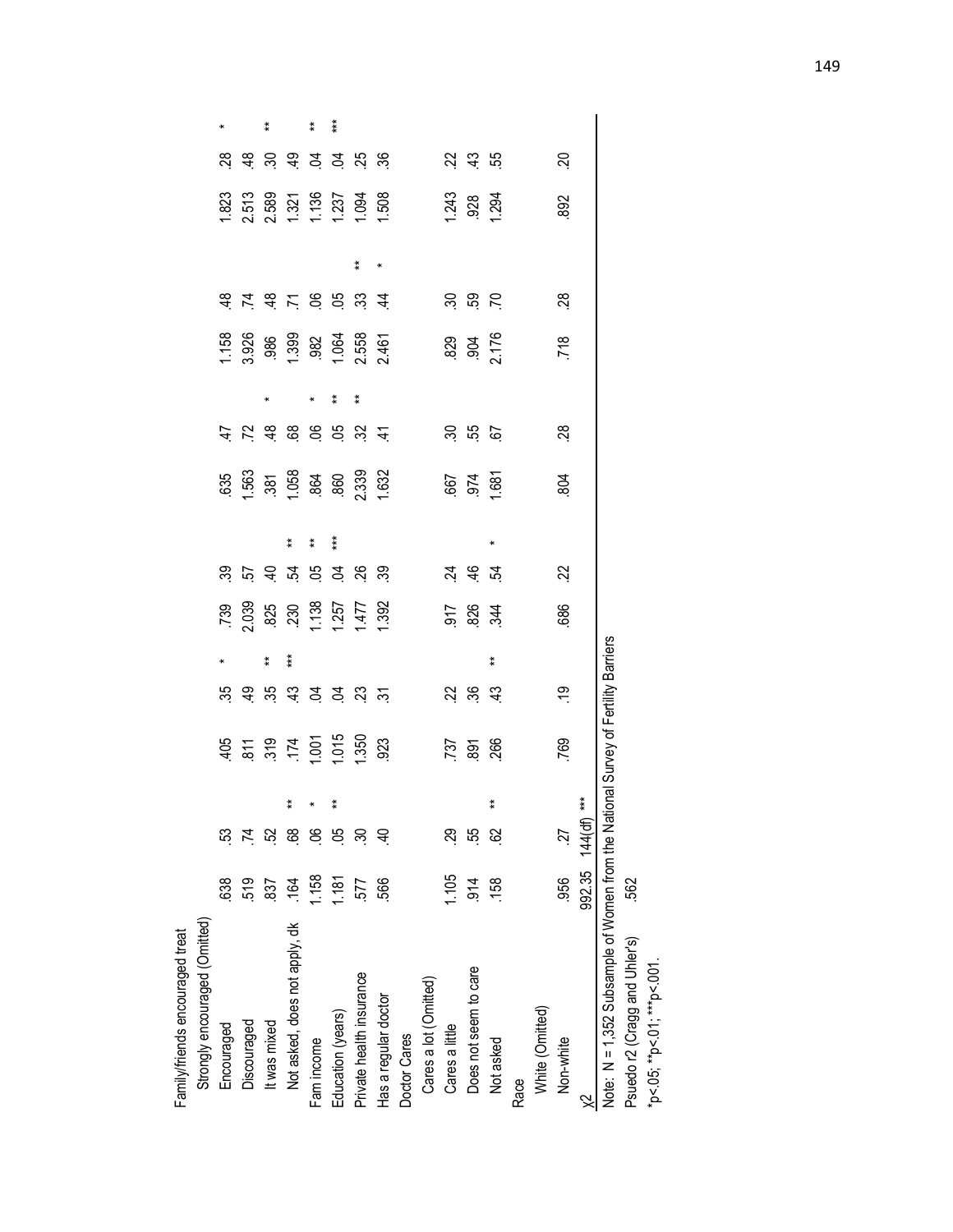|                                 |          | Model One |              |          | Model Two |         |
|---------------------------------|----------|-----------|--------------|----------|-----------|---------|
| Variable                        | в        | <b>SE</b> | P            | в        | SE        | P       |
| Predisposing                    |          |           |              |          |           |         |
| Internal med loc control        | .068     | .034      | $**$         | .069     | .034      | $***$   |
| Attitudes toward med sci        | .004     | .041      |              | .009     | .041      |         |
| Religiousity                    | .070     | .026      | $**$         | .068     | .026      | $\star$ |
| Stigma                          | $-.009$  | .033      |              | $-0.06$  | .033      |         |
| <b>Need</b>                     |          |           |              |          |           |         |
| Perception of fertility problem | $-073$   | .041      | $\pmb{\ast}$ | $-064$   | .041      | $\star$ |
| <b>Fertility Intentions</b>     | .010     | .018      |              | .021     | .018      |         |
| Desire for a Baby               |          |           |              |          |           |         |
| Definitely yes (Omitted)        |          |           |              |          |           |         |
| Probably yes                    | .041     | .052      |              | .036     | .053      |         |
| Probably no                     | .023     | .063      |              | .019     | .064      |         |
| Definitely no                   | .048     | .060      |              | .047     | .061      |         |
| Subfecund                       |          |           |              |          |           |         |
| Subfecund, intent (Omitted)     |          |           |              |          |           |         |
| Subfecund, no intent            | .047     | .046      |              | .039     | .047      |         |
| Other fertility barrier         | .031     | .049      |              | .028     | .049      |         |
| Partner like a(nother) baby     |          |           |              |          |           |         |
| Definitely yes (Omitted)        |          |           |              |          |           |         |
| Probably yes                    | $-0.049$ | .059      |              | $-0.047$ | .059      |         |
| Probably no                     | $-0.39$  | .070      |              | $-0.035$ | .070      |         |
| Definitely no                   | $-0.046$ | .063      |              | $-0.045$ | .063      |         |
| Not asked                       | .119     | .143      |              | .131     | .143      |         |
| Importance of motherhood        | .003     | .040      |              | $-0.003$ | .040      |         |
| Children impt to partner        |          |           |              |          |           |         |
| Strongly agree (Omitted)        |          |           |              |          |           |         |
| <b>Agree</b>                    | $-068$   | .046      | $\pmb{\ast}$ | $-065$   | .046      | $\ast$  |
| Disagree, strongly disagree     | $-0.037$ | .070      |              | $-0.38$  | .070      |         |
| Not asked                       | .050     | .149      |              | .056     | .149      |         |
| Children impt to parents        |          |           |              |          |           |         |
| Strongly agree (Omitted)        |          |           |              |          |           |         |
| Agree                           | .027     | .043      |              | .027     | .043      |         |
| Disagree, strongly disagree     | $-0.024$ | .053      |              | $-021$   | .053      |         |
| Parents deceased, don't know    | $-0.041$ | .067      |              | $-0.040$ | .067      |         |
| <b>Enabling</b>                 |          |           |              |          |           |         |
| Age (25-45)                     | .034     | .003      |              | .028     | .003      |         |
| In a relationship               | $-.005$  | .068      |              | $-0.04$  | .069      |         |
| Parity                          | $-0.084$ | .015      | $**$         | $-0.088$ | .016      | $***$   |

**Table 12. Social Support by Predisposing, Need, Enabling, and Type of Help Seeking Indicators**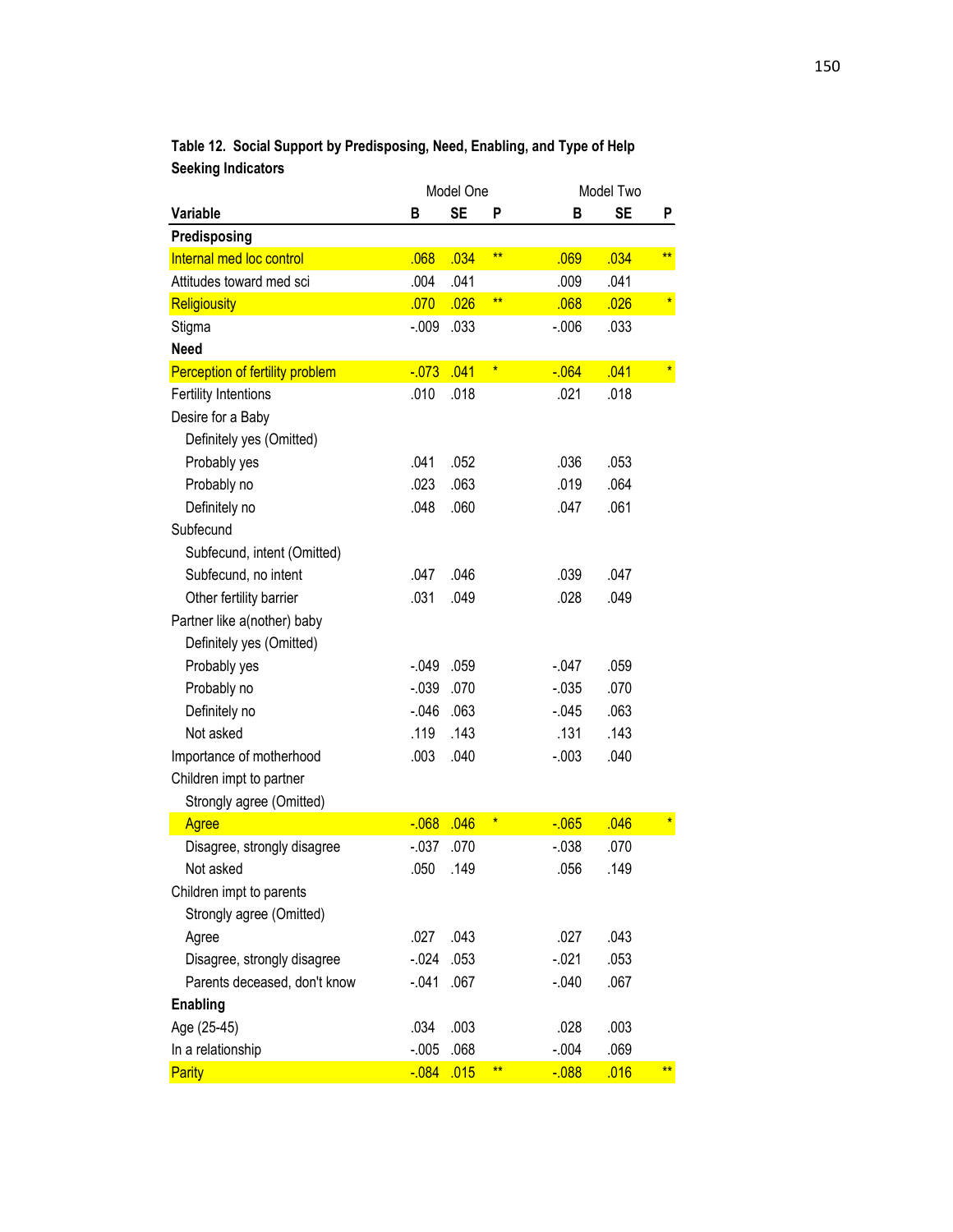| Talked to others |  |
|------------------|--|
|------------------|--|

| Often (Omitted)                 |          |      |         |          |      |         |
|---------------------------------|----------|------|---------|----------|------|---------|
| Occasionally                    | .066     | .047 | $\ast$  | .064     | .048 |         |
| Seldom                          | .049     | .057 |         | .046     | .057 |         |
| Never                           | $-0.057$ | .081 |         | $-0.54$  | .081 |         |
| Talked to similar others        |          |      |         |          |      |         |
| Often (Omitted)                 |          |      |         |          |      |         |
| Occasionally                    | $-068$   | .054 |         | $-067$   | .054 |         |
| Seldom                          | $-119$   | .057 | $**$    | $-122$   | .057 | $**$    |
| <b>Never</b>                    | $-136$   | .055 | $***$   | $-135$   | .056 | $**$    |
| Friends pursued treatment       | .025     | .036 |         | .028     | .036 |         |
| Partner encouraged treat        |          |      |         |          |      |         |
| Encouraged (Omitted)            |          |      |         |          |      |         |
| Discouraged                     | .048     | .074 |         | .045     | .075 |         |
| It was mixed                    | .011     | .047 |         | .006     | .047 |         |
| Don't know                      | .043     | .061 |         | .040     | .063 |         |
| Not asked                       | $-208$   | .145 |         | $-232$   | .146 |         |
| Family/friends encouraged treat |          |      |         |          |      |         |
| Strongly encouraged (Omitted)   |          |      |         |          |      |         |
| Encouraged                      | $-0.055$ | .060 |         | $-.057$  | .060 |         |
| <b>Discouraged</b>              | $-071$   | .095 | $\star$ | $-0.070$ | .095 | $\ast$  |
| It was mixed                    | $-0.023$ | .063 |         | $-0.24$  | .063 |         |
| Not asked, does not apply, dk   | $-0.002$ | .084 |         | $-018$   | .085 |         |
| <b>Fam income</b>               | .078     | .008 | $\star$ | .085     | .008 | $\ast$  |
| <b>Education (years)</b>        | .144     | .007 | ***     | .153     | .007 | ***     |
| Private health insurance        | .035     | .046 |         | .036     | .046 |         |
| Has a regular doctor            | .011     | .062 |         | .010     | .062 |         |
| Doctor Cares                    |          |      |         |          |      |         |
| Cares a lot (Omitted)           |          |      |         |          |      |         |
| <b>Cares a little</b>           | $-0.065$ | .043 | $\star$ | $-065$   | .043 | $\star$ |
| Does not seem to care           | $-0.96$  | .075 | $**$    | $-0.097$ | .075 | ***     |
| Not asked                       | $-.040$  | .085 |         | $-.048$  | .086 |         |
| Race                            |          |      |         |          |      |         |
| White (Omitted)                 |          |      |         |          |      |         |
| Non-white                       | $-132$   | .038 | ***     | $-135$   | .038 | ***     |
| <b>Type of Help Seeking</b>     |          |      |         |          |      |         |
| None (omitted)                  |          |      |         |          |      |         |
| Internet only                   |          |      |         | $-0.052$ | .064 |         |
| <b>Medical Only</b>             |          |      |         | $-0.049$ | .046 |         |
| <b>Both</b>                     |          |      |         | .067     | .053 |         |
| Intercept                       | .201     | .129 |         | .348     | .132 | **      |
| <b>Adjusted R-square</b>        | .181     |      |         | .182     |      |         |

Note: N = 1,352 Subsample of Women from the National Survey of Fertility Barriers \*p<.05; \*\*p<.01; \*\*\*p<.001.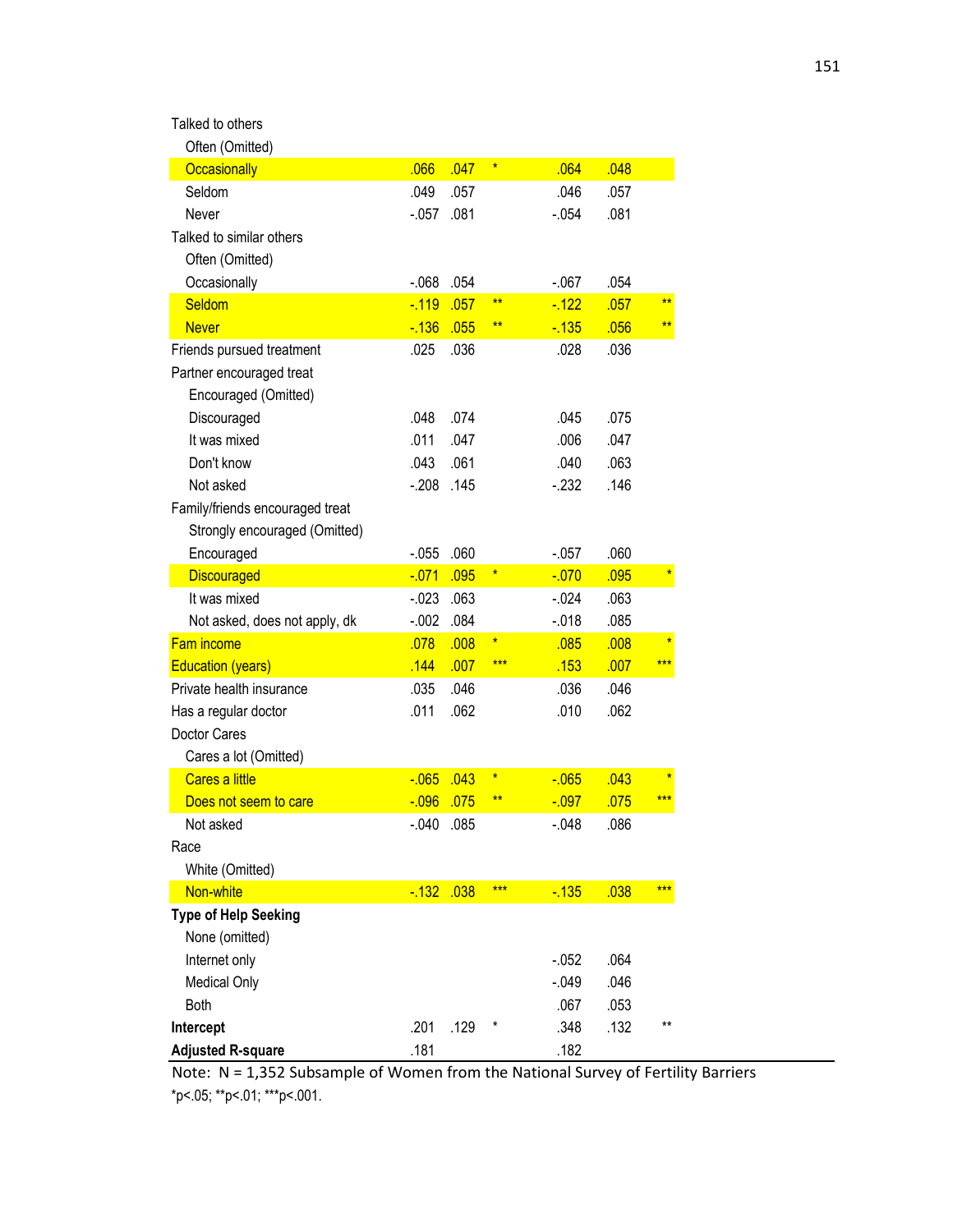**Table 13. Social Support by Type of Help Seeking, Predisposing, Need, Enabling, and Internet Activities Indicators**

| <b>Variable</b>                 | в        | SE   | P     |
|---------------------------------|----------|------|-------|
| <b>Type of Help Seeking</b>     |          |      |       |
| Internet Only (Omitted)         |          |      |       |
| <b>Both</b>                     | $-0.040$ | .092 |       |
| Predisposing                    |          |      |       |
| Internal med loc control        | .080     | .077 |       |
| Attitudes toward med sci        | $-0.39$  | .092 |       |
| Religiousity                    | .054     | .049 |       |
| Stigma                          | $-.108$  | .068 |       |
| <b>Need</b>                     |          |      |       |
| Perception of fertility problem | .014     | .098 |       |
| <b>Fertility Intentions</b>     | .233     | .039 | $***$ |
| Desire for a Baby               |          |      |       |
| Definitely yes (Omitted)        |          |      |       |
| Probably yes                    | .146     | .105 |       |
| Probably no                     | .047     | .176 |       |
| Definitely no                   | .127     | .176 |       |
| Subfecund                       |          |      |       |
| Subfecund, intent (Omitted)     |          |      |       |
| Subfecund, no intent            | .011     | .108 |       |
| Other fertility barrier         | .012     | .098 |       |
| Partner like a(nother) baby     |          |      |       |
| Definitely yes (Omitted)        |          |      |       |
| Probably yes                    | .087     | .115 |       |
| Probably no                     | .130     | .155 |       |
| Definitely no                   | .134     | .169 |       |
| Not asked                       | .588     | .305 | $***$ |
| Importance of motherhood        | $-0.056$ | .081 |       |
| Children impt to partner        |          |      |       |
| Strongly agree (Omitted)        |          |      |       |
| Agree                           | $-075$   | .091 |       |
| Disagree, strongly disagree     | $-239$   | .147 | **    |
| Not asked                       | .426     | .433 |       |
| Children impt to parents        |          |      |       |
| Strongly agree (Omitted)        |          |      |       |
| Agree                           | .039     | .085 |       |
| Disagree, strongly disagree     | $-0.08$  | .114 |       |
| Parents deceased, don't know    | .023     | .145 |       |
| <b>Enabling</b>                 |          |      |       |
| Age (25-45)                     | .137     | .007 |       |
| In a relationship               | $-0.012$ | .141 |       |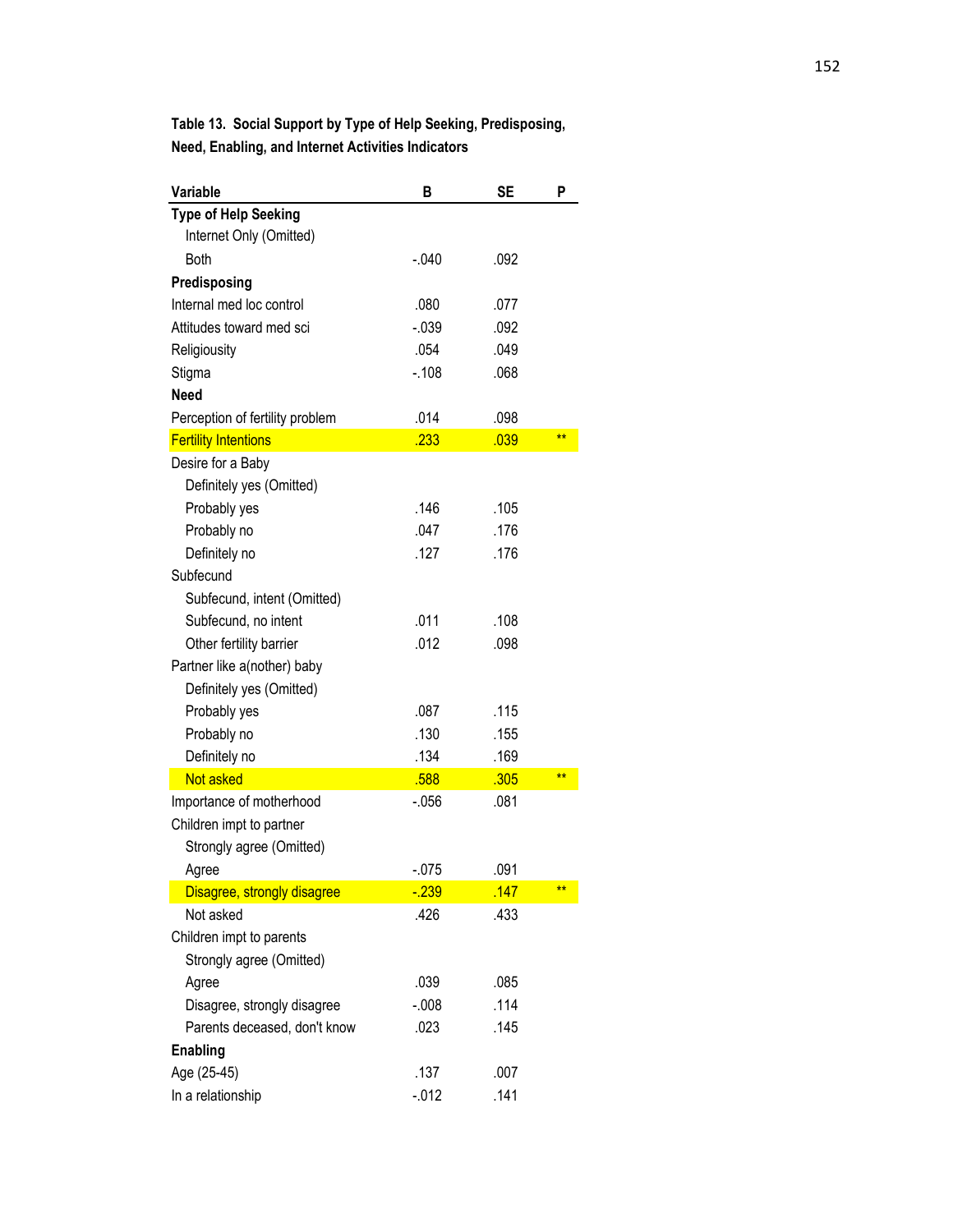| Parity                          | $-161$   | .036 | $\star$ |
|---------------------------------|----------|------|---------|
| Talked to others                |          |      |         |
| Often (Omitted)                 |          |      |         |
| Occasionally                    | $-0.026$ | .098 |         |
| Seldom                          | $-0.055$ | .123 |         |
| Never                           | .158     | .206 |         |
| Talked to similar others        |          |      |         |
| Often (Omitted)                 |          |      |         |
| Occasionally                    | $-0.005$ | .103 |         |
| Seldom                          | .072     | .116 |         |
| Never                           | .125     | .113 |         |
| Friends pursued treatment       | .107     | .074 |         |
| Partner encouraged treat        |          |      |         |
| Encouraged (Omitted)            |          |      |         |
| Discouraged                     | .127     | .142 |         |
| It was mixed                    | $-0.30$  | .091 |         |
| Don't know                      | .065     | .148 |         |
| Not asked                       | $-1.166$ | .523 | ***     |
| Family/friends encouraged treat |          |      |         |
| Strongly encouraged (Omitted)   |          |      |         |
| Encouraged                      | .026     | .112 |         |
| Discouraged                     | $-.120$  | .223 |         |
| It was mixed                    | -.094    | .120 |         |
| Not asked, does not apply, dk   | $-393$   | .202 | $\ast$  |
| Fam income                      | $-.048$  | .018 |         |
| Education (years)               | .078     | .013 |         |
| Private health insurance        | .043     | .108 |         |
| Has a regular doctor            | $-058$   | .132 |         |
| Doctor Cares                    |          |      |         |
| Cares a lot (Omitted)           |          |      |         |
| Cares a little                  | $-.404$  | .084 |         |
| Does not seem to care           | $-227$   | .171 | ***     |
| Not asked                       | $-.090$  | .229 |         |
| Race                            |          |      |         |
| White (Omitted)                 |          |      |         |
| Non-white                       | $-.004$  | .075 |         |
| <b>Activities Online</b>        |          |      |         |
| Info about a specific treatment |          |      |         |
| Often (Omitted)                 |          |      |         |
| Occasionally                    | $-0.016$ | .111 |         |
| Seldom                          | $-0.040$ | .121 |         |
| Never                           | $-0.044$ | .112 |         |